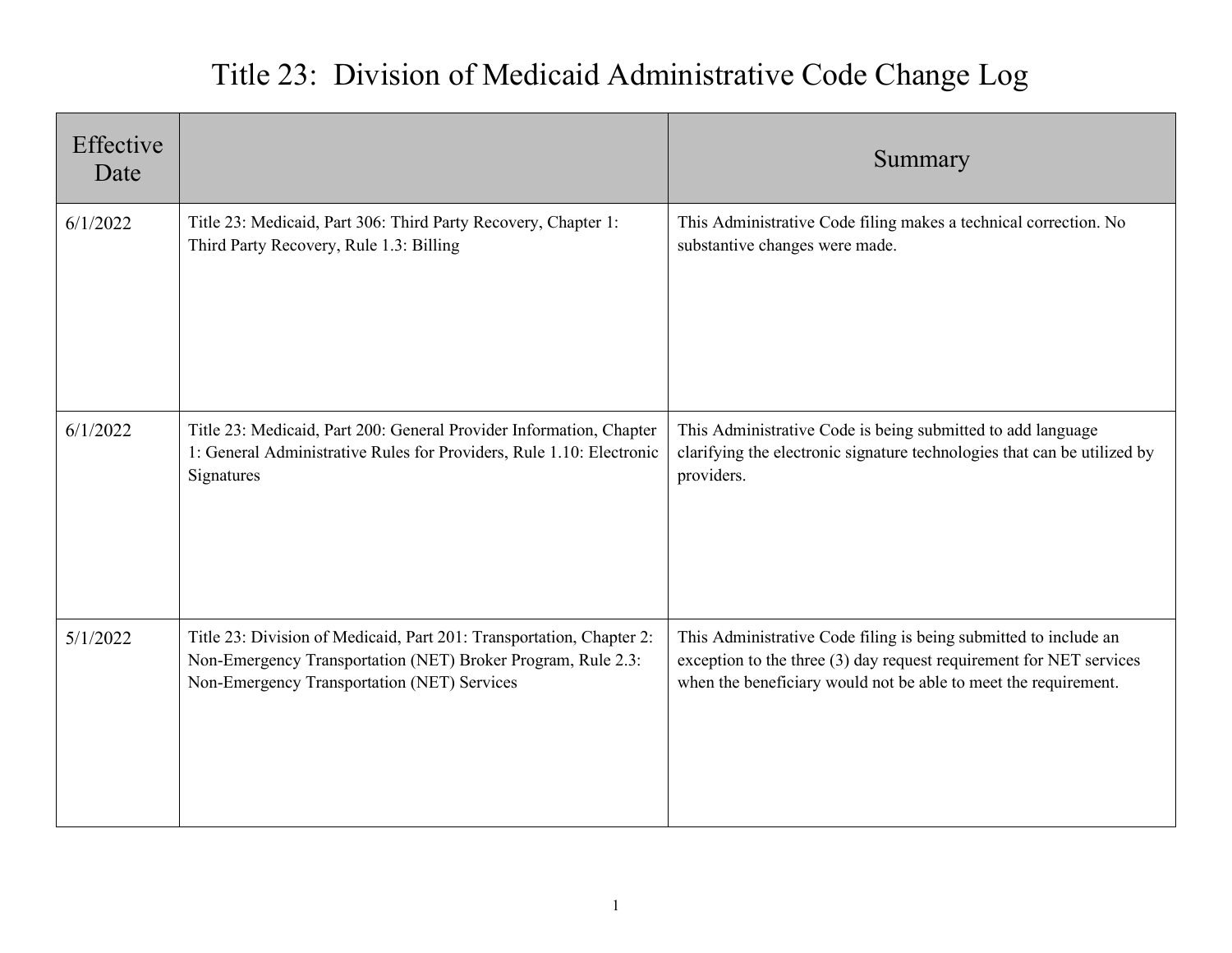| Effective<br>Date |                                                                                                                                                          | Summary                                                                                                                                                                                                                                                                                                                                                                       |
|-------------------|----------------------------------------------------------------------------------------------------------------------------------------------------------|-------------------------------------------------------------------------------------------------------------------------------------------------------------------------------------------------------------------------------------------------------------------------------------------------------------------------------------------------------------------------------|
| 5/1/2022          | Title 23: Medicaid, Part 202: Hospital Services, Chapter 2:<br>Outpatient Services, Rule 2.6: Mental Health Services.                                    | This Administrative Code is being filed to require prior authorization<br>for all outpatient hospital mental health services as previously required<br>prior to May 1, 2021.                                                                                                                                                                                                  |
| 5/1/2022          | Title 23: Medicaid, Part 207: Institutional Long-Term Care, Chapter<br>4: Psychiatric Residential Treatment Facilities, Rule 4.9: Treatment<br>Planning. | This Administrative Code is being filed to make minor corrections,<br>including corrections to correspond with the MS Department of Health<br>Minimum Standards. Changes made in the final file in response to<br>public comments received.                                                                                                                                   |
| 5/1/2022          | Title 23, Part 207, Chapters 2, 3 and 4, Rules 2.5, 2.6, 2.9, 2.11, 3.5,<br>3.7, 3.8, and 4.6                                                            | This Administrative Code filing is being submitted to update language<br>regarding transportation of long-term care residents, resident fund<br>requirements, and add language regarding timing and content of<br>Minimum Data Set (MDS) assessments. Rules 2.8 and 3.6 were<br>removed from the final file because there were no substantive changes<br>made in those rules. |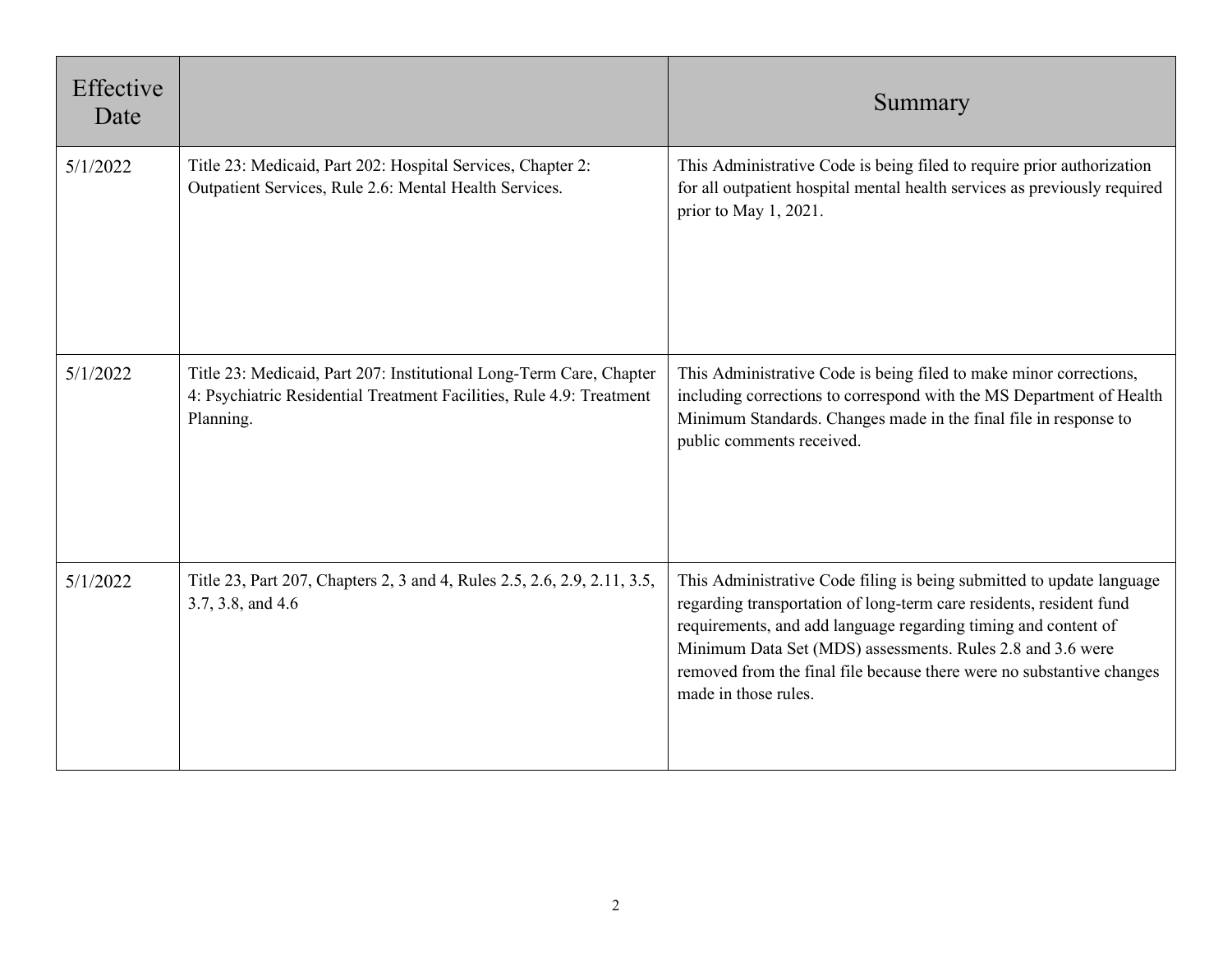| Effective<br>Date |                                                                                                                                        | Summary                                                                                                                                                                                                                                                                                                                                                                                                                |
|-------------------|----------------------------------------------------------------------------------------------------------------------------------------|------------------------------------------------------------------------------------------------------------------------------------------------------------------------------------------------------------------------------------------------------------------------------------------------------------------------------------------------------------------------------------------------------------------------|
| 4/1/2022          | Title 23: Medicaid, Part 202: Hospital Services, Chapter 2:<br>Outpatient Services, Rule 2.6: Mental Health Services                   | This Administrative Code is being filed to require prior authorization<br>for all outpatient hospital mental health services as previously required<br>prior to May 1, 2021.                                                                                                                                                                                                                                           |
| 2/1/2022          | Title 23: Division of Medicaid, Part 206: Mental Health<br>Services, Chapter 1: Community Mental Health Services,<br>Rules 1.1 and 1.3 | This Administrative Code filing is being submitted to add<br>coverage of Medication Assisted Treatment for beneficiaries<br>diagnosed with opioid addiction provided by Opioid Treatment<br>Programs certified by the Department of Mental Health in<br>compliance with the SUPPORT Act, to correspond with MS<br>SPA 20-0023 effective October 1, 2020.                                                               |
| 1/1/2022          | Title 23: Medicaid, Part 205: Hospice Services, Chapter 1:<br>Program Overview, Rule(s) 1.4, 1.8 and 1.10                              | This Administrative Code is being filed to 1) add language<br>clarifying the prior authorization and notice of election<br>requirements, 2) add language that late documentation will result<br>in the hospice effective date beginning on the date the completed<br>documentation is received, and 3) add exceptions to the timely<br>submission of documentation requirement, proposed effective<br>January 1, 2022. |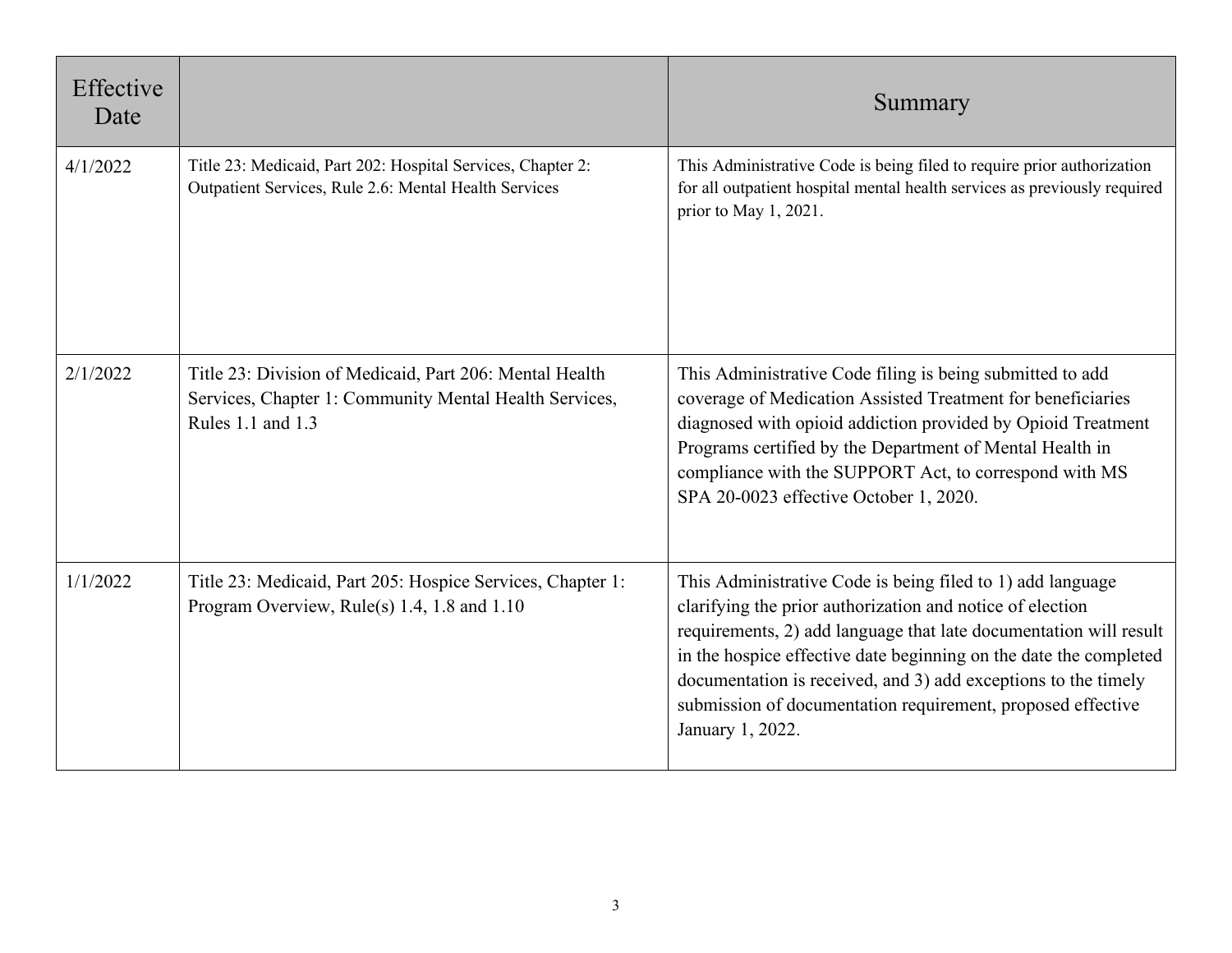| Effective<br>Date |                                                                                                                                                                                                          | Summary                                                                                                                                                                                                                                                                                                                                                                                                                                                                                                                       |
|-------------------|----------------------------------------------------------------------------------------------------------------------------------------------------------------------------------------------------------|-------------------------------------------------------------------------------------------------------------------------------------------------------------------------------------------------------------------------------------------------------------------------------------------------------------------------------------------------------------------------------------------------------------------------------------------------------------------------------------------------------------------------------|
| 1/1/2022          | Title 23: Medicaid, Part 105: Budgeting and Eligibility<br>Requirements, Chapters $1 - 8$ , Rule(s) $1.1 - 1.5$ , $2.1 - 2.2$ , $3.1$<br>$-3.7, 4.1 - 4.6, 5.1, 6.1 - 6.3, 7.1 - 7.6,$ and $8.1 - 8.3$ . | This Administrative Code filing adds budgeting for Aged, Blind<br>and Disabled (ABD) and revises MAGI and institutional<br>information, including information on budgeting and eligibility<br>for all categories of eligibility (COEs).                                                                                                                                                                                                                                                                                       |
| 11/01/2021        | Title 23: Division of Medicaid, Part 200: General Provider<br>Information, Chapter 4: Provider Enrollment, Rule 4.2:<br><b>Conditions of Participation</b>                                               | This Administrative Code is being filed to require providers to<br>provide a thirty (30) day written notice to beneficiaries and the<br>Division of Medicaid prior to the discontinuation of services. If<br>a provider fails to provide the notice, the provider will not be<br>reimbursed for the thirty (30) day period the beneficiary and<br>Division of Medicaid should have been notified. This rule will<br>not apply if the failure to provide notice was due to<br>circumstances outside of the provider's control. |
| 11/01/2021        | Title 23: Medicaid, Part 213: Therapy Services, Chapters 1-3,<br>Rules 1.6, 2.5, and 3.5.                                                                                                                | This Administrative Code is being filed to allow the Division of<br>Medicaid to cover the initial therapy evaluation on the same day<br>as the first therapy session.                                                                                                                                                                                                                                                                                                                                                         |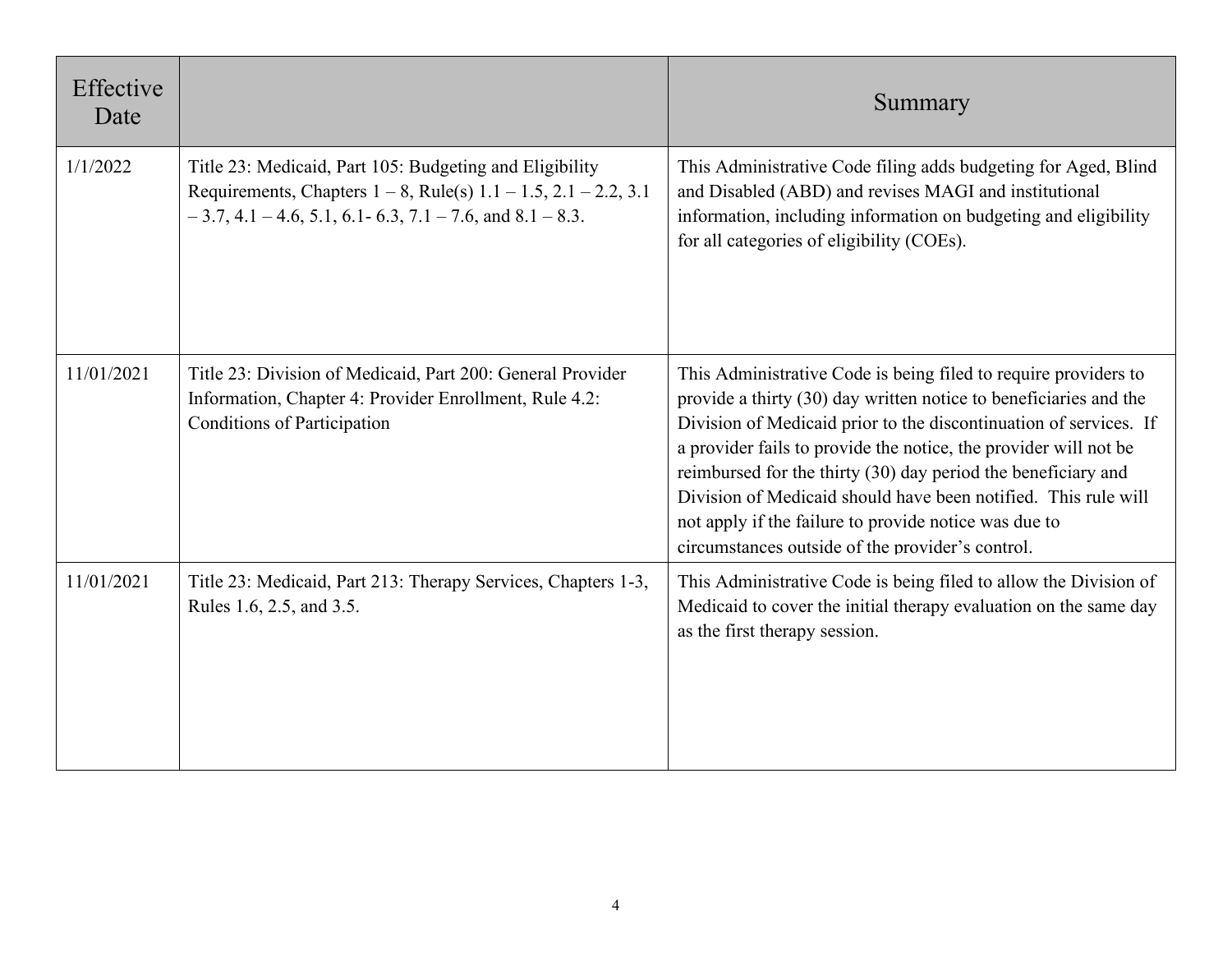| Effective<br>Date |                                                                                                                                                      | Summary                                                                                                                                                                                                                                                                                                                                                                                            |
|-------------------|------------------------------------------------------------------------------------------------------------------------------------------------------|----------------------------------------------------------------------------------------------------------------------------------------------------------------------------------------------------------------------------------------------------------------------------------------------------------------------------------------------------------------------------------------------------|
| 10/01/2021        | Title 23: Medicaid, Part 209: Durable Medical Equipment,<br>Medical Appliances and Medical Supplies, Chapter 2: Medical<br>Supplies, Rule(s) $2.2$ . | This Administrative Code is being filed to 1) remove the prior<br>authorization requirement for up to $six(6)$ incontinence garments<br>per day, and 2) add a dates of service requirement to the delivery<br>documentation.                                                                                                                                                                       |
| 08/01/2021        | Title 23: Medicaid, Part 223: EPSDT Services, Chapters 1, 2<br>and 6, Rules 1.3, 1.5, 1.8, 2.5, and 6.1-6.6                                          | This final filing includes clarifications and corrections regarding<br>replacing Mississippi Youth Programs Around the Clock<br>(MYPAC) coverage and reimbursement with coverage and<br>reimbursement for wraparound services. All medically<br>necessary mental health services will be reimbursed individually<br>and covered without regard to limitations for EPSDT-eligible<br>beneficiaries. |
| 07/01/2021        | Title 23: Medicaid, Part 212: Rural Health Centers, Chapter 1:<br>General, Rule(s) $1.1 - 1.7$                                                       | This Administrative Code is being filed to add language allowing<br>DOM to cover a Rural Health Center (RHC) as a distant site<br>provider and to be in compliance with Miss. Code § 43-13-117, as<br>amended by MS Senate Bill 2799.                                                                                                                                                              |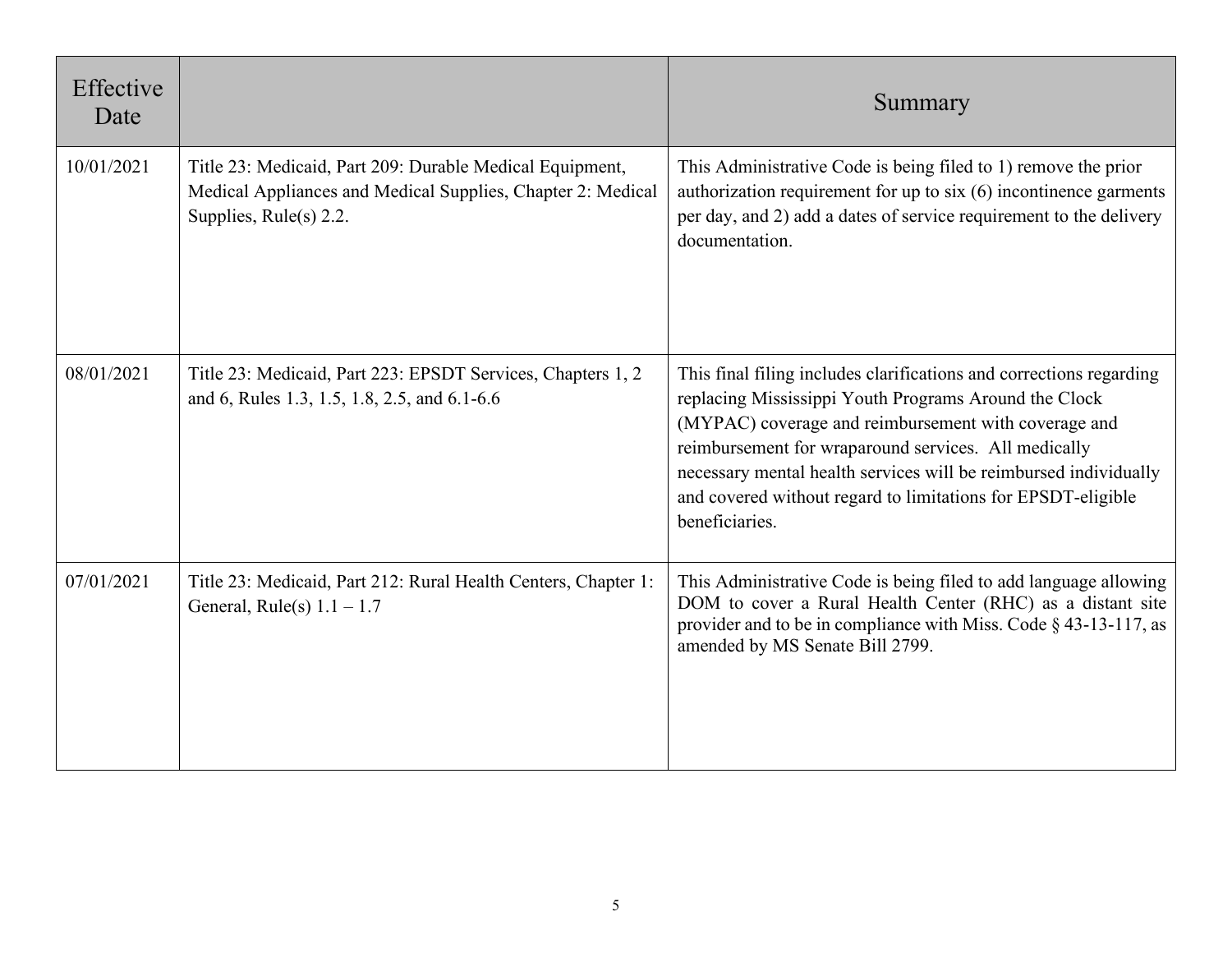| Effective<br>Date |                                                                                                                                                                                                                                                                                   | Summary                                                                                                                                                                                                                                               |
|-------------------|-----------------------------------------------------------------------------------------------------------------------------------------------------------------------------------------------------------------------------------------------------------------------------------|-------------------------------------------------------------------------------------------------------------------------------------------------------------------------------------------------------------------------------------------------------|
| 07/01/2021        | Title 23: Medicaid, Part 211: Federally Qualified Health<br>Centers, Chapter 1: General, Rule(s) $1.1 - 1.6$                                                                                                                                                                      | This Administrative Code is being filed to add language allowing<br>DOM to cover a Federally Qualified Health Center (FQHC) as a<br>distant site provider to be in compliance with Miss. Code $\S$ 43-13-<br>117, as amended by MS Senate Bill 2799.  |
| 07/01/2021        | Title 23: Medicaid, Part 224: Immunizations, Chapter 1:<br>General, Rule(s) 1.5: Reimbursement.                                                                                                                                                                                   | This Administrative Code is being filed to set the fees for<br>immunizations the same as those effective for State Fiscal Year<br>(SFY) 2021, except for 340B drugs, in compliance with Miss.<br>Code § 43-13-117, as amended by MS Senate Bill 2799. |
| 07/01/2021        | Title 23: Medicaid, Part 221: Family Planning and Family<br>Planning Related Services, Chapter 1: Family Planning and<br>Family Planning Related State Plan Services, Chapter 2:<br>1115(a) Family Planning and Family Planning Related Waiver<br>Services, Rule(s) 1.8 and 2.10. | This Administrative Code is being filed to set the fees for family<br>planning services the same as those effective for State Fiscal Year<br>(SFY) 2021 in compliance with Miss. Code § 43-13-117, as<br>amended by MS Senate Bill 2799.              |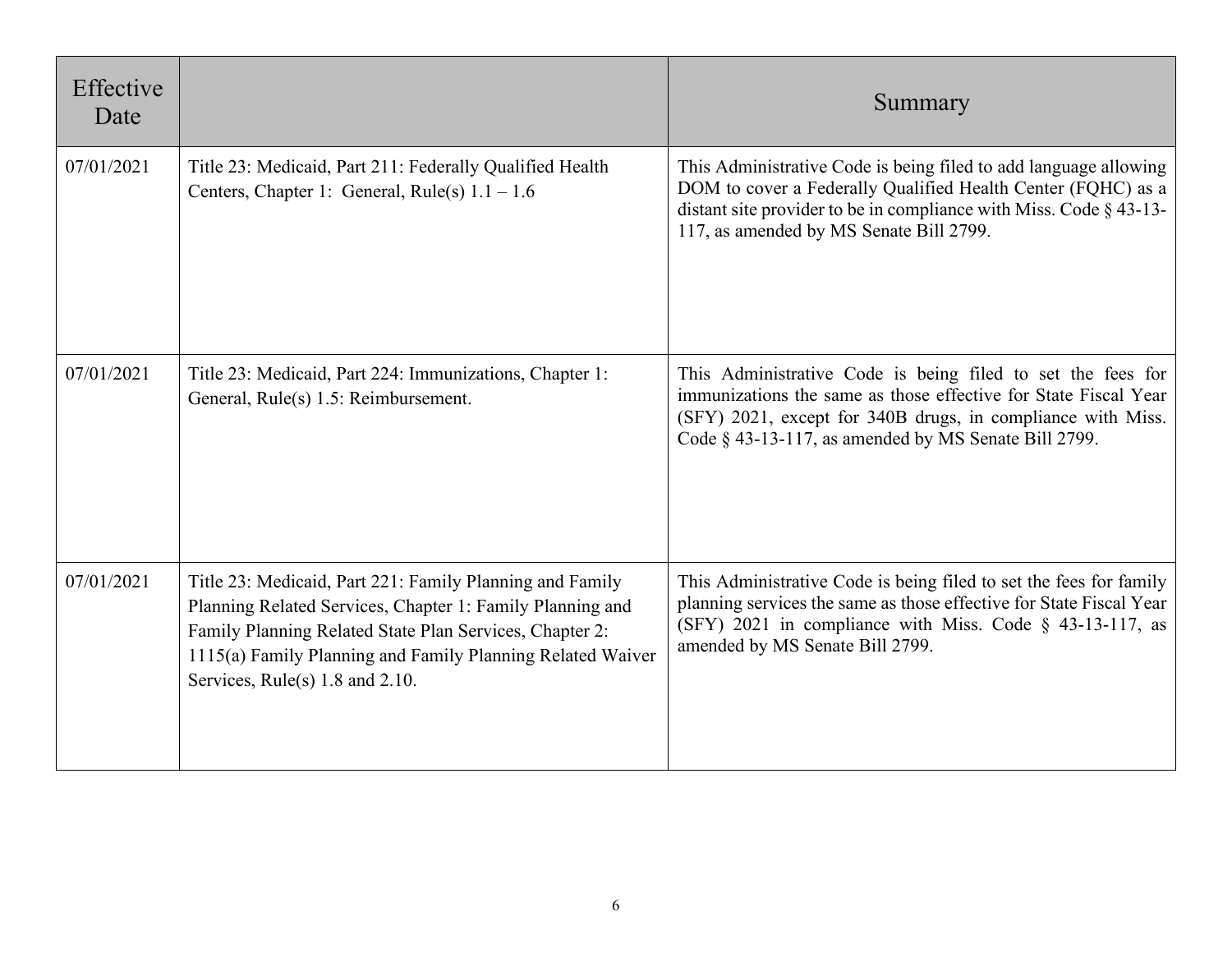| Effective<br>Date |                                                                                                                     | Summary                                                                                                                                                                                                                                                                                                                                                                                                                                                                                                                                                               |
|-------------------|---------------------------------------------------------------------------------------------------------------------|-----------------------------------------------------------------------------------------------------------------------------------------------------------------------------------------------------------------------------------------------------------------------------------------------------------------------------------------------------------------------------------------------------------------------------------------------------------------------------------------------------------------------------------------------------------------------|
| 07/01/2021        | Title 23: Medicaid, Part 217: Vision Services, Chapter 1:<br>General, Rule(s) 1.3 and 1.5.                          | This Administrative Code is being filed to 1) increase the<br>number of physician office visits from twelve (12) to sixteen<br>$(16)$ , and 2) set the fees for vision services the same as those<br>effective for State Fiscal Year (SFY) 2021 in compliance with<br>Miss. Code § 43-13-117, as amended by MS Senate Bill 2799.                                                                                                                                                                                                                                      |
| 07/01/2021        | Title 23: Medicaid, Part 216: Dialysis Services, Chapter 1:<br>Dialysis Services, Rule(s) 1.3.                      | This Administrative Code is being filed to set the fees for dialysis<br>services the same as those effective as of January 1, 2021 in<br>compliance with Miss. Code $\S$ 43-13-117, as amended by MS<br>Senate Bill 2799.                                                                                                                                                                                                                                                                                                                                             |
| 07/01/2021        | Title 23: Medicaid, Part 215: Home Health Services, Chapter<br>1: Home Health Services, Rule(s) $1.1$ , $1.3 - 1.6$ | This Administrative Code is being filed to 1) add language<br>allowing non-physician practitioners to prescribe or order home<br>health services and plans of care, sign home health plans of care,<br>certify and recertify eligibility for home health services and<br>conduct the required initial face-to-face visit with the recipient of<br>the services, and 2) to set the fees and or rates for home health<br>services the same as those effective as of July 1, 2021 in<br>compliance with Miss. Code $\S$ 43-13-117, as amended by MS<br>Senate Bill 2799. |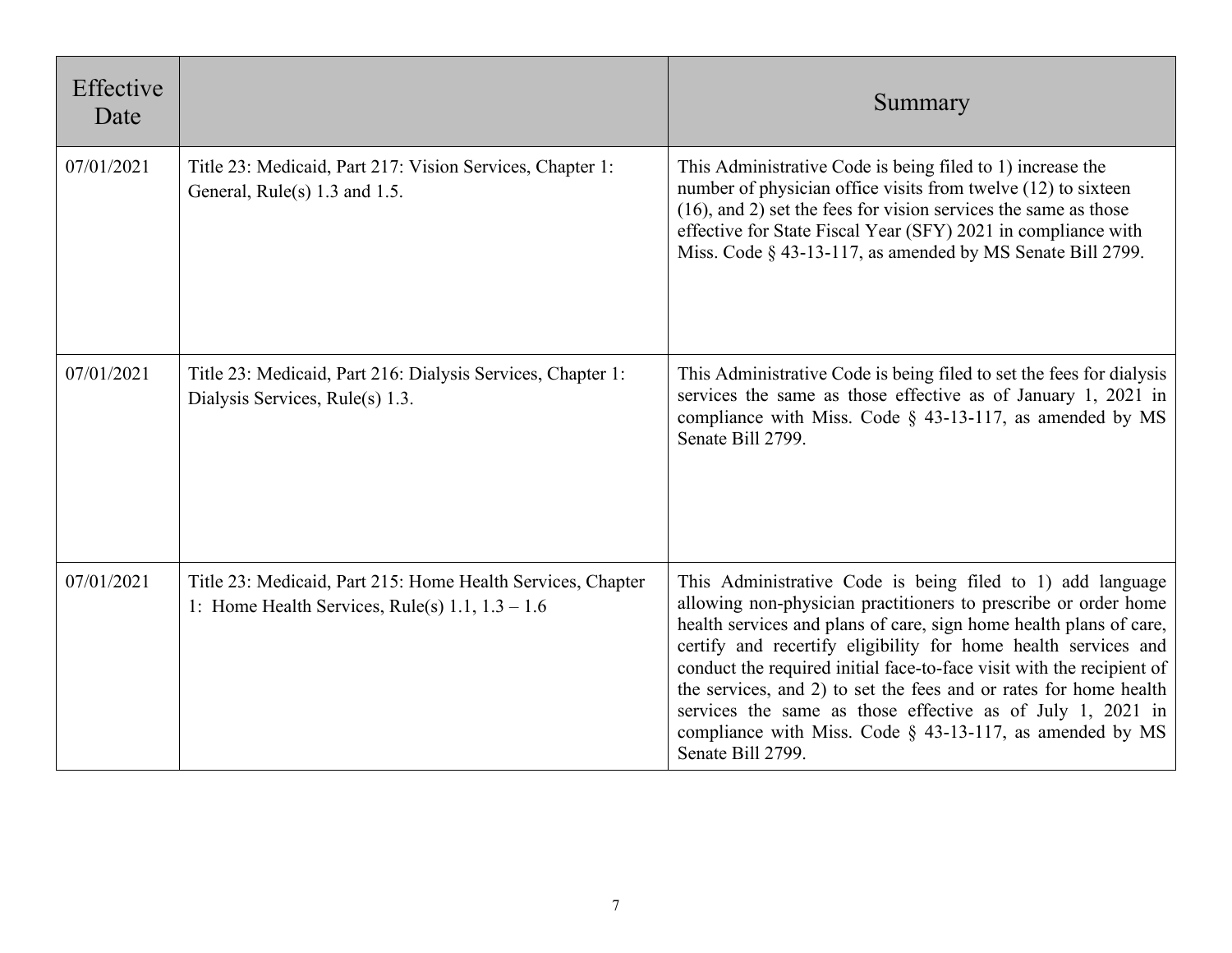| Effective<br>Date |                                                                                                                                                                                                                                                                                                             | Summary                                                                                                                                                                                                                                                                                                                                                |
|-------------------|-------------------------------------------------------------------------------------------------------------------------------------------------------------------------------------------------------------------------------------------------------------------------------------------------------------|--------------------------------------------------------------------------------------------------------------------------------------------------------------------------------------------------------------------------------------------------------------------------------------------------------------------------------------------------------|
| 07/01/2021        | Title 23: Medicaid, Part 210: Ambulatory Surgical Centers,<br>Chapter 1: General, Rule(s) 1.6: Reimbursement.                                                                                                                                                                                               | This Administrative Code is being filed to set the fees for<br>Ambulatory Surgical Centers the same as those effective for<br>October 1, 2020, in compliance with Miss. Code § 43-13-117, as<br>amended by MS Senate Bill 2799.                                                                                                                        |
| 07/01/2021        | Title 23: Medicaid, Part 207: Institutional Long Term Care<br>Services, Chapter 2: Nursing Facility, Chapter 3: Intermediate<br>Care Facility for Individuals with Intellectual Disabilities, and<br>Chapter 4: Psychiatric Residential Treatment Facility, Rule(s)<br>2.5, 2.10, 2.15 – 2.17, 3.6 and 4.6. | This Administrative Code is being filed to set the fees for<br>institutional long term care services the same as those effective as<br>of July 1, 2021 in compliance with Miss. Code $\S$ 43-13-117, as<br>amended by MS Senate Bill 2799.                                                                                                             |
| 07/01/2021        | Title 23: Medicaid, Part 206: Mental Health Services, Chapter<br>1: Community Mental Health Services, Rule 1.1-1.6                                                                                                                                                                                          | This Administrative Code is being filed to 1) include revisions<br>from MS SPA 20-0022 and 2) set the fees for mental health<br>services the same as those effective in State Fiscal Year (SFY)<br>2021 in compliance with Miss. Code $\S$ 43-13-117, as amended by<br>MS Senate Bill 2799. This final filing contains minor edits and<br>corrections. |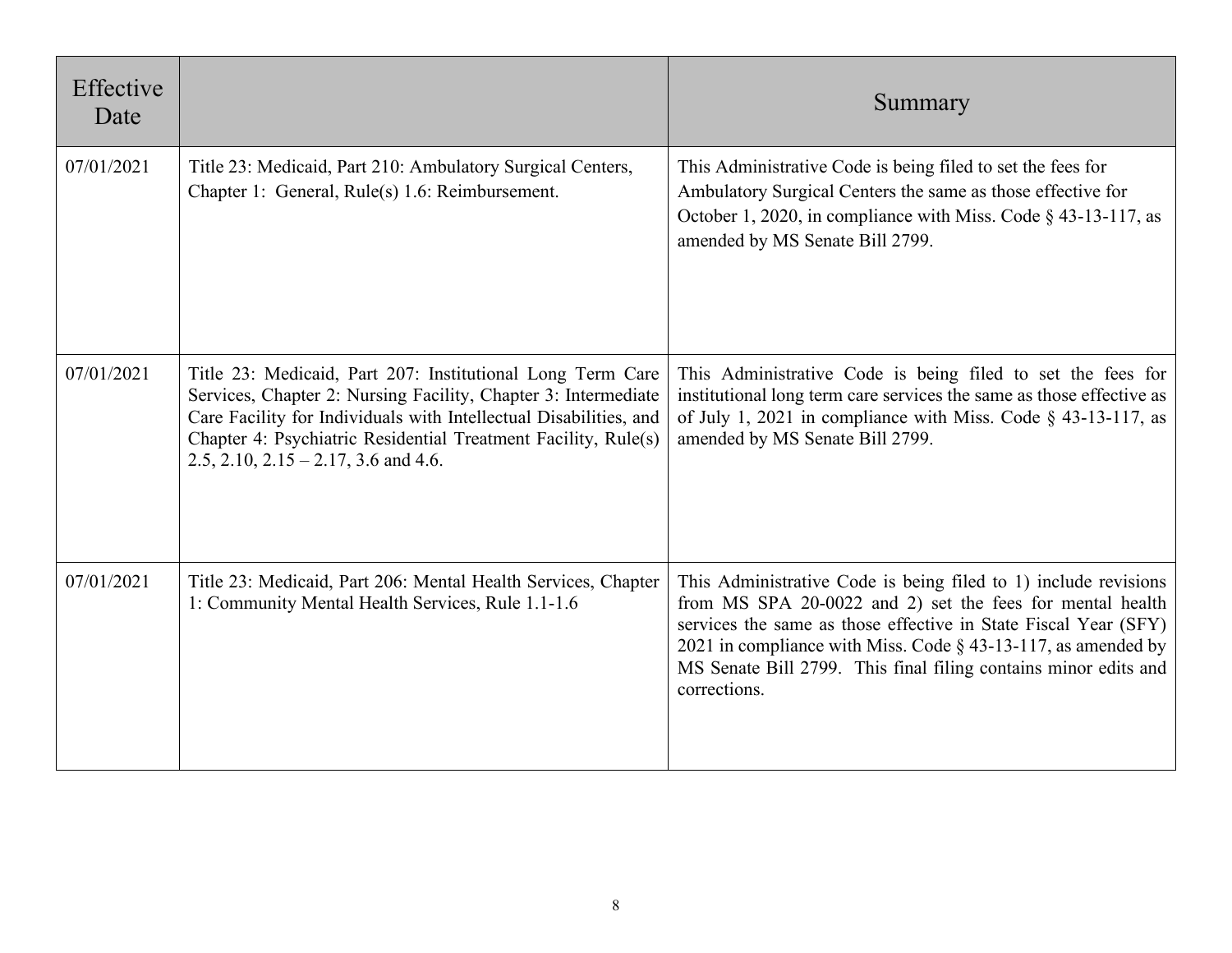| Effective<br>Date |                                                                                                                                                                          | Summary                                                                                                                                                                                                                                                                                                                                                                           |
|-------------------|--------------------------------------------------------------------------------------------------------------------------------------------------------------------------|-----------------------------------------------------------------------------------------------------------------------------------------------------------------------------------------------------------------------------------------------------------------------------------------------------------------------------------------------------------------------------------|
| 07/01/2021        | Title 23: Medicaid, Part 203: Physician Services, Chapter 1:<br>General and Chapter 9: Psychiatric Services, Rules 1.2:<br>Physician Fees and Rule 9.5: Services Limits. | This Administrative Code is being filed to set the fees for<br>physician services the same as those effective as of July 1, 2021<br>in compliance with Miss. Code $\S$ 43-13-117, as amended by MS<br>Senate Bill 2799.                                                                                                                                                           |
| 07/01/2021        | Title 23: Medicaid, Part 202: Hospital Services, Chapter 1 –<br>Chapter 4, Rules $1.13 - 1.16$ , 2.3- 2.4, 2.8, 3.4 and 4.4.                                             | This Administrative Code is being filed to 1) add language<br>requiring electronic submission of reports, 2) increased outpatient<br>observation from twenty-three hours to seventy-two hours, 3) and<br>set the fees for hospital services the same as those effective as of<br>July 1, 2021 in compliance with Miss. Code $\S$ 43-13-117, as<br>amended by MS Senate Bill 2799. |
| 07/01/2021        | Title 23: Medicaid, Part 201: Transportation Services, Chapter<br>1: Emergency Transportation Services, Rule 1.5.                                                        | This Administrative Code is being filed to set the fees for<br>emergency ground transportation services the same as those<br>effective as of July 1, 2021 in compliance with Miss. Code $\S$ 43-<br>13-117, as amended by MS Senate Bill 2799.                                                                                                                                    |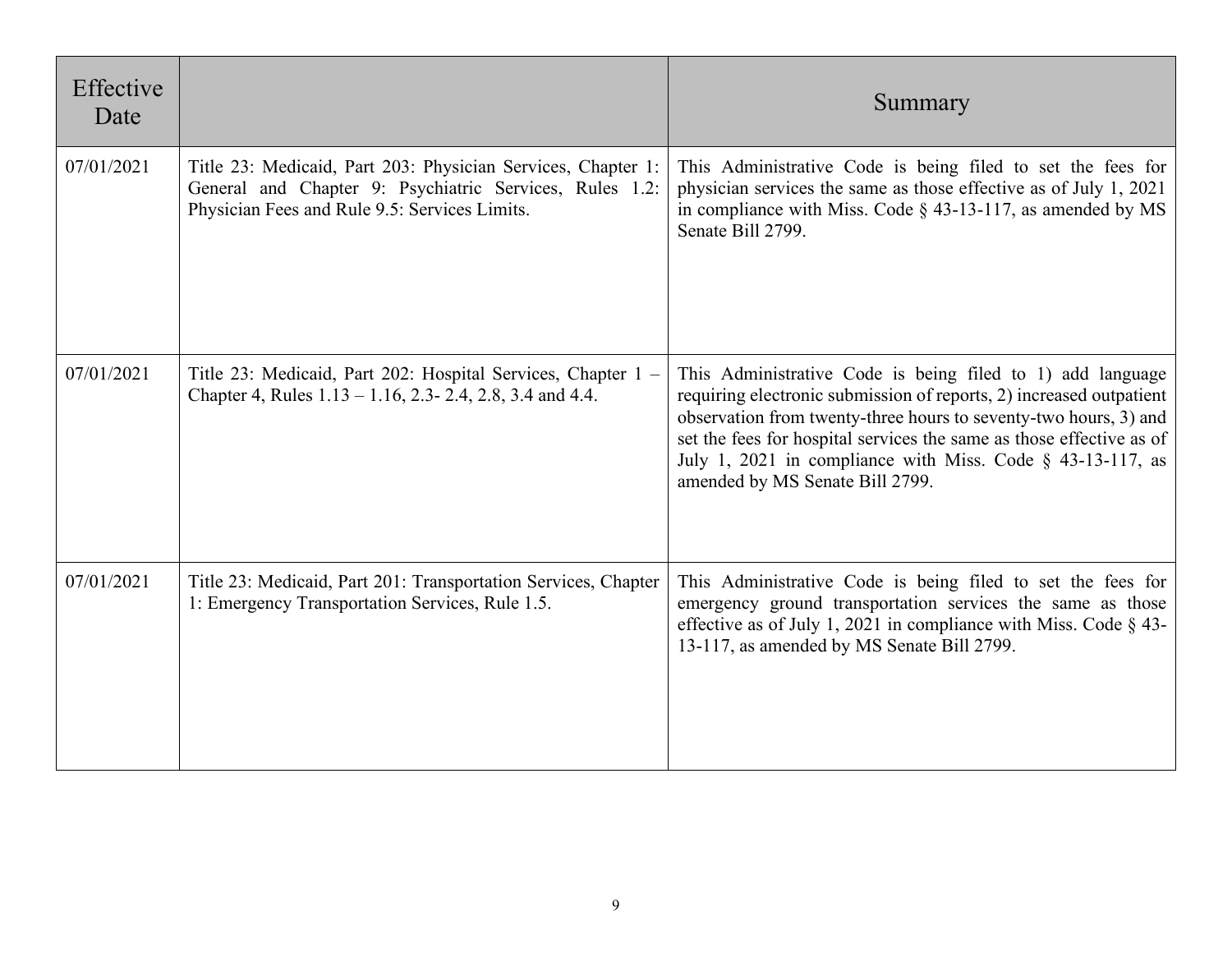| Effective<br>Date |                                                                                                           | Summary                                                                                                                                                                                                                                                                                                                                                                                                                                                                                                                                                               |
|-------------------|-----------------------------------------------------------------------------------------------------------|-----------------------------------------------------------------------------------------------------------------------------------------------------------------------------------------------------------------------------------------------------------------------------------------------------------------------------------------------------------------------------------------------------------------------------------------------------------------------------------------------------------------------------------------------------------------------|
| 07/01/2021        | Title 23: Medicaid, Part 200: General Provider Information,<br>Chapter 1, 3 - 4, Rules 1.8, 3.7, and 4.10 | This Administrative Code filing (1) revises the timeframe from<br>30 to 90 days that providers may request an Administrative<br>Review in Rule 1.8, (2) revises Rule 3.7 to be in compliance with<br>U.S.C § 1396a and 42 C.F.R. § 447.50 et seq. – 447.59, and (3)<br>revises Rule 4.10 to be incompliance with Miss. Code Ann. 43-<br>13-117 as amended by MS Senate Bill 2799.                                                                                                                                                                                     |
| 07/01/2021        | Title 23: Medicaid, Part 225: Telemedicine, Chapter 1:<br>Telemedicine, Rule(s) $1.3 - 1.5$ .             | This Administrative Code is being filed to add language allowing (1)<br>FQHCs and RHCs to act as an originating and distant site, and (2)<br>FQHCs, RHCs, and CMHCs to receive both the distant site and<br>originating site fees when such services are appropriately provided by<br>the same organization in compliance with Miss. Code $\S$ 43-13-117, as<br>amended by MS Senate Bill 2799. This final file includes additional<br>originating and distant providers and revises the requirement of a<br>telepresenter as determined by the Division of Medicaid. |
| 07/01/2021        | Title 23: Medicaid, Part 225: Telemedicine, Chapter 2 and<br>Chapter 4, Rules 2.3, 4.3, 4.4, 4.6.         | This Administrative Code filing $(1)$ removes the two $(2)$ or more<br>hospitalizations from the coverage requirements of remote<br>patient monitoring, (2) adds the required information for prior<br>authorization, if it's required, (3) adds diabetes type II as a<br>covered diagnosis for continuous glucose monitoring (CGM),<br>and (4) revises the coverage requirement for CGM which<br>corresponds with Medicare coverage.                                                                                                                                 |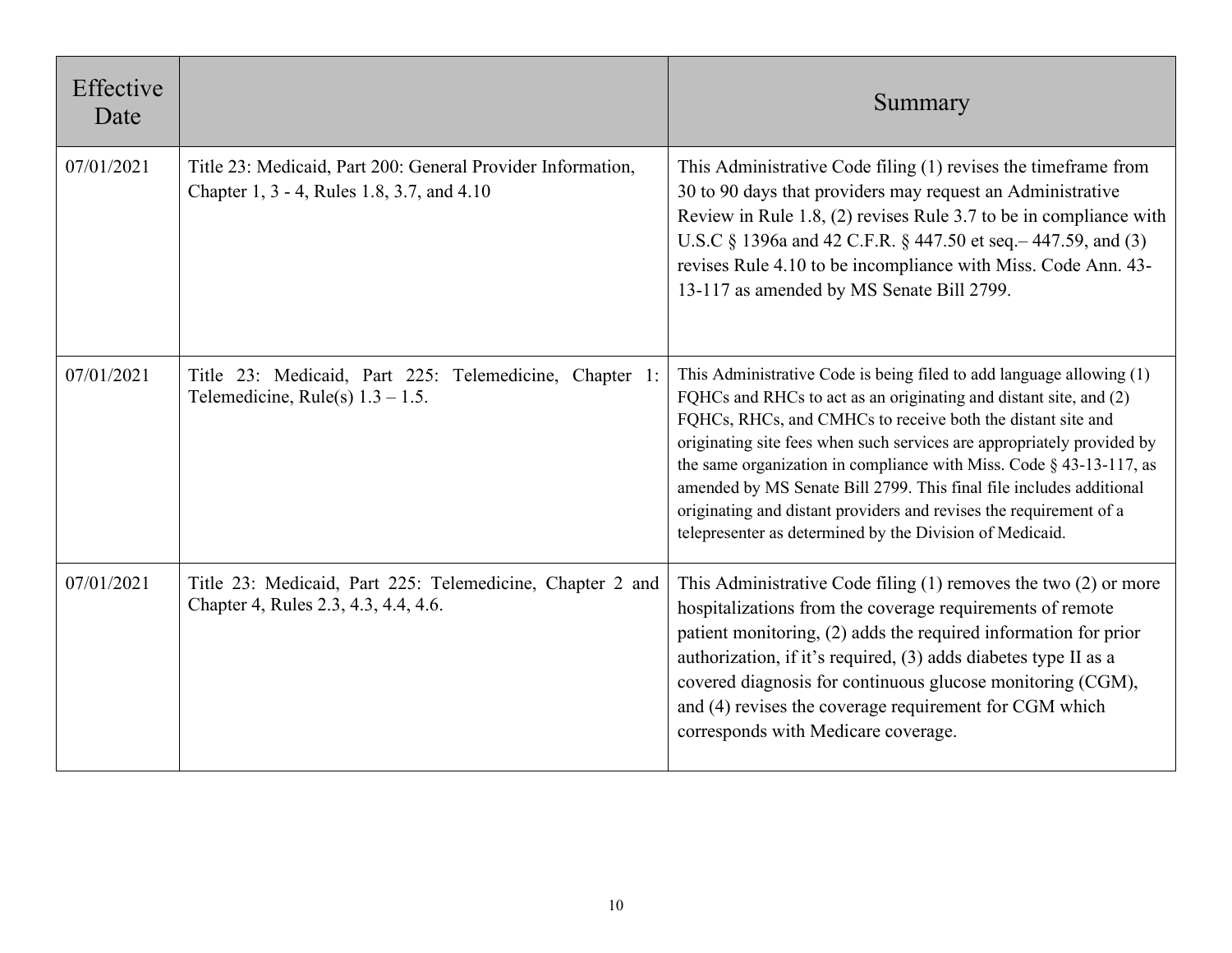| Effective<br>Date |                                                                                                                                                                                                                                                                             | Summary                                                                                                                                                                                                                                                                                                                                                                                                                                                                 |
|-------------------|-----------------------------------------------------------------------------------------------------------------------------------------------------------------------------------------------------------------------------------------------------------------------------|-------------------------------------------------------------------------------------------------------------------------------------------------------------------------------------------------------------------------------------------------------------------------------------------------------------------------------------------------------------------------------------------------------------------------------------------------------------------------|
| 07/01/2021        | Title 23: Medicaid, Part 209: Durable Medical Equipment,<br>Medical Appliances and Medical Supplies, Chapter 1:<br>Durable Medical Equipment and Medical Appliances and<br>Chapter 2: Medical Supplies, Rule(s) 1.4: Reimbursement, 2.2:<br><b>Covered Medical Supplies</b> | This Administrative Code is being filed to set the fees for<br>Durable Medical Equipment and Medical Supplies the same as<br>those effective as of July 1, 2021 in compliance with Miss. Code<br>§ 43-13-117, as amended by MS Senate Bill 2799.                                                                                                                                                                                                                        |
| 07/01/2021        | Title 23: Medicaid, Part 209: Durable Medical Equipment,<br>Medical Appliances and Medical Supplies, Chapter 1 and<br>Chapter 2, Rules 1.26 and 2.2.                                                                                                                        | This Administrative Code filing (1) adds diabetes type II as a<br>covered diagnosis for continuous glucose monitoring (CGM) and<br>(2) adds the rental up to the purchase price of a Federal Drug<br>Administration (FDA) class III medical device for home use for<br>CGM for those beneficiaries with diabetes type II who meet the<br>requirements in Miss. Admin. Code Part 225. Currently, only<br>diabetes type I is covered by the Division of Medicaid for CGM. |
| 07/01/2021        | Title 23: Medicaid, Part 209: Durable Medical Equipment,<br>Medical Appliances and Medical Supplies, Chapter 1: Durable<br>Medical Equipment and Medical Appliances, Rules 1.3, 1.4,<br>1.6, 1.20, 1.22 and 1.47.                                                           | This Administrative Code filing 1. Allows for the reimbursement<br>of Continuous Positive Airway Pressure (CPAP) supplies during<br>the rental period in alignment with Medicare coverage, 2.<br>Clarifies the rental of DME, 3. Updates the reimbursement<br>methodology to correspond with SPA 20-0001, 4. Includes how<br>to request DME and medical supplies not included on the<br>Division of Medicaid's fee schedule, and corrects minor<br>technical errors.    |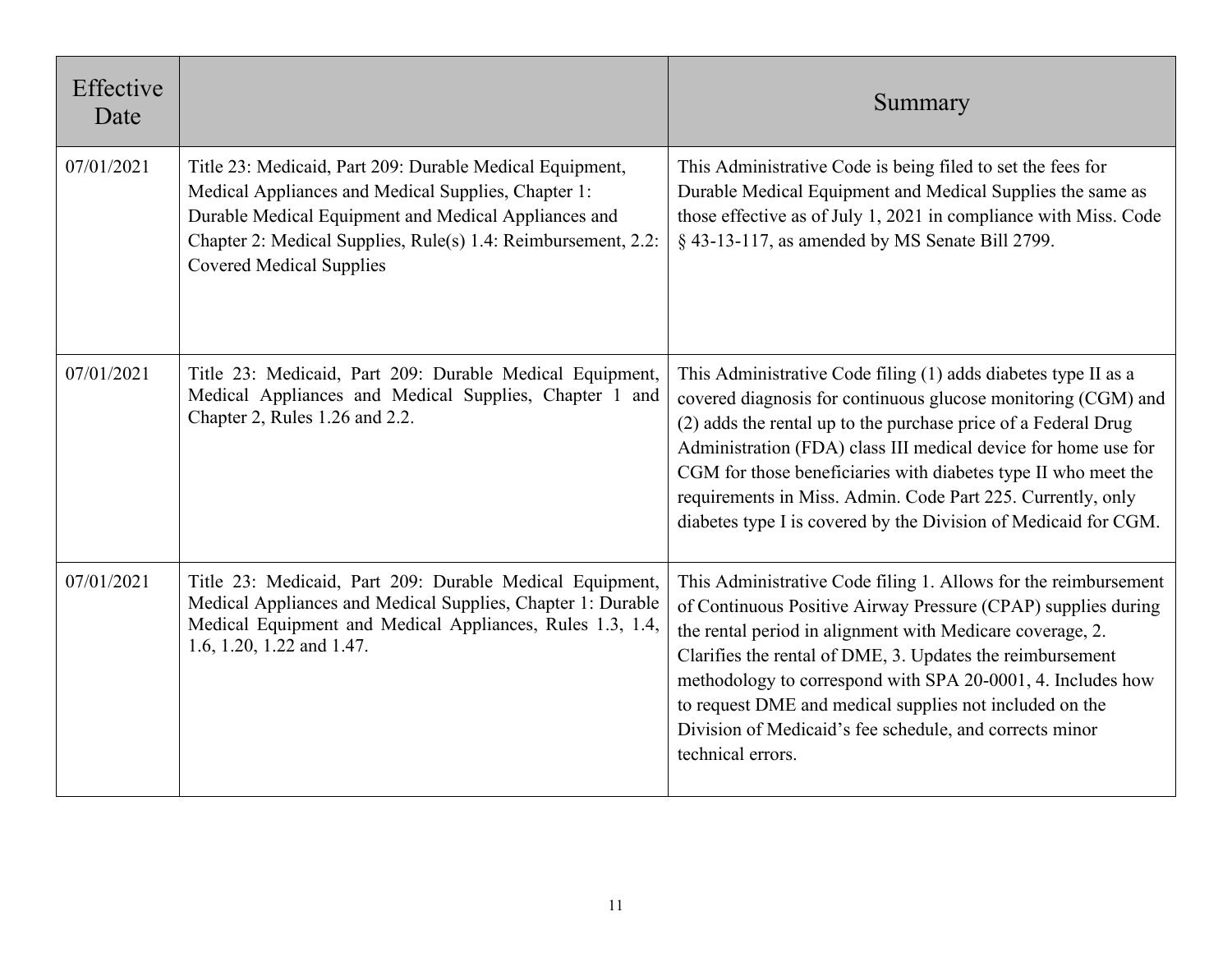| Effective<br>Date |                                                                                                                                                                                                                                          | Summary                                                                                                                                                                                                                                                                                                                                                                                                                                       |
|-------------------|------------------------------------------------------------------------------------------------------------------------------------------------------------------------------------------------------------------------------------------|-----------------------------------------------------------------------------------------------------------------------------------------------------------------------------------------------------------------------------------------------------------------------------------------------------------------------------------------------------------------------------------------------------------------------------------------------|
| 07/01/2021        | Title 23: Medicaid, Part 223: Early and Periodic Screening,<br>Diagnosis and Treatment (EPSDT), Chapter 4: Private Duty<br>Nursing and Chapter 5: Personal Care Services, Rule(s) 4.8:<br>Reimbursement, 5.8: Reimbursement.             | This Administrative Code is being filed to correspond with MS<br>SPA 20-0002 that added coverage and reimbursement of PDN<br>and PCS for Early and Periodic Screening, Diagnosis and<br>Treatment (EPSDT)-eligible beneficiaries.                                                                                                                                                                                                             |
| 06/01/2021        | Title 23: Medicaid, Part 209: Durable Medical Equipment,<br>Medical Appliances and Medical Supplies, Chapter 1: Durable<br>Medical Equipment and Medical Appliances, Rules 1.33:<br>Nebulizers and 1.38: Spacer/Aerosol-Holding Chamber. | This Administrative Code filing removes the prior authorization<br>requirement for nebulizers and inhaler spacers. The Division of<br>Medicaid (DOM) will cover four (4) spacers a year without prior<br>authorization, and will no longer require prior authorization on<br>nebulizers based on data from September 2019 to present<br>showing 727 prior authorization requests approved and only 2<br>requests denied for technical errors. |
| 05/01/2021        | Title 23: Medicaid, Part 202: Hospital Services, Chapter 2:<br>Outpatient Services, Rule 2.2: Outpatient Hospital Services,<br>2.6: Mental Health Services.                                                                              | This Administrative Code final file adds reimbursement of a<br>facility fee and professional fees for Intensive Outpatient<br>Services and Partial Hospitalization Services in an outpatient<br>hospital setting.                                                                                                                                                                                                                             |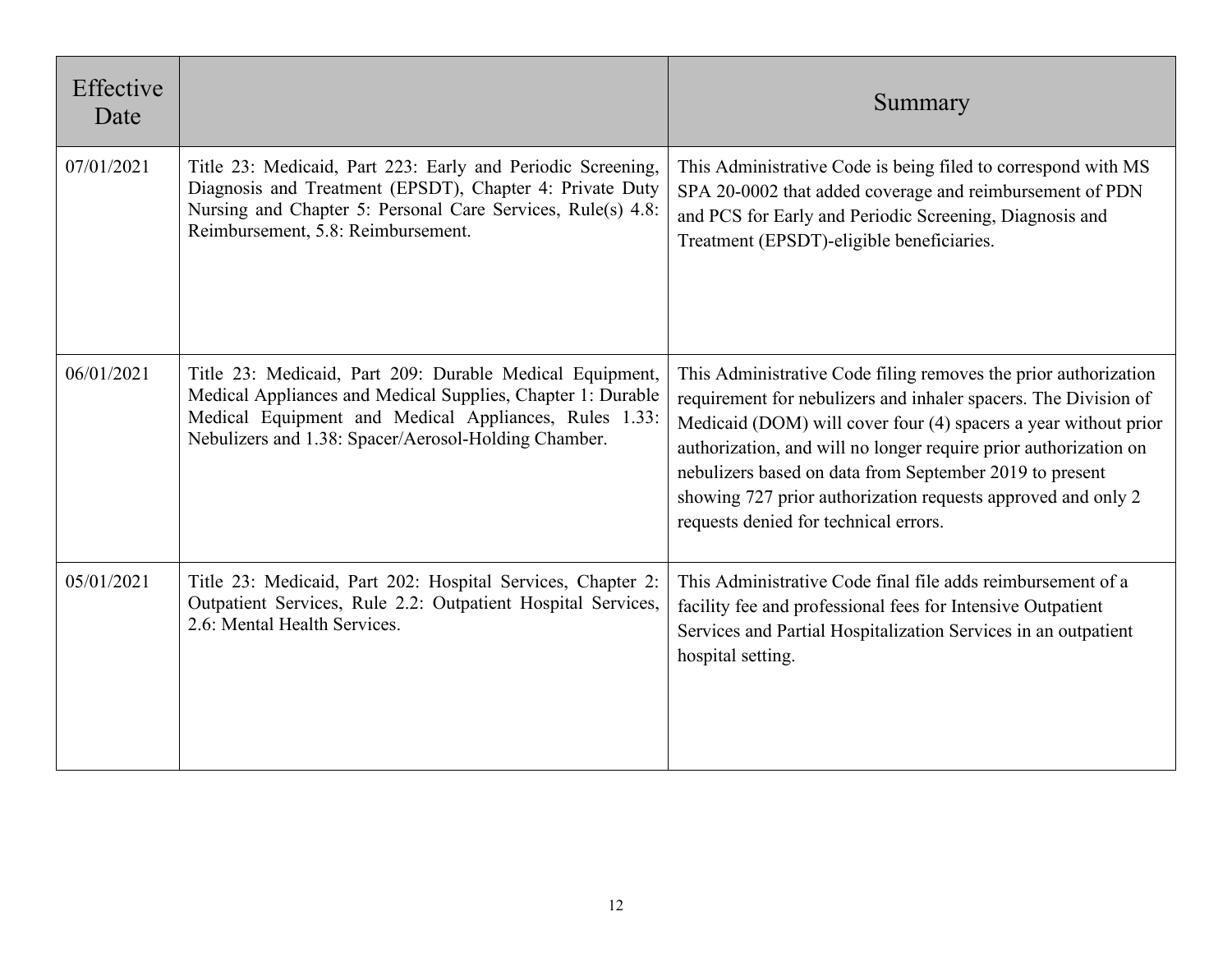| Effective<br>Date |                                                                                                                                                                                                         | Summary                                                                                                                                                                                                                                                  |
|-------------------|---------------------------------------------------------------------------------------------------------------------------------------------------------------------------------------------------------|----------------------------------------------------------------------------------------------------------------------------------------------------------------------------------------------------------------------------------------------------------|
| 04/01/2021        | Title 23: Medicaid, Part 224: Immunizations, Chapter 1:<br>General, Rules $1.1 - 1.6$ .                                                                                                                 | This Administrative Code is being filed to correspond with MS<br>State Plan Amendment (SPA) 20-0013 that updates vaccine<br>coverage to include administration by pharmacists.                                                                           |
| 04/01/2021        | Title 23: Medicaid, Part 200: General Provider Information,<br>Chapter 4: Provider Enrollment, Rules 4.2 and 4.5.                                                                                       | This Administrative Code is being filed to update and clarify the<br>Division of Medicaid's license verification requirements                                                                                                                            |
| 04/01/2021        | Title 23: Medicaid, Part 213: Therapy Services, Chapters 1:<br>Physical Therapy, 2: Occupational Therapy, 3: Outpatient<br>Speech-Language Pathology, Rules $1.7 - 1.8$ , $2.6 - 2.7$ , $3.6 -$<br>3.7. | Administrative Code 21-002 Therapy Services is being filed to 1)<br>remove language requiring prior authorization for evaluations/re-<br>evaluations, and 2) remove the language requiring the number of<br>units/minutes per visit in the Plan of Care. |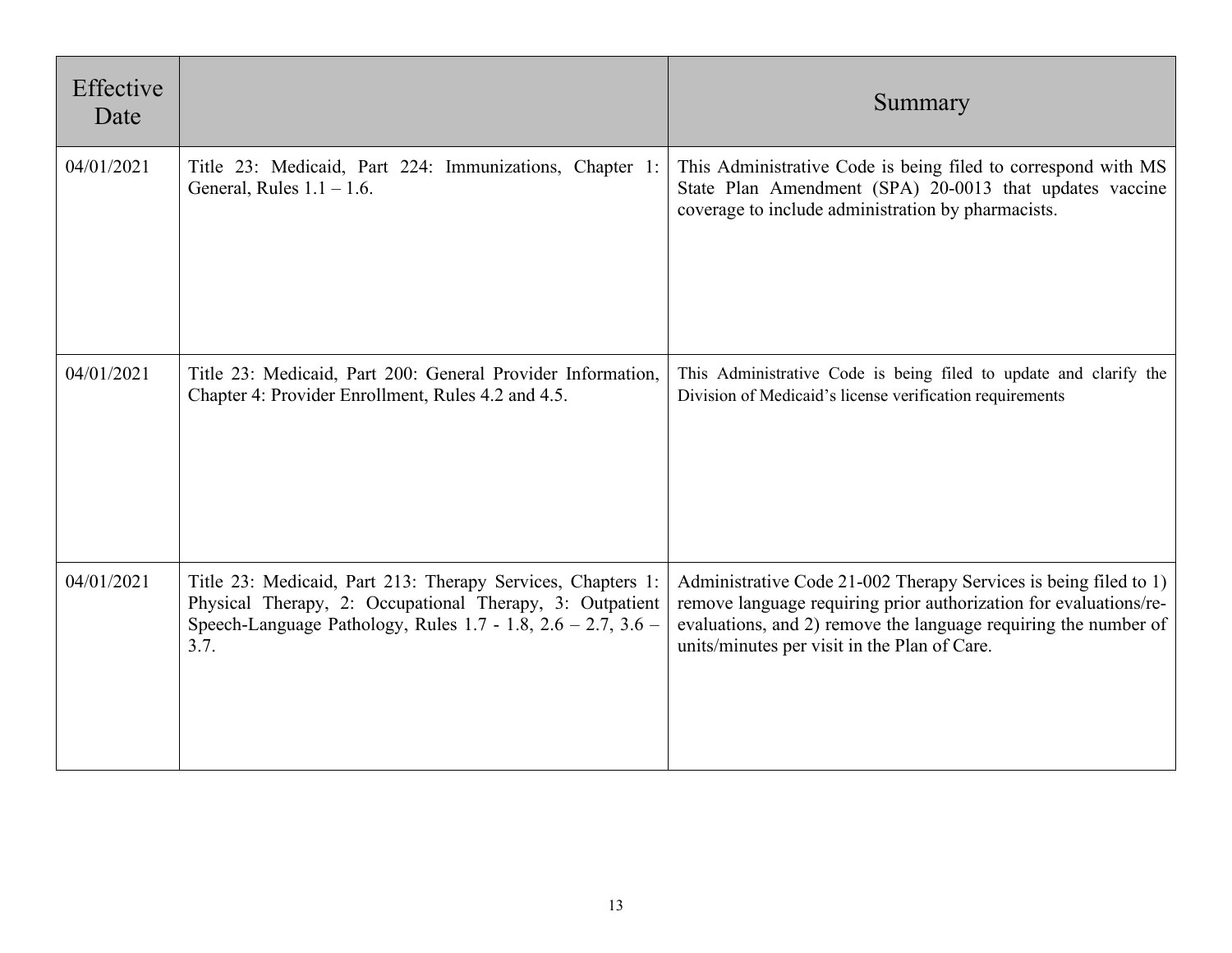| Effective<br>Date |                                                                                                                                                                                 | Summary                                                                                                                                                                                                                                                                                                                                                                                                    |
|-------------------|---------------------------------------------------------------------------------------------------------------------------------------------------------------------------------|------------------------------------------------------------------------------------------------------------------------------------------------------------------------------------------------------------------------------------------------------------------------------------------------------------------------------------------------------------------------------------------------------------|
| 04/01/2021        | Title 23: Medicaid, Part 306: Third Party Recovery, Chapter 1:<br>Third Party Recovery, Rules $1.1 - 1.5$ .                                                                     | This Administrative Code is being submitted to allow the Division<br>of Medicaid (DOM) to allow for cost avoidance of prenatal claims<br>in compliance with the Bipartisan Budget Act of 2018, add the<br>process for providers to request an override of the third party<br>liability edit and update language to reflect current practices, to<br>correspond with SPA 20-0009 effective October 1, 2020. |
| 03/01/2021        | Title 23: Medicaid, Part 205: Hospice Services, Chapter 1:<br>Program Overview, Rule 1.10: Dual Eligibles                                                                       | This Administrative Code filing adds verbiage requiring hospice<br>providers to notify the Division of Medicaid within five (5)<br>calendar days of a dual eligible beneficiary's election and<br>discharge date.                                                                                                                                                                                          |
| 01/01/2021        | Title 23 Medicaid, Part 223: Early and Periodic Screening,<br>Diagnosis and Treatment (EPSDT) Services, Chapter 6:<br>Expanded Rehabilitative Services, Rule 6.6: Documentation | This Administrative Code filing is being submitted to make<br>corrections to system number 25156. The frequency of treatment<br>plan reviews has been changed from every three (3) months to<br>every six (6) months and additional providers have been added to<br>the medication monitoring documentation requirements to be<br>consistent with who can prescribe medications.                           |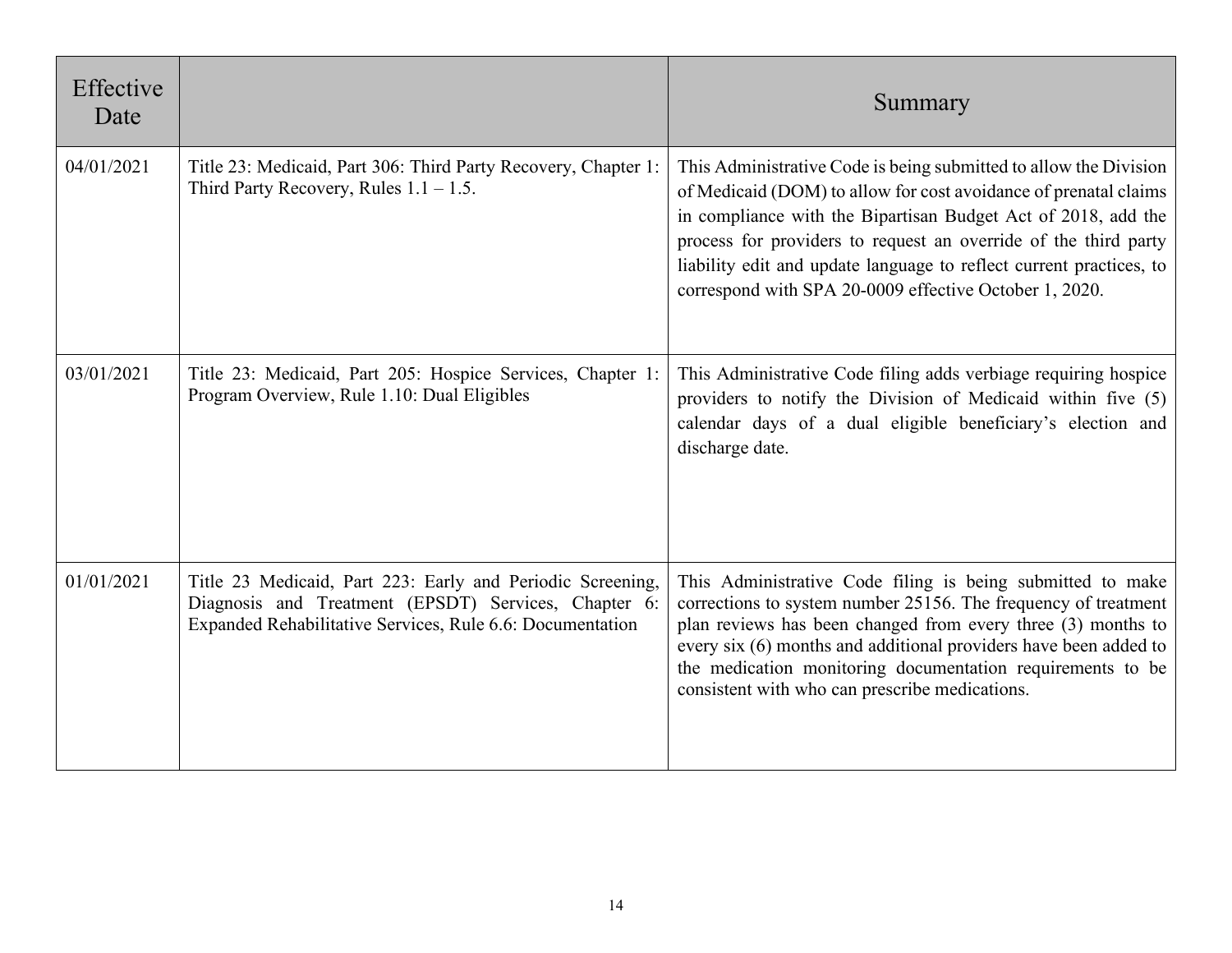| Effective<br>Date |                                                                                                                                                                                | Summary                                                                                                                                                                                                                                                                                                                                                                                                                                                                                                                                                                                                                                                                                                                          |
|-------------------|--------------------------------------------------------------------------------------------------------------------------------------------------------------------------------|----------------------------------------------------------------------------------------------------------------------------------------------------------------------------------------------------------------------------------------------------------------------------------------------------------------------------------------------------------------------------------------------------------------------------------------------------------------------------------------------------------------------------------------------------------------------------------------------------------------------------------------------------------------------------------------------------------------------------------|
| 01/01/2021        | Title 23: Medicaid, Part 225: Telemedicine, Chapter 2: Remote<br>Patient Monitoring Services, Rule 2.3: Covered Services.                                                      | This Administrative Code is being emergency filed to provide<br>immediate coverage for Remote Patient Monitoring for all chronic<br>diseases as defined by the Centers for Medicare and Medicaid<br>Services (CMS), as well as sickle cell in compliance with state<br>law. This is being emergency filed to allow for emergency<br>coverage during the PHE as well as going forward in compliance<br>with state law.                                                                                                                                                                                                                                                                                                            |
| 12/01/2020        | Title 23: Medicaid, Part 202: Hospital Services, Chapter 1:<br>Inpatient Hospitals, Rule 1.14: Inpatient Hospital Payments.                                                    | Due to CMS approval of SPA 20-0018, this Administrative Code filing is being<br>combined with Administrative Code 20-046 GME Cap Building with an<br>effective date of December 1, 2020. This filing corresponds with the following<br>two (2) SPAs: 1) SPA 19-0019 Graduate Medical Education (GME) that<br>revised the calculation of direct graduate medical education (GME) costs for<br>Mississippi hospitals with an accredited and Medicare approved teaching<br>program, as determined by the Division of Medicaid, effective October 1,<br>2019. 2) SPA 20-0018 that allows the Division of Medicaid to address<br>calculations for GME payments for a hospital during a cap building period<br>effective June 1, 2020. |
| 12/01/2020        | Title 23: Medicaid, Part 223: Early and Periodic Screening,<br>Diagnosis, and Treatment (EPSDT), Chapter 4: Private Duty<br>Nursing, Rules 4.2 and 5.2: Provider Requirements. | This Administrative Code is being filed to remove the requirement that<br>PDN and Personal Care Service (PCS) providers must demonstrate prior<br>successful health care delivery for at least one (1) year when submitting<br>the PDN Supplemental Provider Enrollment Packet in order to provide<br>PDN services. This requirement resulted in an unintentional barrier for<br>many current PDN providers that prevented them from continuing to<br>provide services as well as PDN providers beginning to provide PCS.<br>This filing also renames the "provider packet" to the "PDN<br>Supplemental Provider Enrollment Packet".                                                                                             |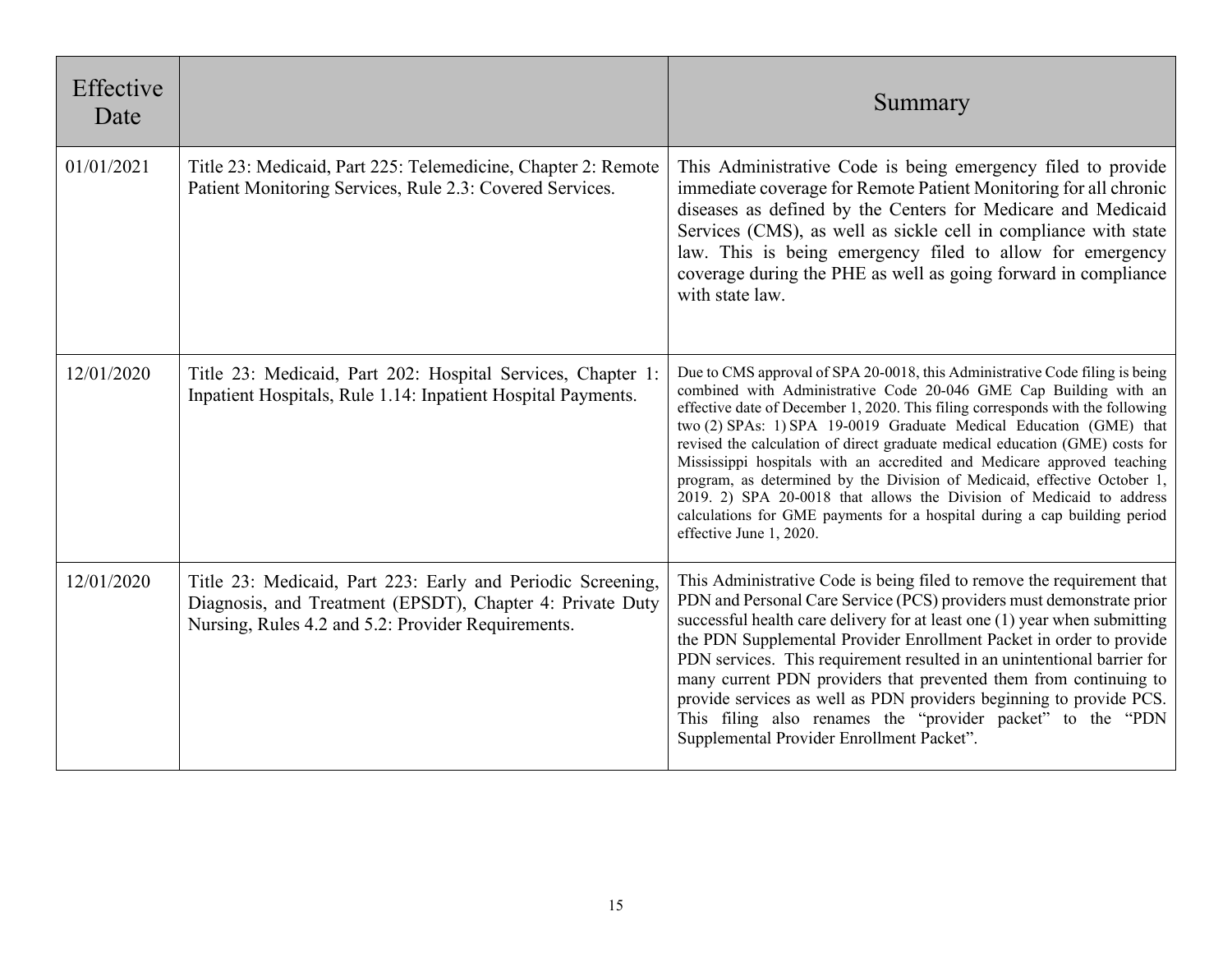| Effective<br>Date |                                                                                                                                                                                      | Summary                                                                                                                                                                                                                                                                                                                                                                                  |
|-------------------|--------------------------------------------------------------------------------------------------------------------------------------------------------------------------------------|------------------------------------------------------------------------------------------------------------------------------------------------------------------------------------------------------------------------------------------------------------------------------------------------------------------------------------------------------------------------------------------|
| 12/01/2020        | Title 23: Medicaid, Part 200: General Provider Information,<br>Chapter 1: General Administrative Rules for Providers, Rule<br>1.6: Timely Filing.                                    | This Administrative Code is being filed to require providers to<br>submit claims to the Division of Medicaid for any claims recouped<br>from providers by the CCOs within three hundred sixty five (365)<br>days of the date of service or within ninety (90) calendar days of<br>the recoupment from the CCO when the beneficiary moves from<br>enrollment in a CCO to fee-for-service. |
| 12/01/2020        | Title 23: Medicaid, Part 200: General Provider Information,<br>Chapter 1: General Administrative Rules for Providers, Rule<br>1.12: National Correct Coding Initiative (NCCI) Edits. | This Administrative Code is being filed to require providers to<br>follow the Medicaid National Correct Coding Initiative (NCCI)<br>policy and edits.                                                                                                                                                                                                                                    |
| 11/01/2020        | Title 23: Medicaid, Part 214: Pharmacy Services, Chapter 2:<br>Pharmacy Disease Management, Rule 2.1: Provider Enrollment<br>and Pharmacy Participation.                             | This Administrative Code is being filed to update the participation<br>and enrollment requirement for pharmacists providing disease<br>management services.                                                                                                                                                                                                                              |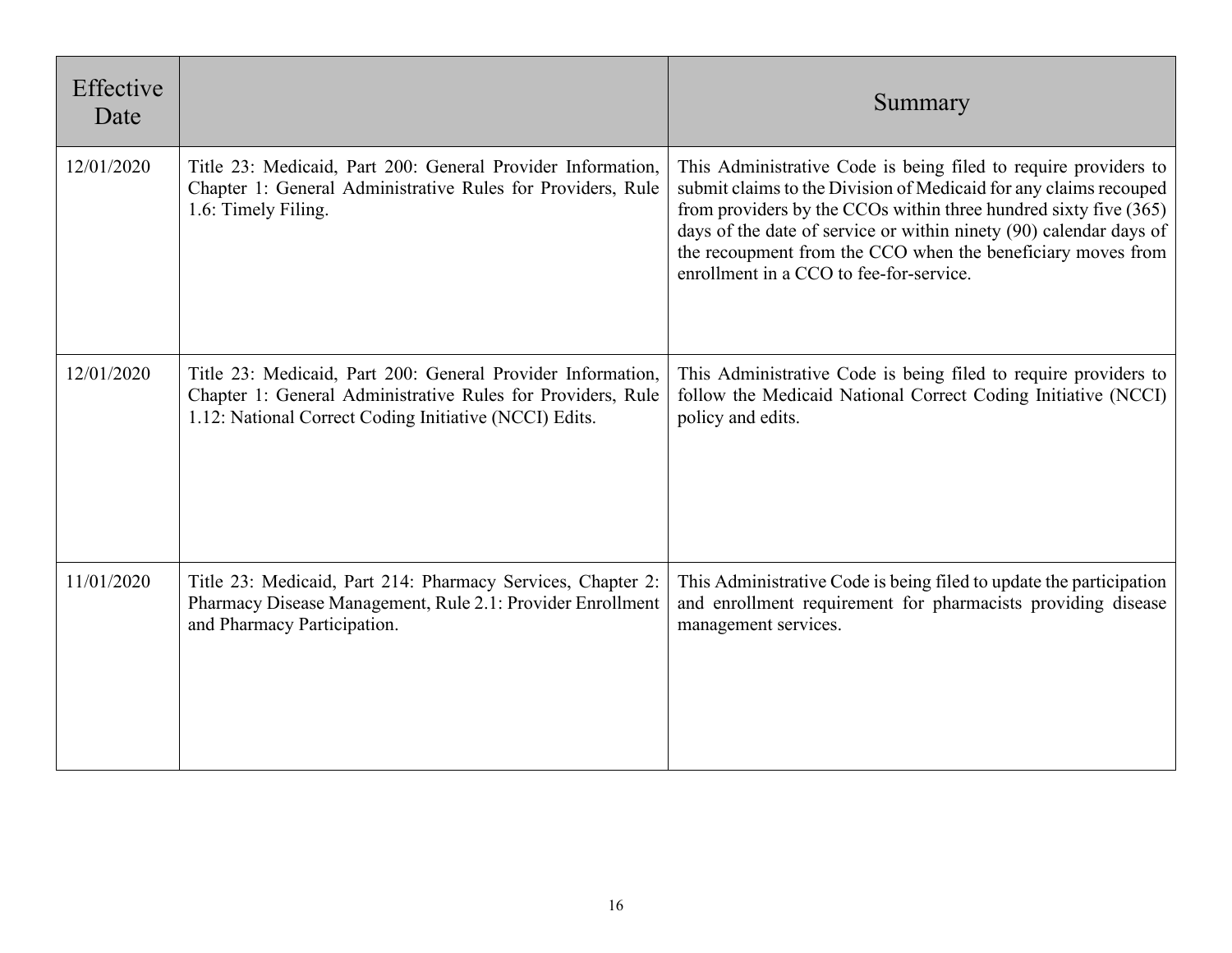| Effective<br>Date |                                                                                                                                                                   | Summary                                                                                                                                                                                                                                                                                                                                                                                                                                       |
|-------------------|-------------------------------------------------------------------------------------------------------------------------------------------------------------------|-----------------------------------------------------------------------------------------------------------------------------------------------------------------------------------------------------------------------------------------------------------------------------------------------------------------------------------------------------------------------------------------------------------------------------------------------|
| 11/01/2020        | Title 23: Medicaid, Part 202: Hospital Services, Chapter 2:<br>Outpatient Services, Rule 2.2: Outpatient Hospital Services,<br>Rules 2.6: Mental Health Services. | This Administrative Code corresponds with SPA 20-0022 Mental<br>Health Services Coverage and Reimbursement. This filing is<br>being submitted to allow acute partial hospitalization services to<br>be provided in the outpatient department of a hospital and/or acute<br>free-standing psychiatric facility.                                                                                                                                |
| 11/01/2020        | Title 23: Medicaid, Part 223: Early and Periodic Screening,<br>Diagnosis, and Treatment, Chapter 1: General, Rules 1.3, 1.5                                       | This Administrative Code is being filed to add verbiage outlining<br>1) provider requirements to enroll as an off-site EPSDT provider<br>and 2) the requirements a provider must follow while performing<br>EPSDT off-site screenings.                                                                                                                                                                                                        |
| 11/01/2020        | Title 23: Medicaid, Part 223: Early and Periodic Screening,<br>Diagnosis and Treatment Services, Chapter 6: Expanded<br>Rehabilitative Services, Rules 6.1-6.6.   | This filing is being submitted to move language for expanded<br>rehabilitative services for Early and Periodic Screening, Diagnosis<br>and Treatment (EPSDT) beneficiaries from Part 206: Mental<br>Health Services to Part 223: EPSDT Services, effective November<br>This filing corresponds with MS SPA 20-0022<br>1, 2020.<br>Health<br>Mental<br>Services<br>Community<br>Coverage<br>and<br>Reimbursement, effective September 1, 2020. |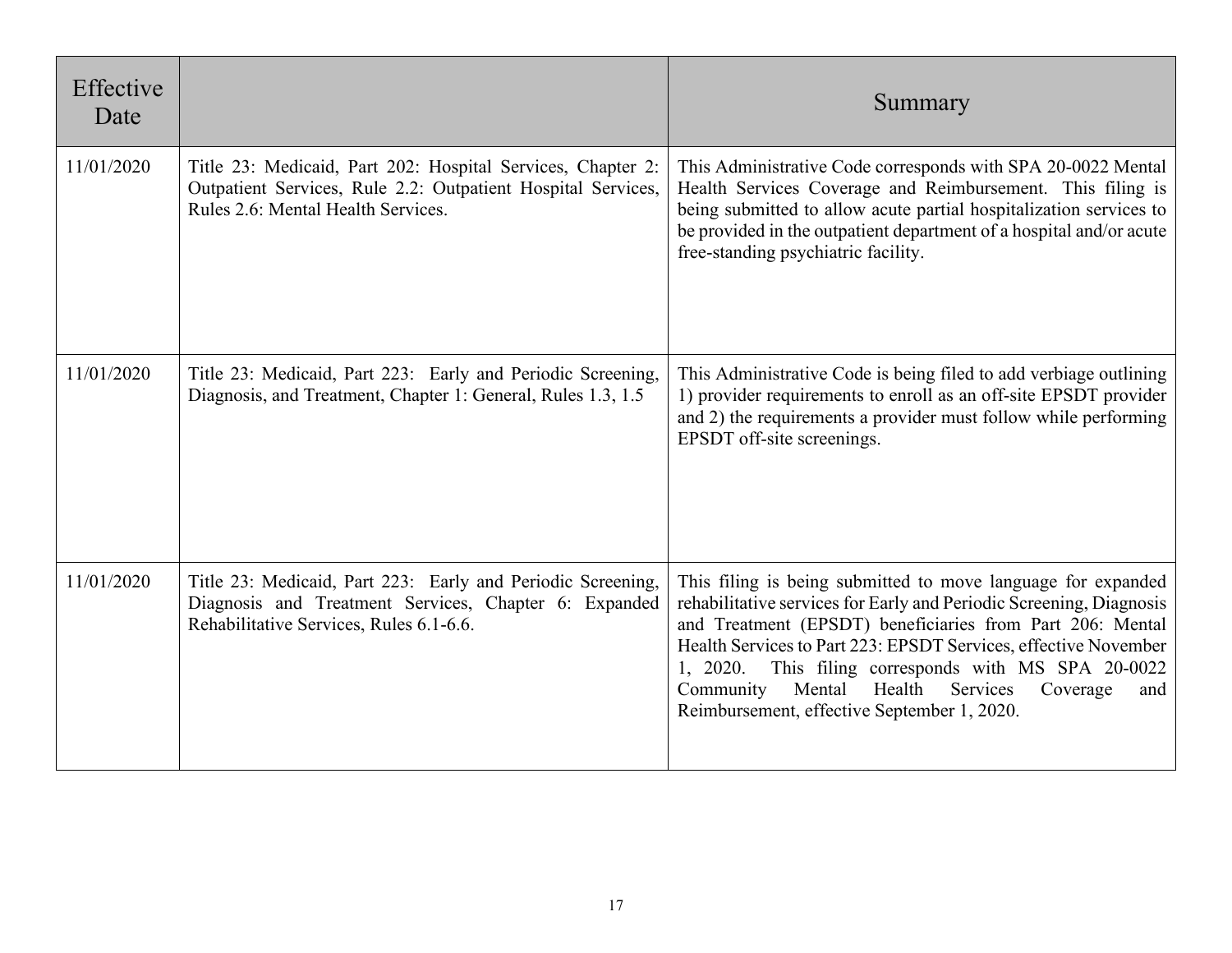| Effective<br>Date |                                                                                                                                                                                                                | Summary                                                                                                                                                                                                                                                                                                                                                                                                                                                                                                                                                                                                                                                                                                                                                                                                                                                                                                                                                   |
|-------------------|----------------------------------------------------------------------------------------------------------------------------------------------------------------------------------------------------------------|-----------------------------------------------------------------------------------------------------------------------------------------------------------------------------------------------------------------------------------------------------------------------------------------------------------------------------------------------------------------------------------------------------------------------------------------------------------------------------------------------------------------------------------------------------------------------------------------------------------------------------------------------------------------------------------------------------------------------------------------------------------------------------------------------------------------------------------------------------------------------------------------------------------------------------------------------------------|
| 11/01/2020        | Title 23: Medicaid, Part 206: Mental Health Services, Chapter<br>1: Community Mental Health Services, Rules $1.1 - 1.6$ .                                                                                      | This Administrative Code corresponds with SPA 20-0022 Mental Health<br>Services Coverage and Reimbursement. This filing is being submitted to<br>align language and coverage with the Mississippi Department of Mental<br>Health's Standards of Operations which are effective September 1, 2020, to<br>allow certain providers that are able to practice independently to enroll and<br>provide community mental health services outside of a community or<br>private mental health center, to replace Intensive Outpatient Programs<br>(IOP) services with Intensive Community Outreach and Recovery Teams<br>(I-CORT) services and allow acute partial hospitalization services to be<br>provided in the outpatient department of a hospital, acute free standing<br>psychiatric facility or other appropriate outpatient settings. This final filing<br>includes changes based on public comments requesting clarifications and<br>minor corrections. |
| 10/01/2020        | Title 23: Medicaid, Part 200: General Provider Information,<br>Chapter 4: Provider Enrollment, Rule 4.2: Conditions of<br>Participation.                                                                       | This Administrative Code is being filed to add language clarifying<br>that providers with license limitations will be denied enrollment.                                                                                                                                                                                                                                                                                                                                                                                                                                                                                                                                                                                                                                                                                                                                                                                                                  |
| 10/01/2020        | Title 23: Medicaid, Part 209: Durable Medical Equipment and<br>Medical Supplies, Chapter 1: Durable Medical Equipment and<br>Appliances, Rule 1.13: Battery and Battery Charger and Rule<br>1.47: Wheelchairs. | This Administrative Code filing adds clarification that a battery is<br>included in the cost of all durable medical equipment, except for<br>custom wheelchairs, which will be reimbursed separately.                                                                                                                                                                                                                                                                                                                                                                                                                                                                                                                                                                                                                                                                                                                                                     |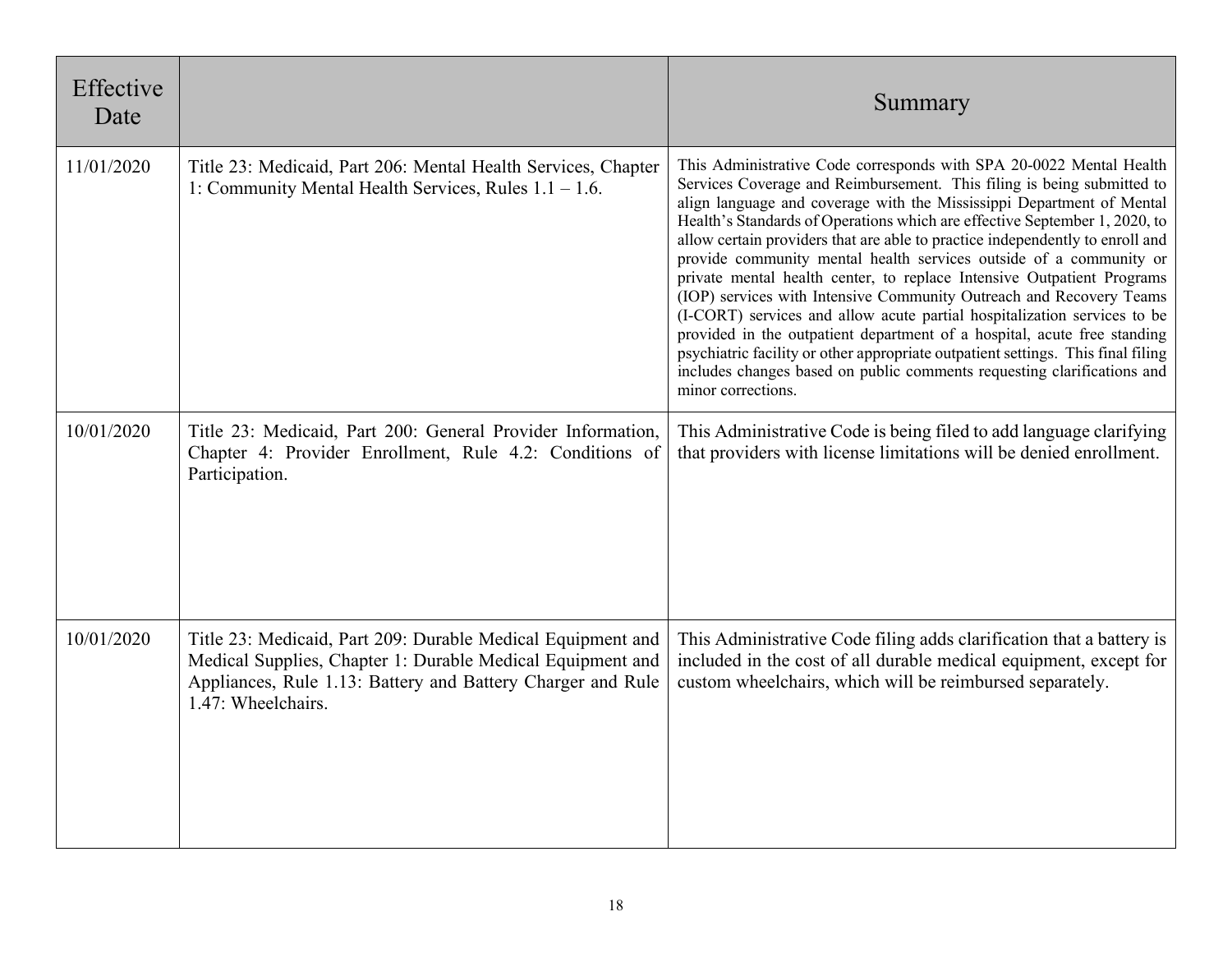| Effective<br>Date |                                                                                                                                                                                                                       | Summary                                                                                                                                                                                                                                                                                                                                                                                                                                                                                                                                                                                                                                                                                                                                     |
|-------------------|-----------------------------------------------------------------------------------------------------------------------------------------------------------------------------------------------------------------------|---------------------------------------------------------------------------------------------------------------------------------------------------------------------------------------------------------------------------------------------------------------------------------------------------------------------------------------------------------------------------------------------------------------------------------------------------------------------------------------------------------------------------------------------------------------------------------------------------------------------------------------------------------------------------------------------------------------------------------------------|
| 10/01/2020        | Title 23: Medicaid, Part 201: Transportation Services, Chapter<br>Transportation<br>Emergency<br>Services,<br>Rule<br>1.5<br>1:<br>Reimbursement.                                                                     | The Administrative Code is being filed to revise the reimbursement<br>methodology for emergency ground ambulance transportation. Emergency<br>ground ambulance transportation base rate and mileage will be reimbursed<br>based on the lesser of the provider's usual and customary charge or a fee<br>from a statewide uniform fee schedule set as of June 1, 2020 and effective<br>for services provided on or after June 1, 2020, and is calculated as one<br>hundred percent (100%) of the Medicare ambulance urban fee schedule in<br>effect as of January 1, 2020. If a Medicare fee is not established, then the<br>fee is set at one hundred percent (100%) of the Medicare fee for a<br>comparable service effective July 1, 2020. |
| 09/01/2020        | Title 23: Medicaid, Part 206: Mental Health Services, Chapter<br>1: Community Mental Health Services, Rule $1.2 - 1.5$ , Chapter<br>2: Mississippi Youth Programs Around the Clock (MYPAC),<br>Rule 2.2: Eligibility. | This Administrative Code is being filed to remove the requirement<br>for signature of a supervisor on documentation of all services<br>provided by provisionally credentialed mental healthcare<br>professionals in a community mental health center setting;<br>removal of IQ requirement for MYPAC eligibility. Removing Day<br>Support Services as this is no longer a reimbursable service.<br>Timeframes for MYPAC diagnostic evaluations have been added.                                                                                                                                                                                                                                                                             |
| 09/01/2020        | Title 23: Medicaid, Part 200: General Provider Information,<br>Chapter 4: Provider Enrollment, Rule 4.2: Conditions of<br>Participation, 4.3: Change of Ownership and 4.8: Requirements<br>of All Providers.          | This Administrative Code is being filed to add guidance on what<br>constitutes a change of ownership and requires providers to give<br>DOM notice of changes of ownership and management control<br>changes within thirty-five (35) days of change.                                                                                                                                                                                                                                                                                                                                                                                                                                                                                         |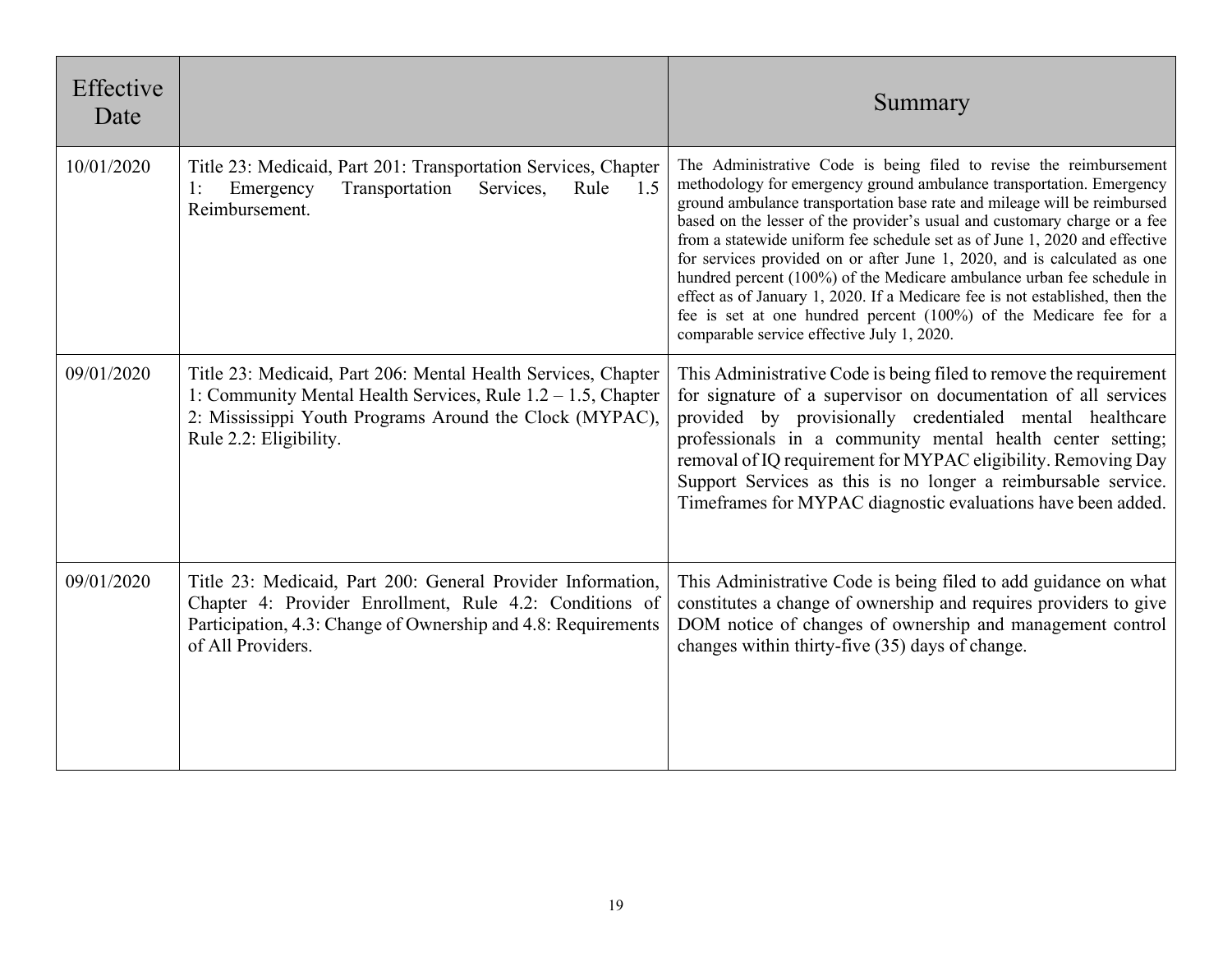| Effective<br>Date |                                                                                                                                                                                                                                                                                                        | Summary                                                                                                                                                                                                                                                     |
|-------------------|--------------------------------------------------------------------------------------------------------------------------------------------------------------------------------------------------------------------------------------------------------------------------------------------------------|-------------------------------------------------------------------------------------------------------------------------------------------------------------------------------------------------------------------------------------------------------------|
| 08/01/2020        | Part 225: Telemedicine, Chapter 1: Telehealth Services, Rules<br>1.1: Definitions, 1.2: General Provider Information, 1.3:<br>Services, 1.4: Non-Covered Services, 1.5:<br>Covered<br>Reimbursement, and Rule 1.6 Documentation, and to submit<br>new Rule 1.7: Procedures during States of Emergency. | The Administrative Code is being submitted to introduce<br>availability for enhanced usage of telehealth services during an<br>emergency, clarify definitions and reimbursement methods, and<br>provides updated guidance regarding eligible distant sites. |
| 08/01/2020        | Part 300: Appeals, Chapter 2: Beneficiary Right to Appeal and Fair<br>Hearing, Rule $2.1 - 2.23$ .                                                                                                                                                                                                     | This Administrative Code is being filed to create a new rule to<br>address a beneficiary's right to appeal and a fair hearing. The<br>language in this Administrative Code was moved from Miss.<br>Admin. Code, Part 100.                                   |
| 08/01/2020        | Part 306: Third Party Recovery, Chapter 1: Third Party<br>Recovery, Rule 1.8: Estate Recovery Requirements.                                                                                                                                                                                            | This Administrative Code filing adds a new rule outlining the<br>recovery process from a Medicaid recipient's estate.                                                                                                                                       |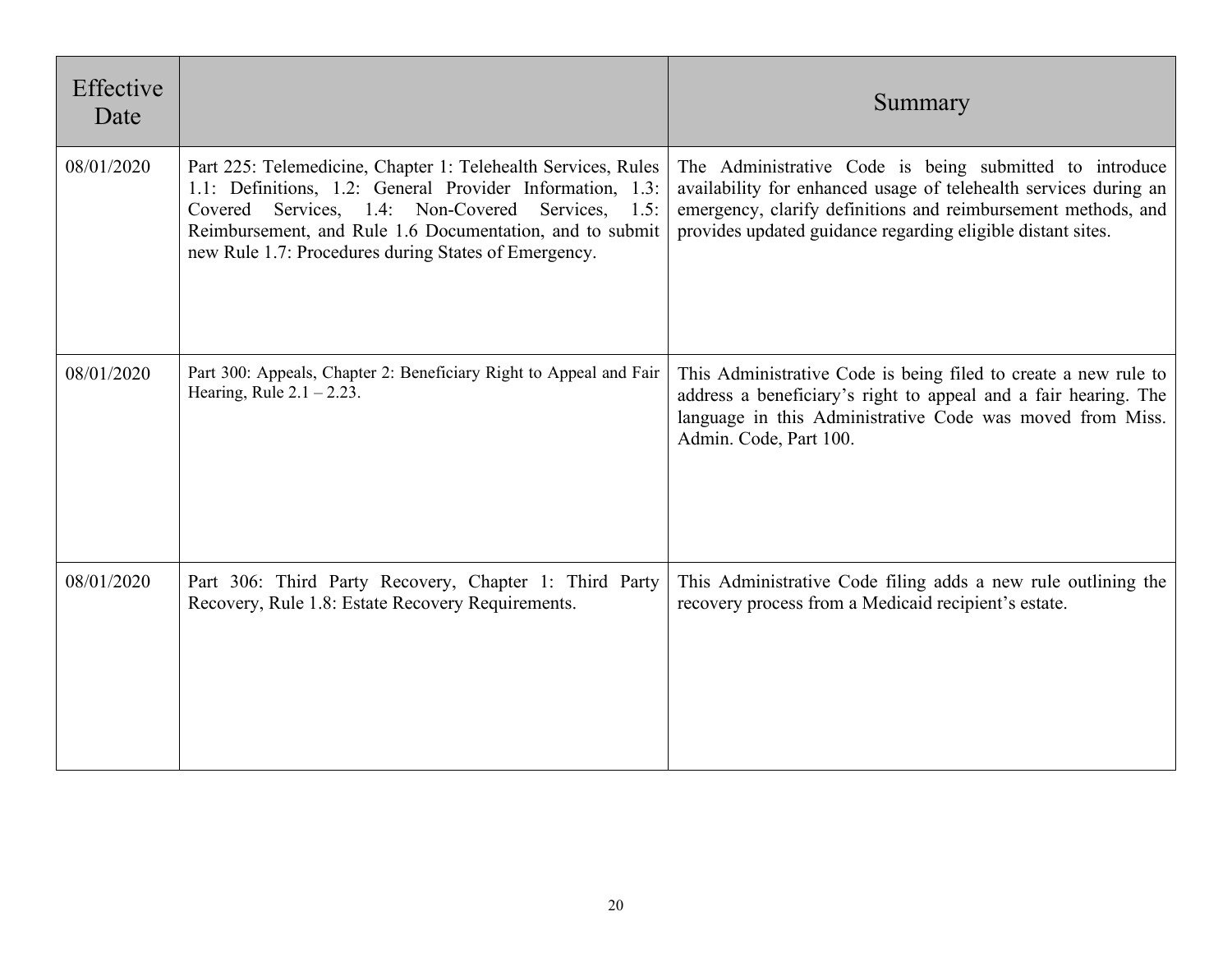| Effective<br>Date |                                                                                                                                                                                                                                         | Summary                                                                                                                                                                                                                                                                                              |
|-------------------|-----------------------------------------------------------------------------------------------------------------------------------------------------------------------------------------------------------------------------------------|------------------------------------------------------------------------------------------------------------------------------------------------------------------------------------------------------------------------------------------------------------------------------------------------------|
| 08/01/2020        | Part 209: Durable Medical Equipment, Chapter 1: Durable Medical<br>Equipment and Medical Supplies, Chapter 2: Medical Supplies,<br>Rule(s) 1.9: Documentation, 2.1: General Provider Information, 2.2:<br>Covered Medical Supplies.     | This Administrative Code filing adds verbiage regarding<br>beneficiary signature requirements for DME and/or medical<br>supplies delivery during a national or statewide emergency.                                                                                                                  |
| 08/01/2020        | Part 200: General Provider Information, Chapter 1; General<br>Administrative Rules for Providers, Chapter 3: Beneficiary<br>Information, Rule 1.8: Administrative Reviews for Claims,<br>Rule 3.3: Beneficiary Retroactive Eligibility. | This Administrative Code (1) revises the time frame providers can<br>submit a claim for services rendered during a period of retroactive<br>eligibility, and (2) addresses the timeframe providers must obtain<br>authorization for services rendered during a period of retroactive<br>eligibility. |
| 08/01/2020        | Part 214: Pharmacy Services, Chapter 1: General Pharmacy,<br>Rule 1.12: Beneficiary Signature.                                                                                                                                          | This Administrative Code is being filed to add verbiage<br>regarding beneficiary signature requirements for prescription<br>drug delivery during a national or statewide emergency.                                                                                                                  |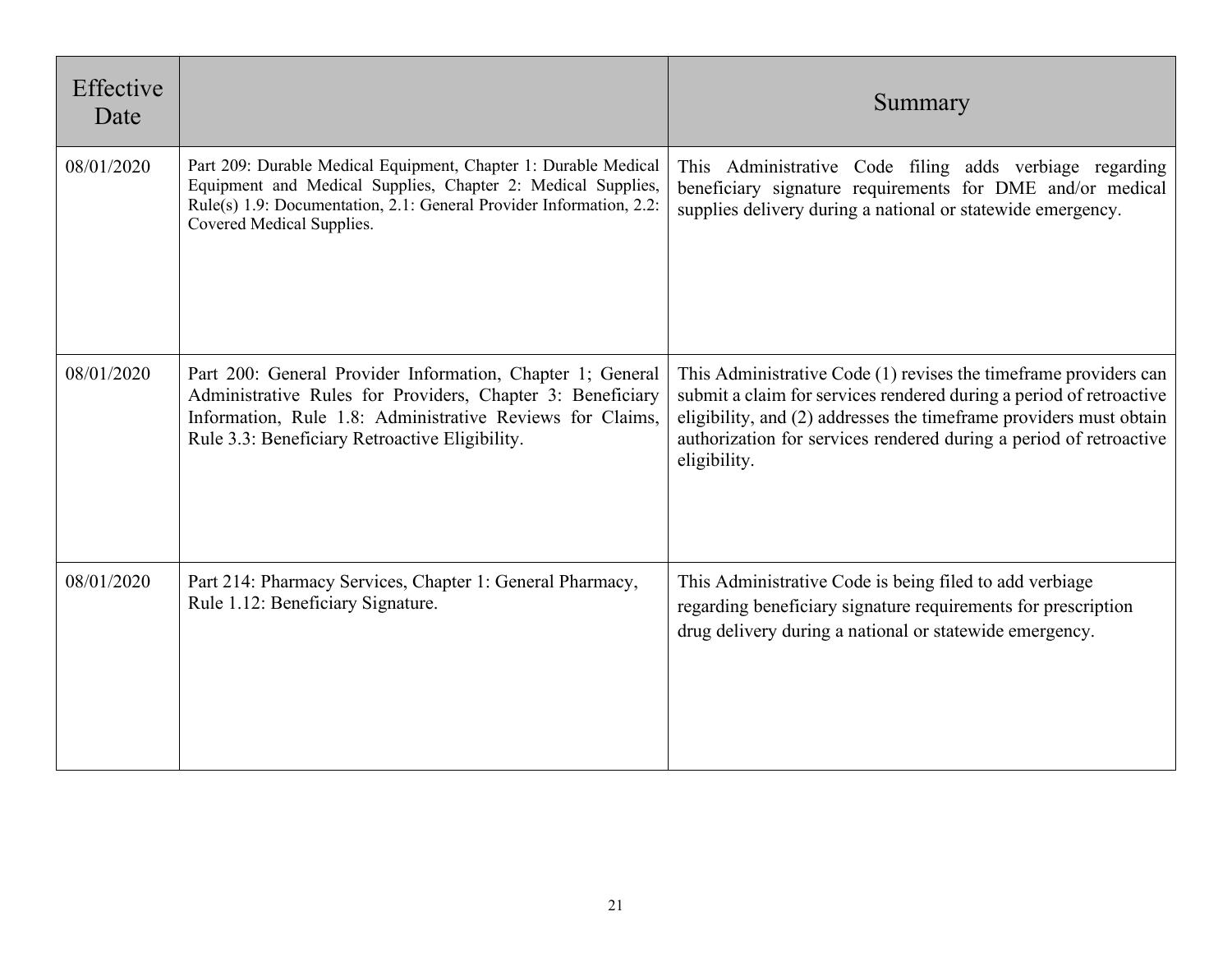| Effective<br>Date |                                                                                                                                                                                                                                                     | Summary                                                                                                                                                                                                                                                                                                                                                                                                                                                                    |
|-------------------|-----------------------------------------------------------------------------------------------------------------------------------------------------------------------------------------------------------------------------------------------------|----------------------------------------------------------------------------------------------------------------------------------------------------------------------------------------------------------------------------------------------------------------------------------------------------------------------------------------------------------------------------------------------------------------------------------------------------------------------------|
| 08/01/2020        | Part 100: General Provisions, Chapters 1: Introduction, 2:<br>Agency Duties, 3: Rights of Applicants and Beneficiaries, 4:<br>Right to Appeal and Fair Hearing, and 5: The Hearing Process,<br>Rules 1.1-1.3, 2.1-2.2, 3.1-3.10, 4.1-4.2, 5.1-5.21. | This Administrative Code filing 1) includes the MS Department<br>of Child Protection Services (MDCPS) which is responsible for<br>the former duties of the MS Department of Human Services and<br>updates MDCPS's duties, 2) condensed the rights of applicants<br>and beneficiaries with the emphasis placed on HIPAA<br>requirements, 3) includes language for agency-wide privacy and<br>security training, and 4) moved language from Chapters 4 and 5<br>to Part 300. |
| 08/01/2020        | Part 102: Non-Financial Requirements, Chapter 1-9, Rules 1.1–<br>$1.16$ , $2.1 - 2.8$ , $3.1 - 3.36$ , $4.1 - 4.5$ , $5.1 - 5.6$ , $6.1 - 6.36$ , $7.1 - 7.13$ ,<br>8.1 - 8.8, and 9.1 - 9.9.                                                       | This Administrative Code removes all outdated references to FCC<br>to MAGI; all regulatory citations have been updated and revision<br>dates removed; examples have been removed.                                                                                                                                                                                                                                                                                          |
| 07/01/2020        | Part 223: Early and Periodic Screening, Diagnosis and<br>Treatment, Chapter 4: Private Duty Nursing, Rules $4.1 - 4.7$ ,<br>4.9, Chapter 5: Personal Care Services, Rules $5.1 - 5.7$ , $5.9$                                                       | This Administrative Code (1) re-propose files PDN with the<br>reimbursement section as "reserved" and (2) includes language for<br>the coverage of PCS for early and periodic screening, diagnosis<br>and treatment (EPSDT)-eligible beneficiaries.                                                                                                                                                                                                                        |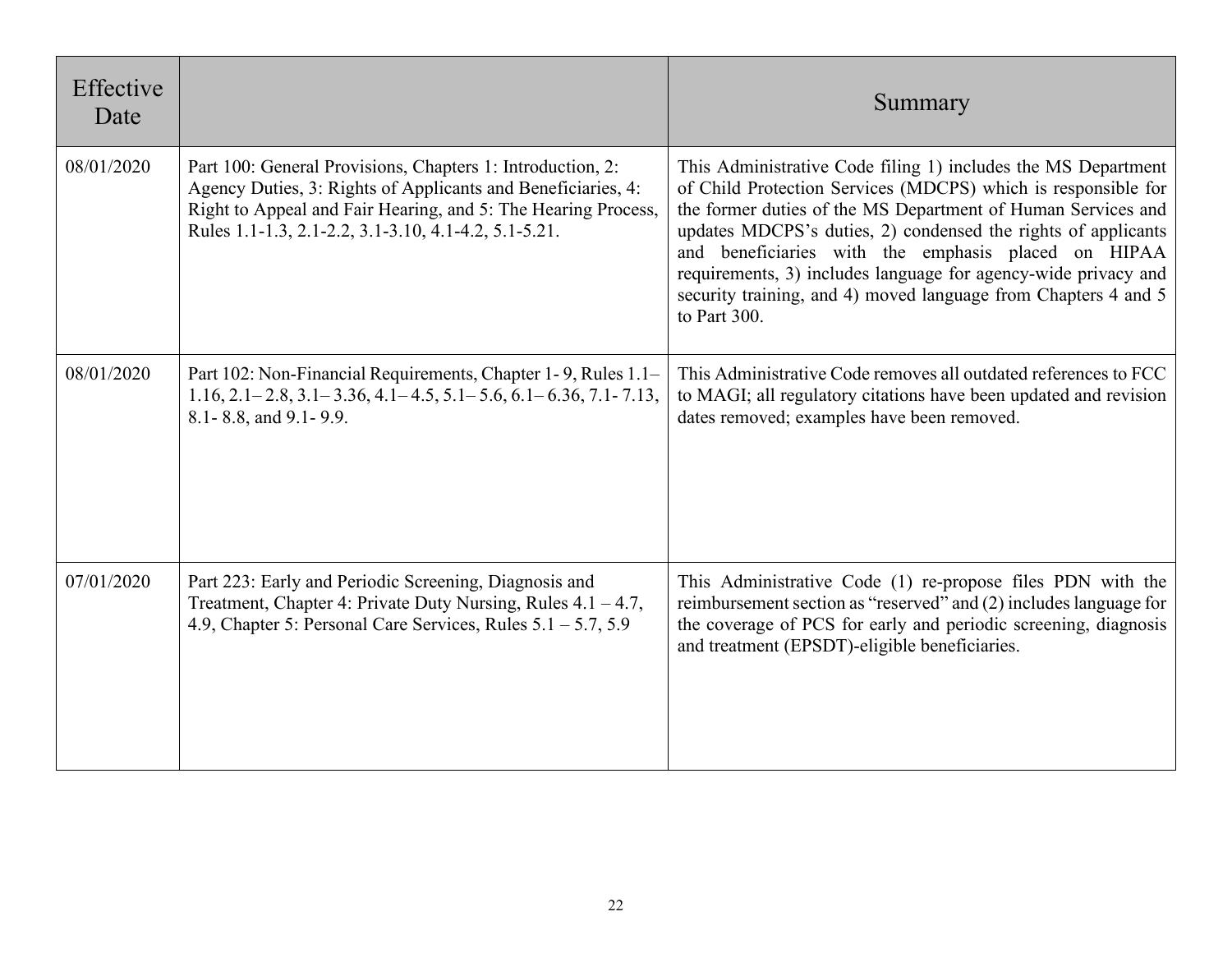| Effective<br>Date |                                                                                                                                                                                                             | Summary                                                                                                                                                                                                                                                                                                                                                                                                                                                                  |
|-------------------|-------------------------------------------------------------------------------------------------------------------------------------------------------------------------------------------------------------|--------------------------------------------------------------------------------------------------------------------------------------------------------------------------------------------------------------------------------------------------------------------------------------------------------------------------------------------------------------------------------------------------------------------------------------------------------------------------|
| 04/01/2020        | Part 200: General Provider Information, Chapter 4: Provider<br>Enrollment, Rule 4.2: Conditions of Participation                                                                                            | This Administrative Code includes language allowing the<br>Division of Medicaid to disenroll out-of-state providers that do not<br>bill the Division of Medicaid within a three (3) year period, except<br>for certain providers as determined by Division of Medicaid. This<br>Administrative Code is being filed to add language requiring<br>providers to verify with the NET Broker that non-emergency<br>transportation is used for Medicaid covered services only. |
| 04/01/2020        | Part 201: Transportation Services, Chapter 1: Emergency<br>Transportation Services, Rule 1.6: Documentation.                                                                                                | This Administrative Code filing removes the prior authorization<br>requirement for emergency ambulance transportation.                                                                                                                                                                                                                                                                                                                                                   |
| 04/01/2020        | Part 200: General Provider Enrollment, Chapter 1: General<br>Administrative Rules for Providers, Rule 1.9 - 1.11, Chapter<br>5: General, Rule 5.7: Electronic Health Records.                               | This Administrative Code defines an authorized provider<br>representative, add language allowing the use of electronic<br>signatures and define acceptable usage of electronic signatures.                                                                                                                                                                                                                                                                               |
| 04/01/2020        | Part 207: Institutional Long-Term Care, Chapter 2: Nursing<br>Facility, Rule 2.1: General and Rule 2.3: Remedies and<br>Termination of Agreements                                                           | This Administrative Code includes the remedies available to the<br>Division of Medicaid and Mississippi Department of Health<br>(MSDH) when deficiencies are found on a survey conducted by<br>MSDH.                                                                                                                                                                                                                                                                     |
| 02/01/2020        | Part 223: Early and Periodic Screening, Diagnosis, and<br>Treatment (EPSDT), Chapter 3: Prescribed Pediatric Extended<br>Care (PPEC) Services, Rule $3.1 - 3.6$ .                                           | This Administrative Code includes coverage and reimbursement<br>language for PPEC services in the Mississippi Administrative<br>Code, Title 23 under part 223: Early and Periodic Screening,<br>Diagnosis, and Treatment (EPSDT), effective February 1, 2020.                                                                                                                                                                                                            |
| 01/01/2020        | Part 200: General Provider Information, Chapter 4: Provider<br>Enrollment, Rule 4.2: Conditions of Participation, 4.4:<br>Effective Date of Provider Agreement and Provider<br><b>Agreement Termination</b> | Administrative Code clarifies out-of-state provider<br>This<br>enrollment requirements and specifies effective dates for provider<br>agreements.                                                                                                                                                                                                                                                                                                                         |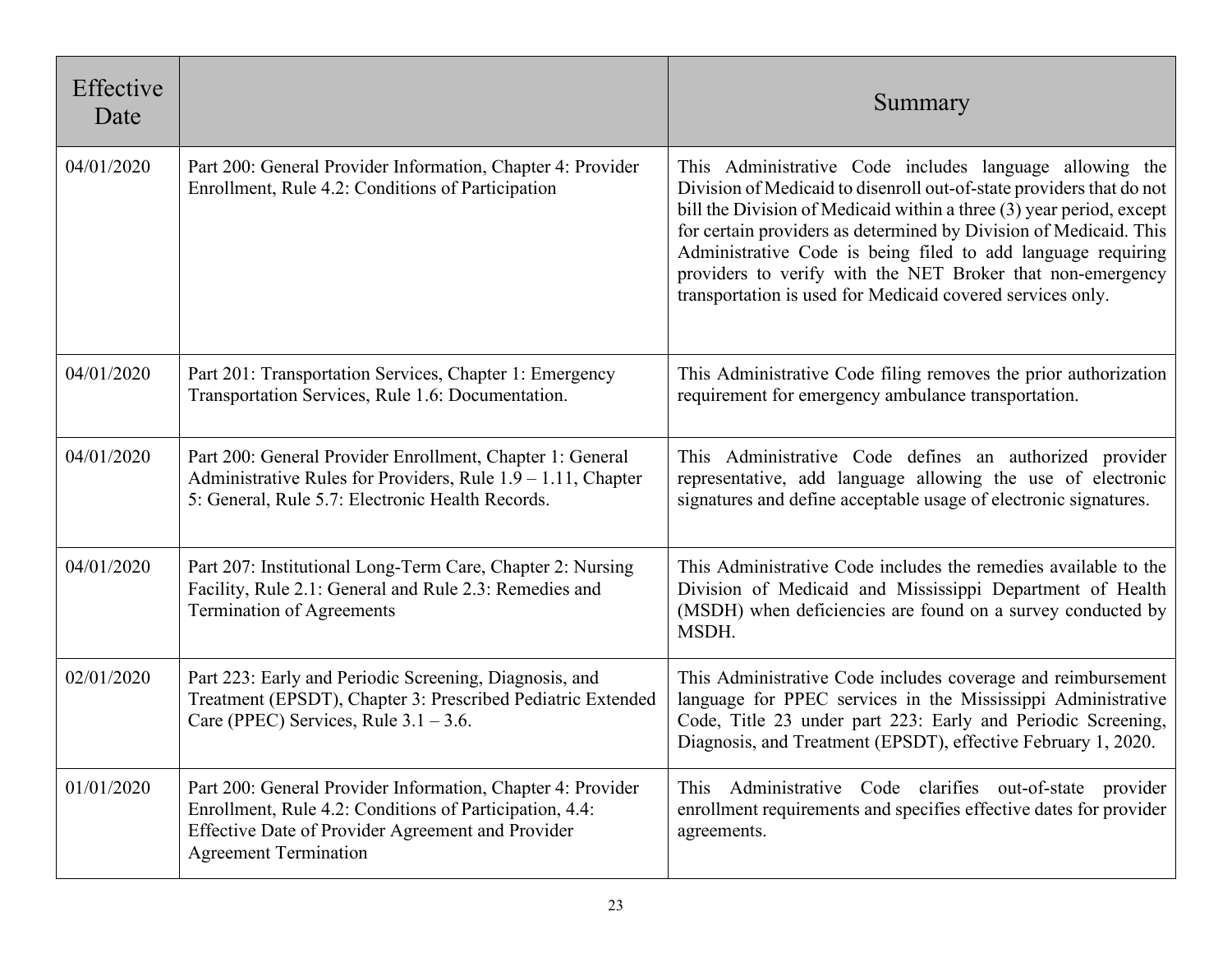| Effective<br>Date |                                                                                                                                                                                                                         | Summary                                                                                                                                                                                                                                                                                                                                                                   |
|-------------------|-------------------------------------------------------------------------------------------------------------------------------------------------------------------------------------------------------------------------|---------------------------------------------------------------------------------------------------------------------------------------------------------------------------------------------------------------------------------------------------------------------------------------------------------------------------------------------------------------------------|
| 01/01/2020        | Part 213: Therapy Services, Chapter 1: Physical Therapy, Rule<br>1.11: Documentation, Chapter 2: Occupational Therapy, Rule<br>2.9: Documentation, Chapter 3: Outpatient Speech-Language<br>Pathology                   | This Administrative Code clarifies that progress notes for therapy<br>services must be documented at least weekly.                                                                                                                                                                                                                                                        |
| 01/01/2020        | Part 300: Appeals, Chapter 1: Appeals, Rule 1.4: Provider<br>Peer Review Protocol                                                                                                                                       | This Administrative Code filing (1) replaces "healthcare provider"<br>with "provider" in the Rule name and throughout the document,<br>(2) replaces the requirement for a peer review panel with a peer<br>review consultant, (3) increases the peer review levels to IV by<br>adding a Request for Reconsideration Review, and (4) other minor<br>edits to the language. |
| 12/1/2019         | Part 203: Physician Services, Chapter 2: Physician<br>Administered Drugs and Implantable Drug System Devices,<br>Rule 2.1: Covered Services                                                                             | This Administrative Code adds a prior authorization requirement<br>for certain physician administered drugs (PAD) as determined by<br>the Division of Medicaid.                                                                                                                                                                                                           |
| 12/1/2019         | Part 202: Hospital Services, Chapter 2: Outpatient Services,<br>Rule 2.2: Outpatient Hospital Services                                                                                                                  | This Administrative Code adds a prior authorization requirement<br>for certain physician administered drugs (PAD) as determined by<br>the Division of Medicaid.                                                                                                                                                                                                           |
| 12/1/2019         | Part 200: General Provider Information, Chapter 4: Provider<br>Enrollment, Rule 4.1: Definitions, 4.2: Conditions of<br>Participation, 4.4: Effective Date of Provider Agreement and<br>Provider Agreement Termination. | This Administrative Code final filing specifies effective dates for<br>provider agreements. This filing removes the proposed revisions<br>for out-of-state provider enrollment requirements.                                                                                                                                                                              |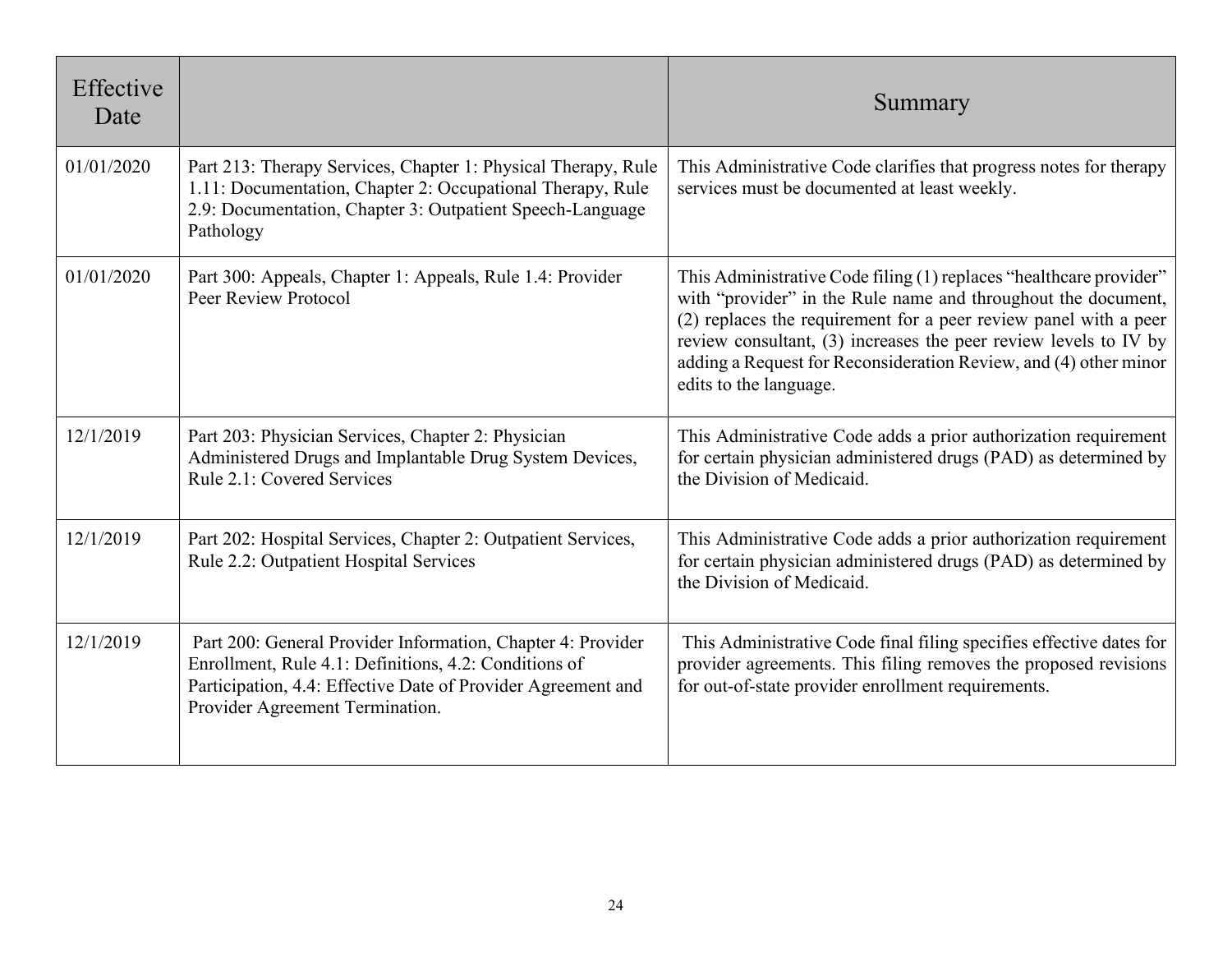| Effective<br>Date |                                                                                                                                                                                                                                                                                                            | Summary                                                                                                                                                                                                                                                                                                                                                                                                                                                                                                                                             |
|-------------------|------------------------------------------------------------------------------------------------------------------------------------------------------------------------------------------------------------------------------------------------------------------------------------------------------------|-----------------------------------------------------------------------------------------------------------------------------------------------------------------------------------------------------------------------------------------------------------------------------------------------------------------------------------------------------------------------------------------------------------------------------------------------------------------------------------------------------------------------------------------------------|
| 12/1/2019         | Part 203: Physician Services, Chapter 7: Nurse Practitioner,<br>Rules 7.1: Provider Enrollment and 7.2: Nurse Practitioner<br>Services and Reimbursement, Chapter 8: Physician Assistant,<br>8.1: Physician Assistant Enrollment Requirements, and 8.2:<br>Physician Assistant Services and Reimbursement. | This Administrative Code adds language regarding the<br>requirement that advanced practice registered nurses (APRNs),<br>also referred to as nurse practitioners (NPs), and physician<br>assistants (PAs) provide a copy of protocols and practice settings<br>approved by the appropriate licensure board upon enrollment as a<br>Mississippi Medicaid Provider.                                                                                                                                                                                   |
| 11/1/2019         | Part 207: Institutional Long-Term Care, Chapter 2: Nursing<br>Facilities, Rule 2.5: Reimbursement and Rule 2.8: Temporary<br>Leave                                                                                                                                                                         | This Administrative Code clarifies the nursing facility<br>home/therapeutic and inpatient hospital temporary leave days.                                                                                                                                                                                                                                                                                                                                                                                                                            |
| 10/1/2019         | Part 207: Institutional Long-Term Care, Chapter 3: Long-<br>Term Care Pre-Admission Screening, Rule 3.9: Utilization<br>Review                                                                                                                                                                             | This Administrative Code corresponds with State Plan<br>Amendment (SPA) 19-0014 Utilization Review (UR) in<br>Intermediate Care Facilities for Individuals with Intellectual<br>Disabilities (ICF/IIDs). This administrative code will allow the<br>Division of Medicaid to change control of the utilization of<br>ICF/IIDs from the Mississippi Department of Health (MDOH) to<br>Medicaid's<br>Division<br>$\sigma$ f<br>contracted<br>Utilization<br>the<br>Management/Quality Improvement Organization (UM/QIO),<br>effective October 1, 2019. |
| 10/1/2019         | Part 200: General Provider Information, Chapter 6: Indian<br>Health Services, New Rule 6.6: Cost-Sharing.                                                                                                                                                                                                  | This Administrative Code reflects that there is no cost-sharing<br>imposed on American Indians/Alaskan Natives (AI/ANs).                                                                                                                                                                                                                                                                                                                                                                                                                            |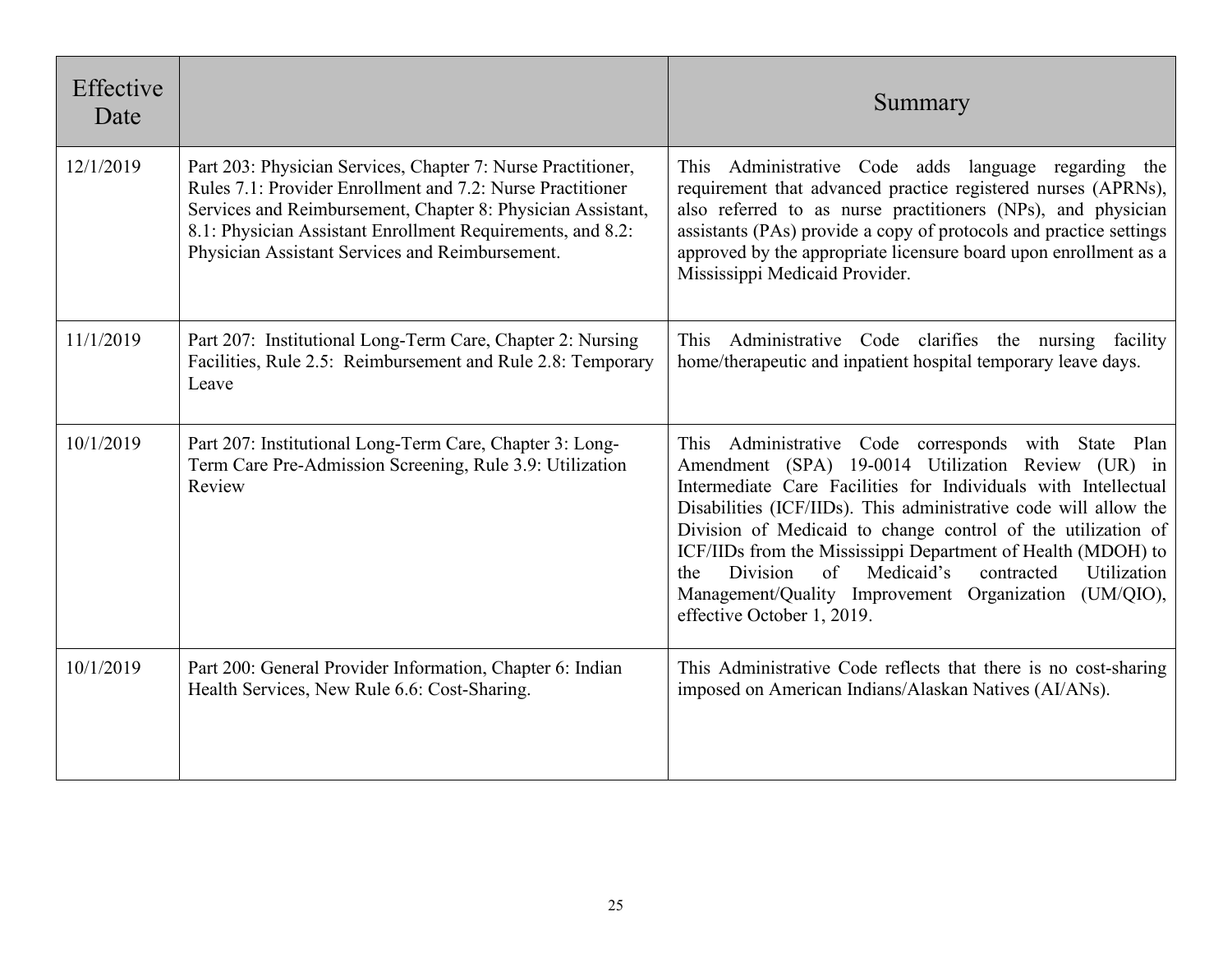| Effective<br>Date |                                                                                                                                           | Summary                                                                                                                                                                                                                                                                                                                                                                                                                                           |
|-------------------|-------------------------------------------------------------------------------------------------------------------------------------------|---------------------------------------------------------------------------------------------------------------------------------------------------------------------------------------------------------------------------------------------------------------------------------------------------------------------------------------------------------------------------------------------------------------------------------------------------|
| 10/1/2019         | Part 202: Hospital Services, Chapter 5: Hospital Procedures,<br>New Rule 5.7: Dental Services Provided in a Hospital Setting              | This Administrative Code adds language describing the current<br>reimbursement methodology for dental procedures and requires<br>that the appropriate code set be used when billing for dental<br>services based on the servicing provider type.                                                                                                                                                                                                  |
| 10/1/2019         | Part 200 General Provider Information, Chapter 1: General<br>Administrative Rules for Providers, Rule 1.7: Timely<br>Processing of Claims | This Administrative Code allows up to ninety (90) days for a<br>provider to resubmit a claim if the Division of Medicaid adjusts a<br>claim after the processing period has ended.                                                                                                                                                                                                                                                                |
| 10/1/2019         | Part 210: Ambulatory Surgical Centers, Chapter 1: General,<br>Rules 1.4: Covered Services and 1.6: Reimbursement                          | This Administrative Code add languages describing the current<br>reimbursement methodology for dental procedures and require<br>that the appropriate code set be used when billing for dental<br>services based on the servicing provider type.                                                                                                                                                                                                   |
| 10/1/2019         | Part 209: Durable Medical Equipment, Medical Appliances<br>and Medical Supplies, Chapter 2: Medical Supplies, Rule: 2.2                   | This Administrative Code clarifies the number of incontinent<br>garments covered per day by removing the following language<br>from Miss. Admin. Code Part 209, Rule 2.2.AA.2.c): In<br>extenuating circumstances, where there is documentation that<br>justifies the medical necessity for more than six (6) units per day,<br>a prior authorization request signed by a physician must be<br>submitted to the Division of Medicaid or designee. |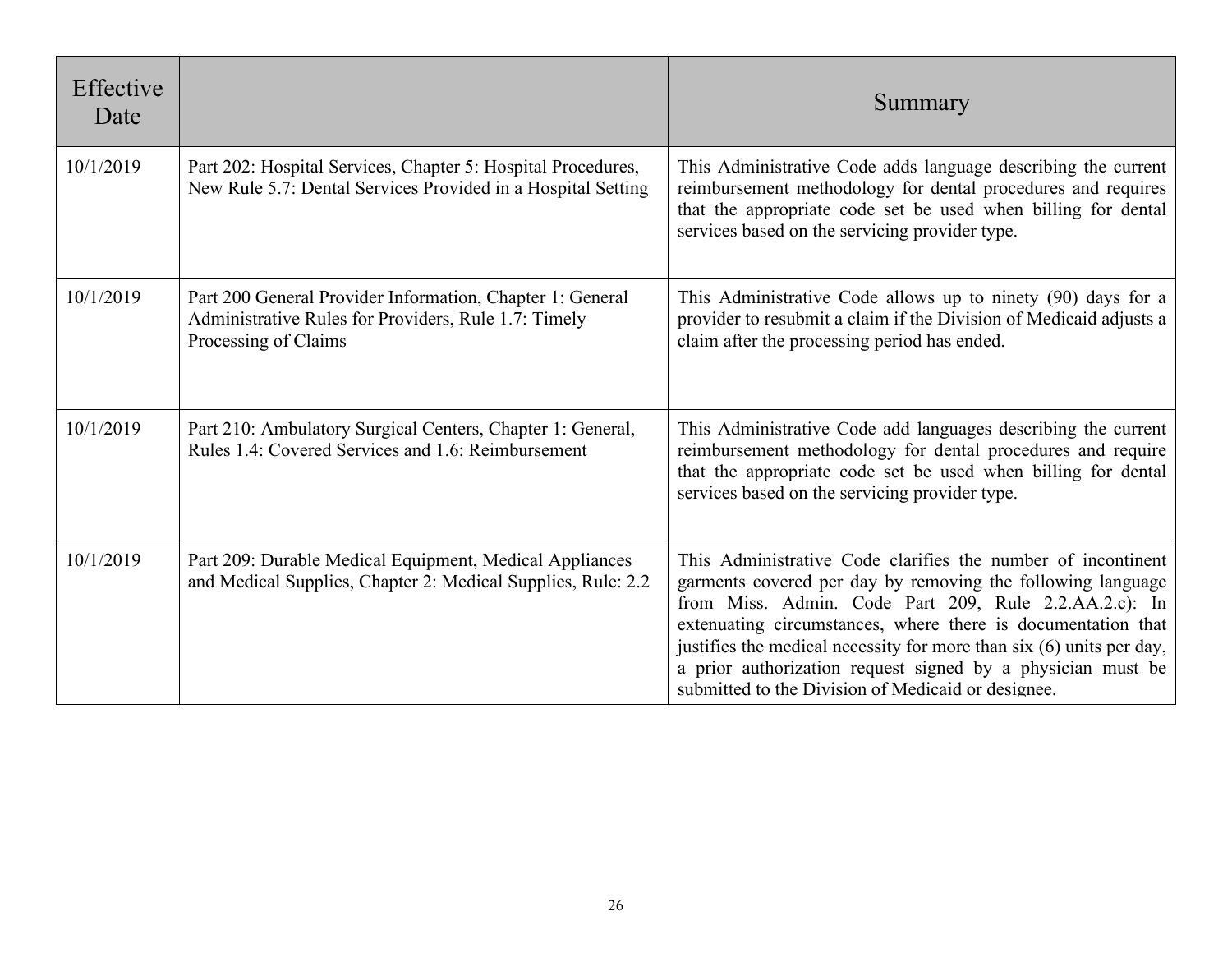| Effective<br>Date |                                                                                                                                                                                                                                                                                                                    | Summary                                                                                                                                                                                                                                                                                                                                                                                                                                                                                                                                                          |
|-------------------|--------------------------------------------------------------------------------------------------------------------------------------------------------------------------------------------------------------------------------------------------------------------------------------------------------------------|------------------------------------------------------------------------------------------------------------------------------------------------------------------------------------------------------------------------------------------------------------------------------------------------------------------------------------------------------------------------------------------------------------------------------------------------------------------------------------------------------------------------------------------------------------------|
| 10/1/2019         | Part 214: Pharmacy Services, Chapter 1: General Pharmacy,<br>Rule 1.6: Prescription Requirements.                                                                                                                                                                                                                  | This Administrative Code filing increases the prescription drug<br>limit from five $(5)$ prescription drugs to six $(6)$ prescription drugs<br>per month and add language regarding coverage of prescription<br>drugs for institutionalized long-term care (LTC) beneficiaries and<br>Early and Periodic Screening, Diagnosis and Treatment (EPSDT)-<br>eligible beneficiaries, effective July 1, 2019. This Administration<br>Code filing is to correspond with State Plan Amendment (SPA)<br>19-0004 Prescription Drug Limit Increase, effective July 1, 2019. |
| 9/1/2019          | Part 211: Federally Qualified Health Centers, Chapter 1:<br>General, Rule 1.2: Service Limits                                                                                                                                                                                                                      | This Administrative Code filing clarifies which "other health<br>professional for mental health services" can perform an FQHC<br>encounter. The language "other health professional for mental<br>health services" is being replaced with "Licensed Professional<br>Counselors (LPCs) and/or Board Certified Behavior Analysts<br>$(BCBAs)$ ".                                                                                                                                                                                                                   |
| 9/1/2019          | Part 208: Home and Community Based Services (HCBS)<br>Long-term Care, Chapter 2: Home and Community Based<br>Services (HCBS) Independent Living Waiver, Rule(s) 2.1-2.14                                                                                                                                           | This Administrative Code corresponds with the Independent (IL)<br>Waiver renewal, effective July 1, 2018.                                                                                                                                                                                                                                                                                                                                                                                                                                                        |
| 9/1/2019          | Part 207 Institutional Long-Term Care, Chapter 2: Nursing<br>Facility, Rules 2.6: Per Diem, 2.20: Facility and Initiated<br>Discharges (New), Chapter 3: Intermediate Care Facility for<br>Individuals with Intellectual Disabilities (ICF/IID), Rules 3.5:<br>Per Diem, 3.13: Facility Initiated Discharges (New) | This Administrative Code filing includes requirements for<br>beneficiary notification and facility documentation when the<br>facility initiates the transfer or discharge of a resident and includes<br>all incontinence garments in the per diem rate for nursing facilities<br>and intermediate care facilities for individuals with intellectual<br>disabilities (ICF/IID).                                                                                                                                                                                   |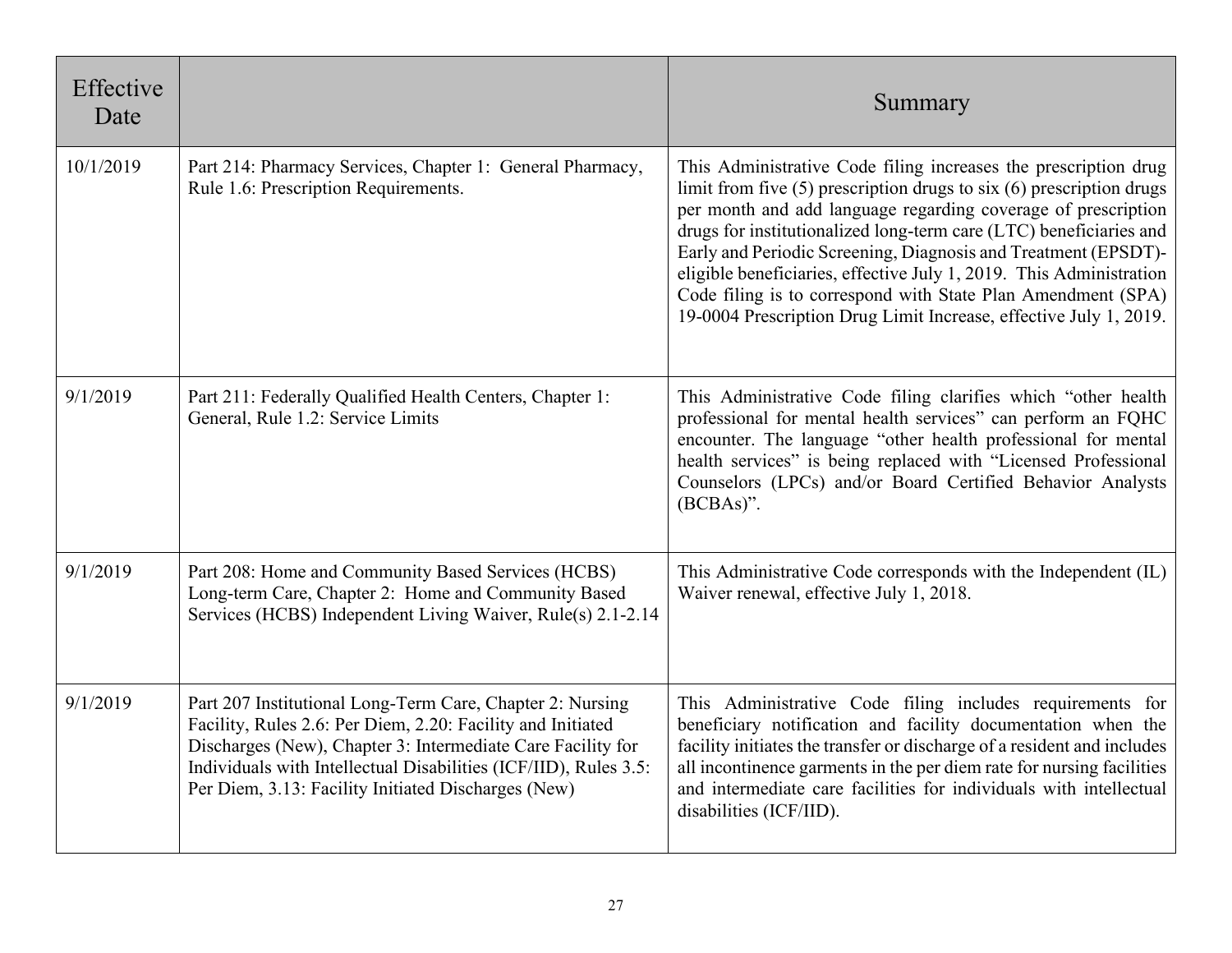| Effective<br>Date |                                                                                                                                                                                               | Summary                                                                                                                                                                                                                                                                                                                                                                                                                                                                                                                                                                                                                                                                                                                               |
|-------------------|-----------------------------------------------------------------------------------------------------------------------------------------------------------------------------------------------|---------------------------------------------------------------------------------------------------------------------------------------------------------------------------------------------------------------------------------------------------------------------------------------------------------------------------------------------------------------------------------------------------------------------------------------------------------------------------------------------------------------------------------------------------------------------------------------------------------------------------------------------------------------------------------------------------------------------------------------|
| 9/1/2019          | Part: 202 Hospital Services, Chapter 5: Hospital Procedures,<br>Rule 5.1: Hyperbaric Oxygen Therapy                                                                                           | This Administrative Code is being filed to mirror Medicare's<br>coverage and reimbursement of HBOT which: (1) allows for<br>direct supervision of HBOT by a non-physician practitioner<br>(NPP), (2) allows for coverage and reimbursement per beneficiary<br>session of physician or NPP attendance or supervision of HBOT,<br>(3) defines the cardio-pulmonary response (CPR) team, and (4)<br>revises the coverage of medical conditions to those Food and Drug<br>Administration (FDA) approved or that follow medically accepted<br>indications supported by one (1) or more of the official compendia<br>as designated by the Centers for Medicare and Medicaid (CMS)<br>or the Undersea and Hyperbaric Medical Society (UHMS). |
| 8/1/2019          | Part 208: Home and Community Based Services (HCBS)<br>Long-Term Care, Chapter1: Home and Community Based<br>Services (HCBS) Elderly and Disabled Waiver, Rule 1.6:<br><b>Covered Services</b> | This Administrative Code filing is being revised to reflect the<br>increase of the State Plan home health visit limit from twenty-five<br>$(25)$ to thirty-six $(36)$ corresponding with SPA 19-0005 Home<br>Health Visit Increase, effective August 1, 2019.                                                                                                                                                                                                                                                                                                                                                                                                                                                                         |
| 8/1/2019          | Part 200: General Provider Information, Chapter 5: General,<br>New Rule 5.7: Electronic Health Record (EHR) and Electronic<br>Signature                                                       | This Administrative Code filing adds a new rule which requires<br>EHRs and electronic signatures meet certified electronic health<br>record technology (CEHRT) criteria and comply with Health<br>Insurance Portability and Accountability Act (HIPAA) in regards<br>to the access, transfer, storage and signing of EHR, effective<br>August 1, 2019.                                                                                                                                                                                                                                                                                                                                                                                |
| 7/1/2019          | Part 209: Durable Medical Equipment, Medical Appliances<br>and Medical Supplies, Chapter 2: Medical Supplies, Rules 2.2:<br>Covered Medical Supplies, 2.5: Reserved                           | This Administrative Code is being filed to move the language in<br>Rule 2.5: Diapers and Underpads to Rule 2.2.AA: Incontinence<br>Garments and revise the language to include the coverage of pull-<br>ons, effective July 1, 2019.                                                                                                                                                                                                                                                                                                                                                                                                                                                                                                  |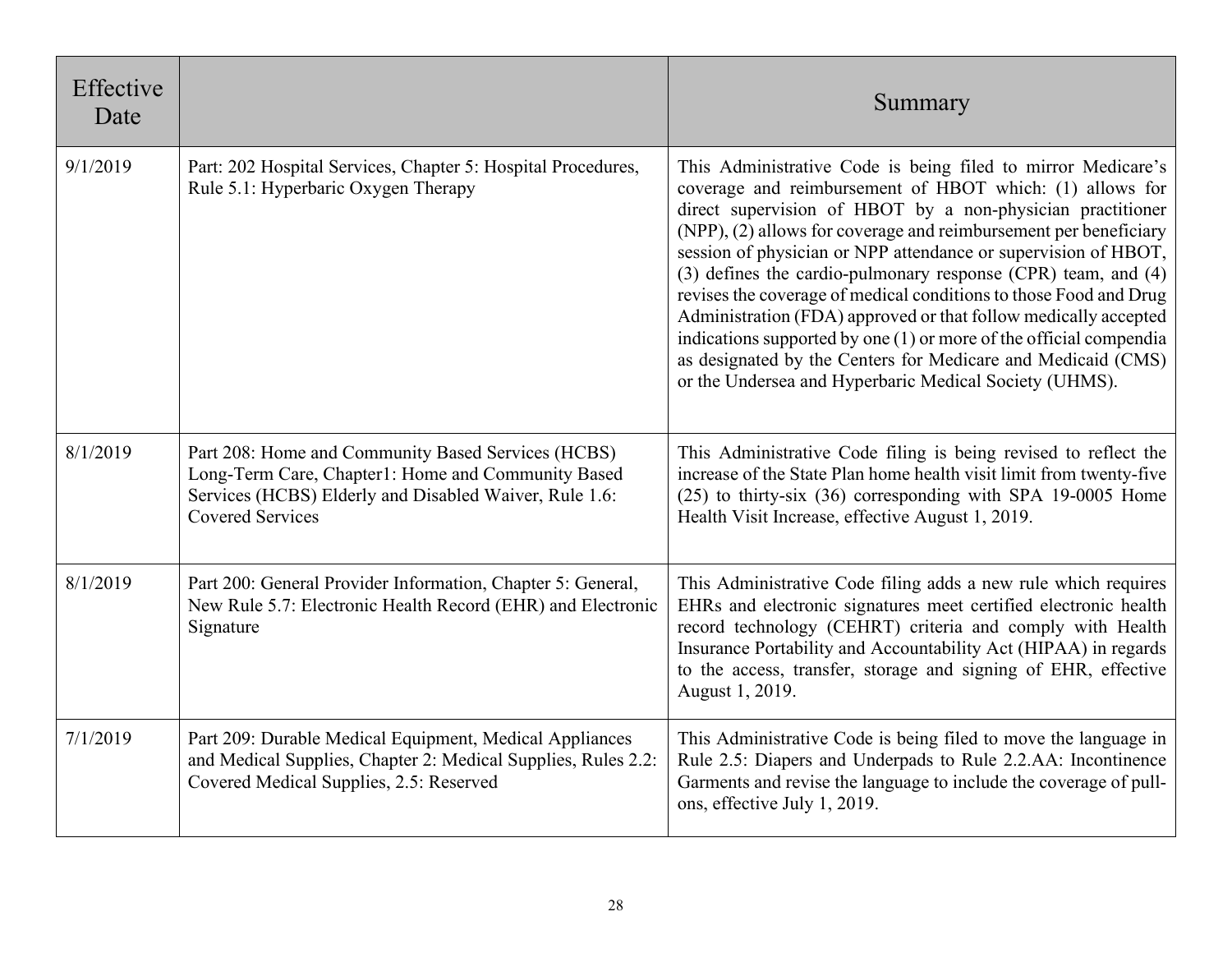| Effective<br>Date |                                                                                                                                                                                                                               | Summary                                                                                                                                                                                                                                                                                                                                                                                                                                                                                                                                                                                                                                                 |
|-------------------|-------------------------------------------------------------------------------------------------------------------------------------------------------------------------------------------------------------------------------|---------------------------------------------------------------------------------------------------------------------------------------------------------------------------------------------------------------------------------------------------------------------------------------------------------------------------------------------------------------------------------------------------------------------------------------------------------------------------------------------------------------------------------------------------------------------------------------------------------------------------------------------------------|
| 7/1/2019          | Part 209: Durable Medical Equipment, Medical Appliances<br>and Medical Supplies, Chapter 1: Durable Medical Equipment<br>and Medical Appliances, Rule 1.28: Hospital Beds and Rule<br>1.29: Hydraulic Lift with Seat or Sling | This Administrative Code is being filed to revise the credentialing<br>requirements for the evaluators conducting on-site evaluations of<br>the location where hospital beds or electrical lifts have been<br>ordered. This revision will allow physical therapists and<br>occupational therapist to conduct these on-site evaluations.                                                                                                                                                                                                                                                                                                                 |
| 7/1/2019          | Part 200, Chapter 1, New Rules 1.6: Timely Filing, 1.7:<br>Timely Processing of Claims and 1.8: Administrative Reviews<br>for Claims                                                                                          | This Administrative Code filing is being submitted to add new<br>rules which address the timely filing requirements for providers<br>and the Division of Medicaid's claims processing policies. This<br>filing includes changes to clarify language based on comments<br>received by the Division of Medicaid.                                                                                                                                                                                                                                                                                                                                          |
| 7/1/2019          | Part 215: Home Health Services, Chapter 1: Home Health<br>Services, Rule 1.3: Covered Services                                                                                                                                | This Administrative Code is being filed to correspond with SPA<br>19-0005 Home Health Visit Increase, which allows the Division<br>of Medicaid (DOM) to increase the number of home health visits<br>from twenty five $(25)$ visits per state fiscal year to thirty-six $(36)$<br>visits per state fiscal year, effective July 1, 2019.                                                                                                                                                                                                                                                                                                                 |
| 6/1/2019          | Part 214: Pharmacy Services, Chapter 1: General Pharmacy,<br>Rule 1.16: Clinician Administered Drugs and, Implantable<br>Drug System Devices (CADDs)                                                                          | This Administrative Code is being filed to allow the Division of<br>Medicaid to reimburse for certain Physician Administered Drugs<br>(PADs) under the pharmacy benefit to improve beneficiary access.<br>These certain PADs are referred to as CADDs and include, but are<br>not limited to, long-acting reversible contraceptives (LARCs),<br>pregnancy maintaining agents, injectable atypical antipsychotic<br>agents, and chemical dependency treatment agents. CADDs may<br>be billed as either medical or pharmacy point-of-sale (POS)<br>claims. This filing corresponds to State Plan Amendment (SPA)<br>18-0011 PADs, effective July 1, 2018. |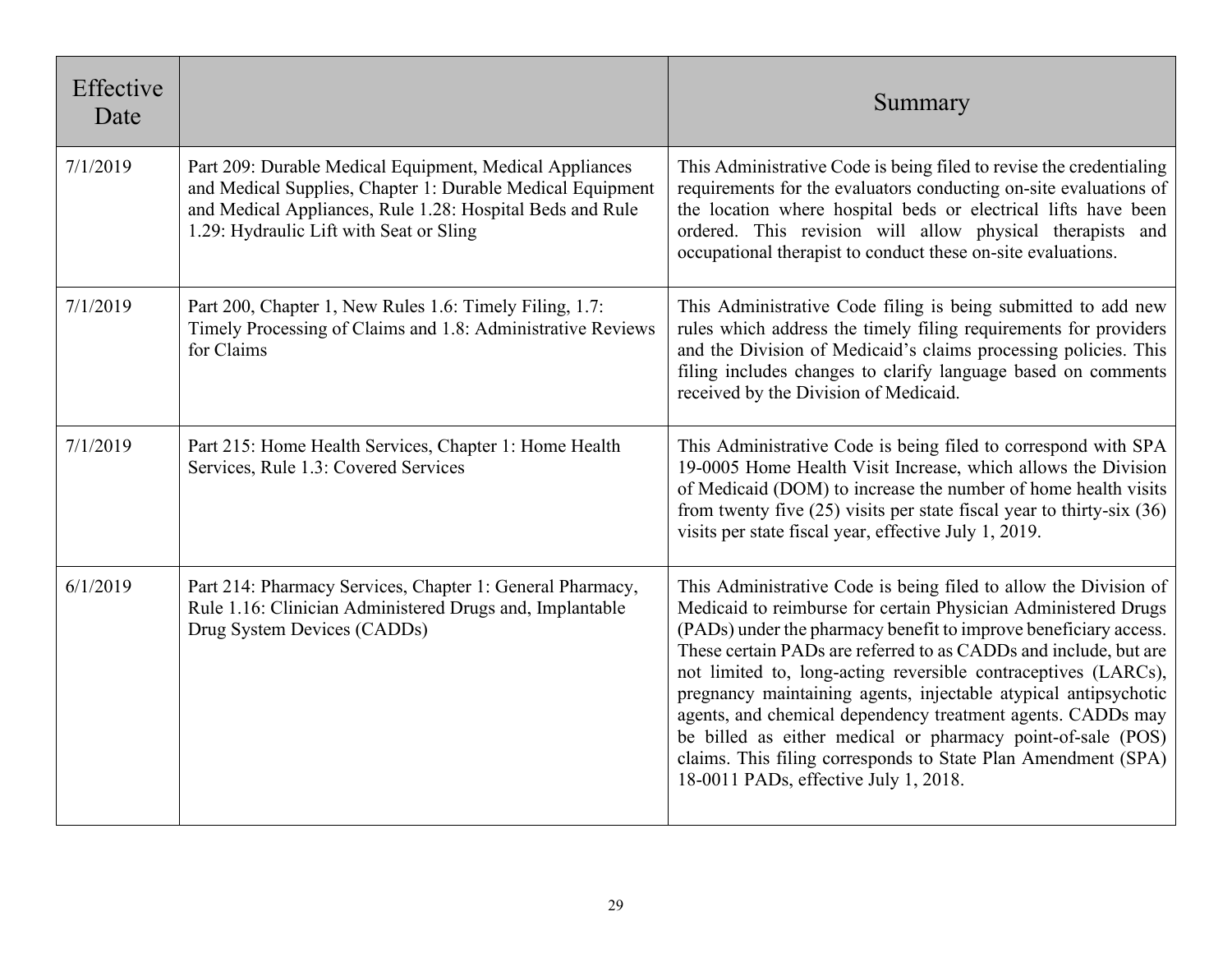| Effective<br>Date |                                                                                                                                                                                                                                                                                                                                                                                                              | Summary                                                                                                                                                                                                                                                                                                                                                                                                                                                                                                                                                                                                                                                                                                                                                          |
|-------------------|--------------------------------------------------------------------------------------------------------------------------------------------------------------------------------------------------------------------------------------------------------------------------------------------------------------------------------------------------------------------------------------------------------------|------------------------------------------------------------------------------------------------------------------------------------------------------------------------------------------------------------------------------------------------------------------------------------------------------------------------------------------------------------------------------------------------------------------------------------------------------------------------------------------------------------------------------------------------------------------------------------------------------------------------------------------------------------------------------------------------------------------------------------------------------------------|
| 6/1/2019          | Part 303: Pre-Admission Screening and Resident Review,<br>Chapter 1: Pre-Admission Screening and Resident Review,<br>Rules $1.1 - 1.10$                                                                                                                                                                                                                                                                      | This Administrative Code filing is being submitted to move all<br>PASRR Level I and Level II information from Part 303 to Part<br>206 and Part 207 and to update language.                                                                                                                                                                                                                                                                                                                                                                                                                                                                                                                                                                                       |
| 6/1/2019          | Part 207: Institutional Long-Term Care Pre-Admission<br>Screening and Resident Review (PASRR) Rules 1.1 -1.6 and<br>2.7                                                                                                                                                                                                                                                                                      | This Administrative Code filing is being submitted to (1) remove<br>the physician certification of clinical eligibility requirement (2)<br>Remove the Assisted Living Waiver, Elderly and Disabled<br>Waiver, Independent Living Waiver, and Traumatic Brain<br>Injury/Spinal Cord Injury Waiver's requirements to complete the<br>PASRR, (3) To define the PASRR Level 1, and (4) Refer<br>providers to Part 206 for the requirements of PASRR Level II.                                                                                                                                                                                                                                                                                                        |
| 6/1/2019          | Part 212: Rural Health Clinics, Chapter 1: General, Rule 1.1:<br>Provider Enrollment Requirements, Rule 1.2: Service Limits,<br>Rule 1.3: Covered and Non-Covered Services, Rule 1.4:<br>Reimbursement Methodology, Rule 1.5: Documentation<br>Requirements, Rule 1.6: Co-Mingling, Rule 1.7: Pregnancy<br>Related Eligibles and Rule 1.8: Early and Periodic Screening,<br>Diagnosis, and Treatment (EPSDT) | This Administrative Code filing is being submitted to allow the<br>Division of Medicaid to reimburse an RHC the encounter rate for<br>the administration of certain categories of physician administered<br>drugs (PADS) referred to as Clinician Administered Drug and<br>Implantable Drug System Devices (CADDs), reimbursed under<br>the pharmacy benefit, effective to correspond with SPA 18-0013<br>eff. 07/01/18 and to allow Licensed Professional Counselors<br>(LPCs) and Board Certified Behavior Analysts (BCBAs) to<br>provide mental health services in an RHC. This final filing<br>contains non-substantive changes to Rules 1.2 and 1.3 by<br>specifying LPCs and BCBAs as the mental professionals that can<br>perform an encounter in an RHC. |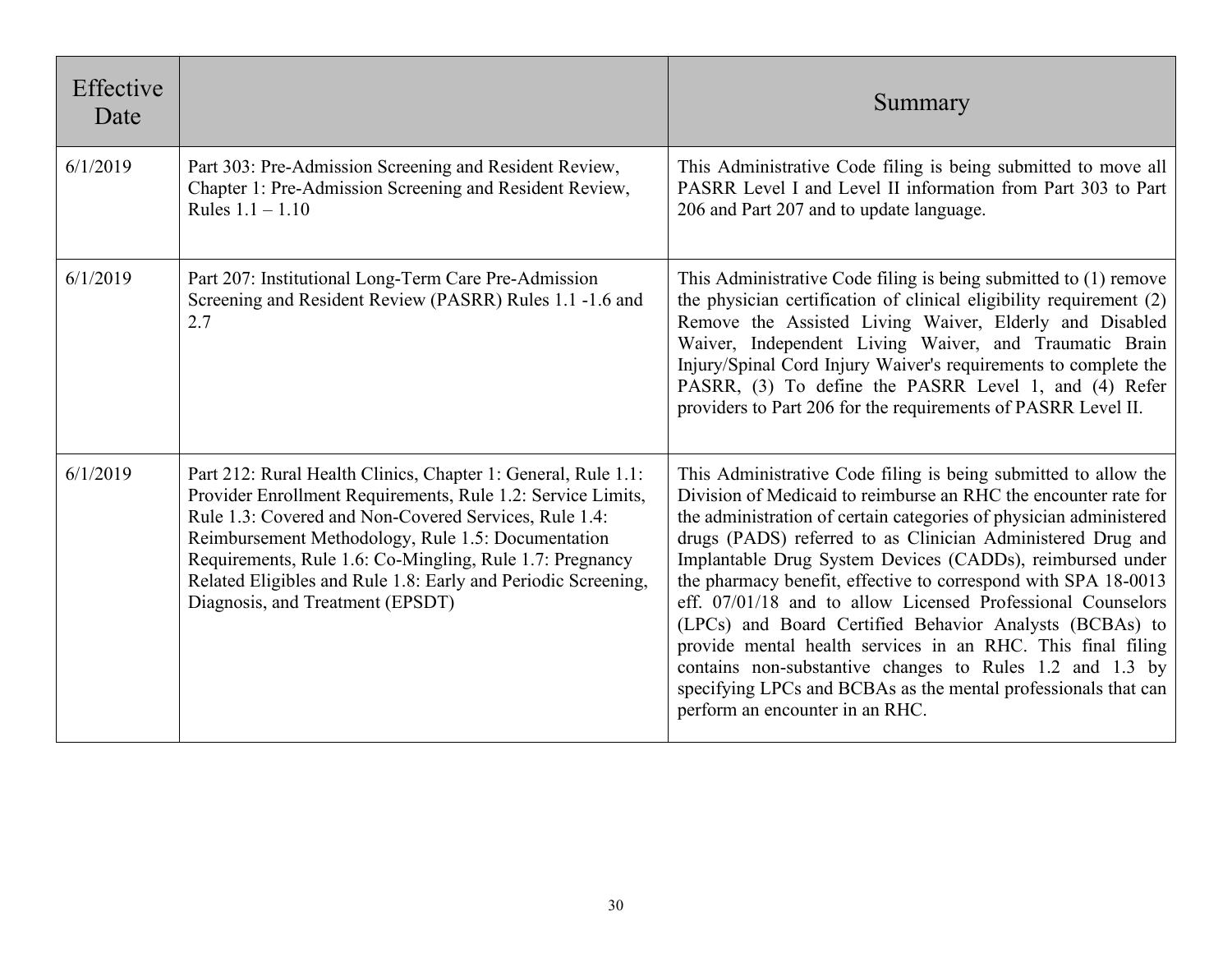| Effective<br>Date |                                                                                                                                                                                                                                                                                                                                                                                            | Summary                                                                                                                                                                                                                                                                                                                                                                                                                                                                                                                                                                        |
|-------------------|--------------------------------------------------------------------------------------------------------------------------------------------------------------------------------------------------------------------------------------------------------------------------------------------------------------------------------------------------------------------------------------------|--------------------------------------------------------------------------------------------------------------------------------------------------------------------------------------------------------------------------------------------------------------------------------------------------------------------------------------------------------------------------------------------------------------------------------------------------------------------------------------------------------------------------------------------------------------------------------|
| 6/1/2019          | Part 211: Federally Qualified Health Centers, Chapter 1:<br>General, Rule 1.1: Provider Enrollment Requirements, Rule<br>1.2: Service Limits, Rule 1.3: Covered and Non-Covered<br>Services, Rule 1.4: Pregnancy-Related Eligibles, Rule 1.5:<br>Reimbursement Methodology, Rule 1.6: Documentation<br>Requirements and Rule 1.7: Early and Periodic Screening,<br>Diagnosis and Treatment | This Administrative Code filing is being submitted to allow the<br>Division of Medicaid to reimburse an FQHC the encounter rate<br>for the administration of certain categories of physician<br>administered drugs (PADS) referred to as Clinician Administered<br>Drug and Implantable Drug System Devices (CADDs),<br>reimbursed under the pharmacy benefit, effective to correspond<br>with SPA 18-0012 eff. 07/01/18 and to allow Licensed<br>Professional Counselors (LPCs) and Board Certified Behavior<br>Analysts (BCBAs) to provide mental health services in an FQHC |
| 6/1/2019          | Part 203: Physicians Services, Chapter 1: General, Rule 1.4:<br>Physician Office Visits, Chapter 9: Psychiatric Services, Rule<br>9.5: Service Limits                                                                                                                                                                                                                                      | This Administrative Code filing is being submitted to increase the<br>combined physician office and outpatient hospital visit limit from<br>twelve $(12)$ to sixteen $(16)$ per state fiscal year for both psychiatric<br>and non-psychiatric services. These are two (2) separate service<br>limits and both will be increased effective July 1, 2019, to<br>correspond with SPA 18-0020 (eff. 01/01/2019).                                                                                                                                                                   |
| 4/1/2019          | Part 200: General Provider Information; Chapter 4: Provider<br>Enrollment; Rule 4.10: 340B Providers                                                                                                                                                                                                                                                                                       | This Administrative Code filing is to include language which was<br>omitted with the final filing of system number 23710.                                                                                                                                                                                                                                                                                                                                                                                                                                                      |
| 4/1/2019          | Part 207: Institutional Long-Term Care, Chapter 4: Psychiatric<br>Residential Treatment Facility, Rules: 4.11                                                                                                                                                                                                                                                                              | This Administrative Code filing is to comply with the Cures Act,<br>effective January 1, 2019, which requires psychiatric residential<br>treatment facilities (PRTFs) to ensure EPSDT-eligible<br>beneficiaries receive early and periodic screening, diagnostic, and<br>treatment (EPSDT) services regardless of whether such services<br>are identified in the individual's plan of care, effective April 1,<br>2019.                                                                                                                                                        |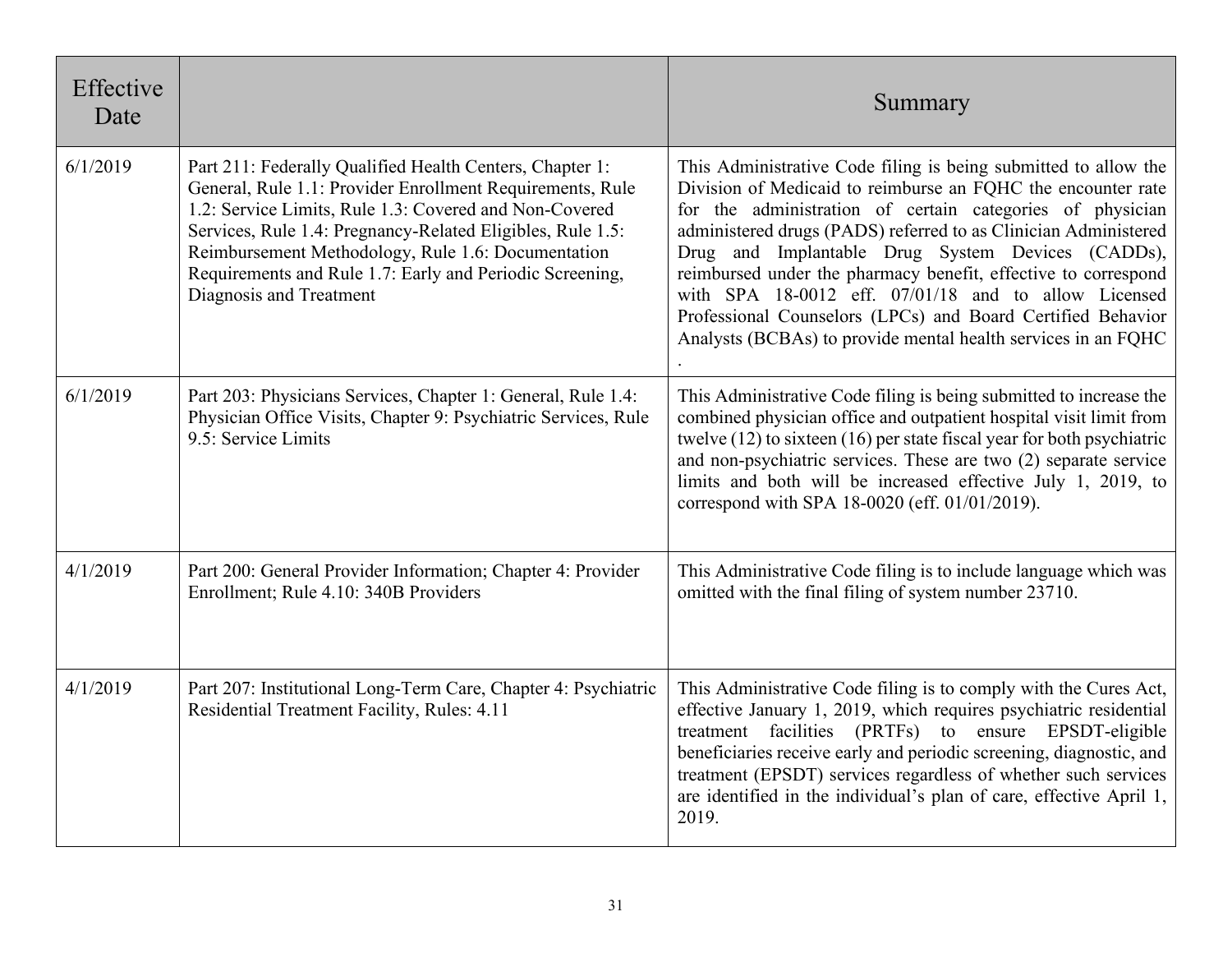| Effective<br>Date |                                                                                                                                                                                                                                                                                                                                                                 | Summary                                                                                                                                                                                                                                                                                                                                                                                                                                                                                                                                                                                                                     |
|-------------------|-----------------------------------------------------------------------------------------------------------------------------------------------------------------------------------------------------------------------------------------------------------------------------------------------------------------------------------------------------------------|-----------------------------------------------------------------------------------------------------------------------------------------------------------------------------------------------------------------------------------------------------------------------------------------------------------------------------------------------------------------------------------------------------------------------------------------------------------------------------------------------------------------------------------------------------------------------------------------------------------------------------|
| 3/1/2019          | Part 203: Physician Services, Chapter 4: Surgery, Rule: 4.18<br><b>Reduction Mammoplasty</b>                                                                                                                                                                                                                                                                    | This Administrative Code is being filed to add primary care<br>requirements<br>for<br>physician<br>documentation<br>reduction<br>mammoplasty and remove that the final determination of medical<br>necessity is made by the surgeon, effective March 1, 2019.                                                                                                                                                                                                                                                                                                                                                               |
| 3/1/2019          | Part 202: Hospital Services, Chapter 1: Inpatient Services,<br>Rule 1.1: Definitions, 1.14: Inpatient Hospital Payments, 1.16:<br><b>Split Billing</b>                                                                                                                                                                                                          | This Administrative Code is being filed to add clarifying language<br>to the three $(3)$ day payment window rule to instruct providers to<br>split bill for the outpatient services provided outside of the three<br>(3) day window on a claim separate from the inpatient claim, if<br>outpatient services are provided more than three (3) days prior to<br>admission to a beneficiary by the admitting hospital, or an entity<br>wholly owned or operated by the admitting hospital, and the<br>outpatient service dates span to days outside of the three (3) day<br>window the hospital must, effective March 1, 2019. |
| 3/1/2019          | Part 222: Maternity Services, Chapter 1: General, Rule: 1.12<br>Tobacco Cessation Counseling Services (New)                                                                                                                                                                                                                                                     | This Administrative Code is being filed to include language to<br>correspond with SPA 2013-002 Tobacco Cessation for Pregnant<br>Women and to comply with section 4107 of the Affordable Care<br>Act requiring coverage of face-to-face counseling services for<br>cessation of tobacco use by pregnant women, effective March 1,<br>2019.                                                                                                                                                                                                                                                                                  |
| 2/1/2019          | Part 201: Transportation, Chapter 2: Non-Emergency<br>Transportation (NET) Broker Program, Rule 2.1: Non-<br>Emergency Transportation (NET) Broker Program; Chapter 3:<br>Non-Emergency Transportation (NET) Services Not Covered<br>Under the Broker Program, Rule 3.1: Non-Emergency<br>Transportation (NET) Services Not Covered Under the Broker<br>Program | This final filing removes prescribed pediatric extended care<br>(PPEC) transportation from the Non-Emergency Transportation<br>(NET) Broker program and includes non-emergency air services<br>in the NET Broker Program effective February 1, 2019 to<br>correspond with the operational effective of the new NET Broker<br>contract.                                                                                                                                                                                                                                                                                      |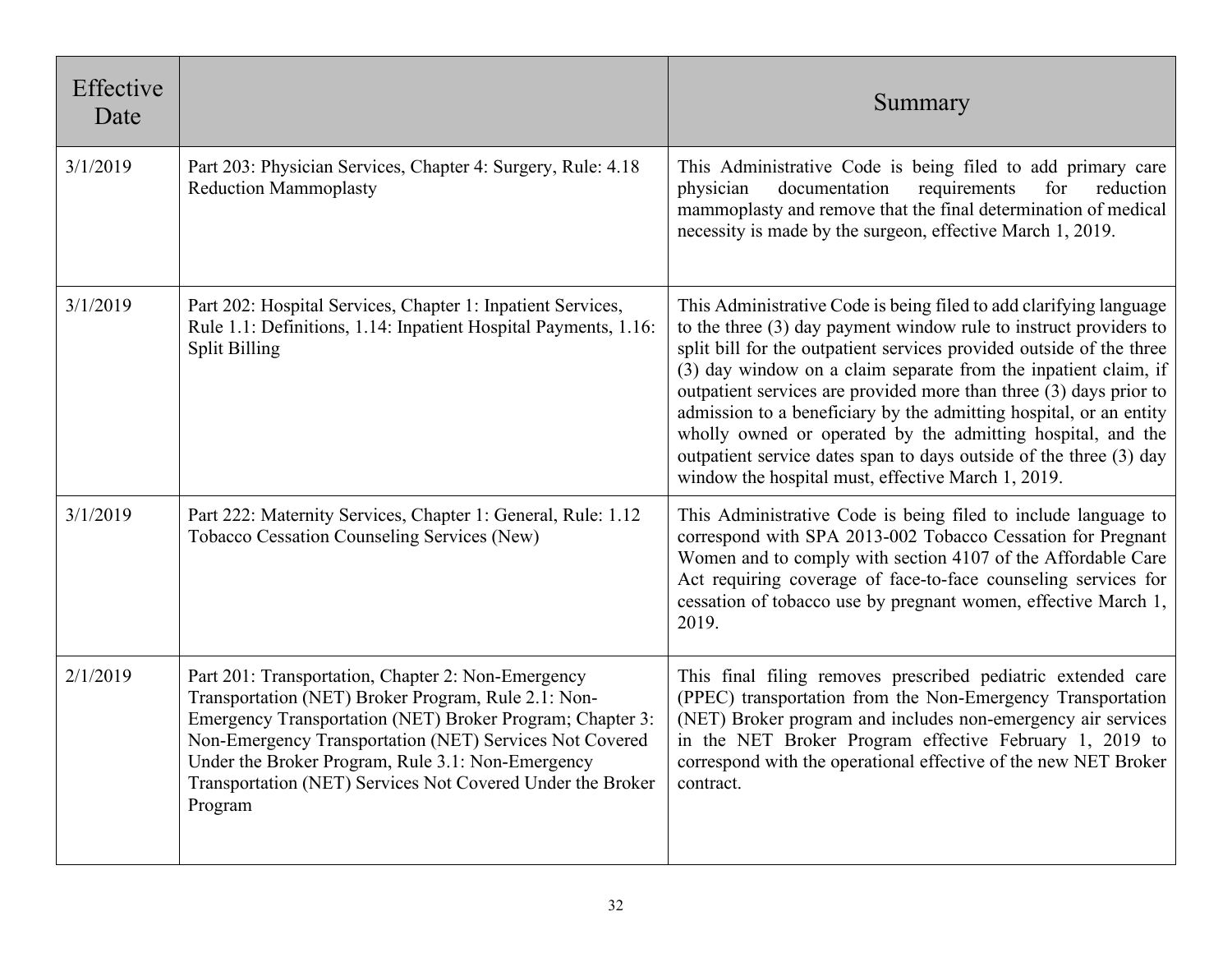| Effective<br>Date |                                                                                                                                                                                                    | Summary                                                                                                                                                                                                                                                                                                                                                                                                            |
|-------------------|----------------------------------------------------------------------------------------------------------------------------------------------------------------------------------------------------|--------------------------------------------------------------------------------------------------------------------------------------------------------------------------------------------------------------------------------------------------------------------------------------------------------------------------------------------------------------------------------------------------------------------|
| 2/1/2019          | Part 302: Beneficiary Health Management, Chapter 1:<br>Beneficiary Health Management, Rules $1.1 - 1.7$                                                                                            | This administrative code is being filed to ensure the appropriate<br>utilization of pharmacy services within the Medicaid program and<br>improve the identification of inappropriate and/or<br>to<br>overutilization of prescribed controlled substances and DEA<br>Schedule I-IV drugs. This filing also revises and moves Part 302<br>Beneficiary Health Management to Part 305 Program Integrity,<br>Chapter 2. |
| 1/1/2019          | Part 202: Hospital Services, Chapter 2: Outpatient Services,<br>Rules 2.2: Outpatient Hospital Services, 2.8: Outpatient<br>Hospital Rates, and New Rule 2.12: Hospital-Based Physician<br>Clinics | This administrative code final filing includes additional<br>clarification language regarding the location of a hospital-based<br>physician clinic.                                                                                                                                                                                                                                                                |
| 12/1/2018         | Part 204, Chapter 1: General, Rule 1.11: Dental Services<br>Provided at a Hospital or Ambulatory Surgical Center (ASC)<br>Setting                                                                  | This administrative code is being filed to clarify when dental<br>services are covered in the outpatient hospital and ASC setting.                                                                                                                                                                                                                                                                                 |
| 12/1/2018         | Part 208: Home and Community Based Services (HCBS)<br>Long Term Care, Chapter 1: HCBS Elderly and Disabled<br>Waiver, Rules: $1.1 - 1.14$                                                          | This Administrative Code revision is being filed to revise the<br>language to correspond with the E&D Waiver renewal, effective<br>July 1, 2017.                                                                                                                                                                                                                                                                   |
| 12/1/2018         | Part 209: Durable Medical Equipment, Medical Appliances<br>and Medical Supplies, Chapter 1: Durable Medical Equipment<br>and Medical Supplies, Rule 1.35: Oxygen and Oxygen Related<br>Equipment   | This final filing includes revisions made as a result of public input<br>as follows: $(1)$ adds clarifying language throughout the rule, $(2)$<br>adds coverage language for portable home compressor systems,<br>and (3) removes language that aligned with Medicare's home<br>oxygen reimbursement.                                                                                                              |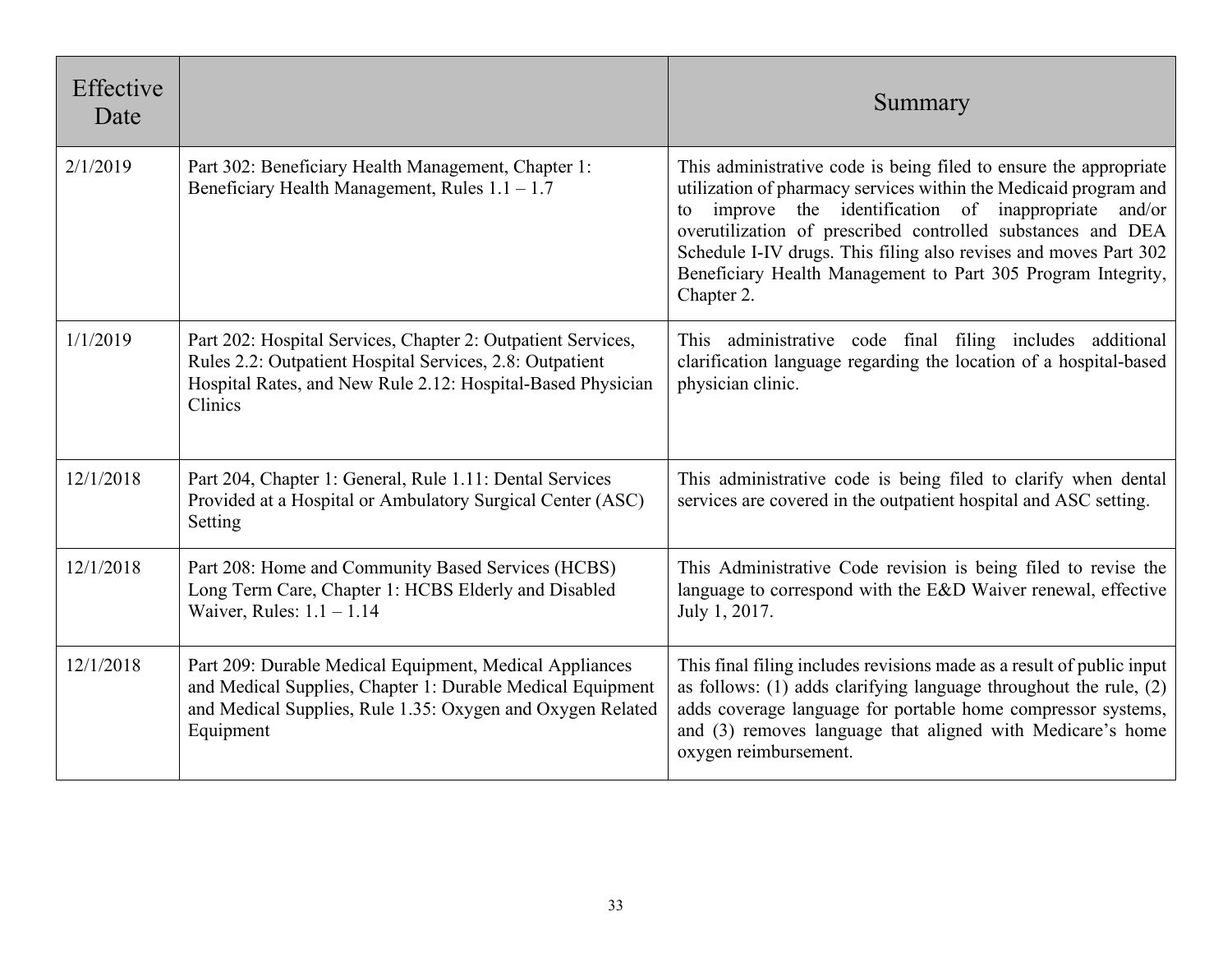| Effective<br>Date |                                                                                                                                                                                                                                                                                                                                                                                                                             | Summary                                                                                                                                                                                                                                                                                                                                                                                                                 |
|-------------------|-----------------------------------------------------------------------------------------------------------------------------------------------------------------------------------------------------------------------------------------------------------------------------------------------------------------------------------------------------------------------------------------------------------------------------|-------------------------------------------------------------------------------------------------------------------------------------------------------------------------------------------------------------------------------------------------------------------------------------------------------------------------------------------------------------------------------------------------------------------------|
| 12/1/2018         | Part 223: Early and Periodic Screening, Diagnosis and<br>Treatment (EPSDT), Chapter 1: General, Rule 1.1: Program<br>Description; Rule 1.5: Early and Periodic Screening,<br>Diagnosis and Treatment (EPSDT) Screenings; Rule 1.6:<br>Documentation Requirements for Early and Periodic<br>Screening, Diagnosis and Treatment (EPSDT) Screenings;<br>Rule 1.8: Reimbursement; Diagnosis and Treatment (EPSDT)<br>Screenings | This administrative code is being filed to correspond with State<br>Plan Amendment (SPA) 18-0014 EPSDT which revises language<br>to reflect the recommendations in the fourth (4th) edition of the<br>American Academy of Pediatrics (AAP) Bright Futures<br>Periodicity Schedule published in February of 2017. This final<br>filing removes New Rules 1.9 AND 1.10, effective December 1,<br>2018.                    |
| 11/1/2018         | Part 221: Family Planning and Family Planning Related<br>Services, Chapter 2: 1115(a) Family Planning and Family<br>Planning, Rule 2.2: Eligibility, Rule 2.3: Freedom of Choice,<br>Rule 2.4: Covered Services, Rule 2.5: Non-covered Services<br>and Items, Rule 2.6 Quality Assurance, Rule 2.7: Participant<br>Cost Sharing, Rule 2.8: Primary Care Referrals, Rule 2.9:<br>Documentation/Record Maintenance            | This Administrative Code filing is being submitted to update the<br>language in the Administrative Code to correspond with the<br>Family Planning Waiver Renewal Standard Terms and Conditions<br>(STCs), effective January 1, 2018. The updates include<br>clarifications on billing, services included in preventative<br>medicine codes, documentation regarding education and<br>counseling, and other minor edits. |
| 11/1/2018         | Part 200: General Provider Information, Chapter 4: Provider<br>Enrollment Rule(s) 4.10 340B Providers                                                                                                                                                                                                                                                                                                                       | This Administrative Code is being filed to define 340B drugs,<br>define a 340B beneficiary, describe the opt-in and opt-out<br>procedure for providers of the 340B program and include the<br>billing requirements for 340B purchased drugs to correspond with<br>SPA 17-002 Pharmacy Reimbursement, effective November 1,<br>2018.                                                                                     |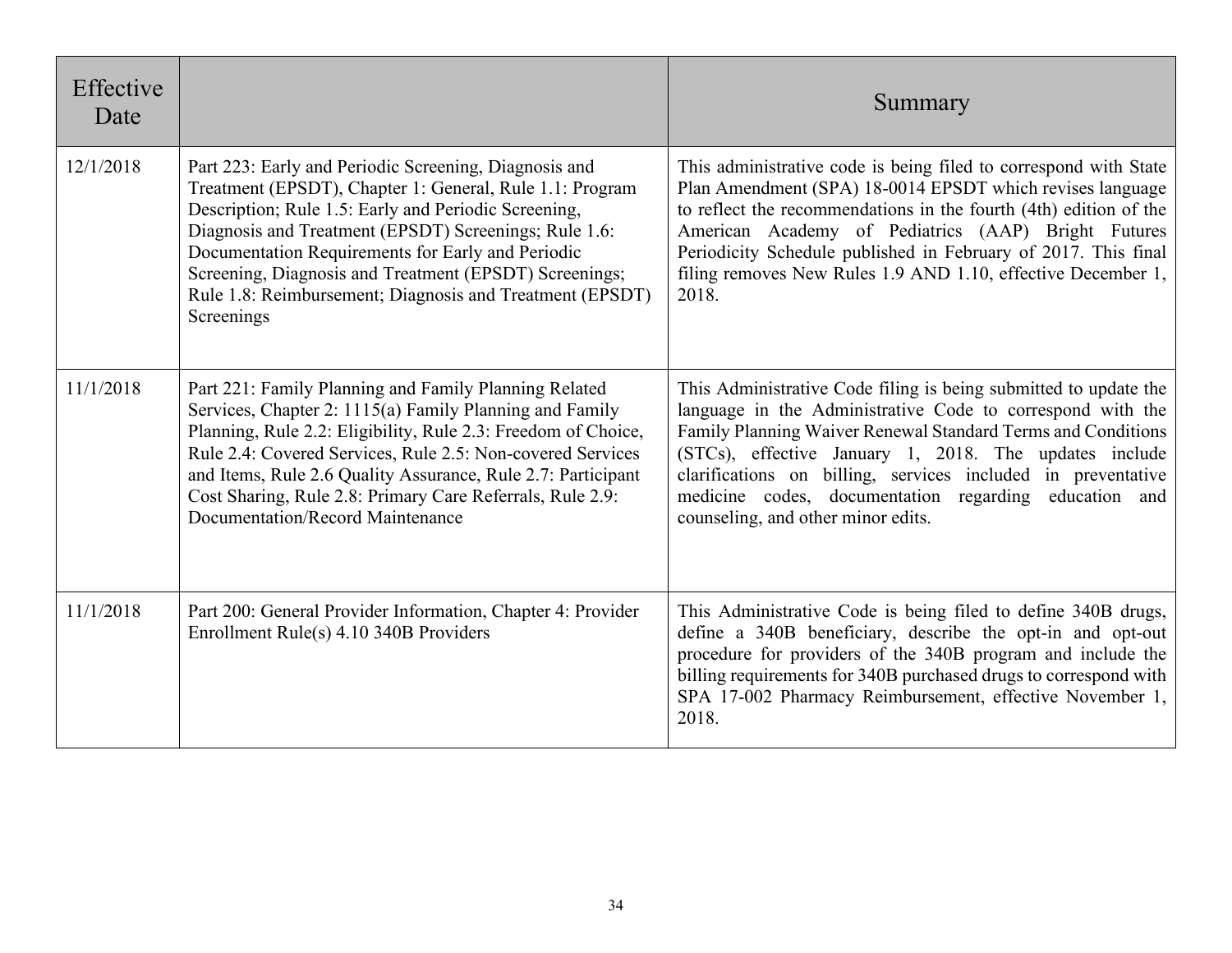| Effective<br>Date |                                                                                                                                                                                                                                                                                                                                       | Summary                                                                                                                                                                                                                                                                                                                                                                                                                                                                                                                     |
|-------------------|---------------------------------------------------------------------------------------------------------------------------------------------------------------------------------------------------------------------------------------------------------------------------------------------------------------------------------------|-----------------------------------------------------------------------------------------------------------------------------------------------------------------------------------------------------------------------------------------------------------------------------------------------------------------------------------------------------------------------------------------------------------------------------------------------------------------------------------------------------------------------------|
| 11/1/2018         | Part 214: Pharmacy Services, Chapter 1: General Pharmacy,<br>Rule 1.5: Reimbursement                                                                                                                                                                                                                                                  | This Administrative Code is being filed to revise language<br>regarding payment methodology for prescription drugs at point-<br>of-sale (POS) pharmacies and describe reimbursement for 340B<br>covered entities to correspond with SPA 17-0002 Pharmacy<br>Reimbursement effective April 1, 2017, proposed effective<br>November 1, 2018.                                                                                                                                                                                  |
| 11/1/2018         | Part 202: Hospital Services, Chapter 1: Inpatient Services,<br>Rule 1.14: Inpatient Hospital Payments.                                                                                                                                                                                                                                | This Administrative Code is being filed to correspond with State<br>Plan Amendment 18-0004 All Patient Refined Diagnosis Related<br>Group (APR-DRG) effective July 1, 2018. This filing implements<br>a Diagnosis Related Group (DRG) charge cap policy.                                                                                                                                                                                                                                                                    |
| 9/9/2018          | Part 201: Transportation, Chapter 1: Emergency<br>Transportation, Rule 1.7: Ambulance Transport of Nursing<br>Facility Residents by Ambulance and Chapter 2: Non-<br>Emergency Transportation (NET) Broker Program, Rule 2.4:<br>Non-Emergency Transport of Nursing Facility Residents                                                | This Administrative Code filing is being submitted to remove<br>long-term care residents from the NET Broker Program and refer<br>to Miss. Admin. Code Part 207 for the coverage of non-emergency<br>(NET) transportation of long-term care (LTC) residents to<br>correspond with SPA 18-0010 Transportation (effective<br>08/01/2018), effective September 9, 2018.                                                                                                                                                        |
| 9/1/2018          | Part 215: Home Health Services, Chapter 1: Home Health<br>Services, Rule 1.1: Definitions, Rule 1.2: Provider Enrollment<br>Requirements, Rule 1.3: Covered Services, Rule 1.4 Non-<br>Covered Services, Rule 1.5: Reimbursement, Rule 1.6:<br>Documentation, Rule 1.7: Early, Periodic Screening,<br>Diagnosis and Treatment (EPSDT) | This Administrative Code filing is being submitted to require (1)<br>a face-to-face visit with a physician or authorized non-physician<br>practitioner prior to the initiation of home health visits or<br>provision of durable medical equipment (DME) and appliances,<br>(2) to require the provision of home health services in any setting<br>in which normal life activities take place, and (3) to revise the<br>definition of DME to comply with the Medicaid Home Health<br>Final Rule, published February 2, 2016. |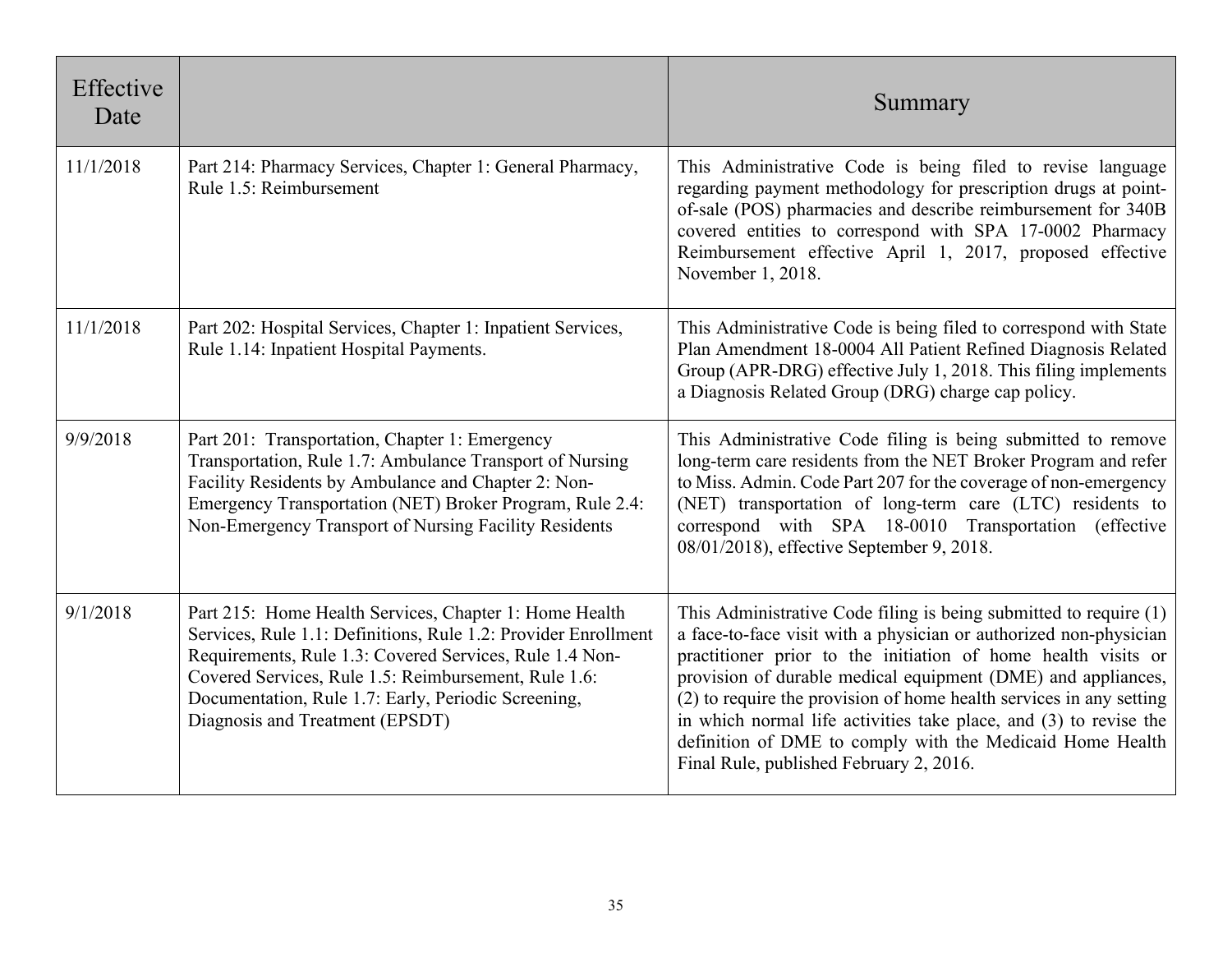| Effective<br>Date |                                                                                                                                                                                                                                                                                                                                                                        | Summary                                                                                                                                                                                                                                                                                                                                                                                                                                                                                                                                                                                                                                                                                                                                           |
|-------------------|------------------------------------------------------------------------------------------------------------------------------------------------------------------------------------------------------------------------------------------------------------------------------------------------------------------------------------------------------------------------|---------------------------------------------------------------------------------------------------------------------------------------------------------------------------------------------------------------------------------------------------------------------------------------------------------------------------------------------------------------------------------------------------------------------------------------------------------------------------------------------------------------------------------------------------------------------------------------------------------------------------------------------------------------------------------------------------------------------------------------------------|
| 9/1/2018          | Part 209: Durable Medical Equipment (DME), Medical<br>Appliances and Medical Supplies, Chapter 1: Durable Medical<br>Equipment and Medical Supplies and Chapter 2: Medical<br><b>Supplies</b>                                                                                                                                                                          | This Administrative Code filing is being submitted to require (1)<br>a face-to-face visit with a physician or authorized non-physician<br>practitioner prior to the initiation of home health visits or<br>provision of durable medical equipment (DME) and appliances,<br>(2) to require the provision of home health services in any setting<br>in which normal life activities take place, (3) to revise the<br>definition of DME to comply with the Medicaid Home Health<br>Final Rule, published February 2, 2016, and (4) to remove<br>language allowing physician assistants and nurse practitioners to<br>order DME. This Administrative Code filing is being submitted to<br>comply with 42 C.F.R. Part 440 effective September 1, 2018. |
| 9/1/2018          | Part 207: Institutional Long-Term Care (LTC), Chapter 2:<br>Nursing Facility, Chapter 3: Intermediate Care Facility for<br>Individuals with Intellectual Disabilities (ICF/IID), Chapter 4:<br>Psychiatric Residential Treatment Facility (PRTF), Rules 2.6:<br>Per Diem, 2.11: Resident Funds, 3.5: Per Diem, 3.8: Resident<br>Personal Funds, and 4.6: Reimbursement | This Administrative Code is being filed to require long-term care<br>(LTC) facilities to arrange all non-emergency transportation and<br>report the cost on the LTC facility's cost report and not utilize the<br>Non-emergency Transportation (NET) Broker to correspond with<br>SPA 18-0010 Transportation (effective 08/01/2018), effective<br>September 1, 2018.                                                                                                                                                                                                                                                                                                                                                                              |
| 9/1/2018          | Part 202: Hospital Services, Chapter 2: Outpatient Services,<br>Rule 2.3: Emergency Department Visits                                                                                                                                                                                                                                                                  | This Administrative Code is being filed to clarify how the<br>evaluation and management code must be billed for services<br>rendered in an outpatient hospital emergency department that<br>spans through midnight.                                                                                                                                                                                                                                                                                                                                                                                                                                                                                                                               |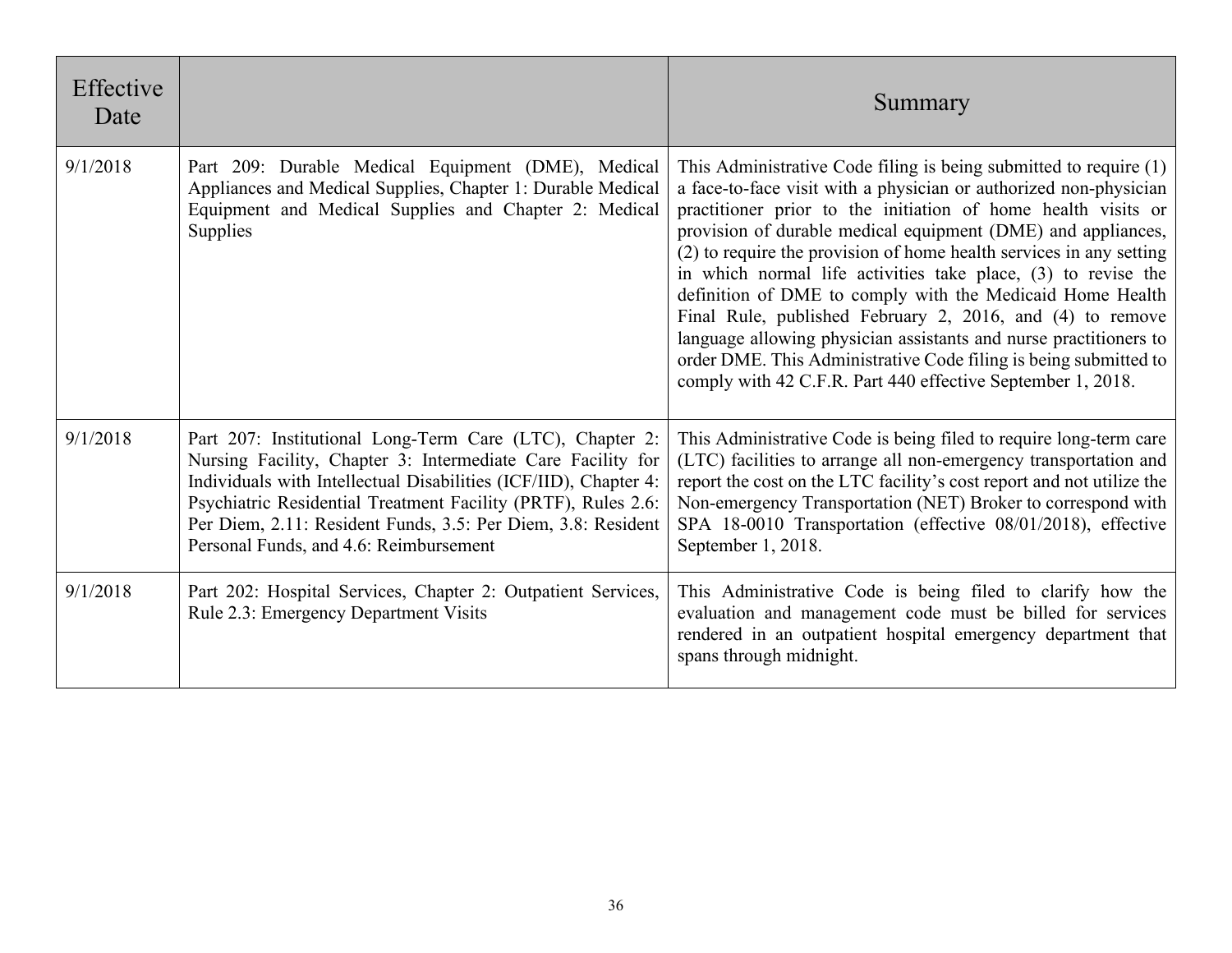| Effective<br>Date |                                                                                                                                                                                                                                                                                                                                                                                                                                                                                                                                                                                                                                                                                                                                                                                                                                                                                                                                                                                                                                                     | Summary                                                                                                                                                                                                                                                                                                                                                                                                                                                                       |
|-------------------|-----------------------------------------------------------------------------------------------------------------------------------------------------------------------------------------------------------------------------------------------------------------------------------------------------------------------------------------------------------------------------------------------------------------------------------------------------------------------------------------------------------------------------------------------------------------------------------------------------------------------------------------------------------------------------------------------------------------------------------------------------------------------------------------------------------------------------------------------------------------------------------------------------------------------------------------------------------------------------------------------------------------------------------------------------|-------------------------------------------------------------------------------------------------------------------------------------------------------------------------------------------------------------------------------------------------------------------------------------------------------------------------------------------------------------------------------------------------------------------------------------------------------------------------------|
| 8/1/2018          | Part 201: Transportation Services, Chapter 1: Ambulance,<br>Subchapter 1: General, Rule 1.1.1: Ambulance Provider<br>Enrollment Requirements, Rule 1.1.2: Definitions, Rule 1.1.3:<br>Reimbursement, Rule 1.1.4: Documentation Requirements,<br>Rule 1.1.5: Mileage, Rule 1.1.6: Injectable Drugs, Rule 1.1.7:<br>Ambulance Transport of Nursing Facility Residents by<br>Ambulance, Rule 1.1.8: Transport of Dual Eligibles, Rule<br>1.1.9: Non-Covered Services, 1.1.10: Subscription Programs,<br>Rule 1.1.11: Early and Periodic Screening, Diagnosis and<br>Treatment (EPSDT), Subchapter 2: Emergency (Ground/Air),<br>Rule 1.2.1: Emergency Ground Ambulance, Rule 1.2.2:<br>Multiple Patients/Arrivals, Rule 1.2.3: Air Ambulance,<br>Subchapter 3: Non-Emergency, Rule 1.3.1: Non-Emergency<br>Ground Ambulance, Chapter 2: Non-Emergency<br>Transportation (NET) (Non-Ambulance), Rule 2.1: NET<br>Broker Program, Rule 2.2: Eligibility, Rule 2.3: NET Services,<br>Rule 2.6: NET Driver Requirements, Rule 2.7: Vehicle<br>Requirements | This Administrative Code proposed filing (1) updates the<br>definitions of advanced life support (ALS) and basic life support<br>(BLS) (2) moves language for coverage of non-emergency<br>ambulance services to Chapter 2 in order to reflect the current<br>NET Broker program, and (3) includes a new Chapter 3 and Rule<br>3.1 to address coverage and reimbursement of NET via air<br>ambulance and hospital-to-hospital NET ambulance outside of the<br>Broker program. |
| 8/1/2018          | Part 200: General Provider Information, Chapter 1: General<br>Administrative Rules for Providers, Rule 1.3: Maintenance of<br>Records                                                                                                                                                                                                                                                                                                                                                                                                                                                                                                                                                                                                                                                                                                                                                                                                                                                                                                               | This Administrative Code adds language which prohibits<br>providers from billing the Division of Medicaid for providing or<br>accessing records substantiating services provided and claims<br>submitted as is required by the Provider Agreement. It also revises<br>the retention of records providers who are required to submit cost<br>reports from five $(5)$ years to three $(3)$ years in compliance with                                                             |
| 8/1/2018          | Part 209: Durable Medical Equipment and Medical Supplies,<br>Chapter 1: Durable Medical Equipment,<br>Rule 1.11:<br>Augmentative Communication Device (ACD)                                                                                                                                                                                                                                                                                                                                                                                                                                                                                                                                                                                                                                                                                                                                                                                                                                                                                         | This administrative code filing is being filed to revise the<br>requirement of the evaluation and recommendation for an<br>Augmentative Communication Device (ACD) must be completed<br>by a speech-language pathologist (SLP) in conjunction with other<br>health care professionals as appropriate.                                                                                                                                                                         |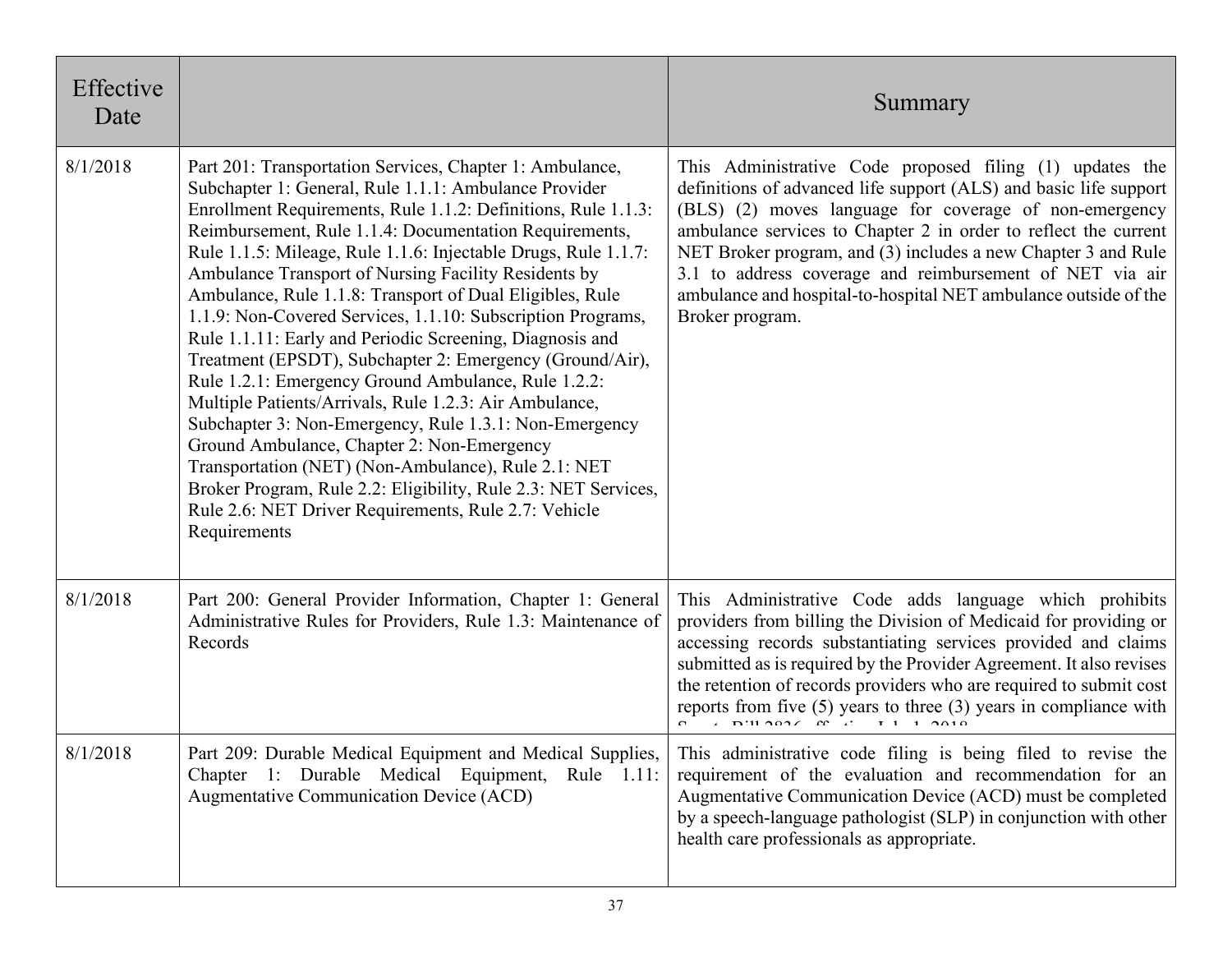| Effective<br>Date |                                                                                                                                                                                                                                                                                   | Summary                                                                                                                                                                                                                                                                                                                                                                                                                                                                                                                                                                |
|-------------------|-----------------------------------------------------------------------------------------------------------------------------------------------------------------------------------------------------------------------------------------------------------------------------------|------------------------------------------------------------------------------------------------------------------------------------------------------------------------------------------------------------------------------------------------------------------------------------------------------------------------------------------------------------------------------------------------------------------------------------------------------------------------------------------------------------------------------------------------------------------------|
| 8/1/2018          | Part 207: Institutional Long Term Care, Chapter 2: Nursing<br>Facility, Rule 2.5: Reimbursement and Rule 2.8: Temporary<br>Leave Payment; Chapter 3: Intermediate Care Facility for<br>Individuals with Intellectual Disabilities (ICF/IID), Rule 3.7:<br>Temporary Leave Payment | This administrative code is being filed to 1) revise the definition<br>of home/therapeutic temporary leave, 2) add clarification<br>language of home/therapeutic and inpatient hospital temporary<br>leave to improve the bed hold record keeping accuracy by the<br>providers and the bed hold reconciliation process that is conducted<br>by Division of Medicaid case mix nurses, and 3) revise the number<br>of home/therapeutic bed hold days allowed for nursing facilities<br>and ICF/IID as required by Miss. Code Ann. § 43-13-117 effective<br>July 1, 2018. |
| 8/1/2018          | Part 207: Institutional Long-Term Care, Chapter 2: Nursing<br>Facility, Rule 2.6: Per Diem                                                                                                                                                                                        | This Administrative Code is being submitted to include<br>respiratory therapy services in the list of items and services<br>included in the Division of Medicaid's per diem rates, to<br>correspond with SPA 18-0001 and be in compliance with 42<br>C.F.R. § 483.65.                                                                                                                                                                                                                                                                                                  |
| 7/1/2018          | Part 225: Telemedicine, Chapter 1: Telehealth Services, Rule<br>1.2: General Provider Information, Rule 1.5: Reimbursement                                                                                                                                                        | This Administrative Code is being filed to add Board Certified<br>Behavior Analysts (BCBAs) and Board Certified Behavior<br>Analyst-Doctorals (BCBA-Ds) as a provider of Autism Spectrum<br>Disorder (ASD) services to EPSDT-eligible beneficiaries within<br>their scope of practice via telehealth services. Telehealth services<br>will allow EPSDT-eligible beneficiaries easier access to receive<br>ASD services without having to travel to another geographical<br>site.                                                                                       |
| 5/1/2018          | Part 213: Therapy Services, Chapter 3: Outpatient Speech-<br>Language Pathology (Speech Therapy), Rule 3.1: Provider<br><b>Enrollment Requirements</b>                                                                                                                            | This Administrative Code is being filed to clarify the requirements<br>for providers of speech-language pathology.                                                                                                                                                                                                                                                                                                                                                                                                                                                     |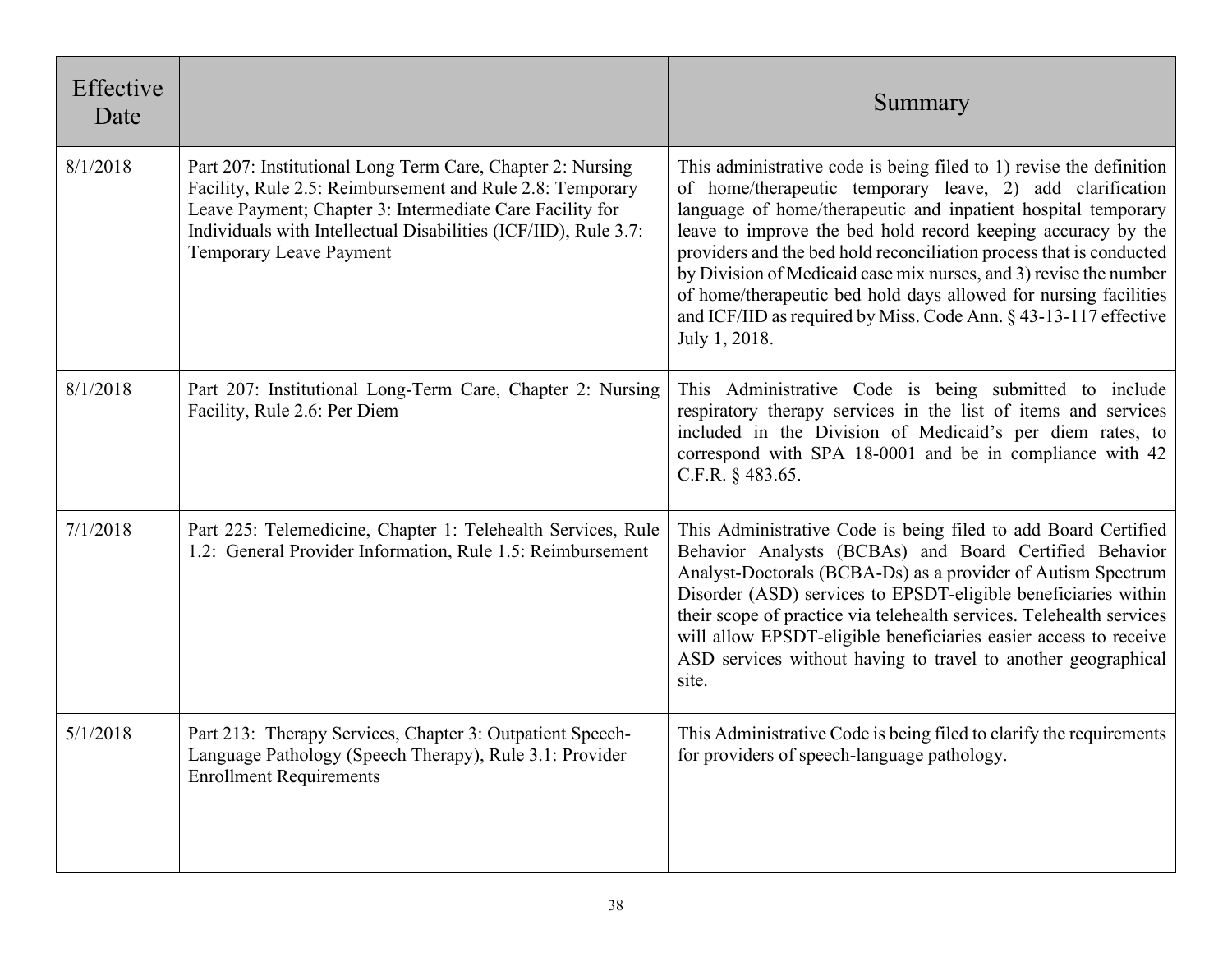| Effective<br>Date |                                                                                                                                                                                                                                              | Summary                                                                                                                                                                                                                                                                                                                                                                                                                                         |
|-------------------|----------------------------------------------------------------------------------------------------------------------------------------------------------------------------------------------------------------------------------------------|-------------------------------------------------------------------------------------------------------------------------------------------------------------------------------------------------------------------------------------------------------------------------------------------------------------------------------------------------------------------------------------------------------------------------------------------------|
| 4/1/2018          | Part 207: Institutional Long Term Care, Chapter 2: Nursing<br>Facility, Rule 2.19: Disaster Procedures, Chapter 3:<br>Intermediate Care Facility for Individuals with Intellectual<br>Disabilities (ICF/IID), Rule 3.12: Disaster Procedures | This Administrative Code is being filed to revise the disaster<br>procedures language instructing Medicaid certified nursing<br>facility and Medicaid certified intermediate care facilities for<br>individuals with intellectual disabilities (ICF/IIDs) to transfer<br>beneficiaries, in the event of a disaster, to facilities listed in their<br>Mississippi State Department of Health (MSDH) approved<br>Emergency Operations Plan (EOP). |
| 4/1/2018          | Part 205: Hospice Services, Chapter 1: Program Overview,<br>Rules 1.1-1.10 and to add New Rule 1.11                                                                                                                                          | This Administrative Code is being filed to clarify and update the<br>requirement on physician signatures to more closely resemble<br>Medicare requirements, define the timeframe for submission of<br>paperwork to UM/QIO for prior authorizations and adds language<br>regarding concurrent hospice and waiver services.                                                                                                                       |
| 4/1/2018          | Part 101: Coverage Groups and Processing Applications and<br>Reviews Redetermination Processes, Chapters $1 - 15$ .                                                                                                                          | This Administrative Code filing is being submitted to revise and<br>rewrite Part 101 to reflect changes that are either the direct result<br>of the Affordable Care Act (ACA) or a change initiated by CMS<br>as a result of the ACA.                                                                                                                                                                                                           |
| 4/1/2018          | Part 100: General Provisions, Chapter 8: Coverage of the<br>Categorically Needy in Mississippi, Rules 8.1 -8.17.                                                                                                                             | This Administrative Code is being filed to move Chapter 8 from<br>Part 100 to Part 101, Chapter 1.                                                                                                                                                                                                                                                                                                                                              |
| 4/1/2018          | Part 200: General Provider Information, Chapter 3:<br>Beneficiary Information, Rule 3.2: Eligibility, Chapter 5:<br>General, Rule 5.3: Wellness Program.                                                                                     | This Administrative Code is being filed to revise the deemed<br>eligible newborn policy in Title 23, Part 200, Rule 3.2 and remove<br>the pregnant women exclusion of receiving an annual examination<br>in Title 23, Part 200, Rule 5.3 to be in compliance with the<br>Affordable Care Act (ACA).                                                                                                                                             |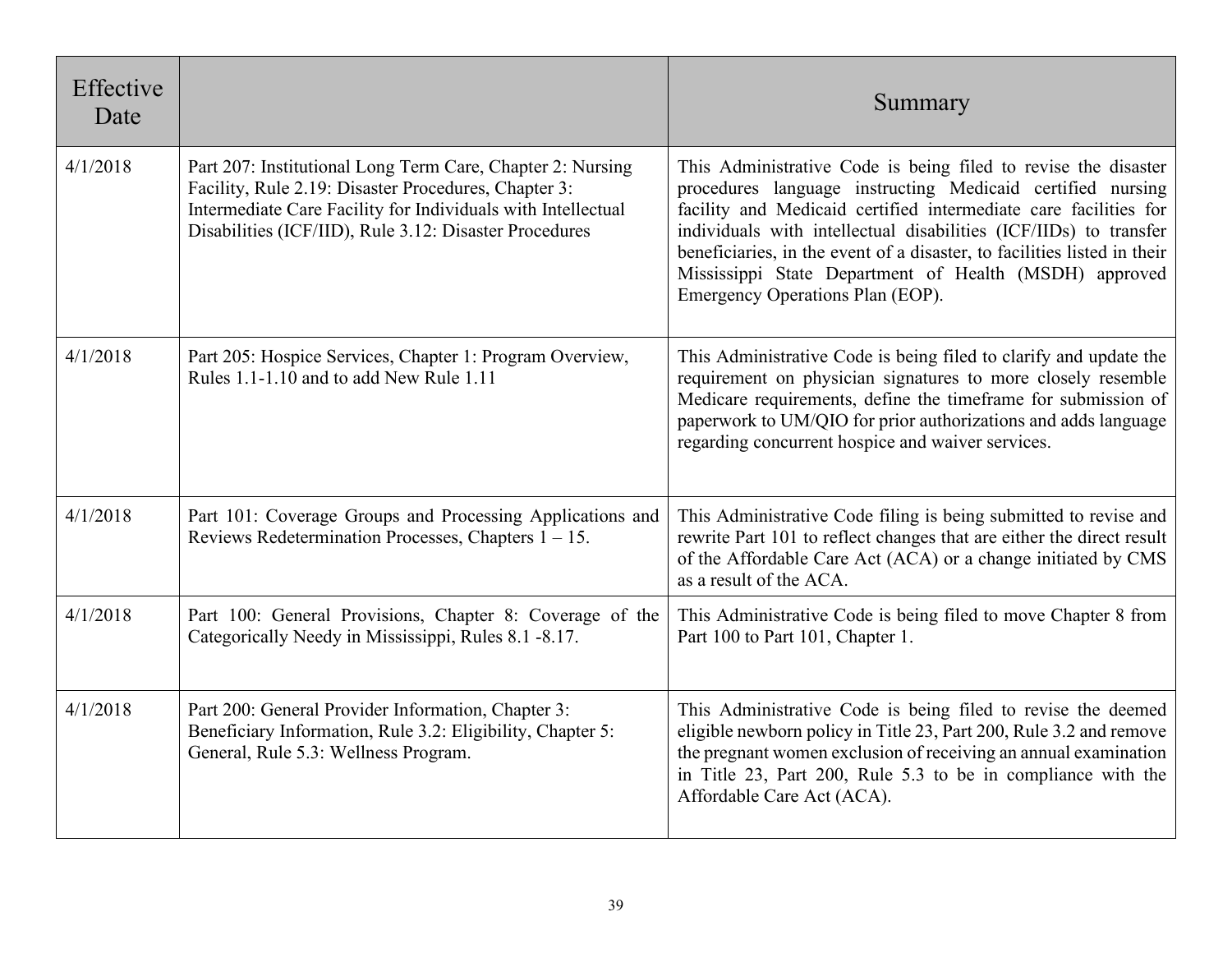| Effective<br>Date |                                                                                                                                                                                                                                                                 | Summary                                                                                                                                                                                                                                                                                                                                                                                                                                                                          |
|-------------------|-----------------------------------------------------------------------------------------------------------------------------------------------------------------------------------------------------------------------------------------------------------------|----------------------------------------------------------------------------------------------------------------------------------------------------------------------------------------------------------------------------------------------------------------------------------------------------------------------------------------------------------------------------------------------------------------------------------------------------------------------------------|
| 12/1/2017         | Part 208: Home and Community-Based Services (HCBS)<br>Long-Term Care, Chapter 5: Home and Community-Based<br>Services (HCBS) Intellectual Disabilities/Developmental<br>Disabilities (ID/DD) Waiver, Rule 5.5: Covered Services and<br>Rule 5.7: Reimbursement. | This administrative code filing is to require ID/DD providers to<br>use the Division of Medicaid's Electronic Visit Verification<br>(EVV) system, MediKey, for payment of In-Home Respite and<br>Home and Community Supports and to ensure that persons receive<br>these services according to the person's approved plan of services<br>and supports (PSS).                                                                                                                     |
| 12/1/2017         | Part 207: Institutional Long Term Care, Chapter 2: Nursing<br>Facility, Rule 2.11: Resident Funds and Chapter 3:<br>Intermediate Care Facility for Individuals with Intellectual<br>Disabilities (ICF/IID), Rule 3.8: Resident Personal Funds.                  | This administrative code is being submitted to reflect state law,<br>Mississippi Code Ann. § 43-13-120, and the Attorney General's<br>opinion regarding the process of handling funds of residents of<br>long-term care facilities who die intestate and leave no known<br>heirs.                                                                                                                                                                                                |
| 11/1/2017         | Part 222: Maternity Services, Chapter 1: General, Rule 1.11:<br>Screening, Brief Intervention, and Referral to Treatment<br>(SBIRT) Services.                                                                                                                   | This administrative code is being submitted to correspond with<br>SPA 17-0003 SBIRT which allows the Division of Medicaid to<br>provide early intervention services for pregnant women with<br>nondependent substance use and to prevent problematic substance<br>use disorders as requested by ReNew Mississippi.                                                                                                                                                               |
| 8/1/2017          | Part 207: Institutional Long-Term Care, Chapter 3:<br>Intermediate Care Facilities for Individuals with Intellectual<br>Disabilities (ICF/IIDs).                                                                                                                | This Administrative Code filing is being filed to remove<br>outpatient treatment that occurs two (2) or more days per week,<br>including dialysis, chemotherapy or treatment for a catastrophic<br>illness, from the home/therapeutic leave day limit in an (ICF/IID).<br>This filing also includes a new rule for provider enrollment<br>requirements for ICF/IIDs and changes all references to mentally<br>retarded (MR) to individuals with intellectual disabilities (IID). |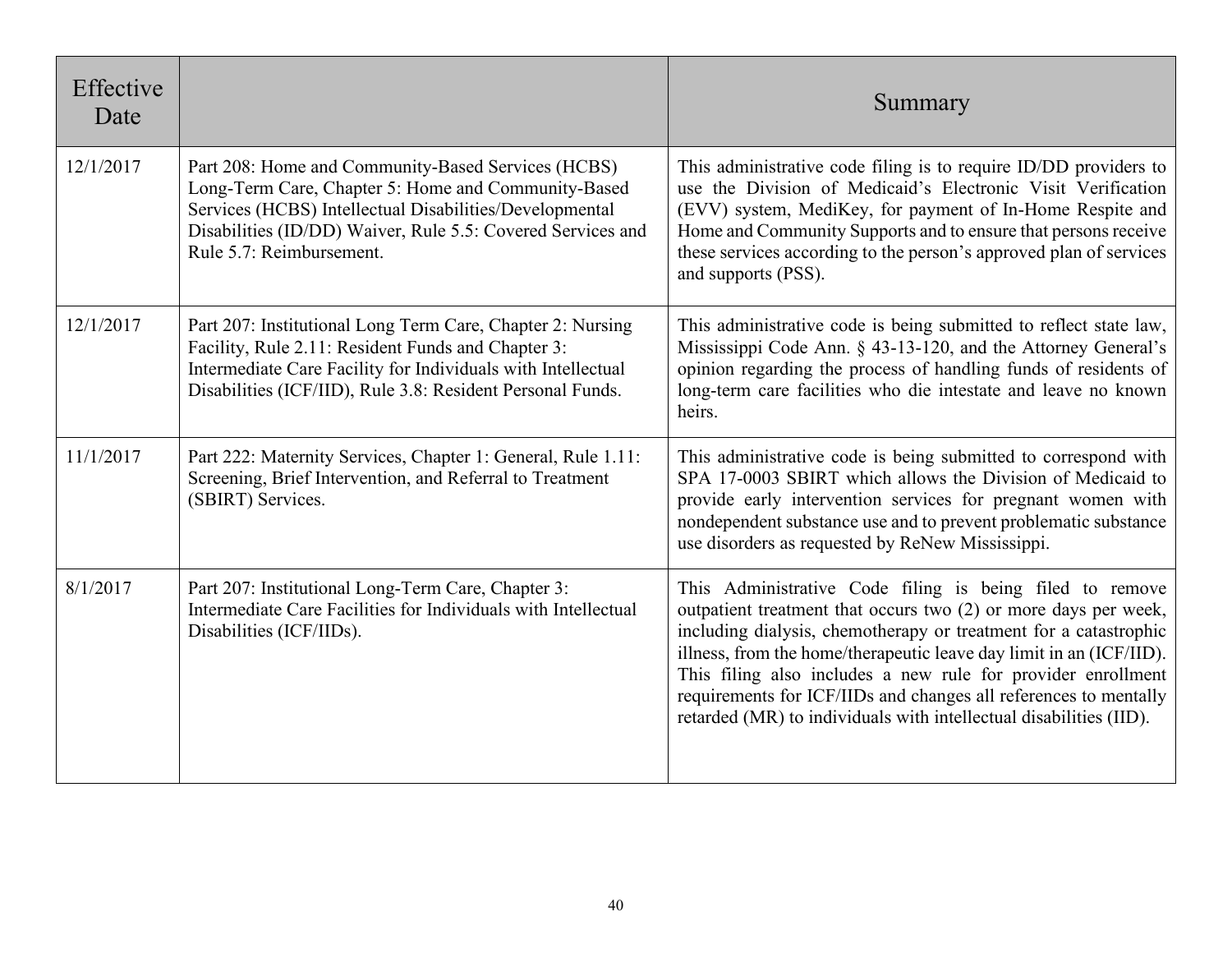| Effective<br>Date |                                                                                                                                                                                                                        | Summary                                                                                                                                                                                                                                                                                                                                                                                                                                                                                                                                                                                                                                                                                                                                    |
|-------------------|------------------------------------------------------------------------------------------------------------------------------------------------------------------------------------------------------------------------|--------------------------------------------------------------------------------------------------------------------------------------------------------------------------------------------------------------------------------------------------------------------------------------------------------------------------------------------------------------------------------------------------------------------------------------------------------------------------------------------------------------------------------------------------------------------------------------------------------------------------------------------------------------------------------------------------------------------------------------------|
| 8/1/2017          | Part 207: Institutional Long-Term Care, Chapter 2: Nursing<br>Facility and New Rule 3.12: Disaster Procedures to Chapter 3:<br>Intermediate Care Facility for Individuals with Intellectual<br>Disabilities (ICF/IID). | This Administrative Code filing establishes national emergency<br>preparedness requirements in accordance with 42 C.F.R. § 483.73<br>for Medicaid certified nursing facilities and 42 C.F.R. § 483.475<br>for Medicaid certified intermediate care facilities for individuals<br>with intellectual disabilities (ICF/IIDs) to (1) ensure adequate<br>planning for both natural and man-made disasters, (2) coordinate<br>with federal, state, tribal, regional, and local emergency<br>preparedness systems to maintain an integrated response to a<br>disaster or emergency situation, and (3) ensure the needs of both<br>nursing facility residents and individuals in an ICF/IID are met<br>during disasters and emergency situations. |
| 8/1/2017          | Part 207: Institutional Long-Term Care, Chapter 2: Nursing<br>Facility, Rules 2.6: Per Diem, 2.9 Resident Assessment<br>Instrument.                                                                                    | This administrative code filing adds language to clarify the<br>requirements of completing Section S in the minimum data set<br>(MDS). While states are mandated to complete all federally<br>required MDS 3.0 items, there is flexibility in adding optional<br>Section S item sets. This filing requires that Section S be<br>completed on all nursing facility residents to determine which<br>residents reside in a designated Alzheimer's/dementia special care<br>unit.                                                                                                                                                                                                                                                              |
| 4/1/2017          | Part 207: Institutional Long-Term Care, Chapter 2: Nursing<br>Facility, Rule 2.10: Case Mix Reimbursement and Case Mix<br>Review, Rule 2.15: Ventilator Dependent Care                                                 | This administrative code filing adds language to Rule 2.10 to<br>clarify the clinical documentation requirements that affect case<br>mix review results and revises Rule 2.15 to clarify that the<br>ventilator dependent care (VDC) add-on rate is only for in-state<br>nursing facilities.                                                                                                                                                                                                                                                                                                                                                                                                                                               |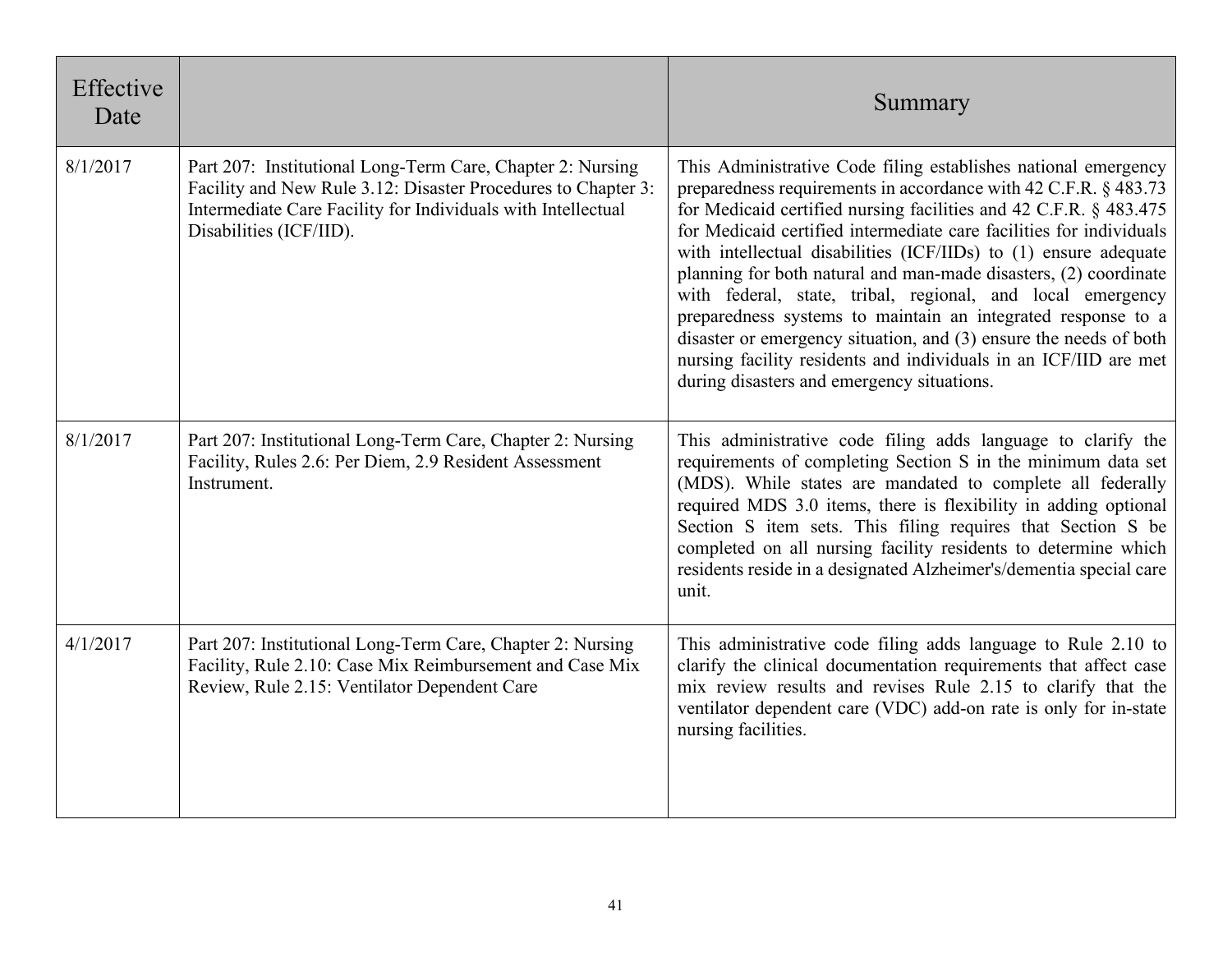| Effective<br>Date |                                                                                                                                                                                                                                                                                                                                                                                                                                                                                                                                                                                                                                                                                                                                       | Summary                                                                                                                                                                                                                                                                                                                                                                                                                                                                                                                                                                        |
|-------------------|---------------------------------------------------------------------------------------------------------------------------------------------------------------------------------------------------------------------------------------------------------------------------------------------------------------------------------------------------------------------------------------------------------------------------------------------------------------------------------------------------------------------------------------------------------------------------------------------------------------------------------------------------------------------------------------------------------------------------------------|--------------------------------------------------------------------------------------------------------------------------------------------------------------------------------------------------------------------------------------------------------------------------------------------------------------------------------------------------------------------------------------------------------------------------------------------------------------------------------------------------------------------------------------------------------------------------------|
| 1/1/2017          | Part 103: Resources, Chapter 1: Introduction to Resources,<br>Rule 1.10: Liberalized Resource Policy Overview; Chapter 2:<br>Ownership Interest, Rule 2.9: Verifying Current Market Value<br>(CMV); Chapter 5: Trust Provisions, Rule 5.17: Income<br>Trusts; Chapter 6: Annuities, Rule 6.4: Treatment of<br>Annuities Purchased on or after 2/8/2006.                                                                                                                                                                                                                                                                                                                                                                               | This Administrative Code filing is being submitted to clarify that<br>annuities purchased by an institutionalized individual or his/her<br>spouse during the 5-year look-back period must name the Division<br>of Medicaid as a remainder beneficiary. It also inserts missing<br>language regarding payment due to the Division of Medicaid in<br>the month of entry into a nursing facility for someone under an<br>Income Trust.                                                                                                                                            |
| 1/1/2017          | Part 202: Hospital Services, Chapter 4: Organ Transplants,<br>Rule 4.1: Transplant Procedures, Rule 4.2 Organ Acquisition,<br>Rule 4.3: Fundraising, Rule 4.4: Prior Approval, Rule 4.5:<br>Facility Criteria, Rule 4.6: Documentation Requirements, Rule<br>4.7: Reimbursement, Rule 4.8: Early and Periodic Screening,<br>Diagnosis, and Treatment (EPSDT), Rule 4.9: Cornea<br>Transplant, Rule 4.10: Heart Transplant, Rule 4.11:<br>Heart/Lung Transplant, Rule 4.12: Kidney Transplant, Rule<br>4.13: Liver Transplant, Rule 4.14: Single Lung Transplant,<br>Rule 4.15: Bilateral Lung Transplant, Rule 4.16: Bone Marrow<br>Transplant, Rule 4.17: Peripheral Stem Cell Transplant, and<br>Rule 4.18: Small Bowel Transplant. | Mississippi Code Ann. § 43-13-117 gives the Mississippi Division<br>of Medicaid (DOM) authority to include inpatient hospital<br>services into managed care. This administrative code filing<br>removes language that the Division of Medicaid is responsible for<br>payment of inpatient transplant services for beneficiaries enrolled<br>in a Coordinated Care Organization (CCO) to correspond with<br>SPA 15-018, effective December 1, 2015. This filing also removes<br>outdated transplant criteria and references national guidelines for<br>organ specific criteria. |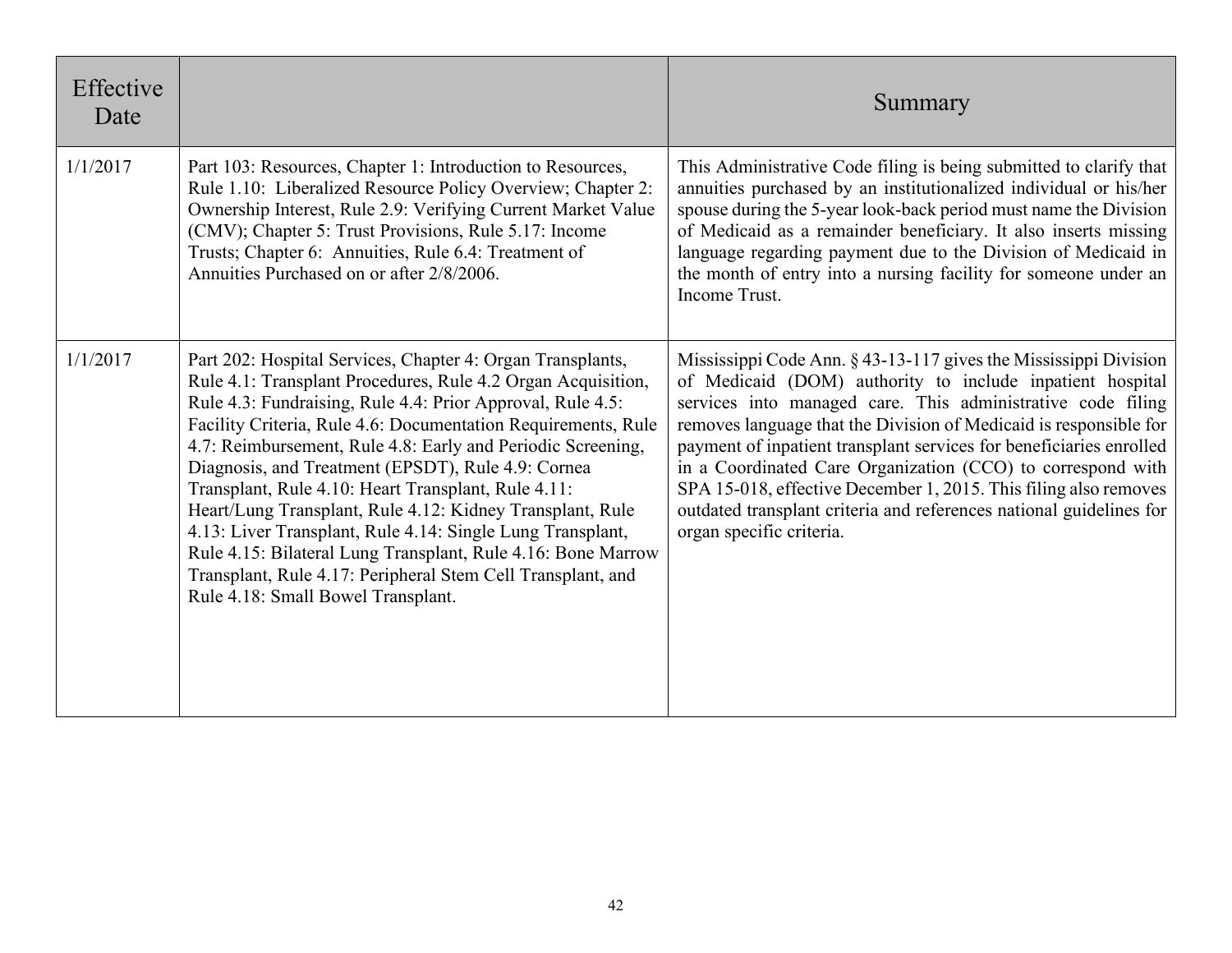| Effective<br>Date |                                                                                                                                                                                                                                                                                                                                                                                                                                                                                                                                                                                                      | Summary                                                                                                                                                                                                                                                                                                                                                                                                                                                                                                                                                                                                                                                       |
|-------------------|------------------------------------------------------------------------------------------------------------------------------------------------------------------------------------------------------------------------------------------------------------------------------------------------------------------------------------------------------------------------------------------------------------------------------------------------------------------------------------------------------------------------------------------------------------------------------------------------------|---------------------------------------------------------------------------------------------------------------------------------------------------------------------------------------------------------------------------------------------------------------------------------------------------------------------------------------------------------------------------------------------------------------------------------------------------------------------------------------------------------------------------------------------------------------------------------------------------------------------------------------------------------------|
| 1/1/2017          | Part 208: Chapter 1: HCBS Elderly and Disabled (E&D)<br>Waiver Rules 1.1, 1.4, 1.6, New Rule 1.13; Chapter 2: HBCS<br>Independent Living (IL) Waiver, Rules 2.1, 2.5, New Rule<br>2.12; Chapter 3: HCBS Assisted Living (AL) Waiver, Rules<br>3.4, 3.6, New Rule 3.15; Chapter 4: HCBS Traumatic Brain<br>Injury/Spinal Cord Injury (TBI/SCI) Waiver, Rules 4.1, 4.5,<br>New Rule 4.12; Chapter 5: HCBS Intellectual<br>Disabilities/Developmental Disabilities (ID/DD) Waiver, Rule<br>5.3, 5.5, 5.8, 5.12, New Rule 5.14; Chapter 7: 1915(i) HCBS,<br>Rule 7.3, 7.5, 7.6, 7.8, 7.9, New Rule 7.10. | This filing is to comply with 42 CFR $\S$ 441.301(c),<br>$441.710(a)(1)-(2)$ . On January 16, 2014, the Centers for Medicare<br>and Medicaid Services (CMS) issued a final rule, effective March<br>17, 2014, which amends the requirements for qualities of home<br>and community-based (HCB) settings. These requirements reflect<br>CMS's intent that individuals receive services and supports in<br>settings that are integrated in and support full access to the greater<br>community. The final rule requires the use of a person-centered<br>planning process to develop a participant/beneficiary's annual<br>Plan for Services and Supports (PSS). |
| 11/1/2016         | Part 207: Institutional Long-Term Care, Chapter 2: Nursing<br>Facility, Rule 2.6: Per Diem; Chapter 3: Intermediate Care<br>Facility for Individuals with Intellectual Disabilities (ICF/IID),<br>Rule 3.4: Per Diem.                                                                                                                                                                                                                                                                                                                                                                                | This Administrative Code filing is being submitted to clarify that<br>oxygen tanks and its contents are included in the per diem.<br>Additionally, this filing removes the term Private from Nursing<br>Facility for the Severely Disabled (NFSD) to correspond with<br>SPA 15-004.                                                                                                                                                                                                                                                                                                                                                                           |
| 11/1/2016         | Part 305: Program Integrity, Chapter 1: Program Integrity,<br>Rules 1.1: Fraud and Abuse, New Rule 1.2: Fraud, Waste and<br>Abuse, New Rule 1.3: Overpayments, New Rule 1.4:<br>Corrective Action Plan (CAP), New Rule 1.5: Improper<br>Payments Due to Inaccurate Eligibility Information, New Rule<br>1.6: Medicaid Eligibility Quality Control.                                                                                                                                                                                                                                                   | This Administrative Code filing is being submitted to clarify that<br>interest may be charged by the Division of Medicaid for improper<br>payments and to move duplicative information in Part 100 to Part<br>305.                                                                                                                                                                                                                                                                                                                                                                                                                                            |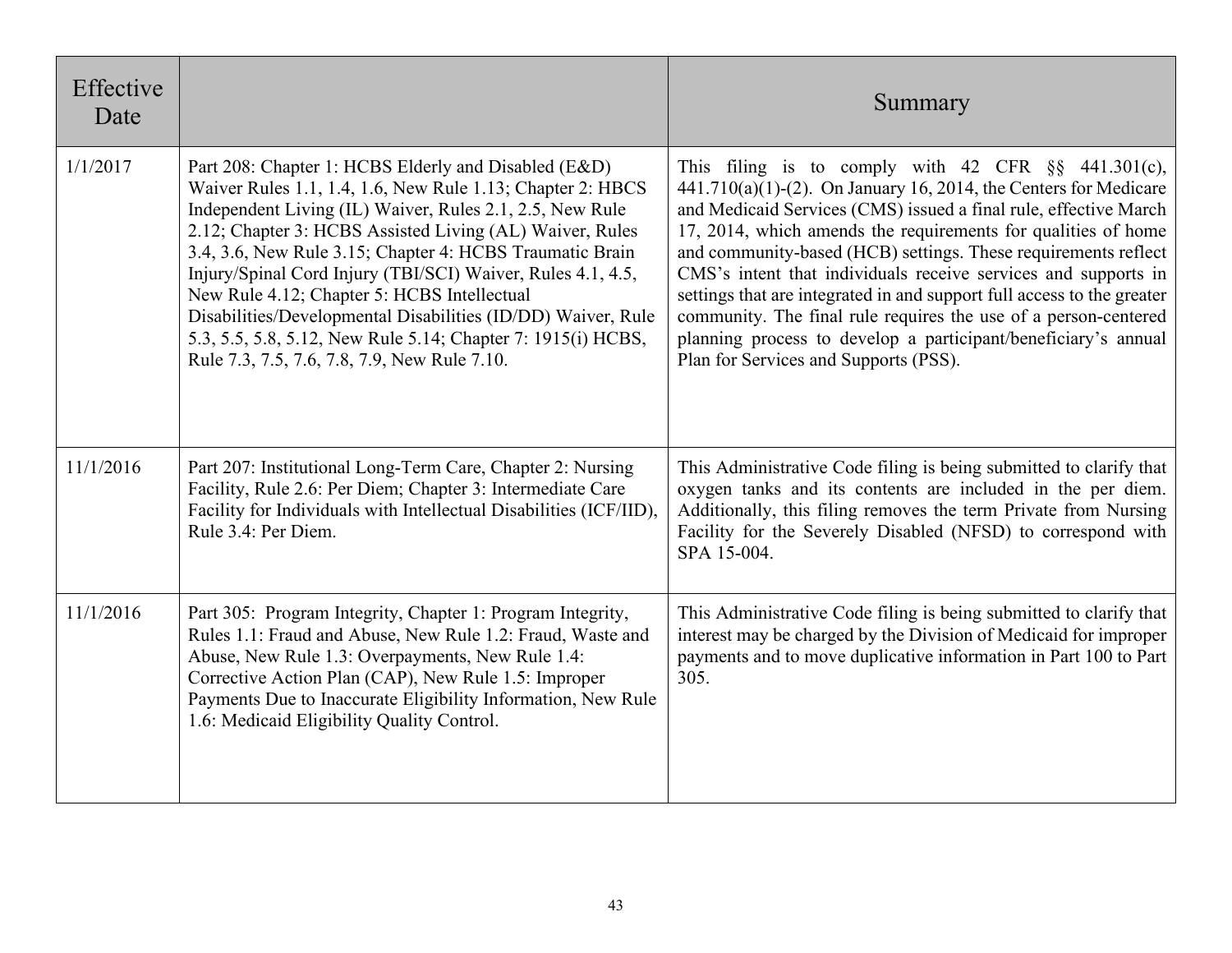| Effective<br>Date |                                                                                                                                                                                                                                                                                                                                                                                                                                                                            | Summary                                                                                                                                                                                                                                                                                                                                   |
|-------------------|----------------------------------------------------------------------------------------------------------------------------------------------------------------------------------------------------------------------------------------------------------------------------------------------------------------------------------------------------------------------------------------------------------------------------------------------------------------------------|-------------------------------------------------------------------------------------------------------------------------------------------------------------------------------------------------------------------------------------------------------------------------------------------------------------------------------------------|
| 11/1/2016         | Part 100: General Provisions, Chapter 6: Improper Payments,<br>Rules 6.1: Types of Improper Payments, 6.2: Reporting an<br>Improper Payment, 6.3: Claims Against Estates; Chapter 7:<br>Quality Control, Rule 7.1: Quality Control Reviews.                                                                                                                                                                                                                                | Administrative Code filing is to move duplicative<br><b>This</b><br>information located in Miss. Admin. Code Part 100 to Miss.<br>Admin. Code Part 305.                                                                                                                                                                                   |
| 10/1/2016         | Part 223: Early and Periodic Screening, Diagnosis and<br>Treatment (EPSDT); Chapter 1: General, Rule 1.1: Program<br>Description, Rule 1.2: Provider Enrollment and Participation<br>Requirements, Rule 1.3 Early and Periodic Screening<br>Services, Rule 1.4: Periodicity Schedule, Rule 1.5: Screening<br>Components, Rule 1.6: Documentation Requirements for<br>EPSDT Screenings, Rule 1.7: Diagnostic and Treatment<br>Program Services, New Rule 1.8: Reimbursement | This filing revises language to require EPSDT providers to<br>conduct periodic screenings and medically necessary interperiodic<br>visits in accordance with the EPSDT Periodicity Schedule as<br>recommended by the American Academy of Pediatrics (AAP)<br>Bright Futures Periodicity Schedule to correspond with SPA 15-<br>017 EPSDT. |
| 10/1/2016         | Part 300: Appeals, Chapter 1: Appeals, Rule 1.1:<br>Administrative Hearings for Providers                                                                                                                                                                                                                                                                                                                                                                                  | This administrative code filing revises language making the time<br>period for a provider to file a court level appeal of a Division of<br>Medicaid final decision from thirty $(30)$ days to sixty $(60)$ days.                                                                                                                          |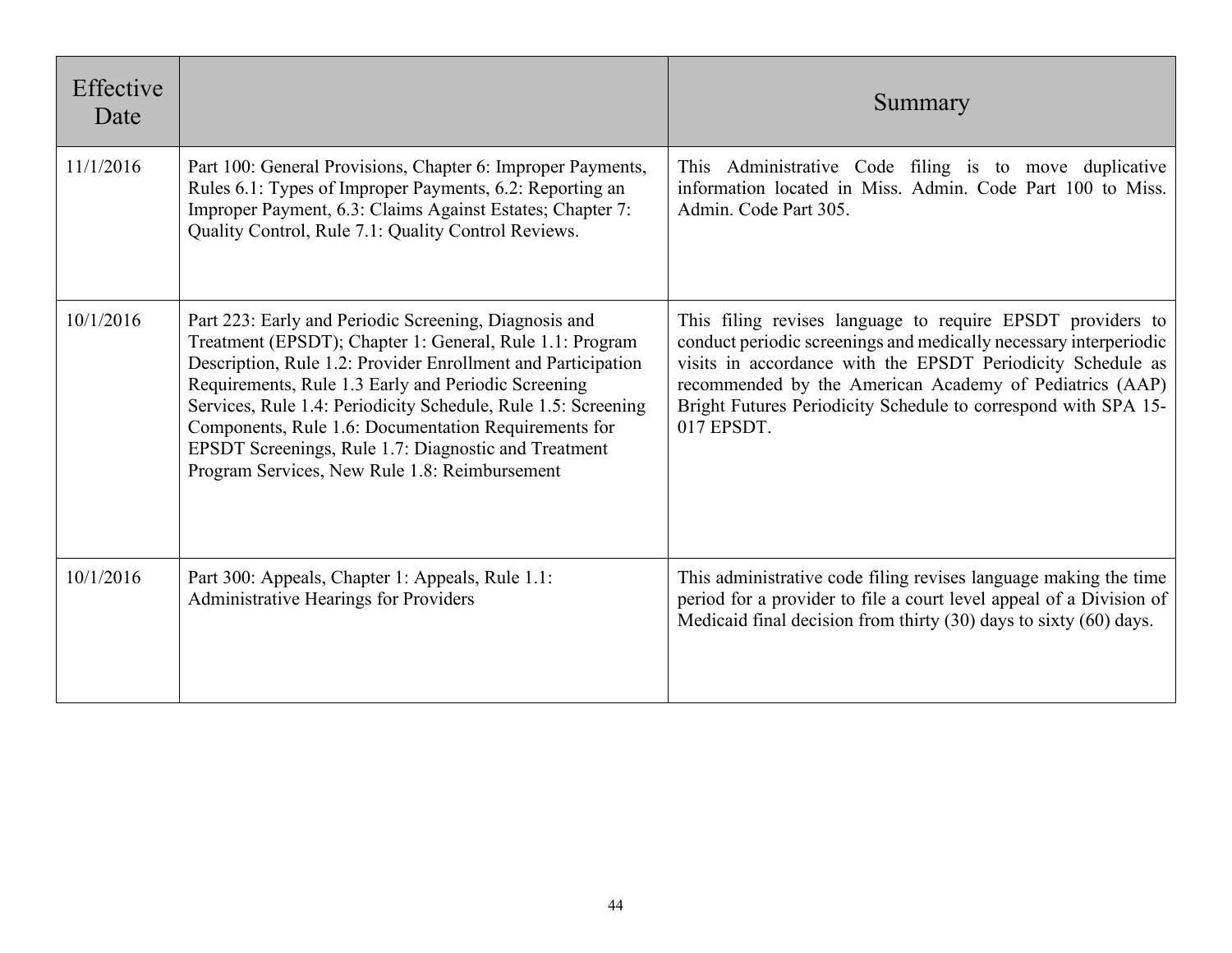| Effective<br>Date |                                                                                                                                                                                                                                                                                                                                                                                                                                                                                                                                                                                                                                                                                                                      | Summary                                                                                                                                                                                                                                                                                                                                                                                  |
|-------------------|----------------------------------------------------------------------------------------------------------------------------------------------------------------------------------------------------------------------------------------------------------------------------------------------------------------------------------------------------------------------------------------------------------------------------------------------------------------------------------------------------------------------------------------------------------------------------------------------------------------------------------------------------------------------------------------------------------------------|------------------------------------------------------------------------------------------------------------------------------------------------------------------------------------------------------------------------------------------------------------------------------------------------------------------------------------------------------------------------------------------|
| 8/1/2016          | Title 23: Medicaid, Part 208: Home and Community-Based<br>Services (HCBS) Long-Term Care, Chapter 1: Home and<br>Community-Based Services (HCBS) Elderly and Disabled<br>(E&D) Waiver, Chapter 2: Home and Community-Based<br>Services (HCBS) Independent Living (IL) Waiver, Chapter 3:<br>Home and Community-Based Services (HCBS) Assisted<br>Living (AL) Waiver, Chapter 4: Home and Community-Based<br>Services (HCBS) Traumatic Brain Injury/Spinal Cord Injury<br>(TBI/SCI) Waiver, Chapter 5: Home and Community-Based<br>Services (HCBS) Intellectual Disabilities/Developmental<br>Disabilities Waiver, Rules 1.2: Eligibility, 2.2: Eligibility, 3.2:<br>Eligibility, 4.2: Eligibility, 5.1: Eligibility. | This Administrative Code Filing updates the language of the<br>eligibility categories for home and community-based waiver<br>services.                                                                                                                                                                                                                                                   |
| 7/28/2016         | Withdrawn Title 23: Part 214: Pharmacy Services, Chapter 1:<br>General Pharmacy, Rule 1.7: Refills/Renewals of Prescription<br><b>Drugs</b>                                                                                                                                                                                                                                                                                                                                                                                                                                                                                                                                                                          | Administrative Code filing withdraws Rule<br>This<br>1.7:<br>Refills/Renewals of Prescription Drugs as proposed on 5/26/16<br>APA 22038.                                                                                                                                                                                                                                                 |
| 6/1/2016          | Part 200: General Provider Information, Chapter 2: Benefits,<br>Rule 2.2: Non-Covered Services                                                                                                                                                                                                                                                                                                                                                                                                                                                                                                                                                                                                                       | This Administrative Code filing allows persons enrolled in home<br>and community-based services (HCBS) waivers who elect to<br>receive hospice care to receive HCBS waiver services which are<br>non-duplicative of any service rendered through hospice. Persons<br>may receive non-duplicative HCBS waiver services in<br>coordination with hospice services. This filing also renames |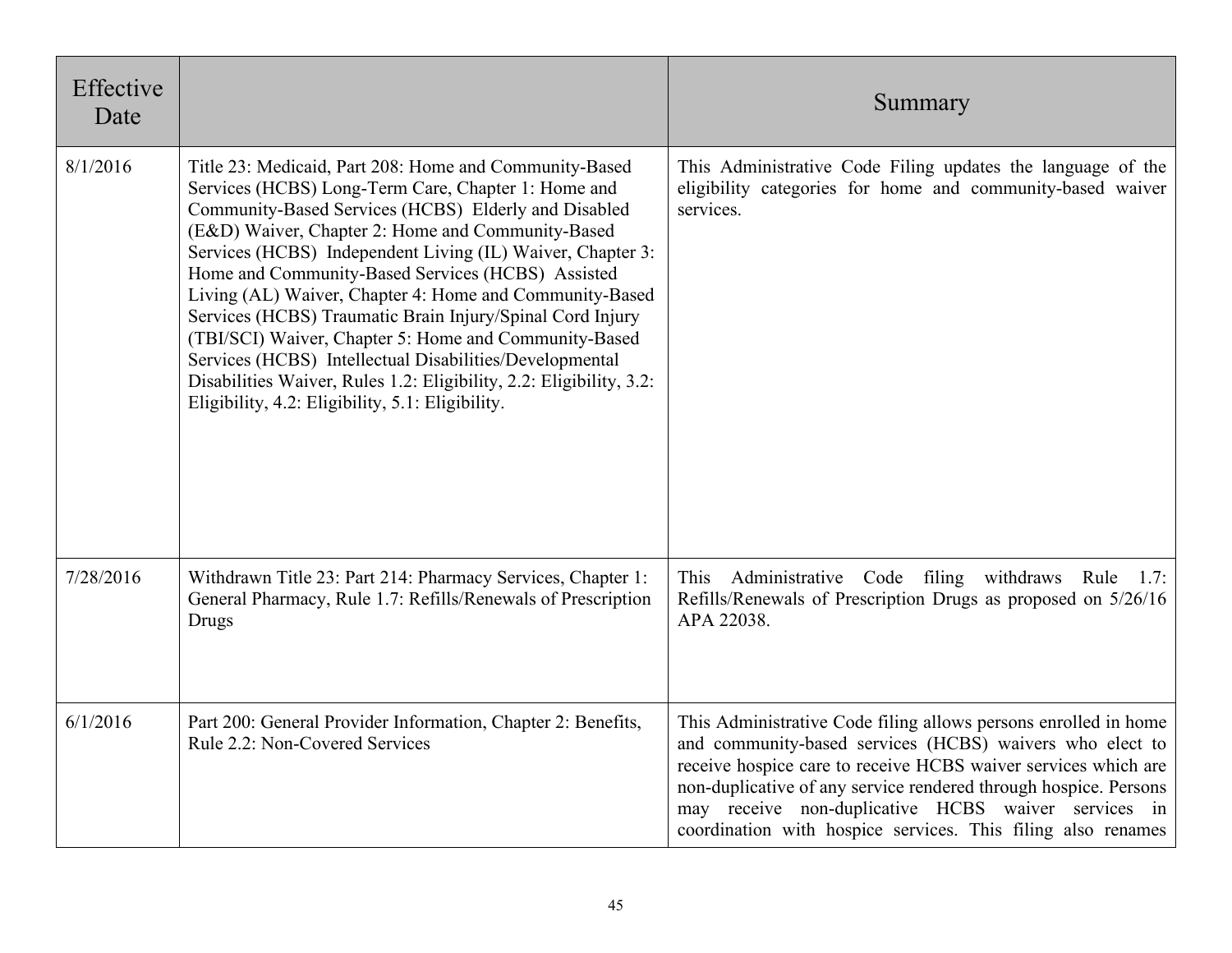| Effective<br>Date |                                                                                                                                                                                                                                                                                                                                                                                                                                                                                              | Summary                                                                                                                                                                                                                                                                                                                                                                                                                                                                                                                              |
|-------------------|----------------------------------------------------------------------------------------------------------------------------------------------------------------------------------------------------------------------------------------------------------------------------------------------------------------------------------------------------------------------------------------------------------------------------------------------------------------------------------------------|--------------------------------------------------------------------------------------------------------------------------------------------------------------------------------------------------------------------------------------------------------------------------------------------------------------------------------------------------------------------------------------------------------------------------------------------------------------------------------------------------------------------------------------|
| 6/1/2016          | Part 205: Hospice Services, Chapter 1: Program Overview,<br>Rule 1.1: General and Rule 1.4: Election, Enrollment, and<br>Revocation                                                                                                                                                                                                                                                                                                                                                          | This Administrative Code filing allows persons enrolled in Home<br>and Community-Based Services (HCBS) waivers who elect to<br>receive hospice care to receive HCBS waiver services which are<br>non-duplicative of any service rendered through hospice. Persons<br>may receive non-duplicative HCBS waiver services in<br>المتحاسبات المتحدث والمقتلة المتحدث والمتحدث                                                                                                                                                             |
| 6/1/2016          | Part 208: Home and Community Based Services (HCBS)<br>Long Term Care, Chapter 1: HCBS Elderly and Disabled<br>Waiver; Rule 1.2: Eligibility, Chapter 2: HCBS Independent<br>Living Waiver; Rule 2.2: Eligibility, Chapter 3: HCBS<br>Assisted Living Waiver; Rule 3.2: Eligibility, Chapter 4:<br>HCBS Traumatic Brain Injury/Spinal Cord Injury Waiver;<br>Rule 4.2: Eligibility, Chapter 5: HCBS Intellectual<br>Disabilities/Developmental Disabilities Waiver; Rule: 5.1:<br>Eligibility | This Administrative Code filing allows persons enrolled in home<br>and community-based services (HCBS) waivers who elect to<br>receive hospice care to receive HCBS waiver services which are<br>non-duplicative of any service rendered through hospice. Persons<br>may receive non-duplicative HCBS waiver services in<br>coordination with hospice services. This filing also renames<br>"participants" to "persons".                                                                                                             |
| 5/1/2016          | Part 225: Telemedicine, Chapter 1: Telehealth Services, Rule<br>1.2: General Provider Information and Rule 1.5:<br>Reimbursement                                                                                                                                                                                                                                                                                                                                                             | This Administrative Code filing adds Licensed Professional<br>Counselors (LPCs) to the list of enrolled Medicaid providers who<br>are eligible to provide telehealth services at a distant site or<br>originating site.                                                                                                                                                                                                                                                                                                              |
| 5/1/2016          | Part 203: Physician Services, Chapter 2: Physician-<br>Administered Drugs and Implantable Drug System Devices,<br>Rules 2.1: Covered Services, 2.3: Botulinum Toxins A and B,<br>2.4: Xolair, 2.5: Hyaluronate Joint Injection and 2.6: 17<br>Alpha-Hydroxyprogesterone and Chapter 4: Surgery, Rules<br>4.13: Implantable Testosterone Pellets (Testopel) and Rule<br>4.14: Insertion of Retisert (Fluocinolone Acetonide Intravitreal<br>Implant)                                          | This Administrative Code filing removes the specific coverage<br>requirements of the physician-administered drugs and implantable<br>drug system devices in Miss. Admin. Code Part 203: Physician<br>Services, Chapter 2: Physician-Administered Drugs, Rules 2.3,<br>2.4, 2.5, and 2.6 and Chapter 4: Surgery, Rules 4.13 and 4.14 but<br>adds language to refer to the universal rule for physician-<br>administered drugs and implantable drug system devices. This<br>filing also adds Miss. Admin. Code Part 203, Rule 2.1.A.5. |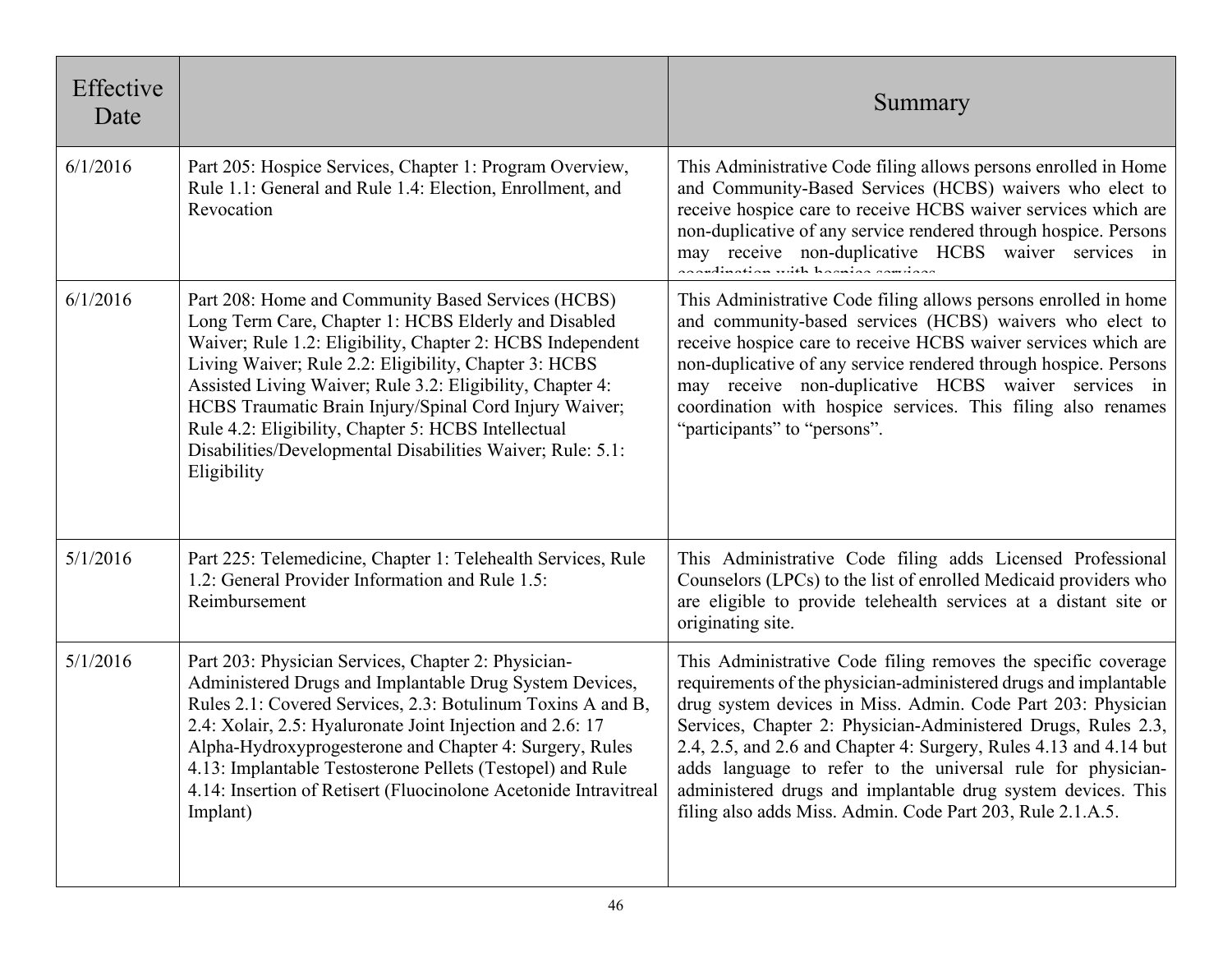| Effective<br>Date |                                                                                                                                                                             | Summary                                                                                                                                                                                                                                                                                                                                                                                                                                                                                                                                                                    |
|-------------------|-----------------------------------------------------------------------------------------------------------------------------------------------------------------------------|----------------------------------------------------------------------------------------------------------------------------------------------------------------------------------------------------------------------------------------------------------------------------------------------------------------------------------------------------------------------------------------------------------------------------------------------------------------------------------------------------------------------------------------------------------------------------|
| 4/1/2016          | Part 207: Institutional Long-Term Care Facilities, Chapter 3:<br>Intermediate Care Facility for Individuals with Intellectual<br>Disabilities (ICF/IID), Rule 3.4: Per Diem | This Administrative Code filing includes language requiring<br>Intermediate Care Facilities for Individuals with Intellectual<br>Disabilities (ICF/IIDs) to notify the resident and the resident's<br>guardian or legal representative of a transfer or discharge in an<br>easily understood written notice. This filing also requires<br>ICF/IIDs to maintain documentation of a transfer or discharge<br>including reasons for the transfer or discharge, and to provide<br>sufficient preparation and orientation to beneficiaries prior to a<br>transfer or discharge. |
| 4/1/2016          | Part 200: General Provider Information, Chapter 3:<br>Beneficiary Information, Rule 3.1: Eligibility Groups                                                                 | This Administrative Code filing adds language for the coverage of<br>dental services and eyeglasses, frames, lenses and contact lenses<br>for pregnant beneficiaries as required by the Affordable Care Act<br>(ACA) and chiropractic, podiatry, dental services and eyeglasses,<br>frames, lenses and contact lenses for beneficiaries enrolled in the<br>Healthier Mississippi Waiver (HMW).                                                                                                                                                                             |
| 4/1/2016          | Part 217: Vision Services, Chapter 1: General, Rules 1.4: Non-<br><b>Covered Services</b>                                                                                   | This Administrative Code filing removes language for the non-<br>coverage of eyeglasses, frames, lenses and contact lenses for<br>pregnant beneficiaries required by the Affordable Care Act (ACA)<br>and for beneficiaries enrolled in the Healthier Mississippi Waiver<br>(HMW) to correspond with the approved SPA 13-0019 eff.<br>01/01/2014 and the 07/24/2015 renewal of the HMW.                                                                                                                                                                                    |
| 4/1/2016          | Part 100: General Provisions, Chapter 8: Coverage of the<br>Categorically Needy in Mississippi                                                                              | This Administrative Code filing provides clarification language of<br>eligibility groups, includes the agency responsible for eligibility<br>certification and adds new rule 8.11: Hospital Presumptive<br>Eligibility and new rule 8.17: Optional Waiver Coverage-1915(c)<br>Home and Community-Based Waivers.                                                                                                                                                                                                                                                            |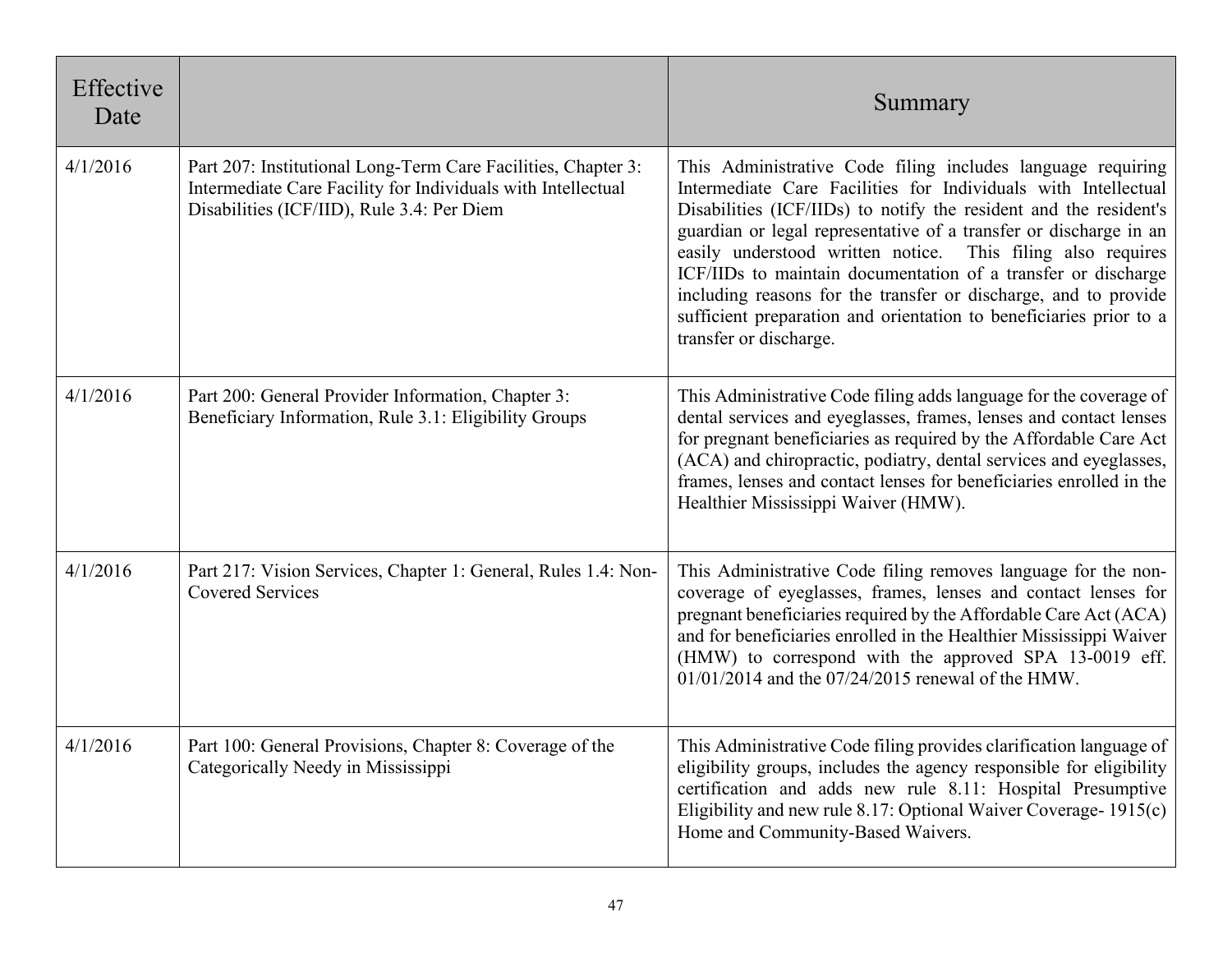| Effective<br>Date               |                                                                                                                                                                                                                                                                                                                                                                                                                                                     | Summary                                                                                                                                                                                                                                                                                                                                                                                                                                                                                                                              |
|---------------------------------|-----------------------------------------------------------------------------------------------------------------------------------------------------------------------------------------------------------------------------------------------------------------------------------------------------------------------------------------------------------------------------------------------------------------------------------------------------|--------------------------------------------------------------------------------------------------------------------------------------------------------------------------------------------------------------------------------------------------------------------------------------------------------------------------------------------------------------------------------------------------------------------------------------------------------------------------------------------------------------------------------------|
| 4/1/2016                        | Part 208: Home and Community Based Long-Term Care,<br>Chapter 6: Bridge to Independence (B2I), Rule 6.2: Eligibility                                                                                                                                                                                                                                                                                                                                | This Administrative Code filing adds language requiring that a<br>transitioning person's residence must pass a U.S. Department of<br>Housing and Urban Development Housing Quality Standards<br>inspection to participate in the Bridge to Independence (B2I)<br>demonstration project                                                                                                                                                                                                                                               |
| 3/2/2016<br>Emergency<br>Filing | Part 203: Physician Services, Chapter 2: Physician-<br>Administered Drugs and Implantable Drug System Devices,<br>Rules 2.1: Covered Services, 2.3: Botulinum Toxins A and B,<br>2.4: Xolair, 2.5: Hyaluronate Joint Injection and 2.6: 17<br>Alpha-Hydroxyprogesterone and Chapter 4: Surgery, Rules<br>4.13: Implantable Testosterone Pellets (Testopel) and Rule<br>4.14: Insertion of Retisert (Fluocinolone Acetonide Intravitreal<br>Implant) | This Administrative Code filing removes the specific coverage<br>requirements of the physician-administered drugs and implantable<br>drug system devices in Miss. Admin. Code Part 203: Physician<br>Services, Chapter 2: Physician-Administered Drugs, Rules 2.3,<br>2.4, 2.5, and 2.6 and Chapter 4: Surgery, Rules 4.13 and 4.14 but<br>adds language to refer to the universal rule for physician-<br>administered drugs and implantable drug system devices. This<br>filing also adds Miss. Admin. Code Part 203, Rule 2.1.A.5. |
| 1/1/2016                        | Part 214: Pharmacy Services, Chapter 1: General Pharmacy,<br>Rule 1.2: Pharmacy Services                                                                                                                                                                                                                                                                                                                                                            | This Administrative Code filing is to include within Part 214, Rule<br>1.2: Pharmacy Services a reference to immunization coverage<br>located in Part 224: Immunizations.                                                                                                                                                                                                                                                                                                                                                            |
| 1/1/2016                        | Part 224: Immunizations, Chapter 1: General, Rule 1.1: New<br>Vaccines, Rule 1.2: Tuberculin Skin Test, Rule 1.3: Vaccines<br>for Children, Rule 1.4: Vaccines for Adults, Rule 1.5: Nursing<br>Facility Residents, Rule 1.7: Vaccines Available Through the<br>Pharmacy Venue                                                                                                                                                                      | This Administrative Code filing is to include coverage language<br>for the Measles, Mumps, and Rubella (MMR) and Varicella<br>vaccines according to the indications and guidelines of the Centers<br>for Disease Control and Prevention (CDC) for beneficiaries<br>nineteen (19) and older.                                                                                                                                                                                                                                          |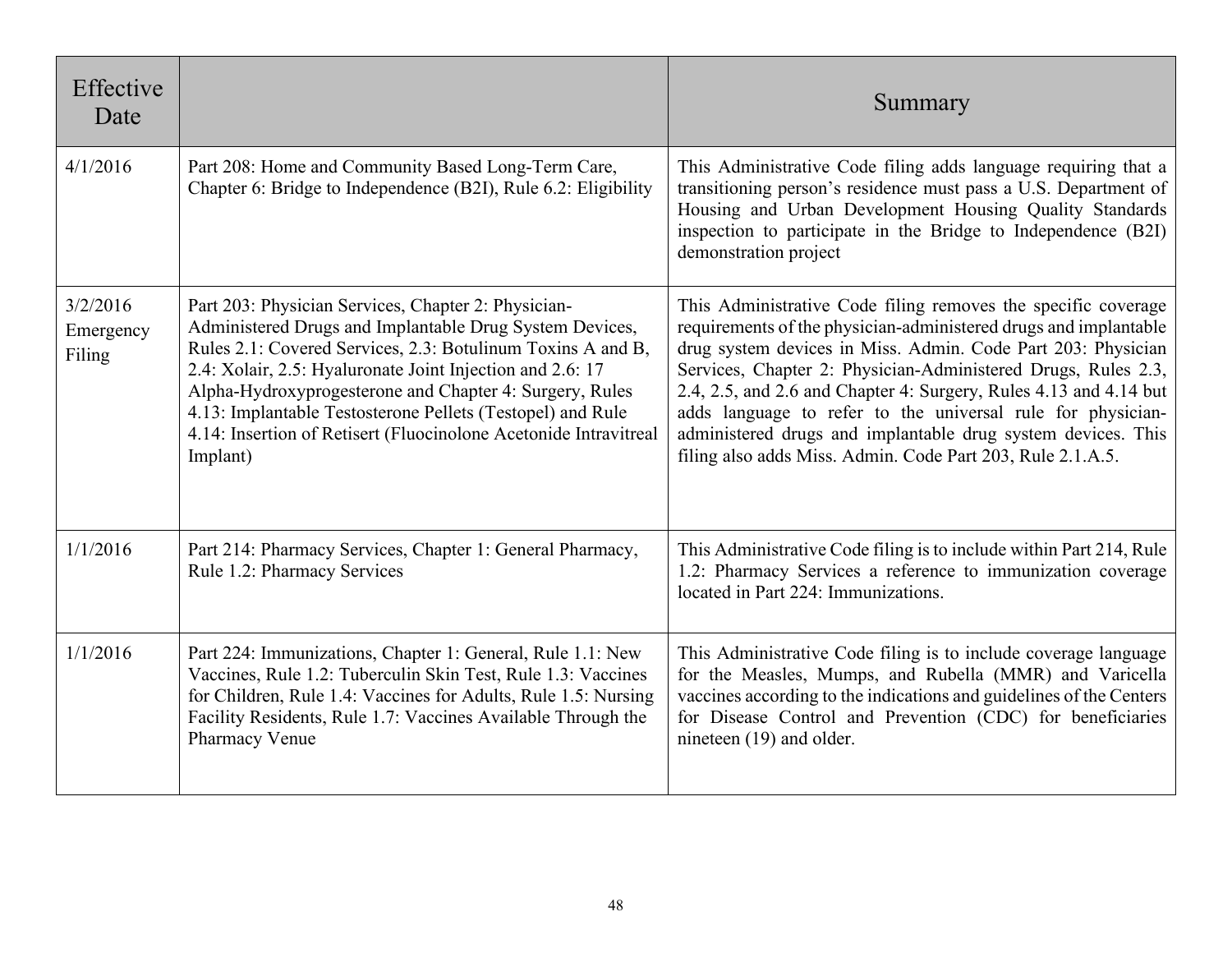| Effective<br>Date |                                                                                                                                                                                                                                                                                                                                                                                            | Summary                                                                                                                                                                                                                                                                                                                                                                                                                                                                                                                                                                                                                                                    |
|-------------------|--------------------------------------------------------------------------------------------------------------------------------------------------------------------------------------------------------------------------------------------------------------------------------------------------------------------------------------------------------------------------------------------|------------------------------------------------------------------------------------------------------------------------------------------------------------------------------------------------------------------------------------------------------------------------------------------------------------------------------------------------------------------------------------------------------------------------------------------------------------------------------------------------------------------------------------------------------------------------------------------------------------------------------------------------------------|
| 1/1/2016          | Part 219: Laboratory Services, Chapter 1: General, Rule 1.10:<br>Tuberculosis (TB) Testing                                                                                                                                                                                                                                                                                                 | This Administrative Code filing amends Rule 1.2: Tuberculin<br>Skin Test to include coverage language for interferon-gamma<br>release assays (IGRA) which are currently covered and to relocate<br>this rule from Part 224: Immunizations to Part 219: Laboratory<br>Services, Rule 1.10: Tuberculosis (TB) Testing.                                                                                                                                                                                                                                                                                                                                       |
| 1/1/2016          | Part 213: Therapy Services, Chapter 1: Physical Therapy,<br>Rules 1.3: Covered Services, 1.4: Non-Covered Services, 1.5:<br>Assistants, Aides and Students; Chapter 2: Occupational<br>Therapy, Rules 2.3: Covered Services, 2.4: Non-Covered<br>Services; Chapter 3: Outpatient Speech-Language Pathology<br>(Speech Therapy), Rules 3.3: Covered Services, 3.4: Non-<br>covered Services | This Administrative Code filing is to allow (1) a state licensed<br>therapist to supervise up to four (4) assistants at a time during a<br>work day, (2) reimbursement for assistants to provide services in<br>settings other than an outpatient hospital, and (3) reimbursement<br>for student-assisted physical therapy, occupational therapy,<br>speech-language pathology or audiology services as long as the<br>state licensed therapist is supervising no more than one (1) student<br>at a time during a work day.                                                                                                                                |
| 12/1/2015         | Part 200: General Provider Information, Chapter 2: Benefits,<br>Rule 2.2: Non-Covered Services                                                                                                                                                                                                                                                                                             | This Administrative Code filing clarifies the exclusion of legally<br>responsible individuals, as defined by the Division of Medicaid,<br>from providing services to beneficiaries. This filing removes<br>language from Part 200, Rule 2.2 which is found in Parts<br>200: General Provider Information, 203: Physician Services,<br>214: Pharmacy Services, 215: Home Health Services, and<br>224: Immunizations. This filing includes language regarding<br>compliance with background checks and excluded individuals as<br>required by the Vulnerable Persons Act. Non-substantive change<br>made by adding language for clarification to rule 2.2.F. |
| 12/1/2015         | Part 202: Hospital Services, Chapter 1: Inpatient Services,<br>Rule 1.3: Prior Authorization of Inpatient Hospital Services                                                                                                                                                                                                                                                                | This Administrative Code filing includes language for the<br>requirement of hospitals to notify the Division of Medicaid within<br>five (5) calendar days of a newborn's birth via the Newborn<br>Enrollment Form located on the Division of Medicaid's website.                                                                                                                                                                                                                                                                                                                                                                                           |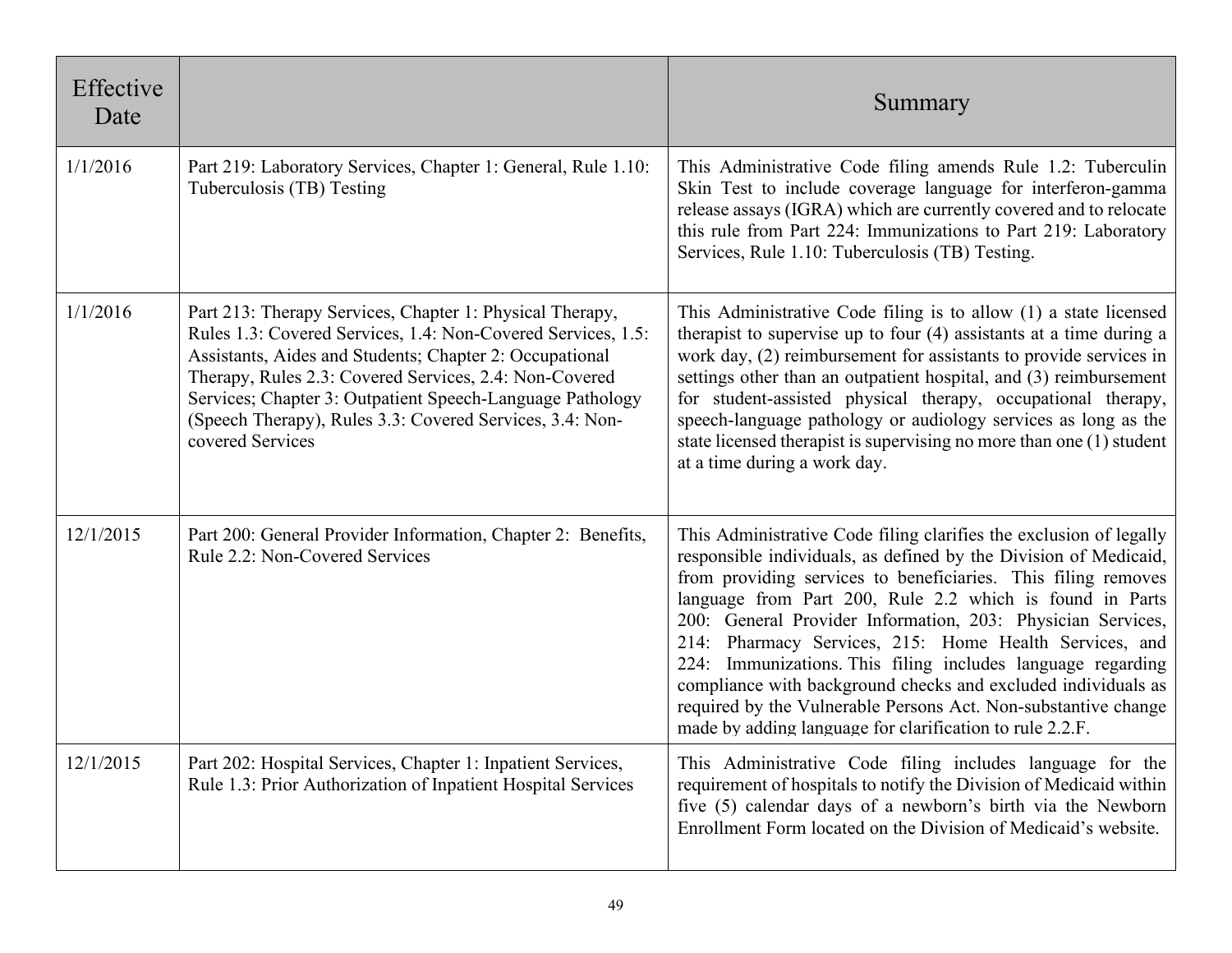| Effective<br>Date |                                                                                                                                                   | Summary                                                                                                                                                                                                                                                                                                                                                                             |
|-------------------|---------------------------------------------------------------------------------------------------------------------------------------------------|-------------------------------------------------------------------------------------------------------------------------------------------------------------------------------------------------------------------------------------------------------------------------------------------------------------------------------------------------------------------------------------|
| 12/1/2015         | Part 218: Hearing Services, Chapter 1: General, Rule 1.3:<br>Bone Anchored Hearing Aid                                                            | This Administrative Code filing is to include language for<br>coverage of a non-implantable auditory osseointegrated device<br>(AOD) for beneficiaries under the age of five (5) with certain<br>types of hearing loss.                                                                                                                                                             |
| 12/1/2015         | Part 209: Durable Medical Equipment and Medical Supplies,<br>Chapter 1: Durable Medical Equipment, Rule 1.24: External<br><b>Speech Processor</b> | This Administrative Code filing is to provide coverage language<br>for batteries, replacement parts, and repairs for a non-implantable<br>Auditory Osseoingrated Device (AOD). This filing also corrects<br>a clerical error of referencing an incorrect rule number.                                                                                                               |
| 12/1/2015         | Part 211: Federally Qualified Health Centers, Chapter 1:<br>General, Rule 1.5: Reimbursement Methodology                                          | This Administrative Code filing adds language for reimbursement<br>of an additional fee per completed transmission for telehealth<br>services provided by a Federally Qualified Health Center (FQHC)<br>or FQHC look-alike acting as the originating site to correspond<br>with State Plan Amendment (SPA) 15-003 eff. 01/01/2015.                                                  |
| 12/1/2015         | Part 212: Rural Health Clinics, Chapter 1: General, Rule 1.4:<br>Reimbursement Methodology                                                        | This Administrative Code filing adds language for reimbursement<br>of an additional fee per completed transmission for telehealth<br>services provided by a Rural Health Clinic (RHC) acting as the<br>originating site to correspond with State Plan Amendment (SPA)<br>15-003 eff. 01/01/2015. Non-substantive change was made to rule<br>1.4.A.1.d. which adds the word percent. |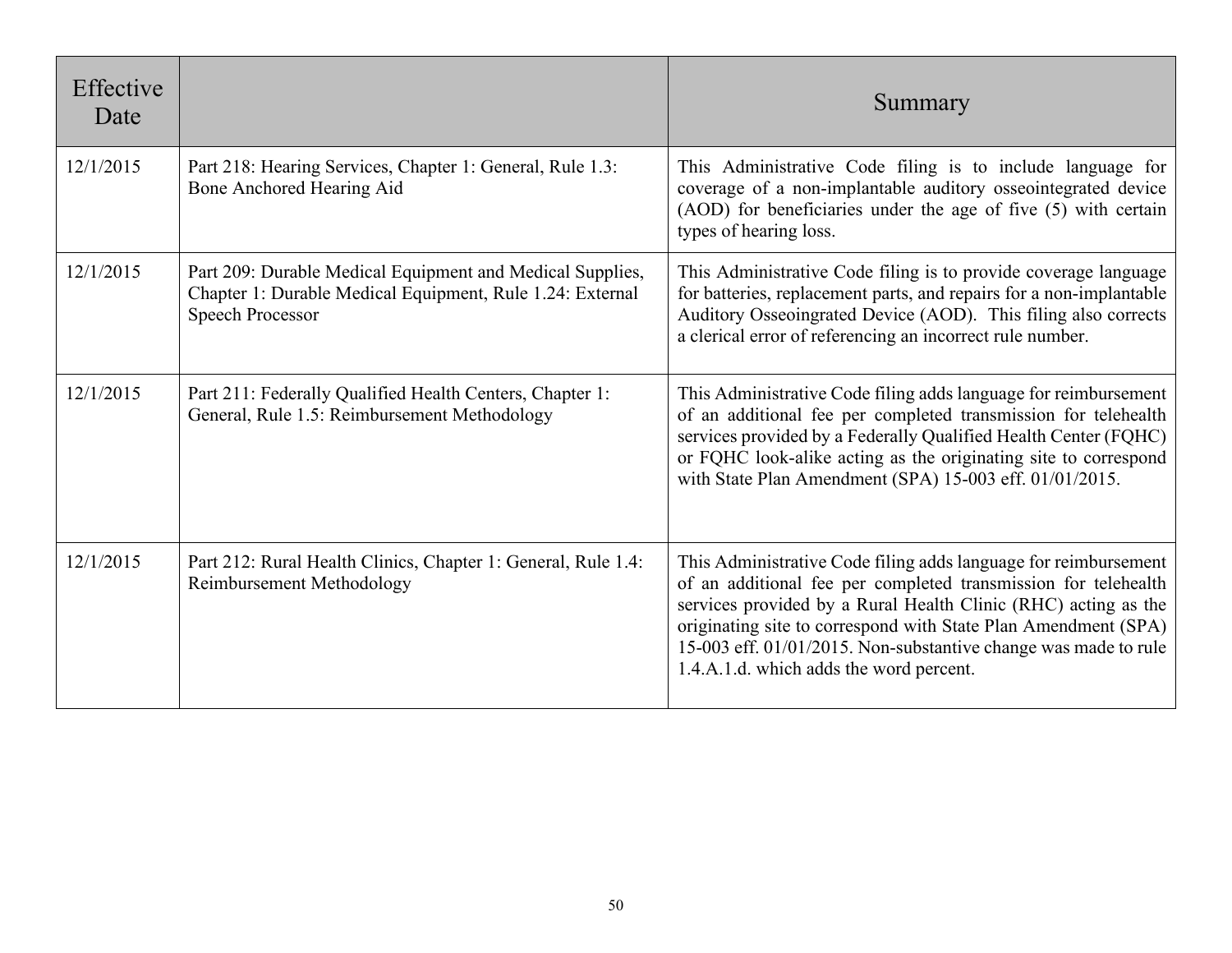| Effective<br>Date |                                                                                                                                                                                                   | Summary                                                                                                                                                                                                                                                                                                                                                                                                                                                                                                                                                                                                                                                      |
|-------------------|---------------------------------------------------------------------------------------------------------------------------------------------------------------------------------------------------|--------------------------------------------------------------------------------------------------------------------------------------------------------------------------------------------------------------------------------------------------------------------------------------------------------------------------------------------------------------------------------------------------------------------------------------------------------------------------------------------------------------------------------------------------------------------------------------------------------------------------------------------------------------|
| 12/1/2015         | Part 207: Institutional Long Term Care, Chapter 3:<br>Intermediate Care Facility for Individuals with Intellectual<br>Disabilities (ICF/IID), Rule 3.2: Provider Enrollment/Provider<br>Agreement | This Administrative Code filing removes time-limited provider<br>agreement language for an Intermediate Care Facility for<br>Individuals with Intellectual Disabilities (ICF/IID) and includes<br>language for hearings and appeals when an ICF/IID no longer<br>meets the applicable Conditions of Participation as determined by<br>Mississippi State Department of Health (MSDH) and Centers for<br>Medicare and Medicaid Services (CMS).                                                                                                                                                                                                                 |
| 12/1/2015         | Part 202: Hospital Services, Chapter 5: Hospital Procedures,<br>Rule 5.6: Hysterectomy                                                                                                            | This Administrative Code filing removes language requiring a<br>thirty (30) day waiting period before performing a hysterectomy<br>procedure per 42 CFR $\S$ 441.255.                                                                                                                                                                                                                                                                                                                                                                                                                                                                                        |
| 12/1/2015         | Part 200: General Provider Information, Chapter 5: General,<br>New Rule 5.6: Diabetes Self-Management Training (DSMT)                                                                             | This Administrative Code filing relocates Rule 2.11: Diabetes<br>Self-Management Training (DSMT) from Title 23: Medicaid, Part<br>202: Hospital Services to New Rule 5.6 in Title 23: Medicaid, Part<br>200: General Provider Information and removes language which<br>limits DSMT coverage to the outpatient hospital setting to any<br>provider who is a current Mississippi Medicaid provider, located<br>in the State of Mississippi, and accredited by the American<br>Diabetes Association (ADA) or the American Association of<br>Diabetes Educators (AADE). Non-substantive change to rule<br>5.6.G. which adds a description to the acronym EPSDT. |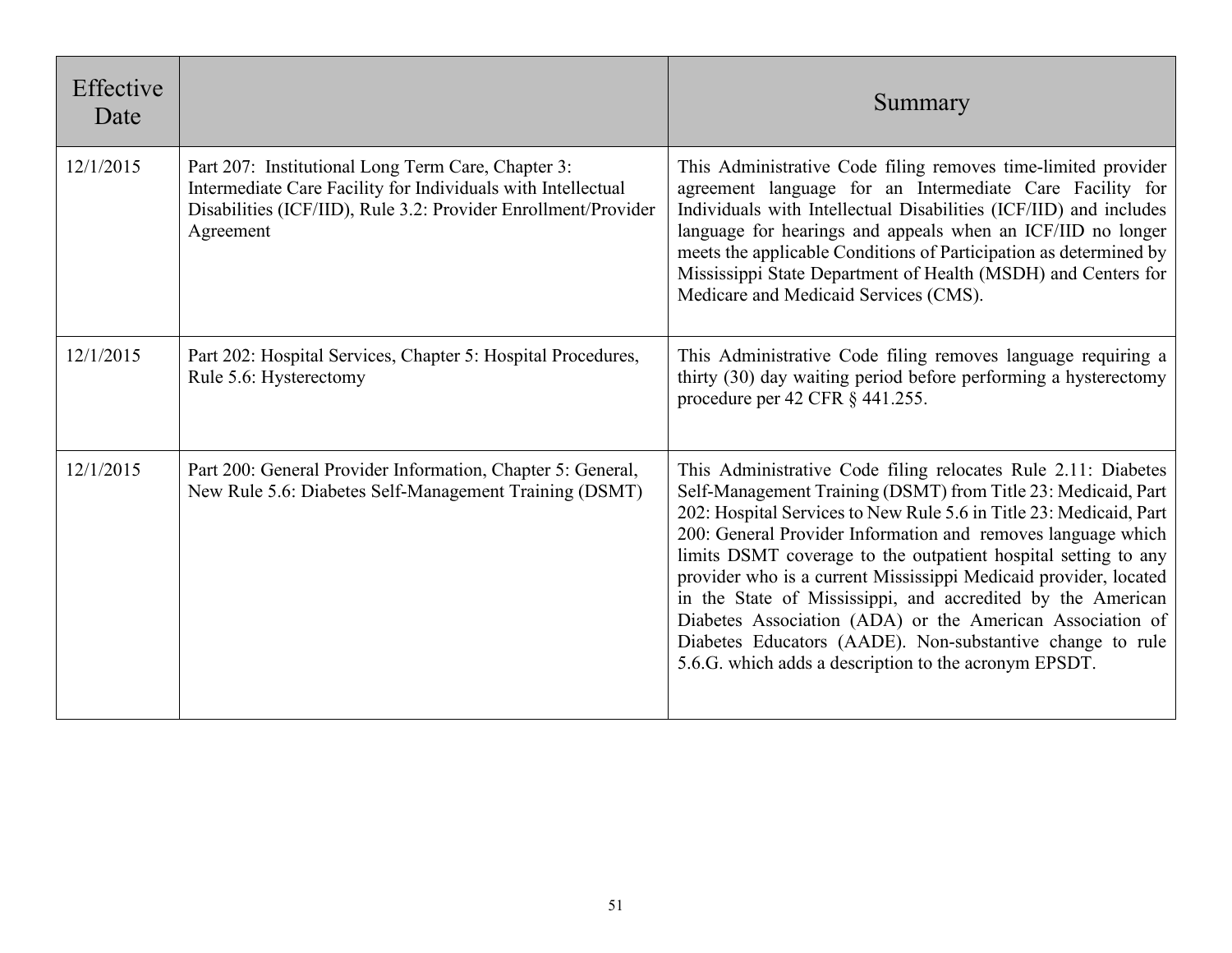| Effective<br>Date |                                                                                                                                                                                                                | Summary                                                                                                                                                                                                                                                                                                                                                                                                                                                                                                                                                              |
|-------------------|----------------------------------------------------------------------------------------------------------------------------------------------------------------------------------------------------------------|----------------------------------------------------------------------------------------------------------------------------------------------------------------------------------------------------------------------------------------------------------------------------------------------------------------------------------------------------------------------------------------------------------------------------------------------------------------------------------------------------------------------------------------------------------------------|
| 12/1/2015         | Part 202: Hospital Services, Chapter 2: Outpatient Services,<br>Rule 2.11: Diabetes Self-Management Training (DSMT)                                                                                            | This Administrative Code filing relocates Rule 2.11: Diabetes<br>Self-Management Training (DSMT) from Title 23: Medicaid, Part<br>202: Hospital Services to New Rule 5.6 in Title 23: Medicaid, Part<br>200: General Provider Information and removes language which<br>limits DSMT coverage to the outpatient hospital setting to any<br>provider who is a current Mississippi Medicaid provider, located<br>in the State of Mississippi, and accredited by the American<br>Diabetes Association (ADA) or the American Association of<br>Diabetes Educators (AADE). |
| 12/1/2015         | Part 204: Dental Services, Chapter 2: Oral Surgery, Rule 2.3:<br><b>Surgical Extractions</b>                                                                                                                   | This Administrative Code filing is to revise language regarding<br>coverage of medically necessary surgical extractions.                                                                                                                                                                                                                                                                                                                                                                                                                                             |
| 10/1/2015         | Part 221: Family Planning and Family Planning Related<br>Services, Chapter 2: 1115(a) Family Planning and Family<br>Planning Related Waiver Services, Rule 2.1: Purpose, Rule<br>2.2: Eligibility.             | This Administrative Code filing is to revise the verbiage for<br>eligibility for Family Planning and Family Planning Related<br>Waiver Services to be consistent with State Plan Amendment<br>(SPA) 13-0019 Modified Adjusted Gross Income (MAGI) Based<br>Eligibility Group.                                                                                                                                                                                                                                                                                        |
| 9/1/2015          | Part 203: Physician Services; Chapter 2: Physician<br>Administered Drugs and Implantable Drug System Devices;<br>Rule 2.2: Drug Rebates; Rule 2.6: 17 Alpha-<br>Hydroxyprogesterone Caproate Injections (17-P) | This Administrative Code filing is to include language regarding<br>the Division of Medicaid's authority to recoup monies when an<br>audit determines that an incorrect NDC number was billed and to<br>clarify coverage of 17-P.                                                                                                                                                                                                                                                                                                                                    |
| 9/1/2015          | Part 204: Dental Services, Chapter 1: General, Rule 1.11:<br>Dental Services Provided in a Hospital                                                                                                            | This Administrative Code filing revises Rule 1.11: Dental<br>Services Provided in a Hospital to reflect that the Division of<br>Medicaid currently covers dental treatment in the Ambulatory<br>Surgical Center (ASC) setting and includes the requirement for<br>prior authorization of certain dental procedures in the ASC setting.                                                                                                                                                                                                                               |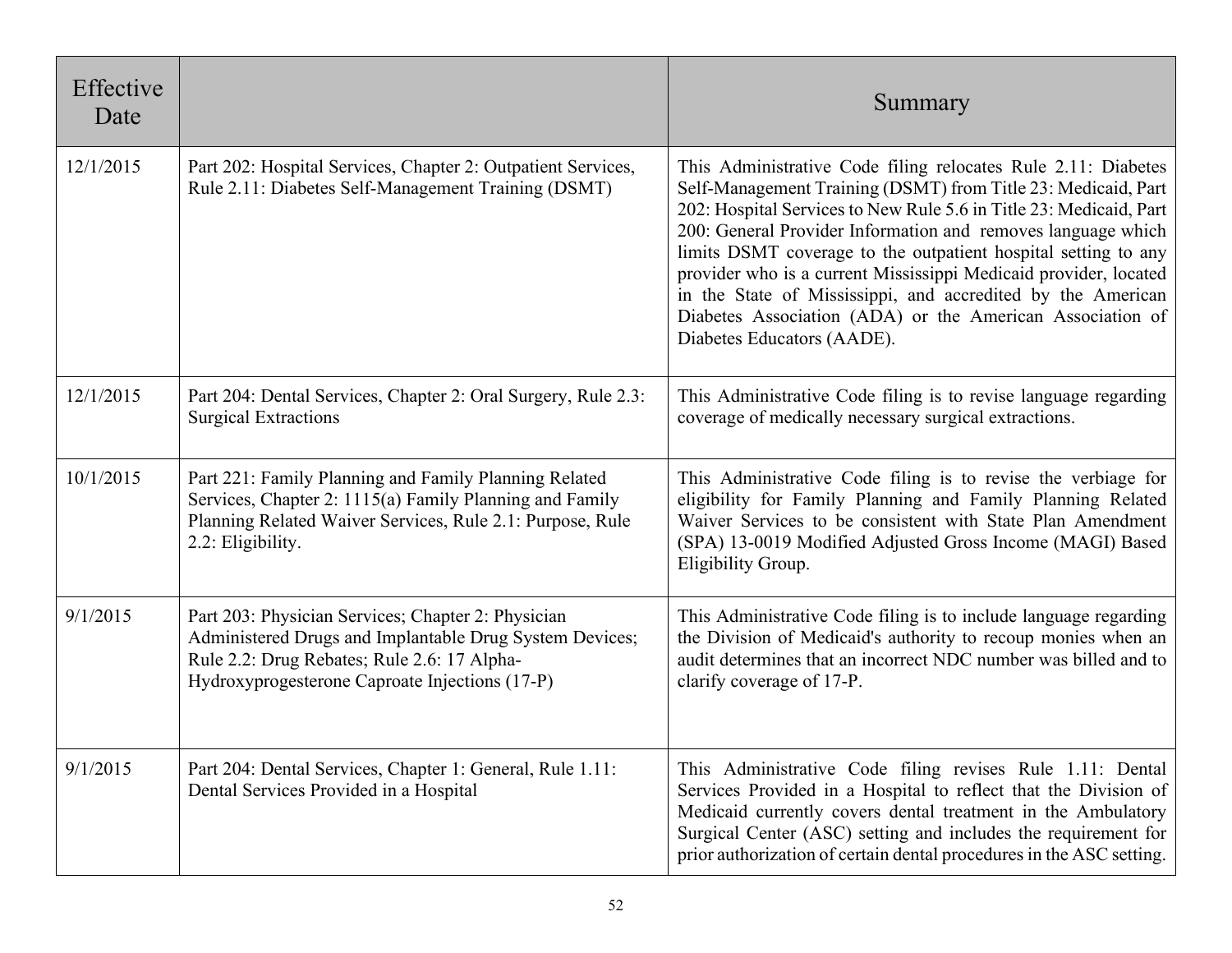| Effective<br>Date |                                                                                                                                                                                                                                                                              | Summary                                                                                                                                                                                                                                                                                                                                                                      |
|-------------------|------------------------------------------------------------------------------------------------------------------------------------------------------------------------------------------------------------------------------------------------------------------------------|------------------------------------------------------------------------------------------------------------------------------------------------------------------------------------------------------------------------------------------------------------------------------------------------------------------------------------------------------------------------------|
| 9/1/2015          | Part 208: Home and Community Based Services (HCBS)<br>Long Term Care, Chapter 6: Bridge to Independence (B2I),<br>Rule 6.2: Eligibility and Rule 6.3: Covered Services                                                                                                       | This Administrative Code filing is to amend language to<br>correspond with the Center for Medicare and Medicaid Services<br>(CMS) approved Bridge to Independence (B2I) Operational<br>Protocol (OP), effective November 4, 2014.                                                                                                                                            |
| 9/1/2015          | Part 208: Home and Community Based Services (HCBS),<br>Long Term Care, Chapter 5: HCBS Intellectual<br>Disabilities/Developmental Disabilities Waiver, Rules 5.1-<br>5.13                                                                                                    | This Administrative Code filing is to update the current<br>administrative code with the changes made during the $1915(c)$<br>Intellectual Disabilities/Developmental Disabilities (ID/DD)<br>Home and Community-Based Services Waiver renewal, eff. July<br>1, 2013.                                                                                                        |
| 7/1/2015          | New Part 225: Telemedicine Services, New Chapter 1:<br>Telehealth Services, New Chapter 2: Remote Patient<br>Monitoring, New Chapter 3: Teleradiology, New Chapter 4:<br><b>Continuous Glucose Monitoring Services</b>                                                       | This Administrative Code filing is to add New Part 225:<br>Telemedicine which includes coverage language for telehealth,<br>remote patient monitoring, teleradiology and continuous glucose<br>monitoring services. Although Chapter 3: Teleradiology is a New<br>Chapter, the language is struck from Part 220: Radiology and<br>moved to the New Chapter 3 with revisions. |
| 7/1/2015          | Part 209: Durable Medical Equipment (DME) and Medical<br>Supplies, Chapter 1: DME, Rule 1.26: Glucose Monitor,<br>Chapter 2: Medical Supplies, Rule 2.1: Medical Supplies, Rule<br>2.2: Covered Medical Supplies. Non-substantive changes<br>made to Rules 2.3, 2.4, and 2.5 | This Administrative Code Filing filing is to add coverage<br>language to Rule 1.26 for a continuous glucose monitoring system<br>(CGMS), rename Rule 2.1 and add coverage language to Rule<br>2.2.C.2. for CGMS medical supplies.                                                                                                                                            |
| 7/1/2015          | Part 220: Radiology, Chapter 1: General, Rule 1.4:<br>Teleradiology                                                                                                                                                                                                          | This Administrative Code filing is to move Miss. Admin. Code<br>Part 220: Radiology, Rule 1.4: Teleradiology to New Part 225:<br>Telemedicine, New Chapter 3: Teleradiology, New Rules 3.1-3.6.                                                                                                                                                                              |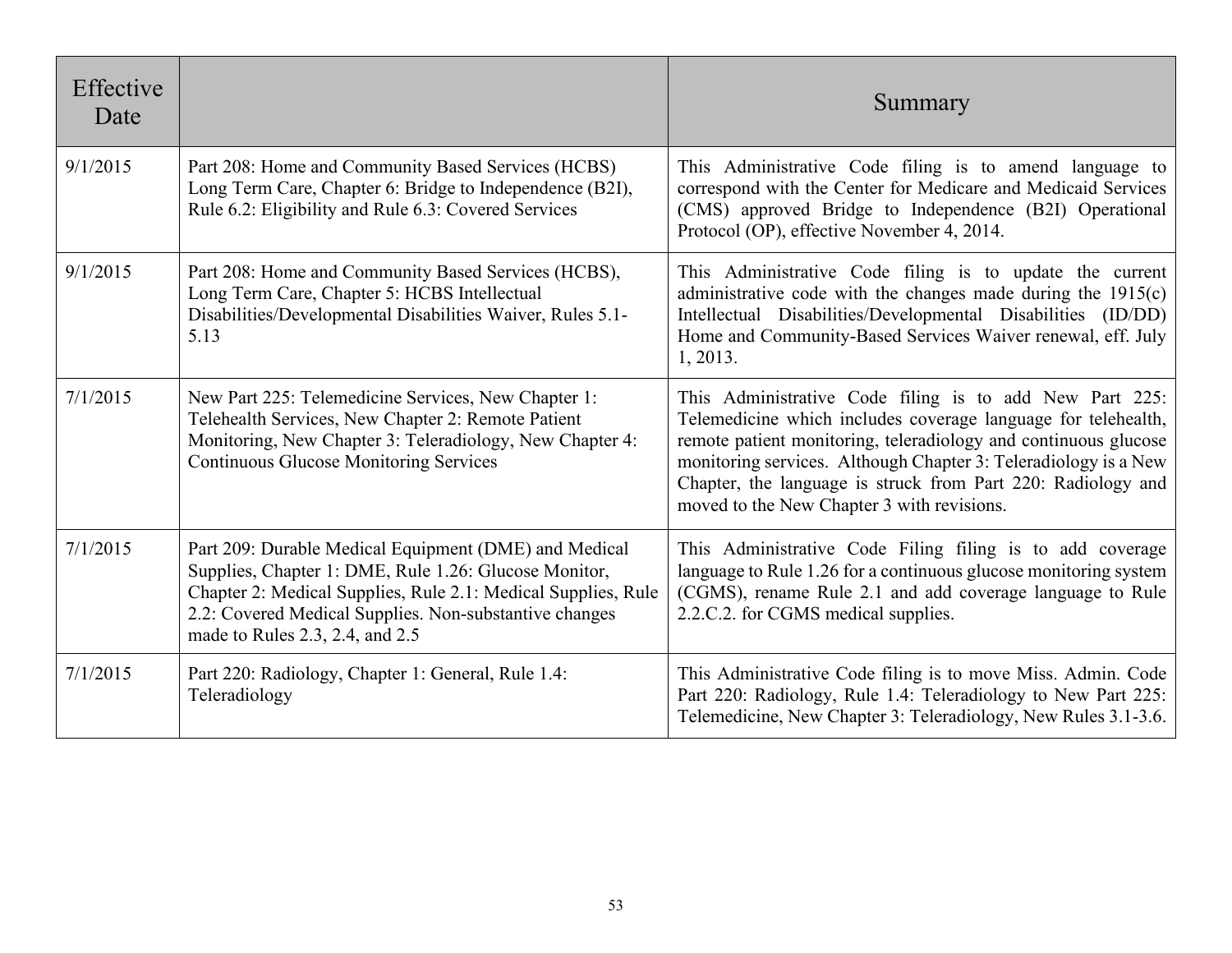| Effective<br>Date |                                                                                                                                                                                                                                                                                                                                                                                                                                                                                                                                                                                                                      | Summary                                                                                                                                                                                                                                                                                                                                                                                                                                                                                                                                         |
|-------------------|----------------------------------------------------------------------------------------------------------------------------------------------------------------------------------------------------------------------------------------------------------------------------------------------------------------------------------------------------------------------------------------------------------------------------------------------------------------------------------------------------------------------------------------------------------------------------------------------------------------------|-------------------------------------------------------------------------------------------------------------------------------------------------------------------------------------------------------------------------------------------------------------------------------------------------------------------------------------------------------------------------------------------------------------------------------------------------------------------------------------------------------------------------------------------------|
| 7/1/2015          | Part 100: General Provisions, Chapter 9: Administrative Rules,<br>New Rules 9.1: Public Notice, 9.2 Public Records and 9.5:<br><b>Public Hearings</b>                                                                                                                                                                                                                                                                                                                                                                                                                                                                | This Administrative Code filing is to include new rules detailing<br>the Division of Medicaid's compliance with state and federal<br>regulations regarding providing public notice prior to making<br>submissions to the Centers for Medicare and Medicaid Services<br>(CMS), establishing an official written policy regarding requests<br>for public records in accordance with the Public Records Act and<br>outlining the procedures for holding public hearings for the<br>purpose of allowing the public an opportunity to provide input. |
| 7/1/2015          | Part 207: Institutional Long Term Care; Chapter 2: Nursing<br>Facility; Rules 2.7: Admission Requirements, 2.9: Resident<br>Assessment-Minimum Data Set (MDS), 2.10: Case Mix<br>Reimbursement, 2.15: Ventilator Dependent Care, 2.16:<br><b>Therapy Services</b>                                                                                                                                                                                                                                                                                                                                                    | This Administrative Code filing is to update the language to<br>correspond with State Plan Amendment (SPA) 15-004 Nursing<br>Facility Reimbursement. There were non-substantive changes<br>made to rules 2.15: Ventilator Dependent Care and 2.16: Therapy<br>Services.                                                                                                                                                                                                                                                                         |
| 7/1/2015          | Part 221: Family Planning and Family Planning Related<br>Services, Chapter 1: Family Planning and Family Planning<br>Related State Plan Services, Rules: 1.2: Freedom of Choice,<br>1.4: Covered Services, 1.5: Non-Covered Services, 1.6:<br>Documentation/Record Maintenance, New Rule 1.8:<br>Reimbursement; Chapter 2: 1115(a) Family Planning and<br>Family Planning Related Waiver Services, 2.1: Purpose, 2.2:<br>Eligibility, 2.3: Freedom of Choice, 2.4: Covered Services,<br>2.5: Non-Covered Services, 2.6: Quality Assurance, 2.9:<br>Documentation/Record Maintenance, New Rule 2.10:<br>Reimbursement | This filing is to revise language to correspond with the Family<br>Planning Waiver.                                                                                                                                                                                                                                                                                                                                                                                                                                                             |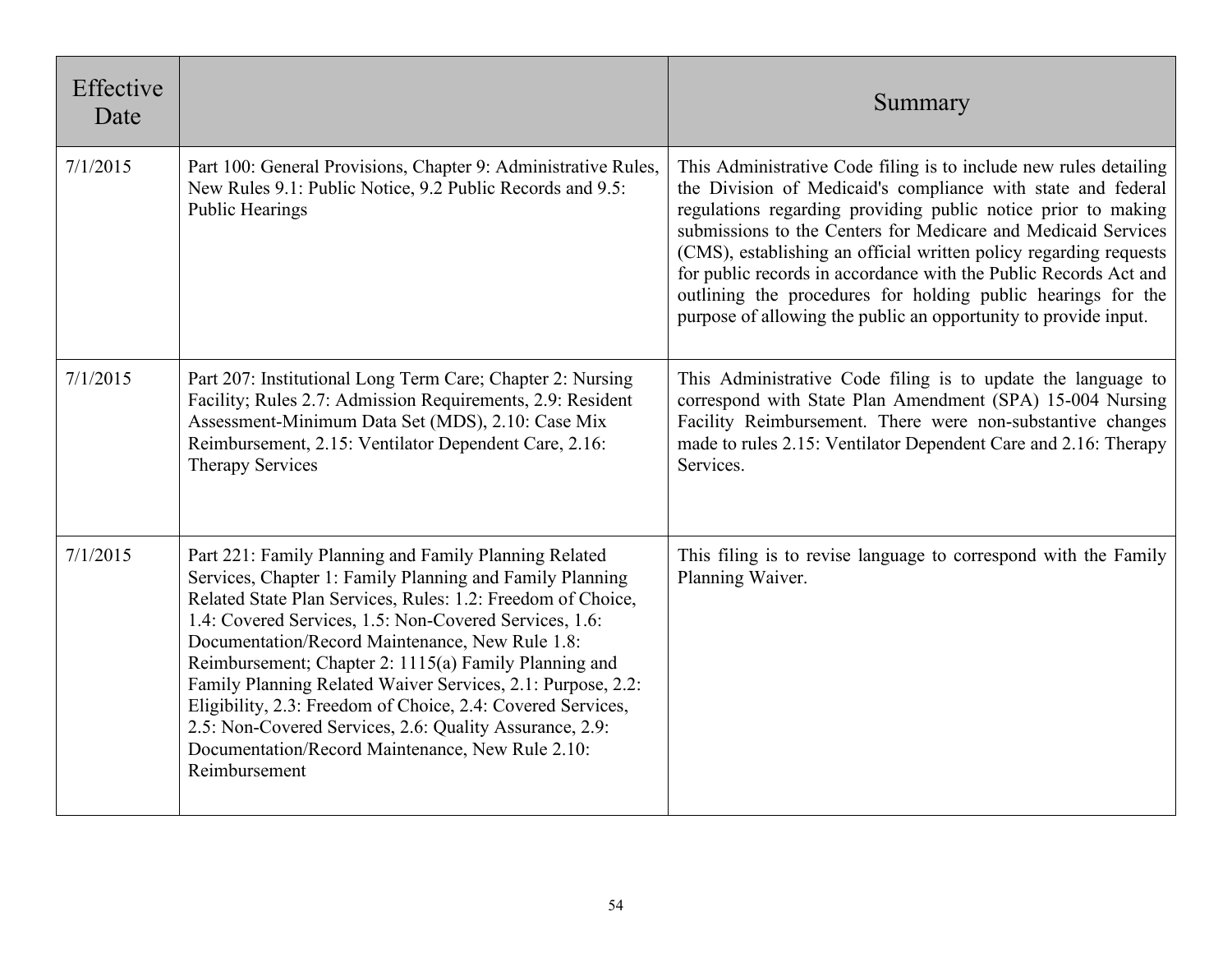| Effective<br>Date |                                                                                                                                                                                                                                                                                                                             | Summary                                                                                                                                                                                                                                                                                                                                                                                                                                                                                                         |
|-------------------|-----------------------------------------------------------------------------------------------------------------------------------------------------------------------------------------------------------------------------------------------------------------------------------------------------------------------------|-----------------------------------------------------------------------------------------------------------------------------------------------------------------------------------------------------------------------------------------------------------------------------------------------------------------------------------------------------------------------------------------------------------------------------------------------------------------------------------------------------------------|
| 6/1/2015          | Part 306: Third Party Recovery, Chapter 1: Third Party<br>Recovery, Rule 1.1: General. Non-substantive changes to<br>Rules: 1.2, 1.3, 1.4, 1.5, and 1.6.                                                                                                                                                                    | This Administrative Code filing is to clarify the definition of Third<br>Party to mirror the definition in 42 CFR § 433.136. Non-<br>substantive changes to include the appropriate CFR citations in<br>the sources have also been included.                                                                                                                                                                                                                                                                    |
| 6/1/2015          | Part 211: Federally Qualified Health Centers (FQHC), Chapter<br>1: General, Rule 1.1: Provider Enrollment Requirements, Rule<br>1.2: Service Limits, Rule 1.3: Covered Services, Rule 1.5:<br>Reimbursement Methodology and Rule 1.6: Documentation<br>Requirements. Non-substantive changes made to Rules 1.4,<br>and 1.7. | This Administrative Code filing includes language to correspond<br>with SPA 2013-032 approved by Centers for Medicare and<br>Medicaid Services (CMS) on August 8, 2014, which allows for an<br>additional payment for certain services during extended office<br>hours outside the Division of Medicaid's definition of "office<br>hours" and removes Federally Qualified Health Center (FQHC)<br>and FQHC look-alike encounters from the physician visit limit of<br>twelve (12) visits per state fiscal year. |
| 6/1/2015          | Part 212: Rural Health Clinics (RHC), Chapter 1: General,<br>Rule 1.2: Service Limits, Rule 1.3: Covered Services, Rule<br>1.4: Reimbursement Methodology, Rule 1.7: Pregnancy<br>Related Eligibles. Non-substantive changes made to Rules 1.5,<br>1.6, and 1.8.                                                            | This Administrative Code filing includes language to correspond<br>with SPA 2013-033 approved by Centers for Medicare and<br>Medicaid Services (CMS) on August 5, 2014, which allows for an<br>additional payment for certain services during extended office<br>hours outside the Division of Medicaid's definition of "office<br>hours" and removes Rural Health Clinic (RHC) encounters from<br>the physician visit limit of twelve (12) visits per state fiscal year.                                       |
| 6/1/2015          | Part 200: General Provider Information, Chapter 3:<br>Beneficiary Information, Rule 3.4: Eligibility for Medicare<br>and Medicaid                                                                                                                                                                                           | This Administrative Code filing is to include, for purposes of<br>reimbursement, co-payments charged by a Medicare Part C plan<br>are considered to be coinsurance as instructed by the Center for<br>Medicare and Medicaid Services (CMS) guidance regarding<br>compliance with 42 U.S.C. § 1396a.                                                                                                                                                                                                             |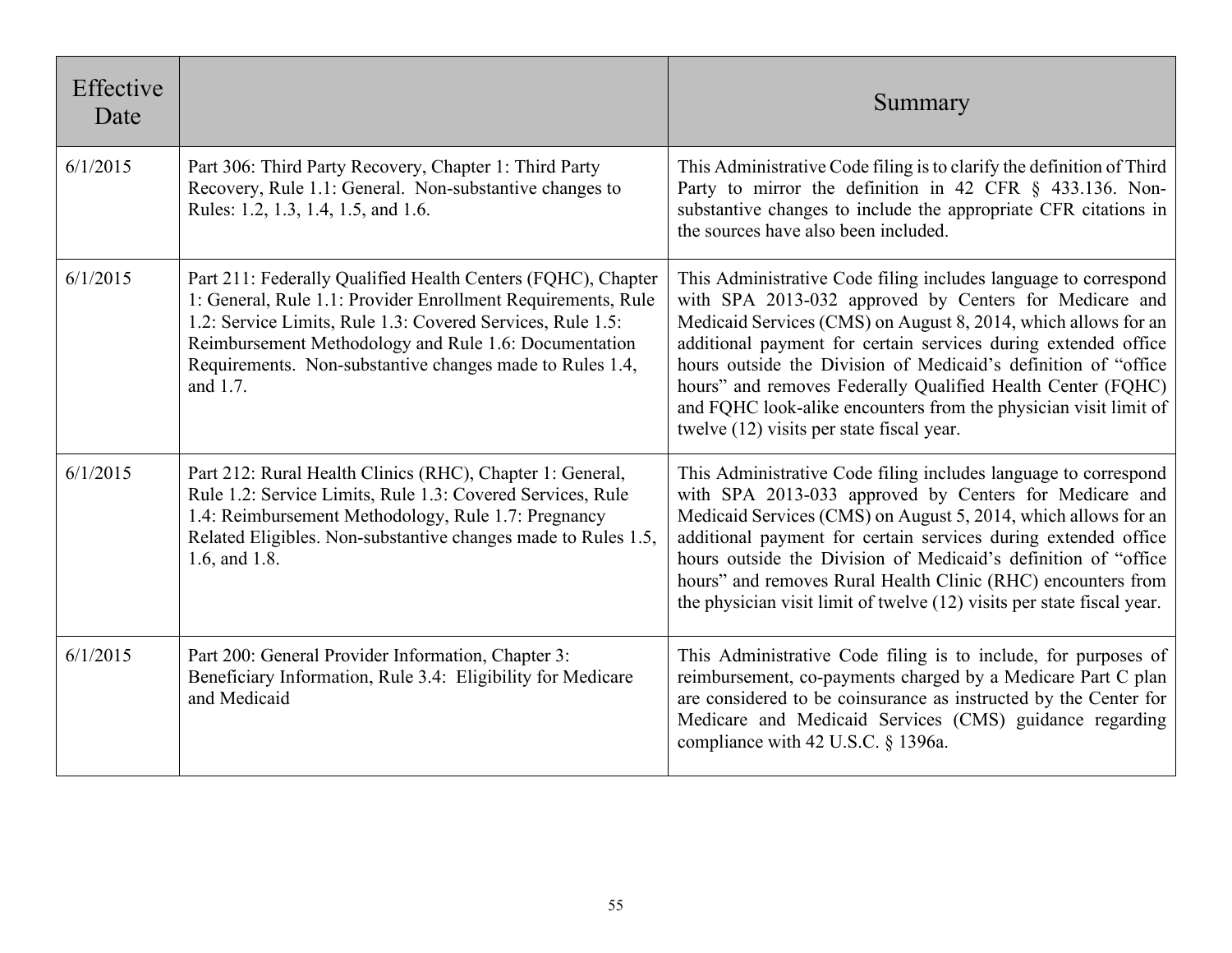| Effective<br>Date |                                                                                                                                                                     | Summary                                                                                                                                                                                                                                                                                                                                                                                                                                                                                                                                                                                                                                           |
|-------------------|---------------------------------------------------------------------------------------------------------------------------------------------------------------------|---------------------------------------------------------------------------------------------------------------------------------------------------------------------------------------------------------------------------------------------------------------------------------------------------------------------------------------------------------------------------------------------------------------------------------------------------------------------------------------------------------------------------------------------------------------------------------------------------------------------------------------------------|
| 6/1/2015          | Part 203: Physician Services, Chapter 1: General, Rule 1.4:<br>Physician Office Visits                                                                              | This Administrative Code filing removes language referencing the<br>pending approval from Centers for Medicare and Medicaid<br>Services (CMS) for Rural Health Clinics (RHC) and Federally<br>Qualified Health Centers (FQHC) to receive an alternate payment<br>method of reimbursement for encounters occurring outside the<br>Division of Medicaid's definition of regularly scheduled office<br>State Plan Amendment (SPA) 2013-032 FQHC<br>hours.<br>Reimbursement and SPA 2013-033 RHC Reimbursement were<br>approved in August 2014 allowing this alternate payment method<br>of reimbursement; therefore, this language is being removed. |
| 04/01/2015        | Part 224: Immunizations, Chapter 1: General, New Rule 1.6:<br>Vaccines for Pregnant and Postpartum Beneficiaries                                                    | This Administrative Code filing amends Part 224: Immunizations,<br>Chapter 1: General to add New Rule 1.6 Vaccines for Pregnant<br>and Postpartum Beneficiaries to allow coverage for the<br>administration of the tetanus-diptheria-acellular-pertussis (Tdap)<br>vaccine to pregnant and postpartum beneficiaries.                                                                                                                                                                                                                                                                                                                              |
| 04/01/2015        | Part 201: Transportation Services, Chapter 2: Non-Emergency<br>Transportation (NET) (Non-Ambulance), Rule 2.1: NET<br>Broker Program, Rule 2.6: Driver Requirements | This Administrative Code filing amends Part 201: Transportation,<br>Chapter 2: Non-Emergency Transportation (NET) Non-<br>Ambulance, Rule 2.1: Net Broker Program for clarification of the<br>NET Driver background check requirements.                                                                                                                                                                                                                                                                                                                                                                                                           |
| 04/01/2015        | Part 202: Hospital Services, Chapter 2: Outpatient Services,<br>Rule 2.11: Diabetes Self-Management Training (DSMT)                                                 | This Administrative Code filing amends Part 202: Hospital<br>Services, Chapter 2: Outpatient Services to include New Rule 2.11<br>for the coverage of Diabetes Self-Management Training (DSMT)<br>in compliance with Miss. Code Ann. §§ 43-13-117, 43-13-121.                                                                                                                                                                                                                                                                                                                                                                                     |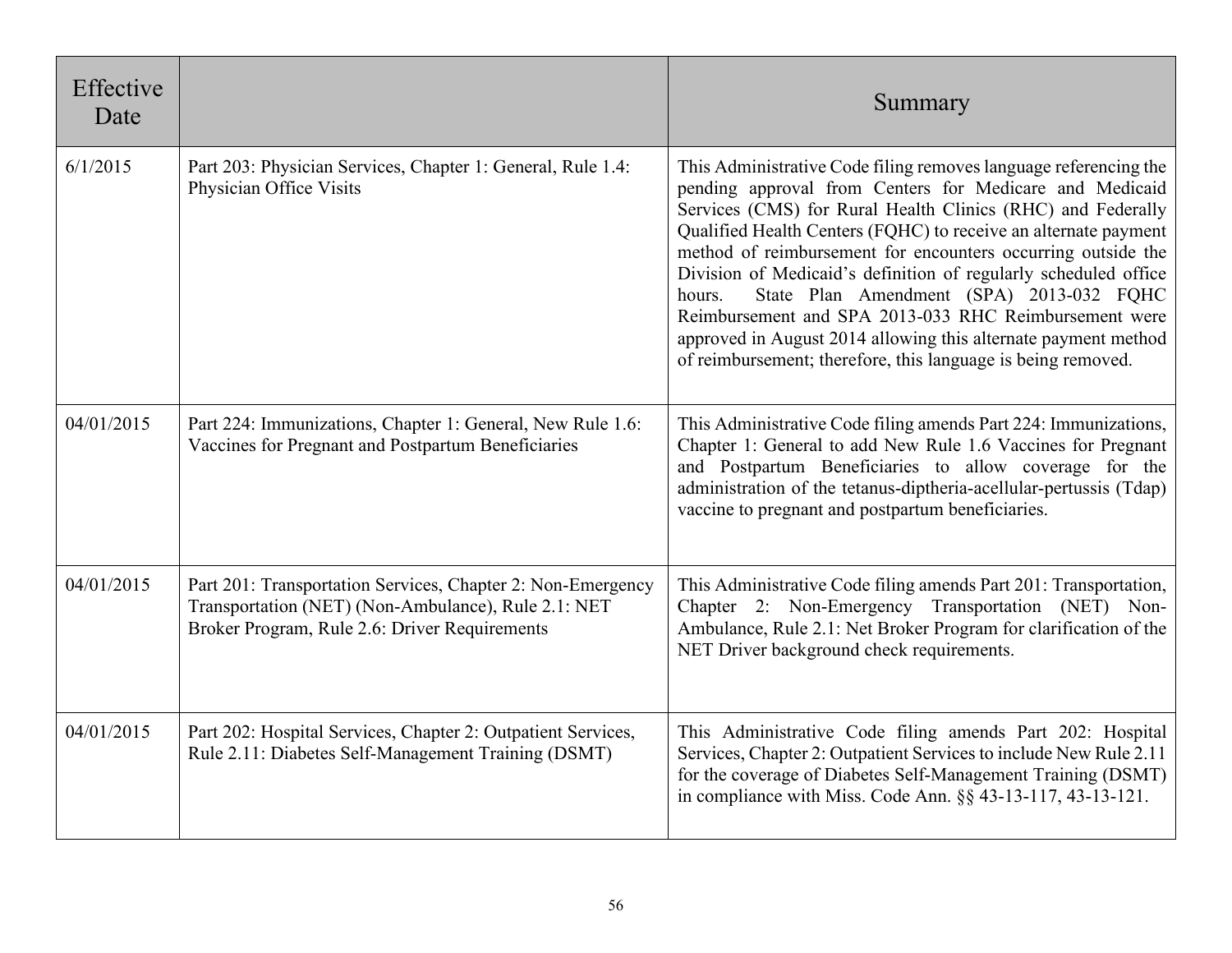| Effective<br>Date |                                                                                                                                                                                                                                                                               | Summary                                                                                                                                                                                                                                                                                                                                                                                                                                                                                                                                                                                                                                                                                                                                                                                                                                                                        |
|-------------------|-------------------------------------------------------------------------------------------------------------------------------------------------------------------------------------------------------------------------------------------------------------------------------|--------------------------------------------------------------------------------------------------------------------------------------------------------------------------------------------------------------------------------------------------------------------------------------------------------------------------------------------------------------------------------------------------------------------------------------------------------------------------------------------------------------------------------------------------------------------------------------------------------------------------------------------------------------------------------------------------------------------------------------------------------------------------------------------------------------------------------------------------------------------------------|
| 02/01/2015        | Part 204: Dental Services, Chapter 2: Oral Surgery, Rule 2.4:<br>Alveoloplasty                                                                                                                                                                                                | This Administrative Code filing adds language to clarify coverage<br>criteria for Alveoloplasty to Part 204: Dental Services, Chapter 2:<br>Oral<br>Rule<br>2.4.<br>Surgery,                                                                                                                                                                                                                                                                                                                                                                                                                                                                                                                                                                                                                                                                                                   |
| 01/02/2015        | Part 207: Institutional Long Term Care, Chapter 2.15:<br>Ventilator Dependent Care, New Rule 2.18: Individualized,<br>Resident Specific Custom Manual and/or Custom<br>Motorized/Power Wheelchairs Uniquely Constructed or<br>Substantially Modified for a Specific Resident. | This Administrative Code filing is the revision of Rule 2.6 and<br>Rule 3.4 and is to clarify the coverage and reimbursement of<br>DME and medical supplies in a long-term care facility. Rule 2.15<br>is amended to include an established reimbursement per diem<br>rate in addition to the standard per diem rate to nursing facilities,<br>excluding Private Nursing Facilities for the Severely Disabled<br>(PNF-SD), for residents requiring Ventilator Dependent Care<br>(VDC), effective January 1, 2015. The Administrative Code<br>filing of the New Rule 2.18 and New Rule 3.10 is to add<br>coverage and reimbursement for an individualized, resident<br>specific custom manual and/or custom motorized/power<br>wheelchairs uniquely constructed or substantially modified for a<br>specific resident in a long-term care facility outside the per diem<br>rate. |
| 01/02/2015        | Part 209: Durable Medical Equipment and Medical Supplies,<br>Chapter 1: Durable Medical Equipment, Rule 1.4:<br>Reimbursement, Rule 1.47: Wheelchairs and Chapter 2:<br>Medical Supplies, Rule 2.2: Covered Medical Supplies.                                                 | This Administrative Code filing removes all Institutional Long<br>Term Care (LTC) facilities Durable Medical Equipment (DME)<br>and medical supply coverage and reimbursement from Title 23,<br>Part 209. This coverage and reimbursement will be addressed in<br>Title 23, Part 207: Institutional Long Term Care effective<br>January 2, 2015. Title 23, Part 209 will only address coverage<br>and reimbursement for outpatient DME and medical supplies.                                                                                                                                                                                                                                                                                                                                                                                                                   |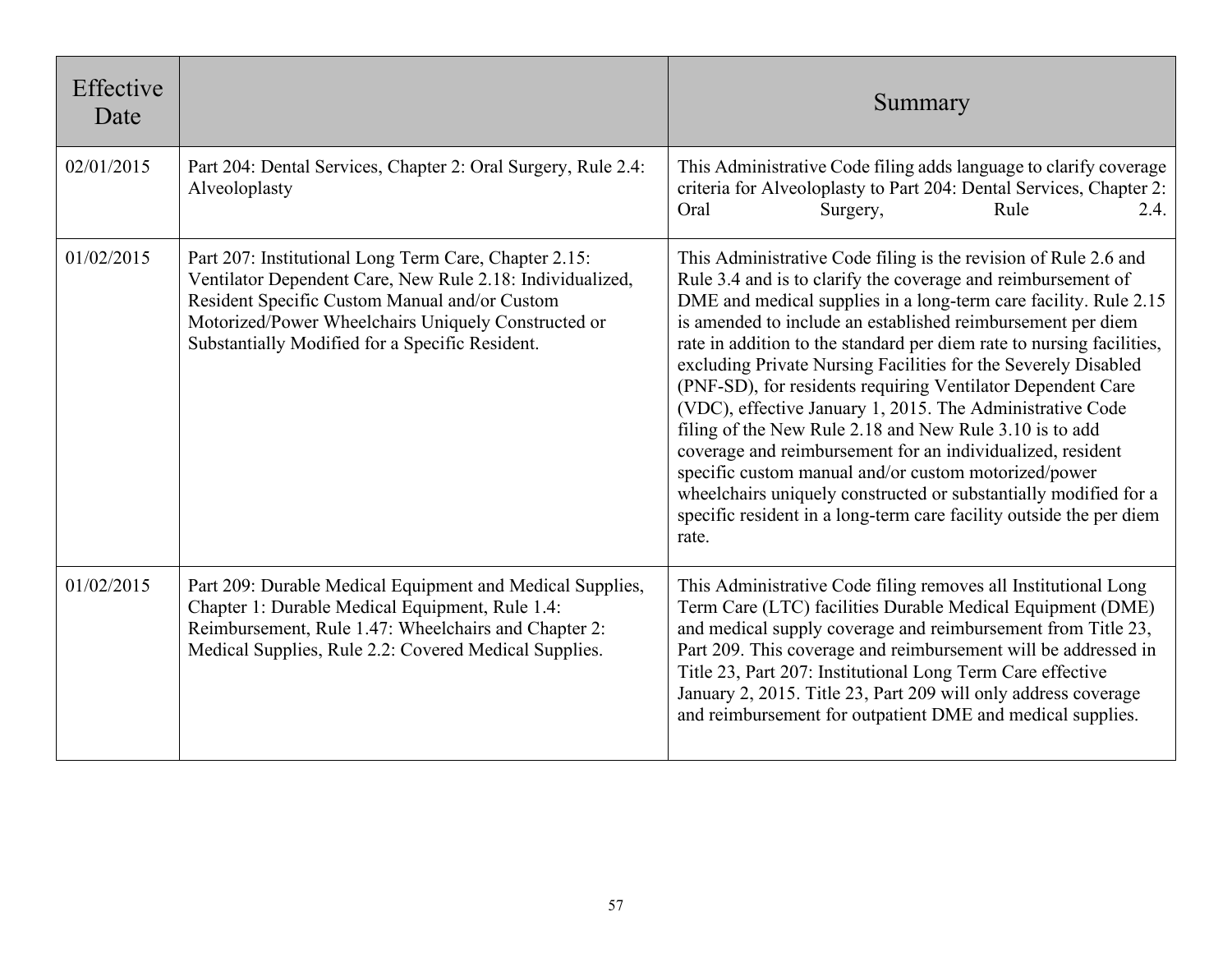| Effective<br>Date |                                                                                                                                                                                                                                                                                                                        | Summary                                                                                                                                                                                                                                                                                                                                                                                                                              |
|-------------------|------------------------------------------------------------------------------------------------------------------------------------------------------------------------------------------------------------------------------------------------------------------------------------------------------------------------|--------------------------------------------------------------------------------------------------------------------------------------------------------------------------------------------------------------------------------------------------------------------------------------------------------------------------------------------------------------------------------------------------------------------------------------|
| 01/02/2015        | Part 222: Maternity Services, Chapter 1: General, Rule 1.1:<br>Maternity Services, Rule 1.2: Multiple Birth Deliveries, and<br>Rule 1.5: Billing for Maternity Services                                                                                                                                                | This Administrative Code filing amends Title 23: Medicaid, Part<br>222: Maternity Services, Chapter 1: General, Rule 1.1: Maternity<br>Services by adding coverage criteria and reimbursement for<br>medically necessary elective deliveries prior to one (1) week<br>before the treating physician's expected date of delivery and<br>removing Rule 1.2: Multiple Birth Deliveries and Rule 1.5: Billing<br>for Maternity Services. |
| 11/01/2014        | Part 103: Resources, Chapter 7: OBRA and DRA Transfer<br>Policy                                                                                                                                                                                                                                                        | This Administrative Code filing amends Part 103: Resources,<br>Chapter 7: OBRA and DRA Transfer Policy to clarify language.                                                                                                                                                                                                                                                                                                          |
| 11/01/2014        | Part 103: Resources, Chapter 6: Annuities                                                                                                                                                                                                                                                                              | This Administrative Code filing amends Part 103: Resources,<br>Chapter 6: Annuities to clarify language.                                                                                                                                                                                                                                                                                                                             |
| 11/01/2014        | Part 103: Resources, Chapter 5: Trust Provisions                                                                                                                                                                                                                                                                       | This Administrative Code filing amends Part 103: Resources,<br>Chapter 5: Trust Provisions to separate trusts and transfer of assets<br>policy, and clarify language.                                                                                                                                                                                                                                                                |
| 11/01/2014        | Part 214: Pharmacy Services, Chapter 1: General Pharmacy,<br>New Rule 1.13: Retrospective Drug Utilization Review<br>(DUR), New Rule 1.14: Participating Federally Qualified<br>Health Center (FQHC) Providers, and New Rule 1.15: 340B<br>Program; Non-substantive changes made to Rules 1.1-1.4 and<br>$1.6 - 1.12.$ | This Administrative Code filing (1) adds New Rule 1.13 to outline<br>the DUR process (2) adds New Rule 1.14 requiring all drugs<br>purchased at discounted prices in an in-house pharmacy of an<br>FQHC be reported and billed and (3) adds New Rule 1.15 340B<br>Program. Non-substantive changes made to rules 1.1-1.4 and 1.6-<br>1.12.                                                                                           |
| 11/01/2014        | Part 200: General Provider Information, Chapter 4: General<br>Provider Enrollment, Rule 4.10: 340B Providers                                                                                                                                                                                                           | This Administrative Code filing removes Rule 4.10. B, E, F, and<br>J to correspond with the withdrawal of SPA 14-015.                                                                                                                                                                                                                                                                                                                |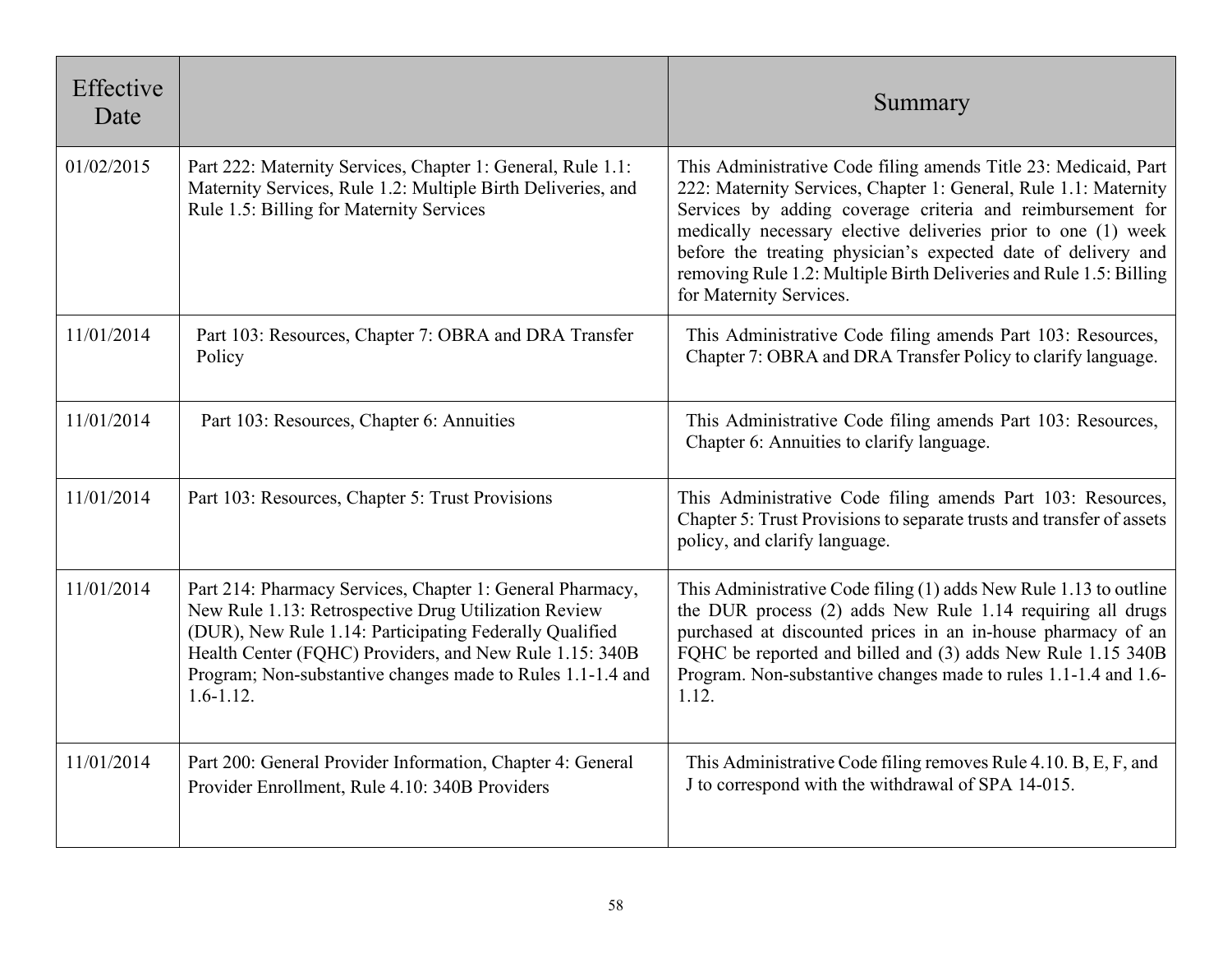| Effective<br>Date |                                                                                                                                                                           | Summary                                                                                                                                                                                                                                                                                                 |
|-------------------|---------------------------------------------------------------------------------------------------------------------------------------------------------------------------|---------------------------------------------------------------------------------------------------------------------------------------------------------------------------------------------------------------------------------------------------------------------------------------------------------|
| 10/01/2014        | Part 203: Physician Services, New Chapter 10: Implantable<br>Medical Devices, New Rule 10.1: Skin and Soft Tissue<br>Substitutes                                          | This Administrative Code filing includes coverage language and<br>criteria for the use of skin and soft tissue substitutes currently<br>covered by the Division of Medicaid.                                                                                                                            |
| 10/01/2014        | Part 219: Laboratory Services, Chapter 1: General, New Rule<br>1.9: Genetic Testing                                                                                       | This Administrative Code filing establishes criteria for coverage<br>of genetic testing by the Division of Medicaid and requires prior<br>authorization (PA) by the Utilization Management/Quality<br>Improvement Organization (UM/QIO) for medical necessity.                                          |
| 10/01/2014        | Part 200: General Provider Information, Chapter 2: Benefits,<br>Rule 2.2: Non-Covered Services                                                                            | This Administrative Code filing adds language to include<br>procedures, products and services for conditions and indications<br>that are non-covered services and language for non-covered<br>services for the Home and Community Based-Services (HCBS)<br>waivers.                                     |
| 10/01/2014        | Part 305: Program Integrity, Chapter 1: Program Integrity,<br>Rule 1.1: Fraud and Abuse                                                                                   | This Administrative Code filing includes language to require all<br>provider demand letters for repayment of overpayment be sent<br>via certified mail which allows the Division of Medicaid to<br>document the date of receipt of the demand letter and uphold<br>the thirty $(30)$ day response time. |
| 09/30/2014        | Part 203: Physician Services, Chapter 1: General, New Rule<br>1.11: Global Packaging WITHDRAWN                                                                            | This Administrative Code filing withdraws Rule 1.11.                                                                                                                                                                                                                                                    |
| 09/01/2014        | Part 100: General, Chapter 2: Agency Duties, Rule 2.1, New<br>Chapter 9: Administrative Rules, New Rule 9.3: Declaratory<br>Opinions and New Rule: 9.4: Oral Proceedings. | This Administrative Code filing includes the procedures for<br>requesting a Declaratory Opinion and Oral Proceedings as<br>required by Miss. Code. Ann. § 25-43-2.103.                                                                                                                                  |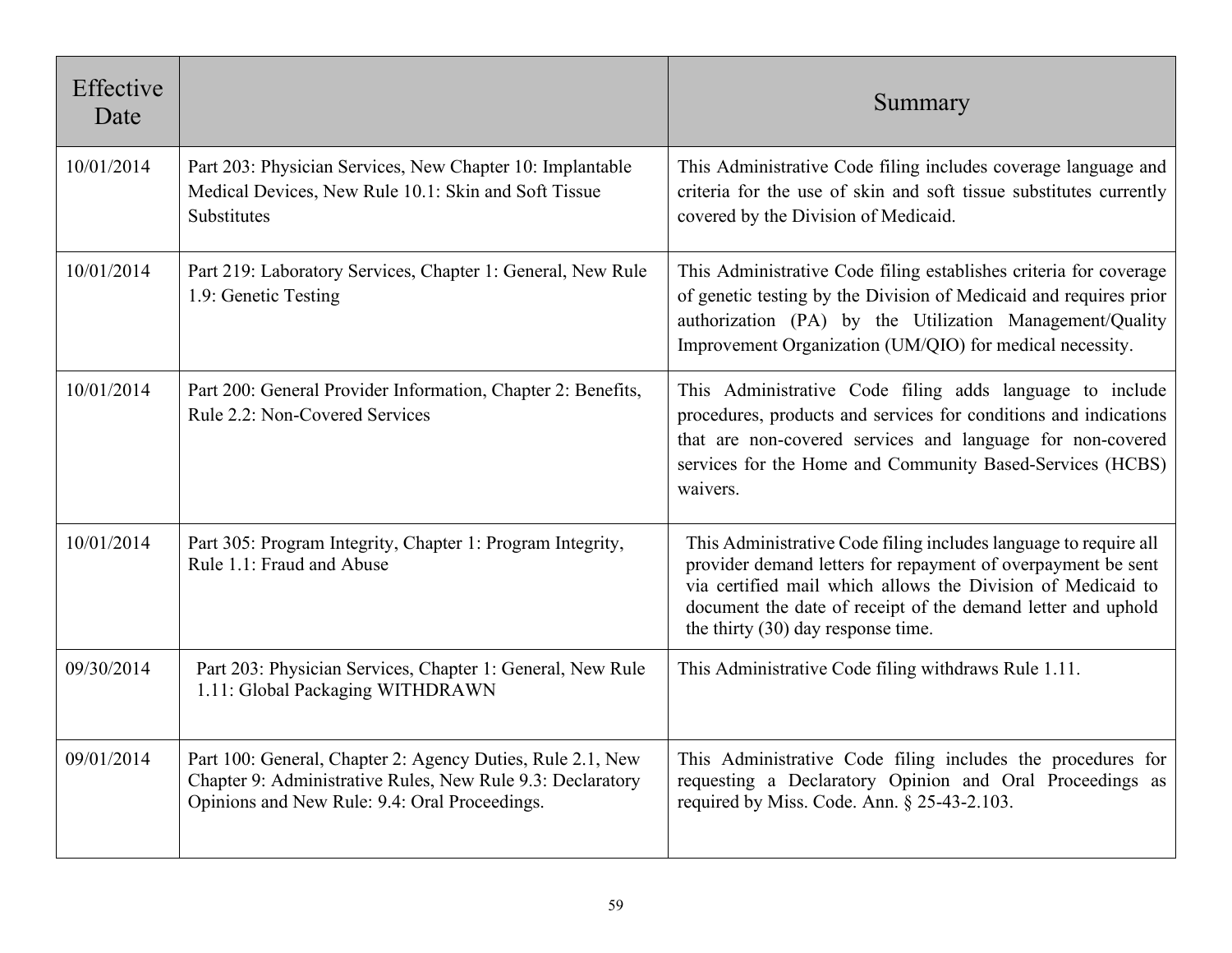| Effective<br>Date |                                                                                                                                                                                                                                                        | Summary                                                                                                                                                                                                                                                                                                                                                                                                                               |
|-------------------|--------------------------------------------------------------------------------------------------------------------------------------------------------------------------------------------------------------------------------------------------------|---------------------------------------------------------------------------------------------------------------------------------------------------------------------------------------------------------------------------------------------------------------------------------------------------------------------------------------------------------------------------------------------------------------------------------------|
| 09/01/2014        | Part 103: Resources, Chapter 4: Countable Resources, New<br>Rule 4.21 Entrance Fees To Continuing Care Retirement<br>Communities and New Rule 4.22: Disqualification For Long<br>Term Care Assistance For Individuals with Substantial Home<br>Equity. | This Administrative Code filing addresses the countablity of<br>entrance fees to continuing care retirement communities and the<br>exclusion of long term care coverage for individuals with<br>substantial home equity.<br>These rules are new to the<br>Administrative Code but have been Medicaid policy since 2008.<br>The effective date of this filing will revert back to the effective<br>date of SPA 2008-003, July 1, 2014. |
| 09/01/2014        | Part 102: Non-Financial Requirements, Chapter 3: Aliens,<br>Rule 3.9: Requirements for 40 Qualifying Quarters.                                                                                                                                         | This Administrative Code filing removes the requirement for<br>certain classes of aliens to have forty (40) qualifying quarters<br>(QQ) of work coverage under the Social Security Act (SSA). This<br>is a change required by the Centers for Medicare and Medicaid<br>Services (CMS) for the Affordable Care Act (ACA)-related State                                                                                                 |
| 09/01/2014        | Part 202: Hospital Services, Chapter 1: Inpatient Services,<br>New Rule 1.18: Review for Medical Necessity and/or<br>Independent Verification and Validation (IV&V).                                                                                   | This Administrative Code filing Part 202: Hospital Services,<br>Chapter 1: Inpatient Services is to add new Rule: 1.18 to define<br>Review for Medical Necessity and/or Independent Verification<br>and Validation (IV&V) in the inpatient setting and the provider's<br>appeal rights.                                                                                                                                               |
| 09/01/2014        | Part 300: Appeals, Chapter 1: Appeals, New Rule 1.5:<br>Independent Verification and Validation (IV&V).                                                                                                                                                | This Administrative Code filing adds a new Rule to include the<br>appeal rights for providers who are dissatisfied with final<br>administrative decisions of the Division of Medicaid relating to<br>disallowances as a result of a review for medical necessity or<br>Independent Verification and Validation (IV&V) decision<br>described in Miss. Admin. Code Part 202, Rule 1.18.A.                                               |
| 07/01/2014        | Part 214: Pharmacy Services, Chapter 1: General Pharmacy,<br>Rule 1.3: Drugs Subject to Exclusion or Otherwise Restricted.                                                                                                                             | This Administrative Code filing removes barbiturates and<br>benzodiazepines from the list of excluded or otherwise restricted<br>drugs in Miss. Admin. Code Part 214, Chapter 1, Rule 1.3.                                                                                                                                                                                                                                            |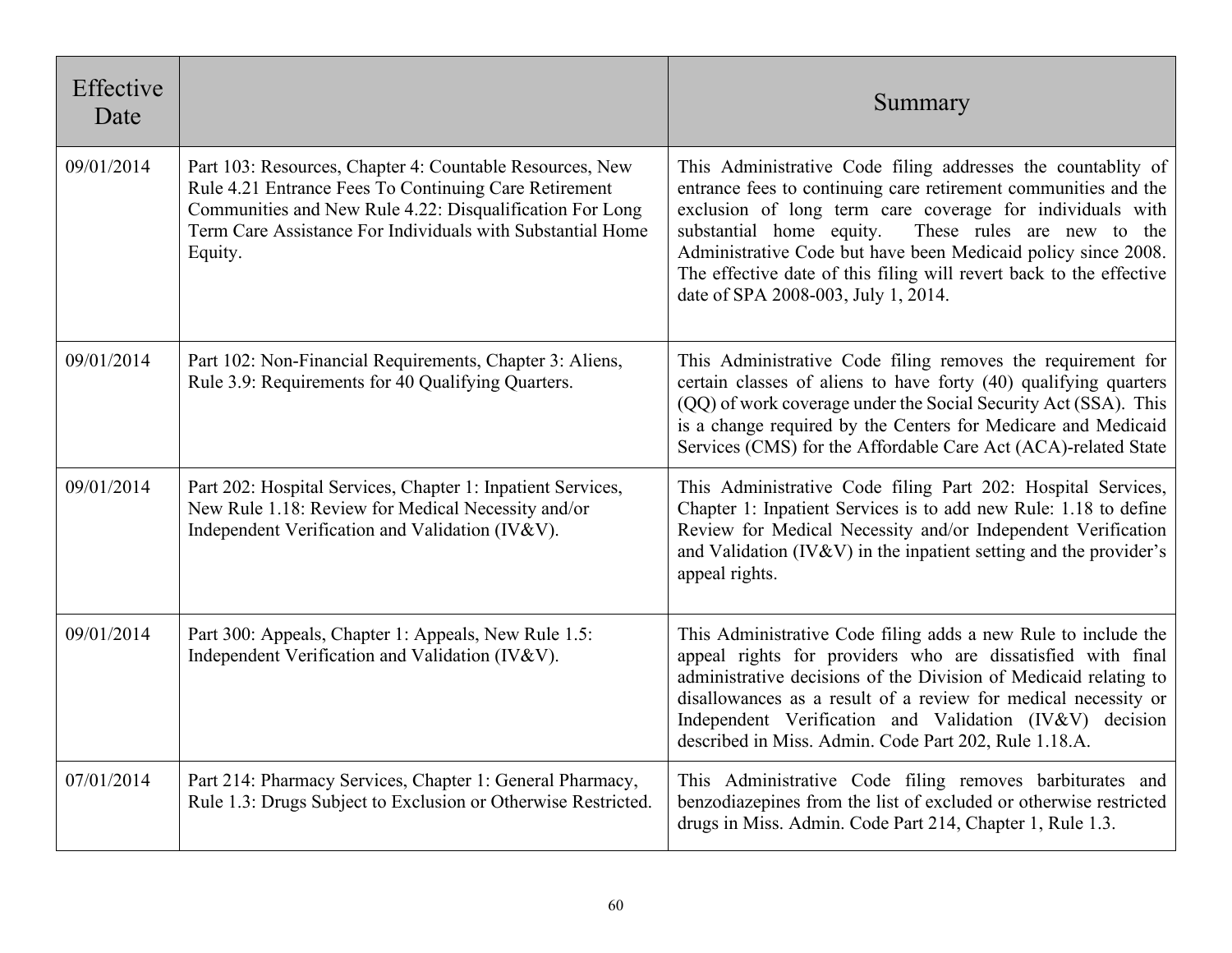| Effective<br>Date |                                                                                                                                                                                                                 | Summary                                                                                                                                                                                                                                                                                                                                                                                                                                                                                                                              |
|-------------------|-----------------------------------------------------------------------------------------------------------------------------------------------------------------------------------------------------------------|--------------------------------------------------------------------------------------------------------------------------------------------------------------------------------------------------------------------------------------------------------------------------------------------------------------------------------------------------------------------------------------------------------------------------------------------------------------------------------------------------------------------------------------|
| 07/01/2014        | Part 211: Federally Qualified Health Centers, Chapter 1:<br>General, Rule 1.1: Provider Enrollment/Requirements                                                                                                 | This Administrative Code final filing amends Part 211: Federally<br>Qualified Health Centers, Chapter 1: General, Rule 1.1: Provider<br>Enrollment/Requirements to include language clarification for<br>determining effective date of the Federally Qualified Health<br>Centers (FQHC) provider agreement.                                                                                                                                                                                                                          |
| 07/01/2014        | Part 212: Rural Health Clinics, Chapter 1: General, Rule 1.1:<br>Provider Enrollment Requirements.                                                                                                              | This Administrative Code filing amends Part 212: Rural Health<br>Clinics, Chapter 1: General, Rule 1.1: Provider Enrollment<br>Requirements to include language clarification for determining<br>effective date of the Rural Health Clinics (RHC) provider<br>agreement.                                                                                                                                                                                                                                                             |
| 07/01/2014        | Part 203: Physician Services, Chapter 2: Physician-<br>Administered Drugs and Implantable Drug System Devices,<br>Rule 2.1: Covered Services, Rule 2.2: Drug Rebates and Rule<br>2.3: Botulinum Toxins A and B. | This Administrative Code filing (1) renames Miss. Admin. Code<br>Part 203, Chapter 2 to Physician Administered Drugs and<br>Implantable Drug System Devices and define these terms; (2)<br>describe coverage which now includes drug wastage; (3) refer to<br>the Miss. Admin. Code Part 200, Rule 4.10 340B providers<br>effective $07/01/2014$ ; and (4) add the diagnoses neurogenic<br>detrusor over activity and chronic migraine headaches and remove<br>nystagmus for the indication of indication for Botulinum Toxins<br>A. |
| 06/01/2014        | Part 208: Home and Community-Based Services (HCBS)<br>Long Term Care, Chapter 6: Bridge to Independence (B2I),<br>Rules 6.1-6.5                                                                                 | This Administrative Code filing adds Chapter 6: Bridge to<br>Independence (B2I) and new Rules 6.1-6.5 to Part 208: Home and<br>Community-Based Services (HCBS) as a covered service when<br>certain criteria are met and to correspond with the Money Follows<br>the Person (MFP) demonstration grant awarded April 1, 2011,<br>with an operational start date of January 1, 2012.                                                                                                                                                   |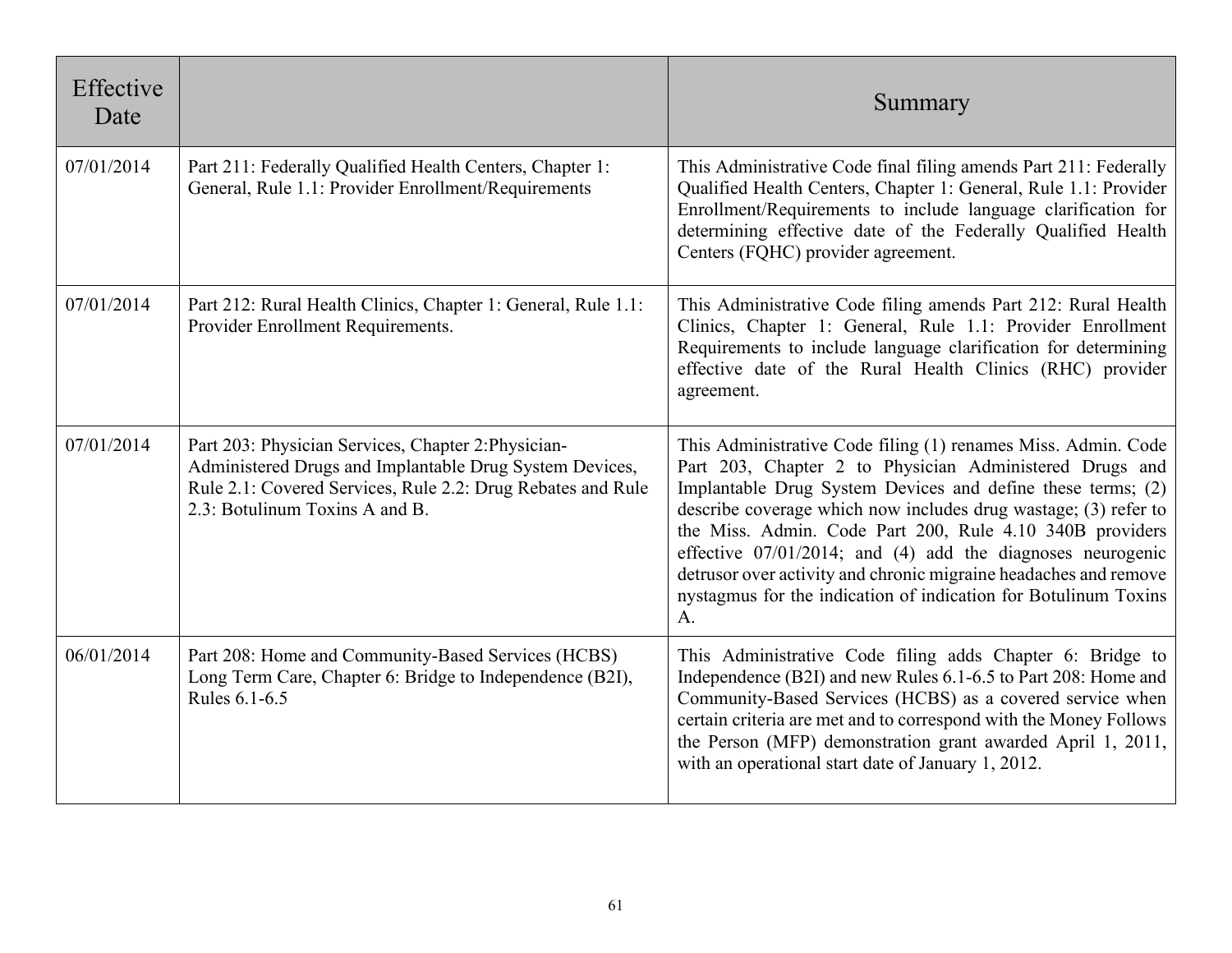| Effective<br>Date |                                                                                                                                                                            | Summary                                                                                                                                                                                                                                                                                                                                                                                                                                                                                                                                           |
|-------------------|----------------------------------------------------------------------------------------------------------------------------------------------------------------------------|---------------------------------------------------------------------------------------------------------------------------------------------------------------------------------------------------------------------------------------------------------------------------------------------------------------------------------------------------------------------------------------------------------------------------------------------------------------------------------------------------------------------------------------------------|
| 05/01/2014        | Part 216: Dialysis Services, Chapter 1: Dialysis Services,<br>Rules 1.2, 1.3, 1.5, And 1.6.                                                                                | Administrative Code filing changes the payment<br><b>This</b><br>methodology for freestanding and hospital-based dialysis centers<br>from a composite rate system to a prospective payment system<br>(PPS) effective January 1, 2014 to correspond with SPA 14-003<br>and to clarify documentation requirements for dialysis centers<br>effective May 1, 2014.                                                                                                                                                                                    |
| 05/01/2014        | Part 208: Home and Community Based Services (HCBS)<br>Long Term Care, Chapter 3: HCBS Assisted Living Waiver,<br>Rules 3.1-3.11, New rules 3.12-3.14                       | This Administrative Code filing modifies Title 23, Part 208,<br>Chapter 3: Assisted Living Waiver to reflect changes in the<br>renewal of the Assisted Living Waiver by the Centers of Medicare<br>and Medicaid (CMS) effective October 1, 2013.                                                                                                                                                                                                                                                                                                  |
| 05/01/2014        | Part 209: Durable Medical Equipment and Medical Supplies,<br>Chapter 1: Durable Medical Equipment, Rules 1.15 and 1.28;<br>Chapter 2: Medical Supplies, Rules 2.2 and 2.3. | This Administrative Code filing complies with the Affordable<br>Care Act (ACA) by revising Title 23: Medicaid, Part 209: Durable<br>Medical Equipment and Medical Supplies, Chapter 1: Durable<br>Medical Equipment, Rule 1.15: Breast Pumps and Chapter 2:<br>Medical Supplies, Rule 2.2: Covered Medical Supplies, Rule 2.3:<br>Non-Covered Medical Supplies to provide coverage for manual<br>breast pumps and supplies and for language clarification. Chapter<br>1, Rule 1.28: Hospital Beds is being amended for language<br>clarification. |
| 05/01/2014        | Part 204: Dental Services, Chapter 1: General, Rules: 1.3, 1.10<br>(removed), 1.14.                                                                                        | This Administrative Code filing reflects the Medicaid coverage of<br>certain types of analgesia and sedation for dental procedures in a<br>dental office-based setting effective May 1, 2014, with prior<br>authorization (PA) from the Utilization Management/Quality<br>Improvement Organization (UM/QIO).                                                                                                                                                                                                                                      |
| 05/01/2014        | Part 200: General Provider Information, Chapter 4: Provider<br>Enrollment, New Rule 4.10: 340B Providers                                                                   | This Administrative Code filing to Part 200: General Provider<br>Information, Chapter 4: Provider Enrollment, Rule 4.10: 340B<br>Providers is a new rule to comply with Sec. 340B of the Public<br>Health Service Act (Pub. L. 102-585), as amended by the Patient<br>Protection and Affordable Care Act (Pub. L. 111-148). Final filing<br>adopted with the change addressing Contract Pharmacies per                                                                                                                                            |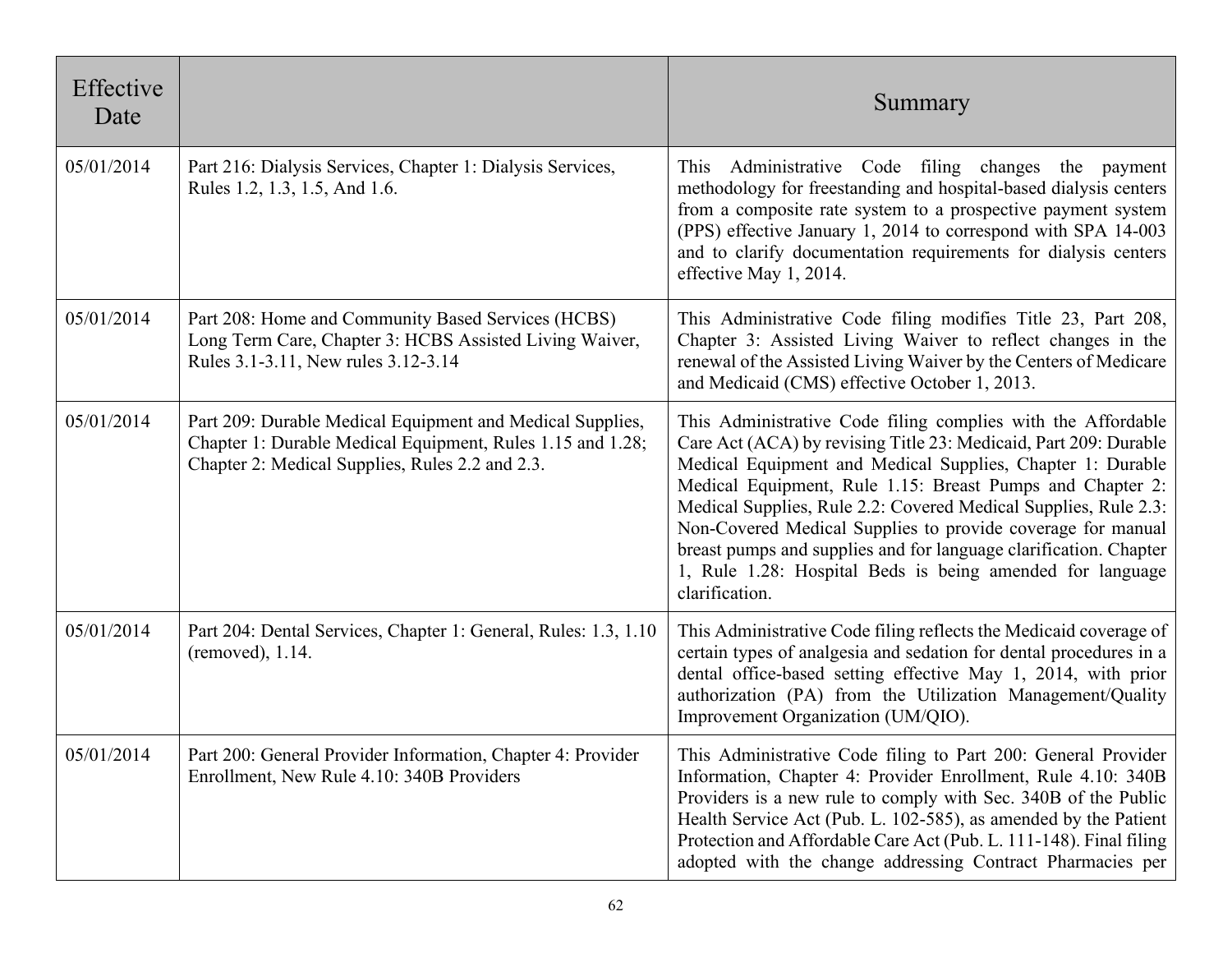| Effective<br>Date |                                                                                                                                                                                                                                                                                      | Summary                                                                                                                                                                                                                                                                                                                                                                                             |
|-------------------|--------------------------------------------------------------------------------------------------------------------------------------------------------------------------------------------------------------------------------------------------------------------------------------|-----------------------------------------------------------------------------------------------------------------------------------------------------------------------------------------------------------------------------------------------------------------------------------------------------------------------------------------------------------------------------------------------------|
|                   |                                                                                                                                                                                                                                                                                      | comments received.                                                                                                                                                                                                                                                                                                                                                                                  |
| 05/01/2014        | Part 219: Laboratory Services, Chapter 1: General Rule, 1.2:<br><b>Independent Laboratory Services</b>                                                                                                                                                                               | This Administrative Code filing is a technical change to clarify the<br>language to Part 219: Laboratory Services, Chapter 1: General,<br>Rule 1.2: Independent Laboratory Services to reflect the APR-<br>DRG payment methodology, not a per diem payment, is<br>considered full payment for inpatient hospital services to correlate<br>with SPA 2012-008 effective October 1, 2012.              |
| 05/01/2014        | Part 200: General Provider Information, Chapter 3:<br>Beneficiary Information, Rule 3.7: Beneficiary Cost Sharing                                                                                                                                                                    | This Administrative Code filing is a technical change to clarify the<br>language to Part 200: General Provider Information, Chapter 3:<br>Beneficiary Information, Rule 3.7: Beneficiary Cost Sharing to<br>reflect APR-DRG payment methodology, not a per diem payment,<br>is considered full payment for inpatient hospital services to<br>correlate with SPA 2012-008 effective October 1, 2012. |
| 05/01/2014        | Part 202: Hospital Services, Chapter 5: Hospital Procedures,<br>Rule 5.6: Hysterectomy                                                                                                                                                                                               | This Administrative Code filing adds clarification language to<br>Title 23: Medicaid, Part 202: Hospital Services, Chapter 5:<br>Hospital Procedures, Rule 5.6: Hysterectomy. This filing includes<br>specific coverage and documentation requirements for a<br>hysterectomy as required by federal law 42 CFR Part 441, Subpart<br>F.                                                              |
| 04/01/2014        | Part 102: Non-Financial Requirements, Chapter 5: Categorical<br>Eligibility, Rules 5.5, 5.6; Chapter 6: General Eligibility<br>Requirements, Rules 6.3, 6.4, 6.9, 6.10 6.11, 6.16, 6.17, 6.18,<br>6.35; Chapter 8: Non-Financial Requirements Rules 8.1, 8.2,<br>8.3, 8.5, 8.6, 8.8. | This Administrative Code filing is a technical correction to<br>include Medicaid and CHIP eligibility related provisions required<br>by the Affordable Care Act (ACA).                                                                                                                                                                                                                              |
| 04/01/2014        | Part 208: Home and Community Based Services (HCBS)<br>Long Term Care, Chapter 7: 1915(i) HCBS Services, Rules<br>$7.1 - 7.9$                                                                                                                                                         | This Administrative Code filing adds Chapter 7: 1915(i) Home<br>and Community Based Services (HCBS) to Part 208: Home and<br>Community Based Services (HCBS), Long Term Care (LTC).<br>The new rules are being filed to correspond with SPA 2013-001<br>1915(i) HCBS effective 11/01/2013.                                                                                                          |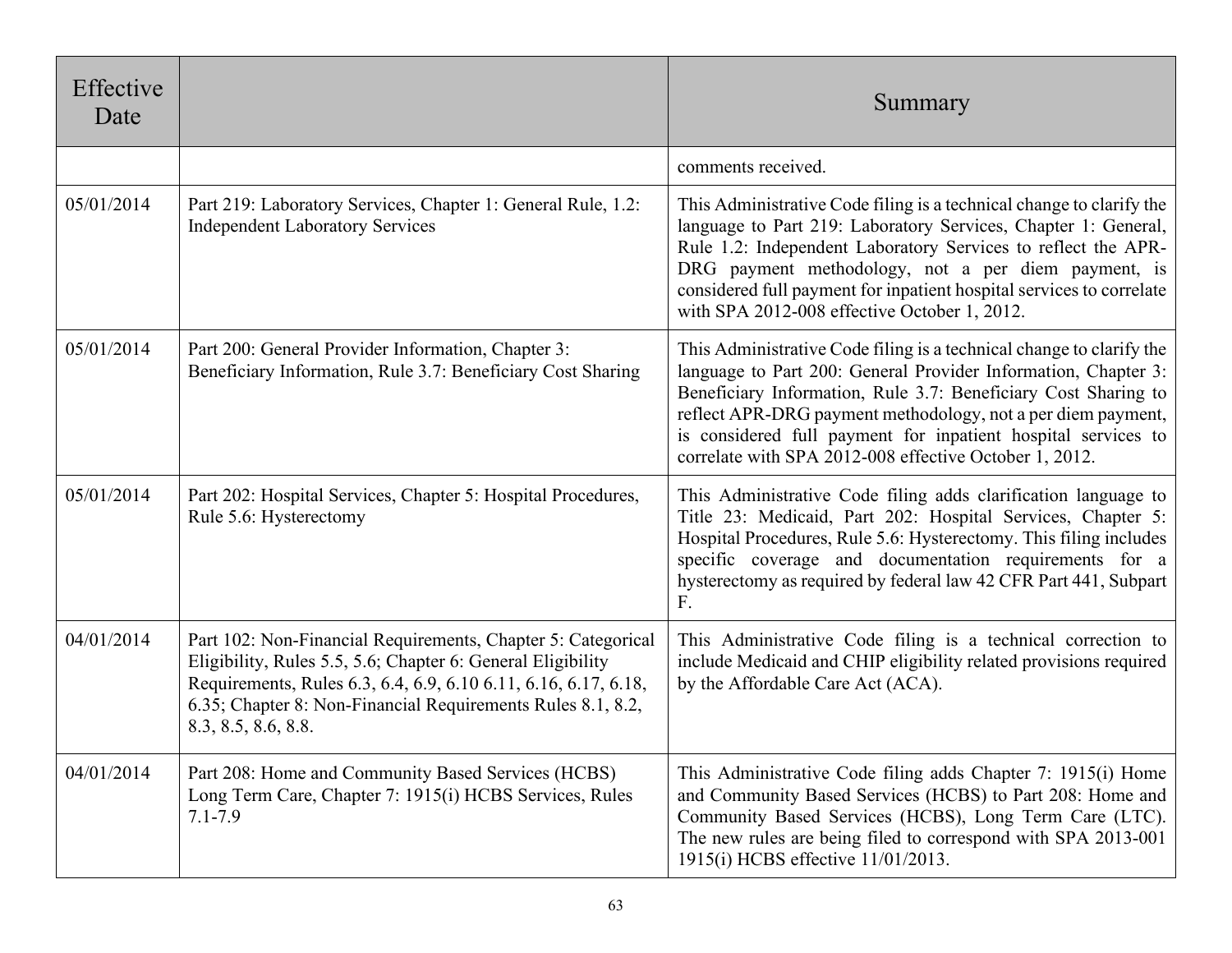| Effective<br>Date |                                                                                                                                          | Summary                                                                                                                                                                                                                                                                                                                                                                                                                                                                                                                                                                                               |
|-------------------|------------------------------------------------------------------------------------------------------------------------------------------|-------------------------------------------------------------------------------------------------------------------------------------------------------------------------------------------------------------------------------------------------------------------------------------------------------------------------------------------------------------------------------------------------------------------------------------------------------------------------------------------------------------------------------------------------------------------------------------------------------|
| 02/01/2014        | Part 202: Hospital Services, Chapter 2: Outpatient Services,<br>Rule 2.10 Phase II Cardiac Rehabilitation Services                       | This Administrative Code filing adds the new Rule 2.10: Phase II<br>Cardiac Rehabilitation to Title 23: Medicaid, Part 202: Hospital<br>Services, Chapter 2: Outpatient Services with an effective date of<br>$02/01/2014$ . This filing includes coverage provisions for an<br>outpatient hospital physician supervised cardiac rehabilitation<br>(CR) program for beneficiaries who have had one of the qualifying<br>cardiovascular "episodes" based on 42 CFR § 410.49,<br>implemented by CMS on January 1, 2010.                                                                                 |
| 01/01/2014        | Part 206 Mental Health Services, Chapter 1: Community<br>Mental Health Services, Rule 1.11: Intensive Outpatient<br>Psychiatric Services | This Administrative Code filing revises Rule 1.11: Intensive<br>Outpatient Psychiatric (IOP) Services. This revision is to clarify<br>the definition of Intensive Outpatient Psychiatric Services and<br>provider responsibilities for this service as outlined in the State<br>Plan Amendment (SPA) 2012-003 effective July 1, 2012, with an<br>effective date January 1, 2014.                                                                                                                                                                                                                      |
| 01/01/2014        | Part 220 Radiology Services, Chapter 1: General, Rules 1.2,<br>$1.7 - 1.11$                                                              | This Administrative Code filing modifies Title 23: Medicaid, Part<br>220: Radiology, Chapter 1: General, Rules 1.2, 1.7-1.10 and add<br>Rule 1.11 for clarification and to incorporate the CMS framework<br>that establishes criteria for performing PET scans. The effective<br>date is January 1, 2014.                                                                                                                                                                                                                                                                                             |
| 12/01/2013        | Part 200 General Provider Information, Chapter 3: Beneficiary<br>Information, Rule 3.1: Eligibility Groups                               | This Administrative Code filing of Title 23: Medicaid, Part 200:<br>General Provider<br>Information, Chapter 3: Beneficiary<br>Information, Rule 3.1: Eligibility Groups makes a technical<br>change to remove the language "Therapy in a free standing clinic,<br>and" from Rule 3.1.C.3.d.1.v): Excluded Services to comply with<br>the CMS approved benefit package for the Healthier Mississippi<br>waiver effective October 1, 2004, and to include Intermediate<br>Care Facility for Individuals with Intellectual Disabilities<br>$(ICF/IID)$ to Rule 3.1.C.3.d.1.v): Long term care services. |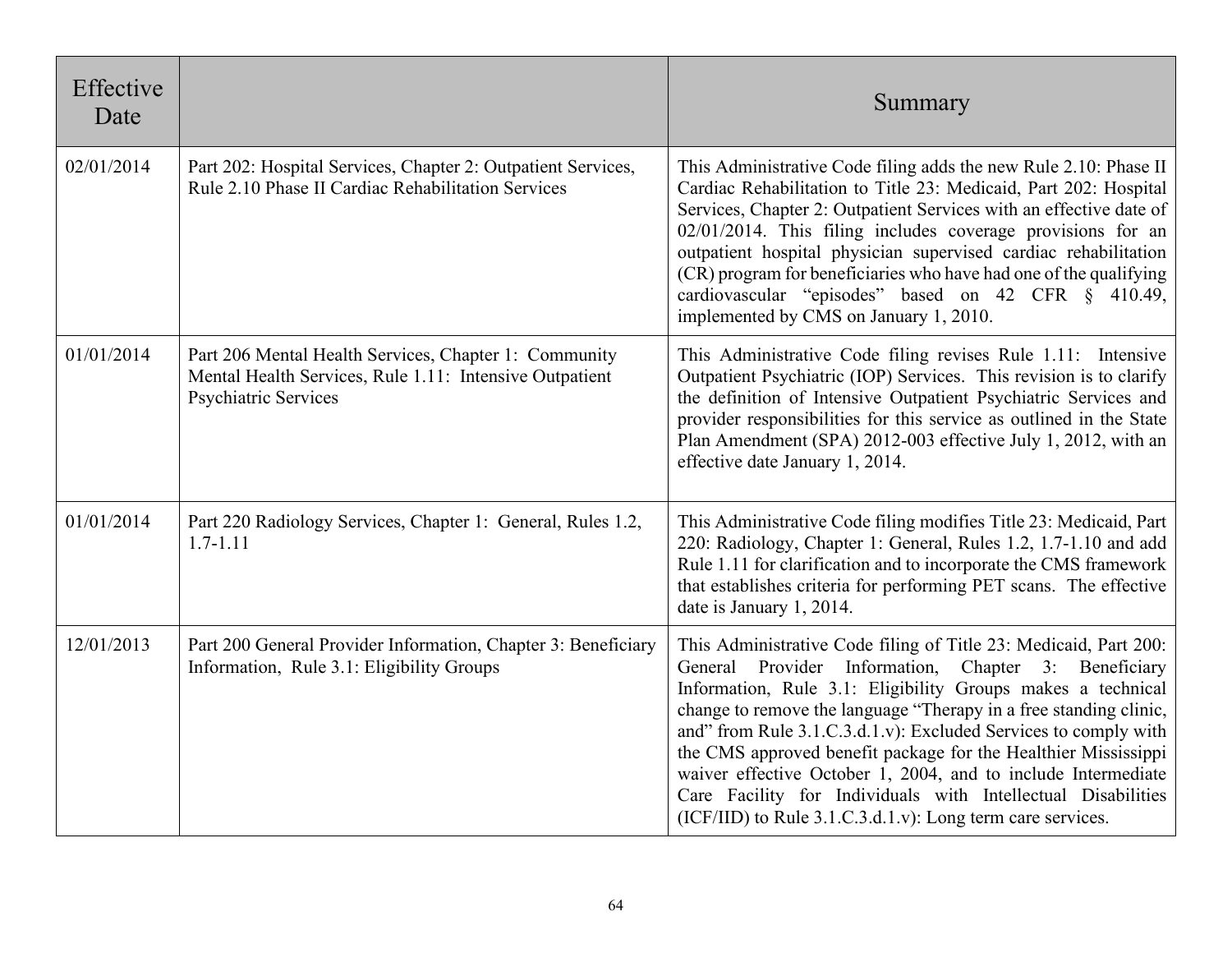| Effective<br>Date |                                                                                                                                                                       | Summary                                                                                                                                                                                                                                                                                                                                                                                                                                                                                                                                                                                                                                                                                                                                                                     |
|-------------------|-----------------------------------------------------------------------------------------------------------------------------------------------------------------------|-----------------------------------------------------------------------------------------------------------------------------------------------------------------------------------------------------------------------------------------------------------------------------------------------------------------------------------------------------------------------------------------------------------------------------------------------------------------------------------------------------------------------------------------------------------------------------------------------------------------------------------------------------------------------------------------------------------------------------------------------------------------------------|
| 12/01/2013        | Part 206: Mental Health Services, Chapter 2: MYPAC, Rules<br>2.1-2.10, and New Rule 2.11.                                                                             | This Administrative Code filing amends Title 23, Part 206: Mental<br>Health Services, Chapter 2: MYPAC to reflect the approval of<br>State Plan Amendment (SPA) 2012-003 Rehabilitation Option.<br>Mississippi Youth Programs Around the Clock (MYPAC), a five<br>year demonstration grant, ended enrollment of new beneficiaries<br>on September 30, 2012. The Division of Medicaid submitted to<br>the Centers for Medicare and Medicaid Services (CMS) SPA<br>2012-003 Rehabilitation Option with an effective date of July 1,<br>2012, to continue MYPAC services after the end of the<br>demonstration grant. To avoid duplication of services, MYPAC<br>services under the State Plan are effective November 1, 2012, to<br>coincide with the operational start date. |
| 11/01/2013        | Part 202: Hospital Services, Chapter 2: Outpatient Services,<br>Rule 2.3: Emergency Room Outpatient Visits and Rule 2.4:<br>Outpatient (23 hour) Observation Services | This Administrative Code filing revises Part 202: Hospital<br>Services, Chapter 2: Outpatient Services, Rule 2.3.B by deleting<br>"non-emergent visits" to correspond with SPA 2012-009,<br>effective 09/01/2013, and to clarify language regarding an<br>emergency department visit that results in an inpatient hospital<br>admission to correspond to SPA 2012-008, effective 10/01/2013.<br>Revised Rule: 2.4.D.2 by updating language to include Electronic<br>Health Record documentation. Revised Rule: 2.4.E to clarify<br>language regarding outpatient observation to correspond to SPA<br>2012-008, effective 09/01/2013.                                                                                                                                        |
| 11/01/2013        | Part 300: Appeals, Chapter 1: Appeals, Rule 1.1:<br>Administrative Hearings for Providers                                                                             | This Administrative Code filing revises language for clarification<br>and consistency.                                                                                                                                                                                                                                                                                                                                                                                                                                                                                                                                                                                                                                                                                      |
| 11/01/2013        | Part 203: Physician Services, Chapter 1: General, Rule 1.4:<br>Physician Office Visits                                                                                | This Administrative Code allows for additional reimbursement for<br>scheduled physician office visits during "provider established<br>office hours" which are outside the Division of Medicaid's<br>definition of "office hours", effective 11/01/2013.                                                                                                                                                                                                                                                                                                                                                                                                                                                                                                                     |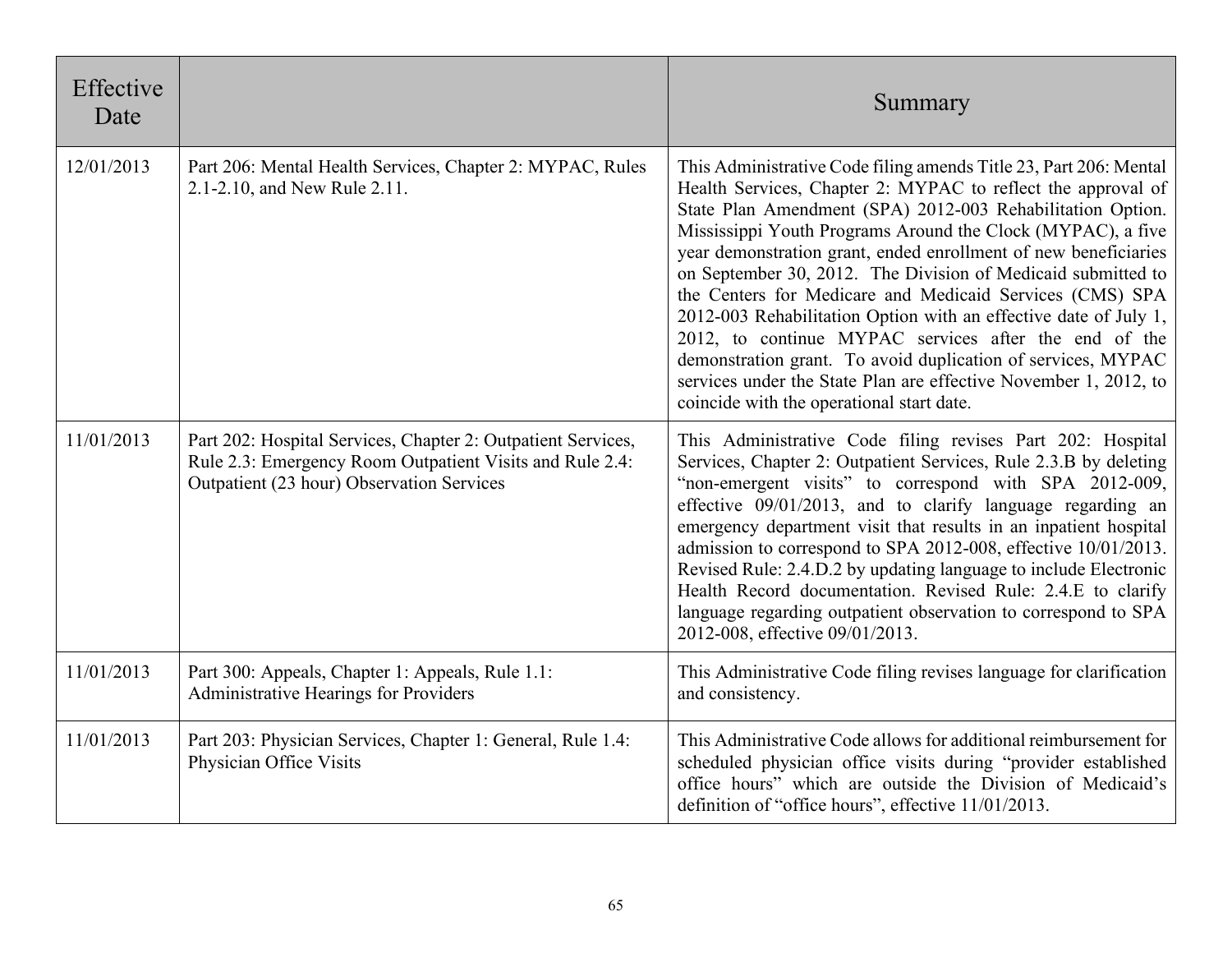| Effective<br>Date |                                                                                                                                                       | Summary                                                                                                                                                                                                                                                                                                                                                                                                                                                                                                                                                                                                                                                                                                                                                                                                                                                                                                                        |
|-------------------|-------------------------------------------------------------------------------------------------------------------------------------------------------|--------------------------------------------------------------------------------------------------------------------------------------------------------------------------------------------------------------------------------------------------------------------------------------------------------------------------------------------------------------------------------------------------------------------------------------------------------------------------------------------------------------------------------------------------------------------------------------------------------------------------------------------------------------------------------------------------------------------------------------------------------------------------------------------------------------------------------------------------------------------------------------------------------------------------------|
| 10/01/2013        | Part 102 Non Financial Requirements: Chapter 1 Residency:<br>Rule 1.11 Determination of Residency (Under Age 21)                                      | This Administrative Code filing allows for ACA required changes<br>for a child's residency to correspond with SPA 2013-0022<br>Residency effective 01/01/2014.                                                                                                                                                                                                                                                                                                                                                                                                                                                                                                                                                                                                                                                                                                                                                                 |
| 10/01/2013        | Part 104 Income: Chapter 1: Introduction to Income                                                                                                    | This Administrative Code filing is a technical change to separate<br>existing chapters 1-10 from new chapters 11-14. Rule 1.1: Income<br>Rules revised. Chapter 11: Introduction to Income - FCC Program<br>defines the ACA required MAGI rules for determining income<br>and exceptions to using IRS rules for MAGI determination.<br>Chapter 12: Income That Does Not Count Under IRS Rules - FCC<br>Program defines income that does not count or is partially<br>excluded using MAGI and IRS rules for determining eligibility<br>under the ACA. Chapter 13: Income that Counts under the IRS<br>Rules-FCC Program Defines income that counts using MAGI and<br>IRS rules for determining eligibility under the ACA. Chapter 14:<br>Verification of Income- FCC Programs defines verification of<br>income rules as mandated by the ACA. To correspond with SPA<br>2013-0021 MAGI Income Methodology effective 01/01/2014. |
| 10/01/2013        | Part 105: Budgeting, Chapter 1: Introduction to Budgeting-<br>FCC Program, Chapter 2: Extended Medicaid for Parents and<br><b>Caretaker Relatives</b> | This Administrative Code filing for Part 105: Budgeting, Chapter<br>1: Introduction to Budgeting-FCC describes ACA required rules<br>for MAGI based budgeting in order to determine eligibility.<br>Chapter 2: Extended Medicaid for Parents and Caretaker Relatives<br>describes pre-ACA budgeting rules for extending Medicaid<br>eligibility for up to twelve $(12)$ months for adults and children who<br>lose Medicaid eligibility under certain specific conditions. Under<br>ACA rules, extended Medicaid continues to apply for increased<br>earnings and spousal support. To correspond with SPA 2013-0021<br>MAGI Income Methodology effective 01/01/2014.                                                                                                                                                                                                                                                           |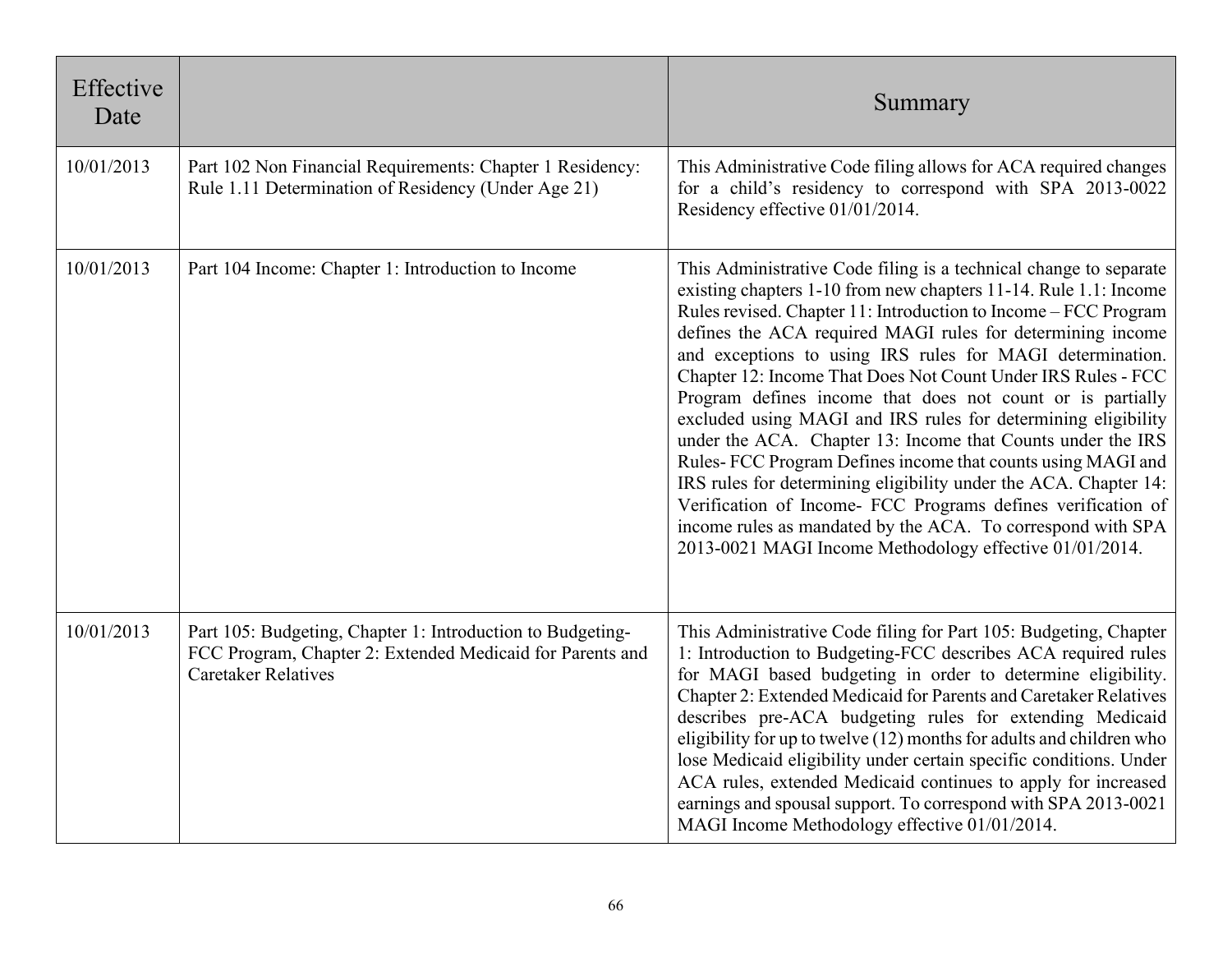| Effective<br>Date |                                                                                                                                                                                                                                                                                                                                                                                                                                                                                                                                                                                                                                                                                                                                                                                                                                                                                                                                                                                                                                                                                | Summary                                                                                                                                                                                                                                                                                                                                                                                                                                                                                                                                                                                                                                                                                                                                                                                                                                                                                                                                                                                                                                                                                                                                                                                                                                                                                                                            |
|-------------------|--------------------------------------------------------------------------------------------------------------------------------------------------------------------------------------------------------------------------------------------------------------------------------------------------------------------------------------------------------------------------------------------------------------------------------------------------------------------------------------------------------------------------------------------------------------------------------------------------------------------------------------------------------------------------------------------------------------------------------------------------------------------------------------------------------------------------------------------------------------------------------------------------------------------------------------------------------------------------------------------------------------------------------------------------------------------------------|------------------------------------------------------------------------------------------------------------------------------------------------------------------------------------------------------------------------------------------------------------------------------------------------------------------------------------------------------------------------------------------------------------------------------------------------------------------------------------------------------------------------------------------------------------------------------------------------------------------------------------------------------------------------------------------------------------------------------------------------------------------------------------------------------------------------------------------------------------------------------------------------------------------------------------------------------------------------------------------------------------------------------------------------------------------------------------------------------------------------------------------------------------------------------------------------------------------------------------------------------------------------------------------------------------------------------------|
| 10/01/2013        | Part 101: Application and Redetermination Processes, Chapter<br>1 Introduction, Rule1.1: General Information, 1.2: Access to<br>the Application and Renewal Process, Rule 1.4: Assistance<br>with Application and Renewal, Chapter 3: Filing Application,<br>Rule 3.3: Application File Date, Chapter 4: Determination of<br>Eligibility, Rule 1.4: Determination of Eligibility for<br>Medicaid, CHIP and other Insurance Affordability Programs,<br>Chapter 5: Standard of Promptness, Rule 5.1: Regional office<br>Responsibility, Rule 5.4: Timely Processing Program, Chapter<br>6: Disposition of Application, Rule 6.1: Making and<br>Eligibility Decision, Rule 6.2: Supervisory Review, Rule 6.4:<br>Verification of Age, Chapter 7: Eligibility Dates, Rule 7.2:<br>Beginning Dates of CHIP Eligibility, Chapter 8: Application<br>of Employees and Family Members, Part 100: General<br>Provisions, Chapter 2: Agency Duties, Rule 2.1: Duties of the<br>Division of Medicaid, Part 102: Non-Financial Requirements,<br>Chapter 6: General Eligibility Requirements | This Administrative Code filing allows for mandates from the<br>ACA. Rule 1.1: General Information, Rule 1.2: Access to the<br>Application and Renewal Process, Rule 1.4: Assistance with<br>Application and Renewal. Rule 3.3: Application and File Date,<br>Rule 4.1: Determination of Eligibility for Medicaid, CHIP and<br>other affordability Programs, Rule 5.1: Regional office<br>Responsibility, Rule 5.4: Timely Processing Program has been<br>removed to comply with ACA. Rule 6.1: Making and Eligibility<br>Decision has been changed to accommodate for ACA requirement<br>of reasonable compatibility. Rule 6.2: Supervisory Review has<br>been removed as a requirement for every case. Rule 6.4 ACA<br>requires change to rely on Electronic Data Base Match. Rule 7.2:<br>Beginning Dates of CHIP Eligibility amended to reflect technical<br>changes effective CHIP dates. Chapter 8: Application of<br>Employees and Family Members has been deleted due to it being<br>an internal process and not a federal mandate. This Administrative<br>Code filing, Rule 2.1, is an ACA requirement for the Division of<br>Medicaid to enter into an agreement with the Federal Market place<br>to exchange information. To correspond with SPA 2013-0020<br>Eligibility Process with an effective date of 01/01/2014. |
| 10/01/2013        | Part 100: General Provisions, Chapter 8: Coverage of the<br>Categorically Needy in Mississippi                                                                                                                                                                                                                                                                                                                                                                                                                                                                                                                                                                                                                                                                                                                                                                                                                                                                                                                                                                                 | This Administrative Code filing adds a new chapter for covered<br>categories of eligibility. New ACA requirements to implement<br>MAGI financial methodology for families and children covered<br>groups effective 01/01/2014.                                                                                                                                                                                                                                                                                                                                                                                                                                                                                                                                                                                                                                                                                                                                                                                                                                                                                                                                                                                                                                                                                                     |
| 10/01/2013        | Part 102: Non-Financial Requirements, Chapter 6: General<br>Eligibility Requirements, Rule 6.17: Emancipated Children,<br>Rule 6.18: Minor Parents.                                                                                                                                                                                                                                                                                                                                                                                                                                                                                                                                                                                                                                                                                                                                                                                                                                                                                                                            | This Administrative Code filing modifies Rule 6.17: Emancipated<br>Children, Rule 6.18: Minor Parents as ACA changed to use MAGI<br>budgeting Methodology. To correspond with SPA 2013-0021<br>Eligibility Process with an effective date of 01/01/2014.                                                                                                                                                                                                                                                                                                                                                                                                                                                                                                                                                                                                                                                                                                                                                                                                                                                                                                                                                                                                                                                                           |
| 10/01/2013        | Part 100: General Provisions, Chapter 2: Agency Duties, Rule<br>2.1: Duties of the Division of Medicaid                                                                                                                                                                                                                                                                                                                                                                                                                                                                                                                                                                                                                                                                                                                                                                                                                                                                                                                                                                        | This Administrative Code filing modifies Rule 2.1.A.<br>transitioning the administration of CHIP to the Division of                                                                                                                                                                                                                                                                                                                                                                                                                                                                                                                                                                                                                                                                                                                                                                                                                                                                                                                                                                                                                                                                                                                                                                                                                |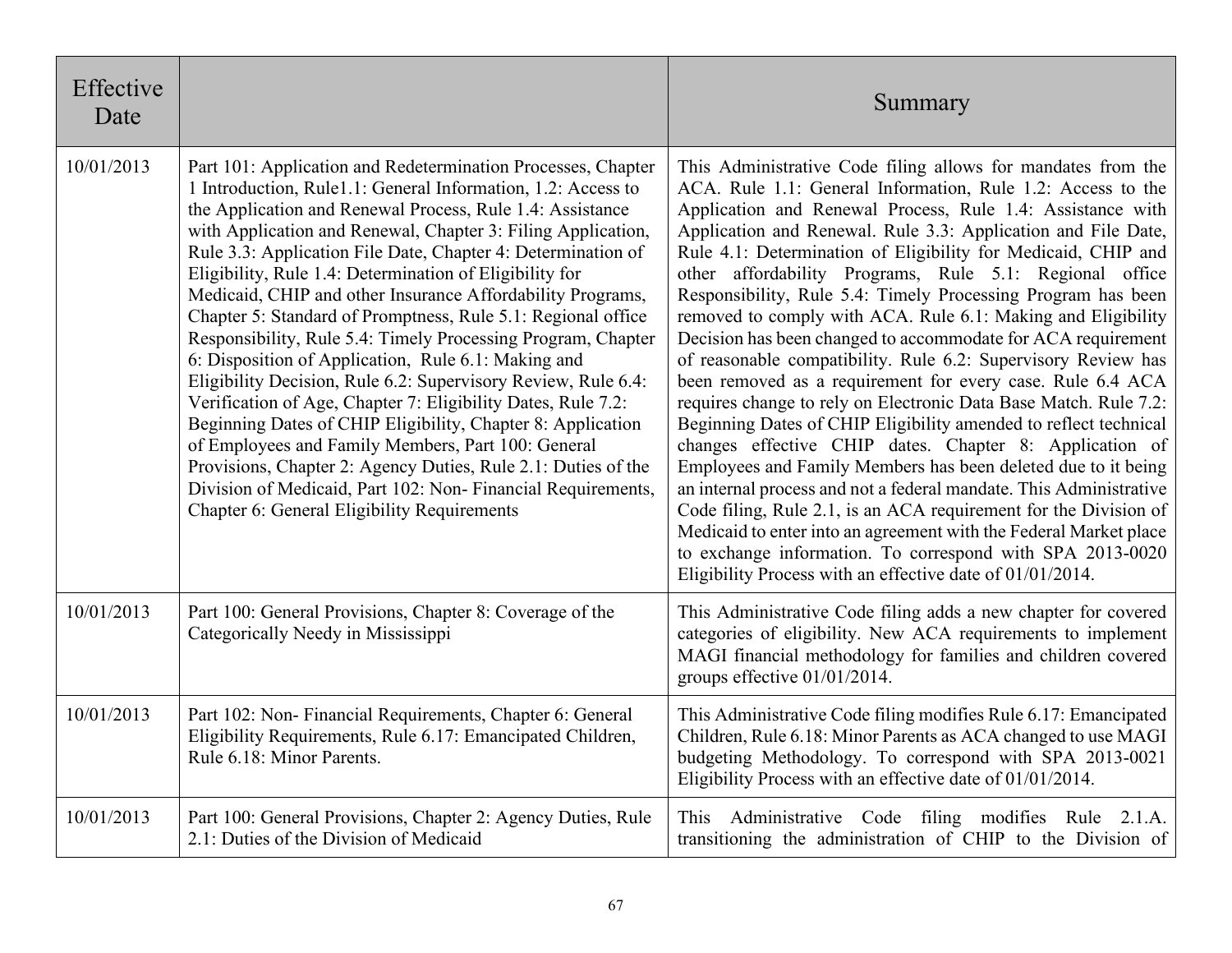| Effective<br>Date |                                                                                                                                                                                 | Summary                                                                                                                                                                                                                                                                                                                                                                                                                                                                                          |
|-------------------|---------------------------------------------------------------------------------------------------------------------------------------------------------------------------------|--------------------------------------------------------------------------------------------------------------------------------------------------------------------------------------------------------------------------------------------------------------------------------------------------------------------------------------------------------------------------------------------------------------------------------------------------------------------------------------------------|
|                   |                                                                                                                                                                                 | Medicaid effective 01/01/2013. To correspond with CHIP SPA<br>2013-008.                                                                                                                                                                                                                                                                                                                                                                                                                          |
| 10/01/2013        | Part 202: Hospital Services, Chapter 1: Inpatient Services,<br>Rule 1.4: Covered Services, Rule 1.8: Sterilization and New<br>Chapter 5: Hospital Procedures, New Rules 5.1-5.6 | This Administrative Code filing moves Rules 1.4.B.1-6 Inpatient<br>Hospital Procedures from Chapter 1: Inpatient Hospital to Chapter<br>5: Hospital Procedures because procedures listed are not limited<br>to only inpatient hospital and to clarify language within those<br>existing rules. Rule 1.8: Sterilization moved to Rule 5.3 and<br>removed Hysterectomy from the title and added Rule 5.6<br>Hysterectomy and to clarify language in Rule 1.8.A.4, B.3, C.1,<br>$C.2$ , and $C.3$ . |
| 10/01/2013        | Part 221: Family Planning Services, Chapter 1: General, Rule<br>1.4: Covered Services                                                                                           | This Administrative Code filing to Family Planning, Rule 1.4.B.4:<br>Covered Services revises the rule to refer to Rule 5.3: Sterilization.                                                                                                                                                                                                                                                                                                                                                      |
| 08/15/2013        | Part 305: Program Integrity, Chapter 1: Program Integrity,<br>Rule: 1.1 Fraud and Abuse                                                                                         | This Administrative Code filing makes a correction to Title 23:<br>Part 305: Program Integrity, Chapter 1: Program Integrity, Rule<br>1.1: Fraud and Abuse to correspond with Medicaid's Medical<br>Assistance Participation Agreement signed by providers.                                                                                                                                                                                                                                      |
| 07/15/2013        | Part 200: General Provider Information, Chapter 2: Benefits,<br>Rule: 2.2. Non-Covered Services                                                                                 | This Administrative Code filing adds Rule 2.2. B and C to include<br>the three never events in inpatient hospital (SPA 2011-004),<br>outpatient hospital (SPA 2011-006) and other types of healthcare<br>settings (SPA 2012-001). This filing complies with the CMS<br>mandated SPA 2011-004 and SPA 2011-006 effective 10/01/2011<br>and SPA 2012-001 effective 06/01/2012 and according to MS<br>Code Ann. § 25-43-1.103 subparagraph 4. Non-substantive<br>revisions were made to Rule 2.2 A. |
| 07/01/2013        | Part 220: Radiology, Chapter 1: General, Rule: 1.2, 1.7 -1.10                                                                                                                   | This Administrative Code filing modifies Part 220 Radiology,<br>Chapter 1 General, Rule 1.2 and add new Rules 1.7-1.10 to<br>require prior authorization for certain outpatient advanced                                                                                                                                                                                                                                                                                                         |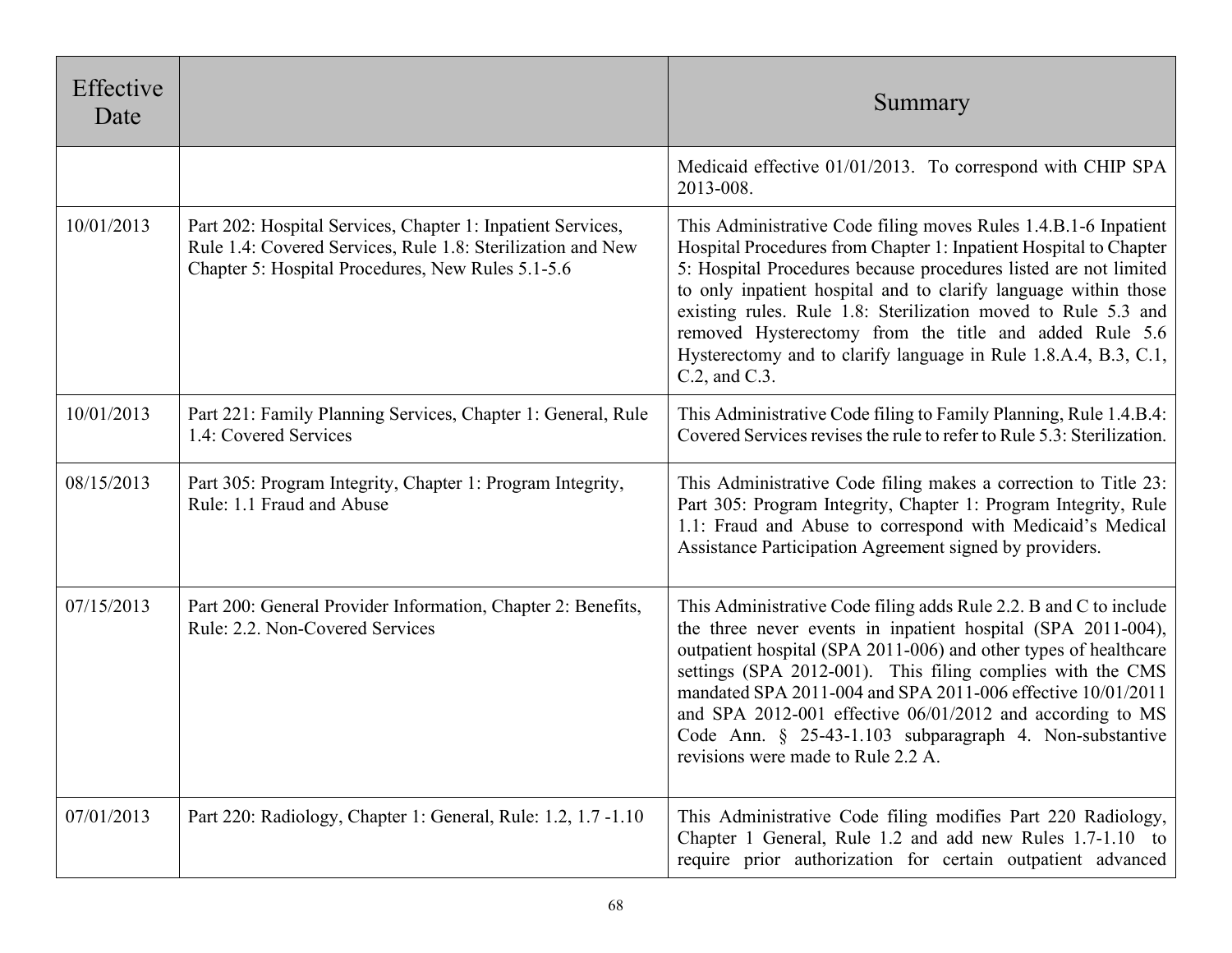| Effective<br>Date |                                                                                                 | Summary                                                                                                                                                                                                                                                                                                                                                                                                           |
|-------------------|-------------------------------------------------------------------------------------------------|-------------------------------------------------------------------------------------------------------------------------------------------------------------------------------------------------------------------------------------------------------------------------------------------------------------------------------------------------------------------------------------------------------------------|
|                   |                                                                                                 | imaging procedures by the Division of Medicaid's Utilization<br>Management / Quality Improvement Organization (UM/QIO)<br>except when performed during an inpatient hospitalization, during<br>an emergency room visit or during a twenty-three (23) hour<br>observation period. According to the SOS APA § 25-43-1.103,<br>the effective date is $04/01/2013$ , to correspond with the approved<br>SPA 2013-007. |
| 07/01/2013        | Part 214: Pharmacy Services, Chapter 1: General Pharmacy,<br>Rule: 1.3, 1.4, Rule 1.6, and 1.12 | This Administrative Code filing modifies four Rules in Title 23:<br>Medicaid, Part 214: Pharmacy Services, Chapter 1: General<br>Pharmacy as follows:                                                                                                                                                                                                                                                             |
|                   |                                                                                                 | Rule 1.3 Drugs Subject to Exclusion or Otherwise Restricted<br>$-$ include specific section modified in 01/01/2013 filing.                                                                                                                                                                                                                                                                                        |
|                   |                                                                                                 | Rule 1.4: Prior Authorization – include clarification language<br>as well as the add seventy-two (72) hour emergency drug<br>supply verbiage inadvertently omitted in the 04/01/2012<br>compilation filing.                                                                                                                                                                                                       |
|                   |                                                                                                 | Rule 1.6: Prescription Requirements – requested by Program<br>Integrity to include language regarding recoupment of funds<br>for hard copy prescriptions not written on tamper-resistant<br>pad/paper. Added language requiring the NPI must be<br>included on prescription claims for individual providers<br>required with SPA 2012-004 Provider Screening and<br>Enrollment.                                   |
|                   |                                                                                                 | Beneficiary Signature – include verbiage<br>Rule 1.12:<br>inadvertently omitted in the 01/01/2012 compilation filing.                                                                                                                                                                                                                                                                                             |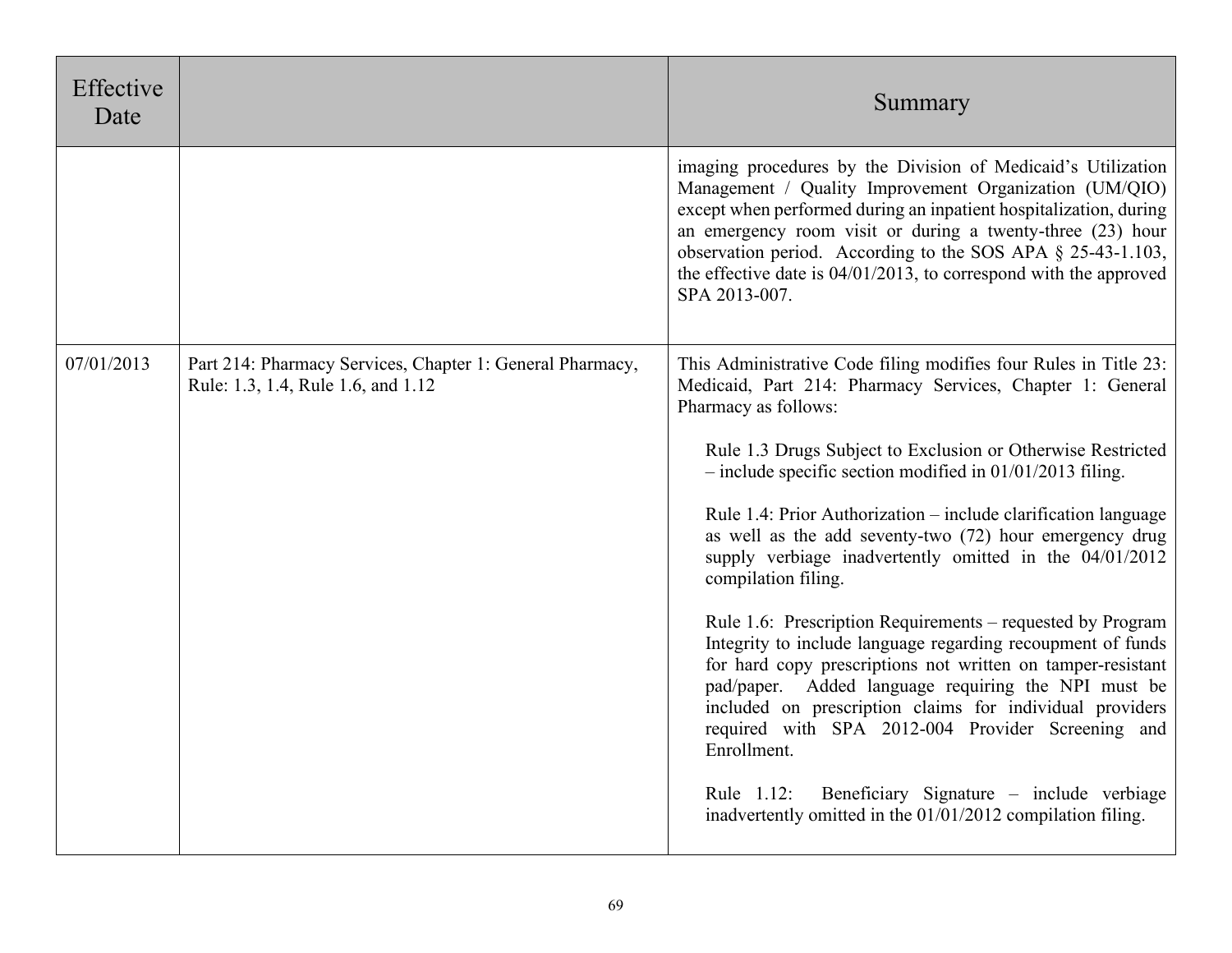| Effective<br>Date |                                                                                                              | Summary                                                                                                                                                                                                                                                                                                                  |
|-------------------|--------------------------------------------------------------------------------------------------------------|--------------------------------------------------------------------------------------------------------------------------------------------------------------------------------------------------------------------------------------------------------------------------------------------------------------------------|
| 06/01/2013        | Part 208 HCBS Chapter 1, E & D Waiver, Rule 1.3 Provider<br>Enrollment                                       | This Administrative Code filing includes language inadvertently<br>omitted in the 01/01/13 filing reflecting changes in the Elderly and<br>Disabled Waiver approved by CMS 07/01/12.                                                                                                                                     |
| 06/01/2013        | Part 214 Pharmacy, Chapter 1 General Pharmacy, Rule 1.3,<br>1.6 and 1.11                                     | This Administrative Code filing revises Rules 1.3 and 1.6 and add<br>new Rule 1.11 to be in compliance with State Plan Amendment<br>2013-011 Prescribed Drugs effective date 01/01/2013 according<br>to § 25-43-1.103 subparagraph 4. Final Filed with Secretary of<br>State 04/25/2013.                                 |
| 04/01/2012        | Part 212: Rural Health Clinics,<br>Chapter 1: General, Rule 1.1: Provider Enrollment<br>Requirements         | This Administrative Code filing adds language to Title 23: Part<br>212: Rural Health Clinics, Chapter 1: General, Rule 1.1: Provider<br>Enrollment Requirements that was inadvertently omitted in the<br>compilation filing April 1, 2012.                                                                               |
| 04/01/2013        | Part 201 Transportation Services Chapter 2: Non-Emergency<br>Transportation (NET), Rule 2.1-2.7              | This Administrative Code filing is for technical corrections,<br>language clarification and policies inadvertently omitted in the<br>April 1, 2012, Title 23 Medicaid compilation filing.                                                                                                                                |
| 04/01/2013        | Part 202 Hospital Services Chapter 4: Organ Transplant, Rule<br>4.17: Peripheral Stem Cell Transplant (PSCT) | This Administrative Code filing adds recurrent solid tumor to the<br>specific diagnostic inclusion criteria for an autologous Peripheral<br>Stem Cell Transplant, Part 202 Hospital Services, Chapter 4:<br>Organ Transplant, Rule: 4.17 Peripheral Stem Cell Transplant<br>(PSCT)                                       |
| 04/01/2013        | Part 203 Physicians' Services Chapter 4: Surgery, Rule 4.23:<br>Gastric Electrical Stimulation (GES)         | This Administrative Code filing modifies Title 23, Part: 203<br>Physicians' Services, Chapter 4 Surgery, Rule 4.23 Gastric<br>Electrical Stimulation (GES) which establishes coverage criteria.<br>Currently, Medicaid reimburses for GES, however there are no<br>coverage criteria for GES in the Administrative Code. |
| 09/01/2012        | Part 202 Hospital Services, Chapter 2 Outpatient Services,<br>Rule 2.3 Emergency Room Outpatient Visits      | This Administrative Code filing reverts to the language filed<br>effective November 1, 2012, to unbundle services and ancillaries<br>for all beneficiaries in the two lowest emergency department                                                                                                                        |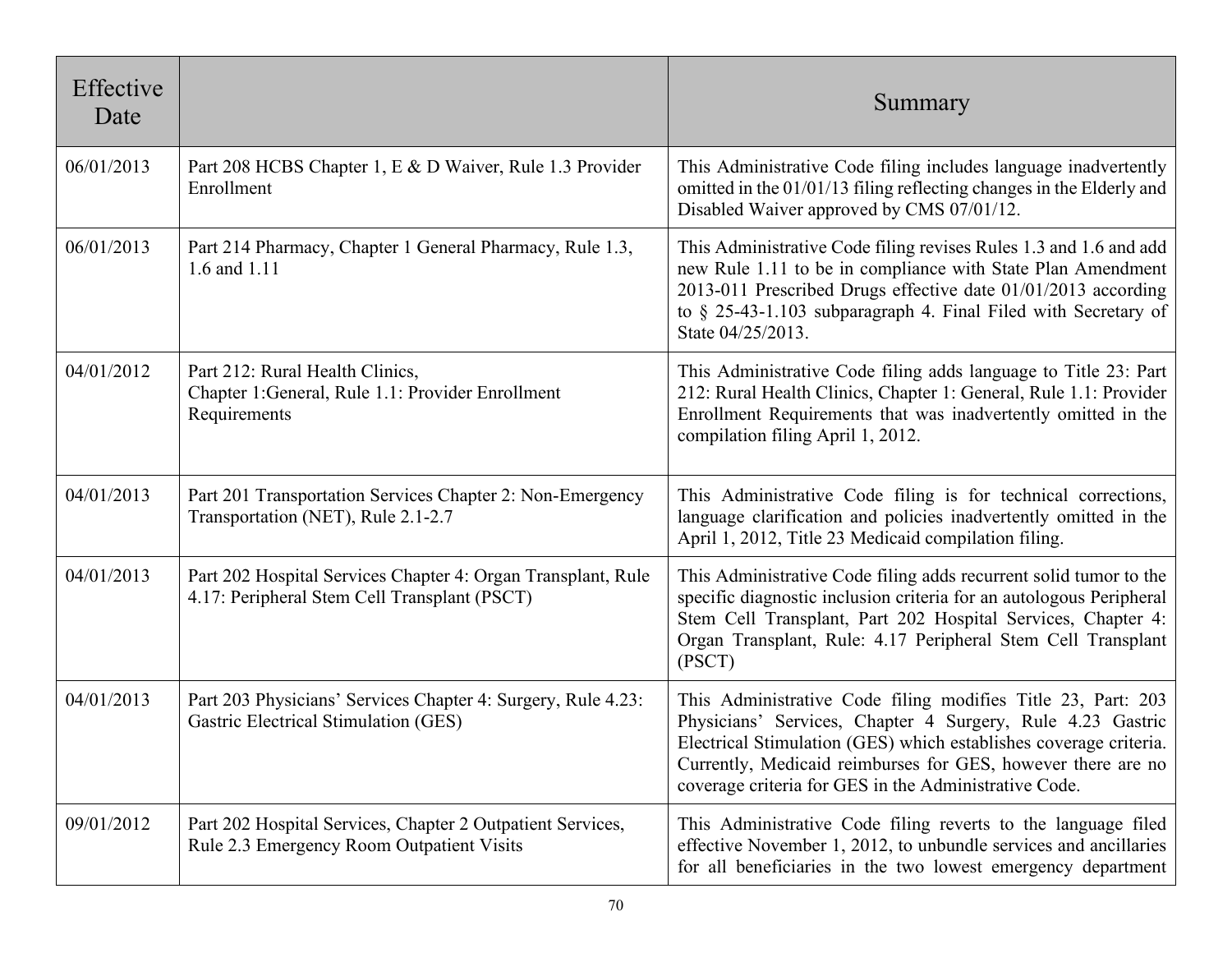| Effective<br>Date |                                                                                                          | Summary                                                                                                                                                                                                                                                                                                                                                                                                                                                                                                                                                                                               |
|-------------------|----------------------------------------------------------------------------------------------------------|-------------------------------------------------------------------------------------------------------------------------------------------------------------------------------------------------------------------------------------------------------------------------------------------------------------------------------------------------------------------------------------------------------------------------------------------------------------------------------------------------------------------------------------------------------------------------------------------------------|
|                   |                                                                                                          | evaluation and management code descriptions for non-emergent<br>emergency department visits. The effective date of this final filing<br>is September 1, 2012, coinciding with the CMS approved SPA<br>2012-009<br>Hospital<br>Outpatient<br>Ambulatory<br>Payment<br>Classification (OP APC). Final Filed with the Secretary of State<br>on 01/22/2013.                                                                                                                                                                                                                                               |
| 01/01/2013        | Part 100 General Provisions: Chapter 1 Introduction: Rule 1.3<br><b>Current Structure</b>                | This Administrative Code filing revises Rule 1.3 E. Mississippi<br>Legislative change transferring oversight authority of CHIP<br>insurer to DOM SPA 008                                                                                                                                                                                                                                                                                                                                                                                                                                              |
| 01/01/2013        | Part 202 Hospital Services Chapter 2: Outpatient Services,<br>Rule 2.3: Emergency Room Outpatient Visits | This Administrative Code filing modifies Part 202 Hospital<br>Services, Chapter 2.B. Outpatient Services, Rule 2.3: Emergency<br>Room Outpatient Visits to clarify the original language by stating<br>all services and ancillaries for beneficiaries over the age of (20)<br>twenty are bundled into the two lowest emergency department<br>evaluation and management code descriptions for non-emergent<br>emergency department visits.                                                                                                                                                             |
| 01/01/2013        | Part 202 Hospital Services Chapter 1: Inpatient Services, Rule<br>1.13: Out-of-State Facilities          | This Administrative Code filing modifies Chapter 1: Inpatient<br>Services, Rule 1.13: Out-of-State Facilities language to be the<br>same language as in Rule 4.7 B. for out-of-state transplant services<br>and move the payment methodology language for "specialized<br>services" to Rule 1.13 C from Rule 4.7 C.                                                                                                                                                                                                                                                                                   |
| 01/01/2013        | Part 202 Hospital Services Chapter 4: Organ Transplant, Rule<br>4.7: Reimbursement                       | This Administrative Code filing modifies Part 202: Hospital<br>Services, Chapter 4: Organ<br>Transplants,<br>Rule 4.7:<br>Reimbursement. This filing clarifies the payment methodology for<br>out-of-state hospitals providing transplant services. Payment for<br>transplant services is made under the MS APR-DRG payment<br>methodology including a policy adjustor. Payment for transplant<br>services not available in the state of Mississippi may be negotiated<br>only if access to quality services is unavailable under the MS<br>APR-DRG payment methodology. The negotiated Proposed Case |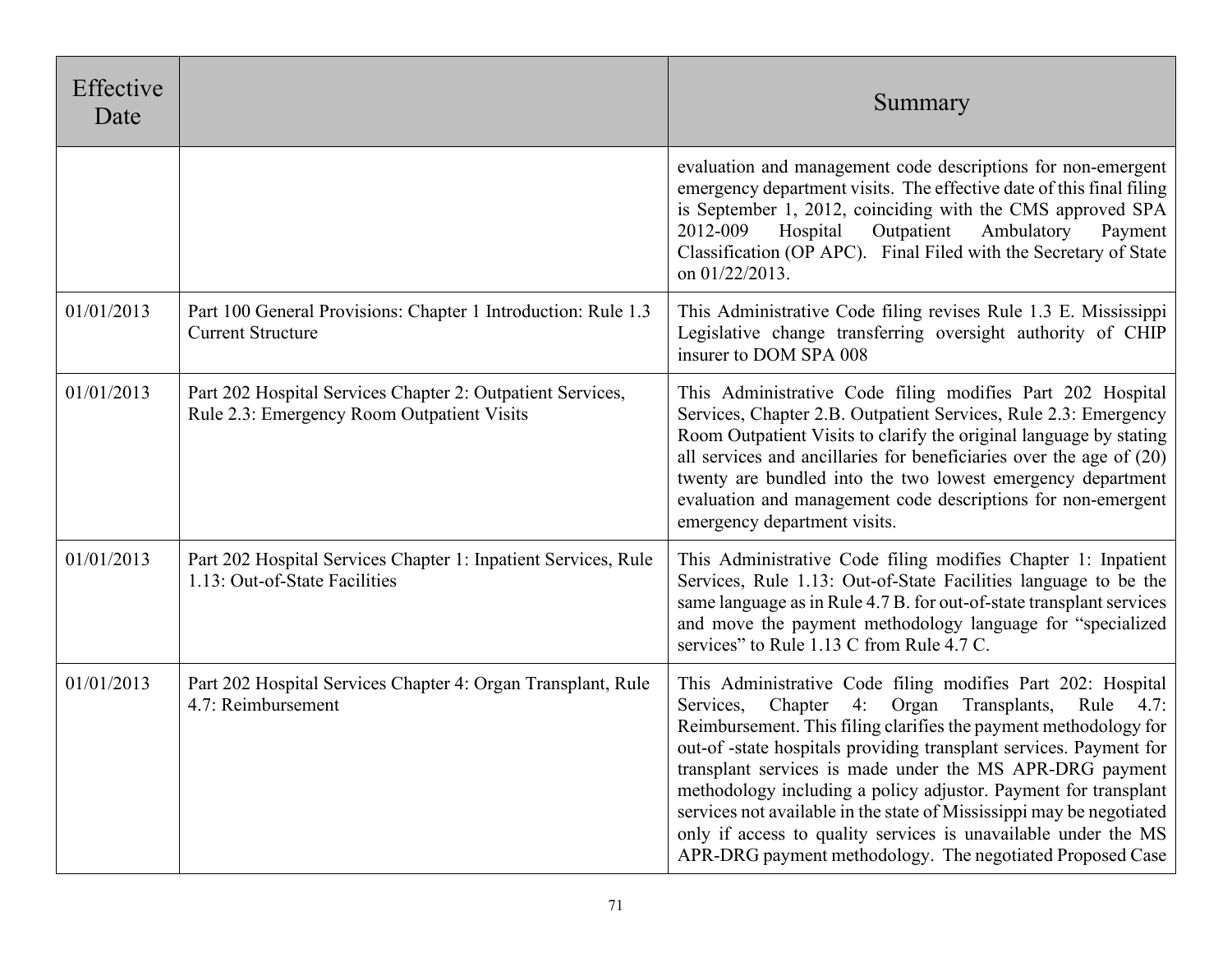| Effective<br>Date |                                                                                                           | Summary                                                                                                                                                                                                                                                                                                                                                                                                                                                                                                                                                                                                                                                                                                                                                                                                                                                                                                                           |
|-------------------|-----------------------------------------------------------------------------------------------------------|-----------------------------------------------------------------------------------------------------------------------------------------------------------------------------------------------------------------------------------------------------------------------------------------------------------------------------------------------------------------------------------------------------------------------------------------------------------------------------------------------------------------------------------------------------------------------------------------------------------------------------------------------------------------------------------------------------------------------------------------------------------------------------------------------------------------------------------------------------------------------------------------------------------------------------------|
|                   |                                                                                                           | Payment (PCP) is only applicable in extraordinary circumstances<br>and is outlined under Section 2 and 3.                                                                                                                                                                                                                                                                                                                                                                                                                                                                                                                                                                                                                                                                                                                                                                                                                         |
| 01/01/2013        | Part 208 Home and Community Based Service (HCBS) Long<br>Term Care Chapter 1: Elderly and Disabled Waiver | This Administrative Code filing modifies art 208 Chapter 1: Home<br>and Community Based Service (HCBS) Elderly and Disabled<br>Waiver (E&D) to clearly reflect changes in the approved Elderly<br>and Disabled Waiver approved by The Centers of Medicare and<br>Medicaid effective July 1, 2012.                                                                                                                                                                                                                                                                                                                                                                                                                                                                                                                                                                                                                                 |
| 01/01/2013        | Part 208 Home and Community Based Service (HCBS) Long<br>Term Care Chapter 2: Independent Living Waiver   | This Administrative Code filing modifies Part 208 Chapter 2:<br>Home and Community Based Service (HCBS) Independent<br>Living Waiver (ILW) to clearly reflect changes in the approved<br>Independent Living Waiver approved by The Centers of Medicare<br>and Medicaid effective July 1, 2012.                                                                                                                                                                                                                                                                                                                                                                                                                                                                                                                                                                                                                                    |
| 01/01/2013        | Part 209: Durable Medical Equipment                                                                       | This Administrative Code filing modifies Title 23, Part 209<br>Durable Medical Equipment and Medical Supplies as follows:<br>Chapter 1, Rule 1.12 Bath Bench/Shower Chair - clarified<br>$\bullet$<br>language<br>Chapter 1, Rule 1.13 Battery and Battery Charger -<br>removed "Medicaid does not cover replacement batteries<br>for glucose monitors"<br>Chapter 1 DME, Rule 1.22 Diapers and Underpads -<br>moved to Chapter 2 Medical Supplies, Rule 2.5 Diapers<br>and Underpads<br>Chapter 1, Rule 1.26 Glucose Monitor and Replacement<br>Battery – removed "when prior authorized" for coverage<br>of a blood glucose monitor<br>Chapter 1, Rule 1.47 Wheelchair - clarified language and<br>combined with Rule 1.49<br>Chapter 1, Rule 1.48 Wheelchair Accessories – clarified<br>language<br>Chapter 1, Rule 1.49 Wheelchairs, Drivers and Seating,<br>$\bullet$<br>Custom - this rule has been moved and combined with |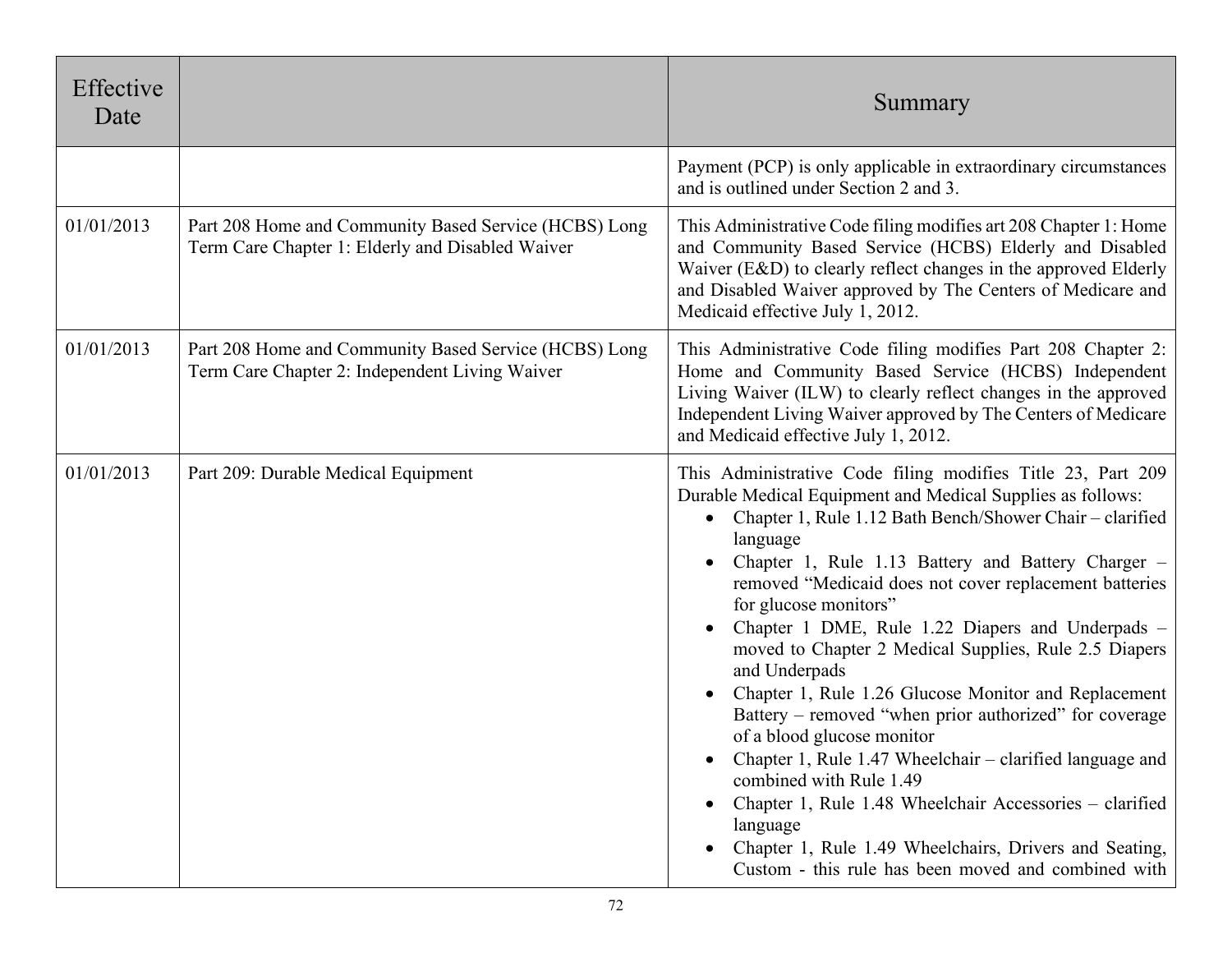| Effective<br>Date |                                                                                                                                                                 | Summary                                                                                                                                                                                                                                                                                                                                                                                                                                                                                                                                                                                                                                                                                                                                                                                |
|-------------------|-----------------------------------------------------------------------------------------------------------------------------------------------------------------|----------------------------------------------------------------------------------------------------------------------------------------------------------------------------------------------------------------------------------------------------------------------------------------------------------------------------------------------------------------------------------------------------------------------------------------------------------------------------------------------------------------------------------------------------------------------------------------------------------------------------------------------------------------------------------------------------------------------------------------------------------------------------------------|
|                   |                                                                                                                                                                 | Rule 1.47 Wheelchairs<br>Chapter 1: Rule 1.51: Humidifier/Vaporizer - This was<br>inadvertently not filed with the April 1, 2012, Compilation<br>Chapter 1, Rule 1.52 Pressure Reducing Support - This<br>was inadvertently not filed with the April 1, 2012,<br>Compilation<br>Chapter 2, Rule 2.2 Covered Medical Supplies – added<br>sterile gloves as covered to insulin pump supplies, IV<br>supplies, trach supplies and urinary catheter supplies<br>Chapter 2, Rule 2.5 Diapers and Underpads - The April 1,<br>2012, Compilation filing listed Diaper and Underpads<br>under Durable Medical Equipment instead of Medical<br>Supplies. Therefore, Chapter 1: Durable Medical<br>Equipment, Rule 1.22 Diapers and Underpads moved to<br>Chapter 2: Medical Supplies, Rule 2.5. |
| 11/01/2012        | Part 202 Hospital Services Chapter 2, Rule 2.3: Emergency<br><b>Room Outpatient Visits</b>                                                                      | This Administrative Code filing modifies Part 202 Hospital<br>Services, Chapter 2: Outpatient Services, Rule 2.3: Emergency<br>Room Outpatient Visits to remove the six (6) non-emergent<br>emergency room visits limit.                                                                                                                                                                                                                                                                                                                                                                                                                                                                                                                                                               |
| 10/01/2012        | Part 202 Hospital Services Chapter 1, Rule 1.1, 1.3, 1.4, 1.8 –<br>1.10, $1.13 - 1.16$ and Chapter 4 Rules 4.1, 4.2, 4.4, 4.5, 4.7,<br>4.8, 4.12, 4.16 and 4.17 | This Administrative Code filing modifies Part 202 Chapter 1,<br>Rules 1.1, 1.3, 1.4, 1.8 – 1.10, 1.13 – 1.16 and Chapter 4, Rules<br>4.1 4.2, 4.4, 4.5, 4.7, 4.8, 4.12, 4.16 and 4.17 to reflect<br>implementation of the Inpatient Hospital All Patient Refined<br>Diagnosis Related Group (APR-DRG) payment methodology as<br>authorized during the 2012 Legislative Session HB 421. This<br>filing also removes the thirty $(30)$ day inpatient hospital stay limit<br>for adults.                                                                                                                                                                                                                                                                                                  |
| 10/01/2012        | Part 203 Physician Services Chapter 9, Psychiatric Services<br>Rule 9.5: Service Limits                                                                         | This Administrative Code filing modifies Part 203 Chapter 9, Rule<br>9.5 to reflect the removal of the 30-day physician visit limit. The<br>2012 Legislative Session HB 421 authorized the removal of the<br>30-day hospital inpatient service limit due to the implementation                                                                                                                                                                                                                                                                                                                                                                                                                                                                                                         |